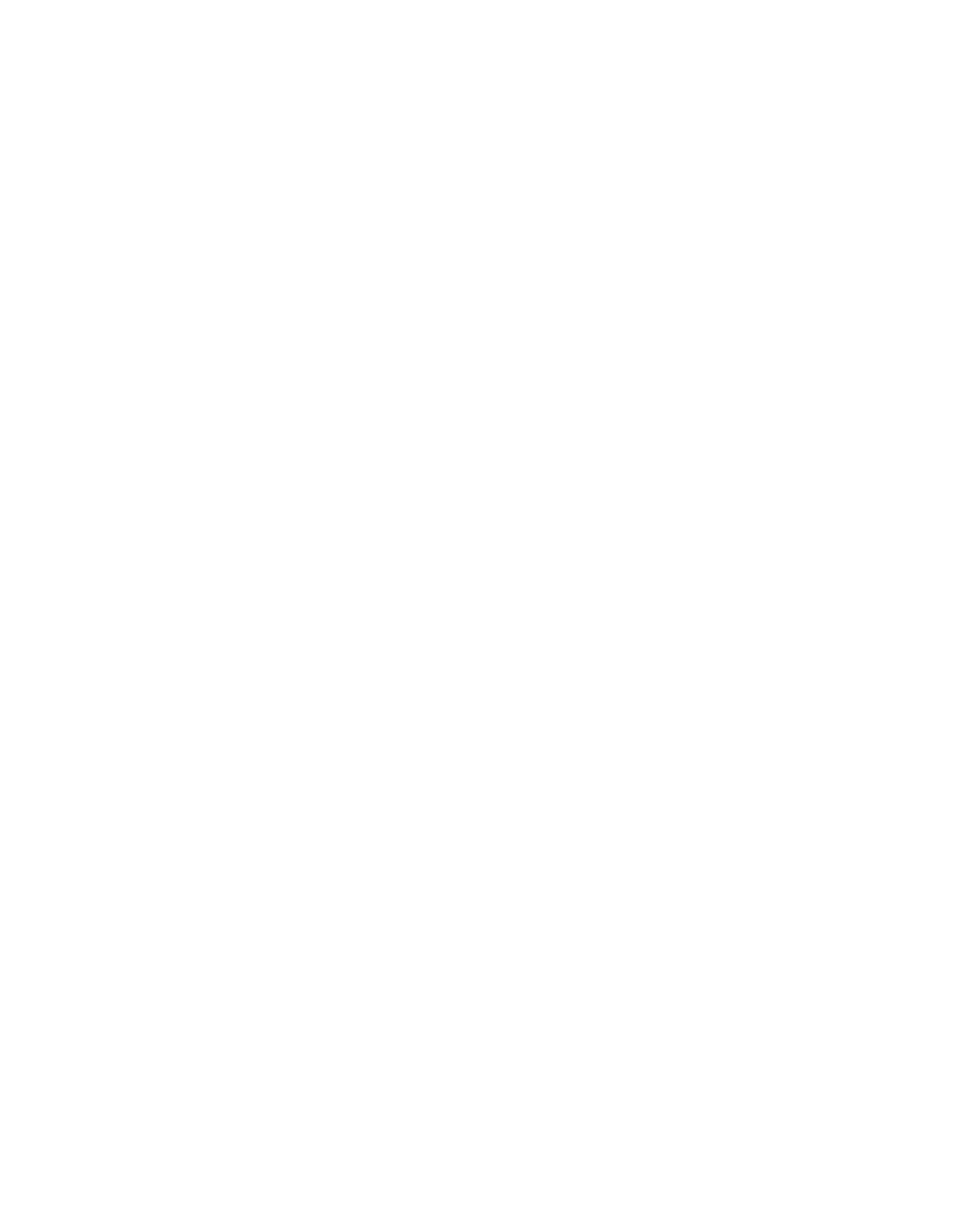### **SPECIAL CONVENTION OF THE EPISCOPAL DIOCESE OF CALIFORNIA May 10, 2008**

### **Call of the Convention:**

I, Marc Handley Andrus, Bishop of California, pursuant to Article V of the Constitution of the Diocese of California, do hereby call a Special Convention of the Diocese to be held at Grace Cathedral in San Francisco on May 10, 2008, beginning at 9:00 AM.

The purpose of the Special Convention is

(1) to receive the report resulting from the "Beloved Community" Visioning Process,

(2) to consider and vote on amendments to the Canons of the Diocese regarding the governance of the Diocese, and

(3) to consider and vote on such resolutions as may be necessary to implement the changes in governance.

### **Agenda:**

| <b>Time</b>        | <b>Item</b>                                                                                                                                                                     | <b>Location</b> |
|--------------------|---------------------------------------------------------------------------------------------------------------------------------------------------------------------------------|-----------------|
| 8:00-9:00 am       | <b>Registration</b>                                                                                                                                                             | Cathedral Nave  |
| 9:00               | <b>Call to Order</b><br><b>Morning Prayers</b><br>Report of the Committee on Credentials<br><b>Secretary's Announcements</b><br>Report of the Committee on Dispatch of Business | Gresham Hall    |
| 9:20               | <b>Bishop's Address</b><br>Reflection on the Bishop's address                                                                                                                   |                 |
| 10:00              | Resolution responding to Beloved Community Visioning Process                                                                                                                    |                 |
| 10:10              | <b>Break</b>                                                                                                                                                                    |                 |
| 10:25              | <b>Reconvene</b><br>Report of the Standing Committee<br>Report of the Committee on Canons<br>Discussion and Action on Proposed Canons                                           | Gresham Hall    |
| 11:55              | Discussion and Action on Transition Resolution<br>Discussion and Action on Deaneries Task Force Resolution                                                                      |                 |
| $12:15 \text{ pm}$ | Introduction of Assistant Bishop                                                                                                                                                |                 |
| 12:20              | Noonday Prayers and Adjournment                                                                                                                                                 |                 |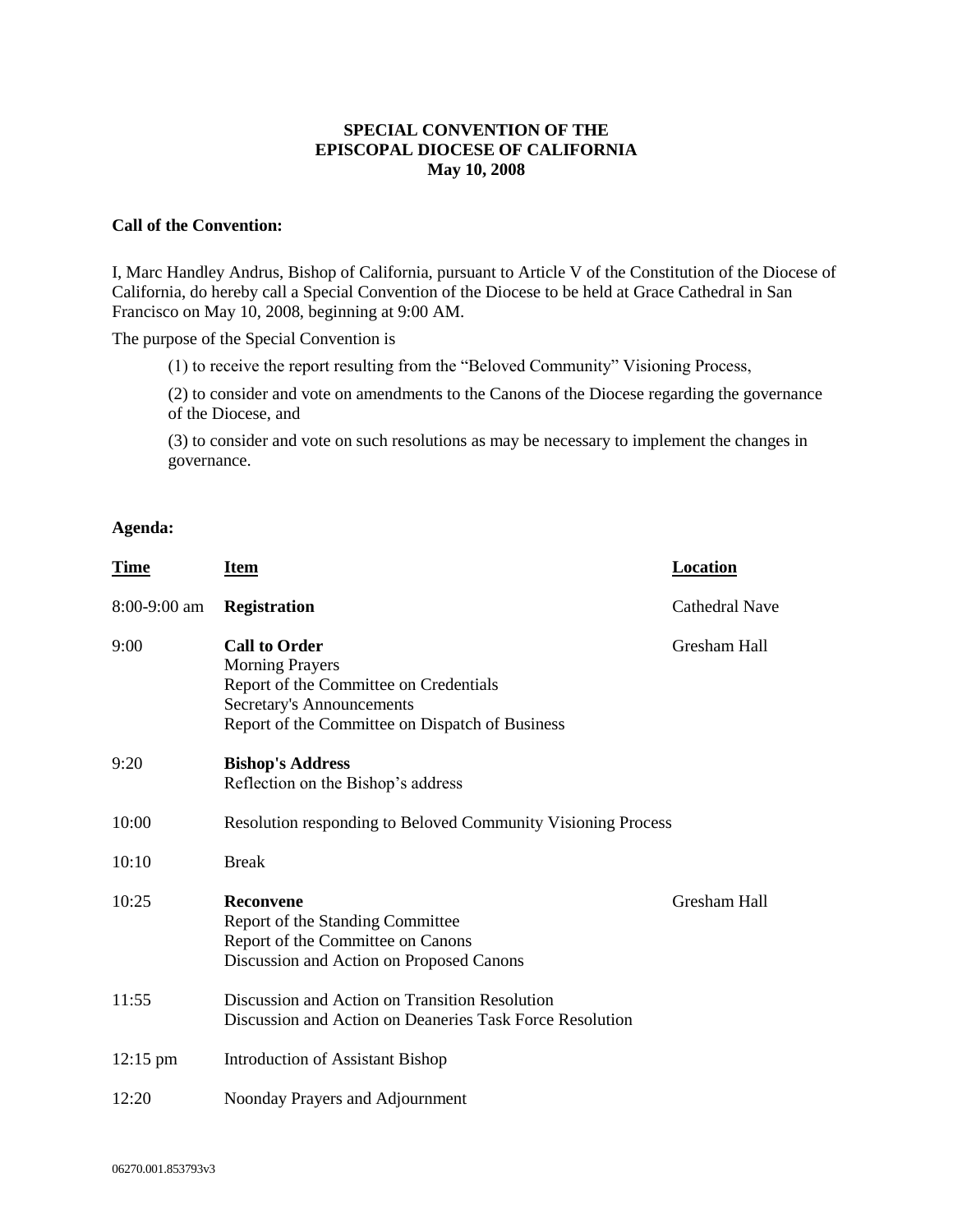# **MINUTES SPECIAL CONVENTION OF THE EPISCOPAL DIOCESE OF CALIFORNIA Saturday May 10, 2008 Grace Cathedral San Francisco, California**

The Special Convention was called to order by the President, Bishop Marc Andrus, in Gresham Hall of Grace Cathedral, at 9:00 a.m. on Saturday, May 10, 2008. Bishop Marc led the convention in prayer.

# **REPORT OF THE COMMITTEE ON CREDENTIALS**

Mr. Frangquist, Secretary of Convention and Chair of the Committee on Credentials, reported that a quorum was present. He stated that there were lay delegates representing 68 congregations and clergy present from 79 congregations. He also reported that all congregations of the Diocese had submitted their Lay Delegate Certificates before the canonical deadline and thanked the Deanery Presidents for their help in encouraging congregations to do so.

# **ADOPTION OF AGENDA**

Bishop Marc then asked if there were any changes to the agenda as posted on the diocesan web site and displayed on the screens in the hall. Hearing none, he declared that agenda to be the Orders of the Day.

### **SECRETARY'S APPOINTMENTS**

Mr. Frangquist appointed the following Assistant Secretaries: The Rev. Barbara Bender Breck, chair of the Committee on the Dispatch of Business; Ms. Mary Louise Gotthold, Registrar of Convention; Dr. Anna McHargue, Timekeeper.

### **INTRODUCTION OF BISHOP SENYONJO**

Bishop Marc introduced and welcomed Bishop Christopher Senyonjo, retired Bishop of West Uganda. In response, Bishop Senyonjo said, "I'm from Uganda and was a Diocesan for 24 years and I'm chaplain, as you have heard, of Integrity-Uganda. I've been attending conversation in Chicago, pre-Lambeth, but by the grace of God I expect to be there too, to Lambeth. One thing, my lord and other delegates, which we feel we should be working [on] together is to see that we work for the inclusive church. That's the main point which I believe we want to instill in the hearts of people: we want an inclusive church, the Episcopal Church. God Bless you."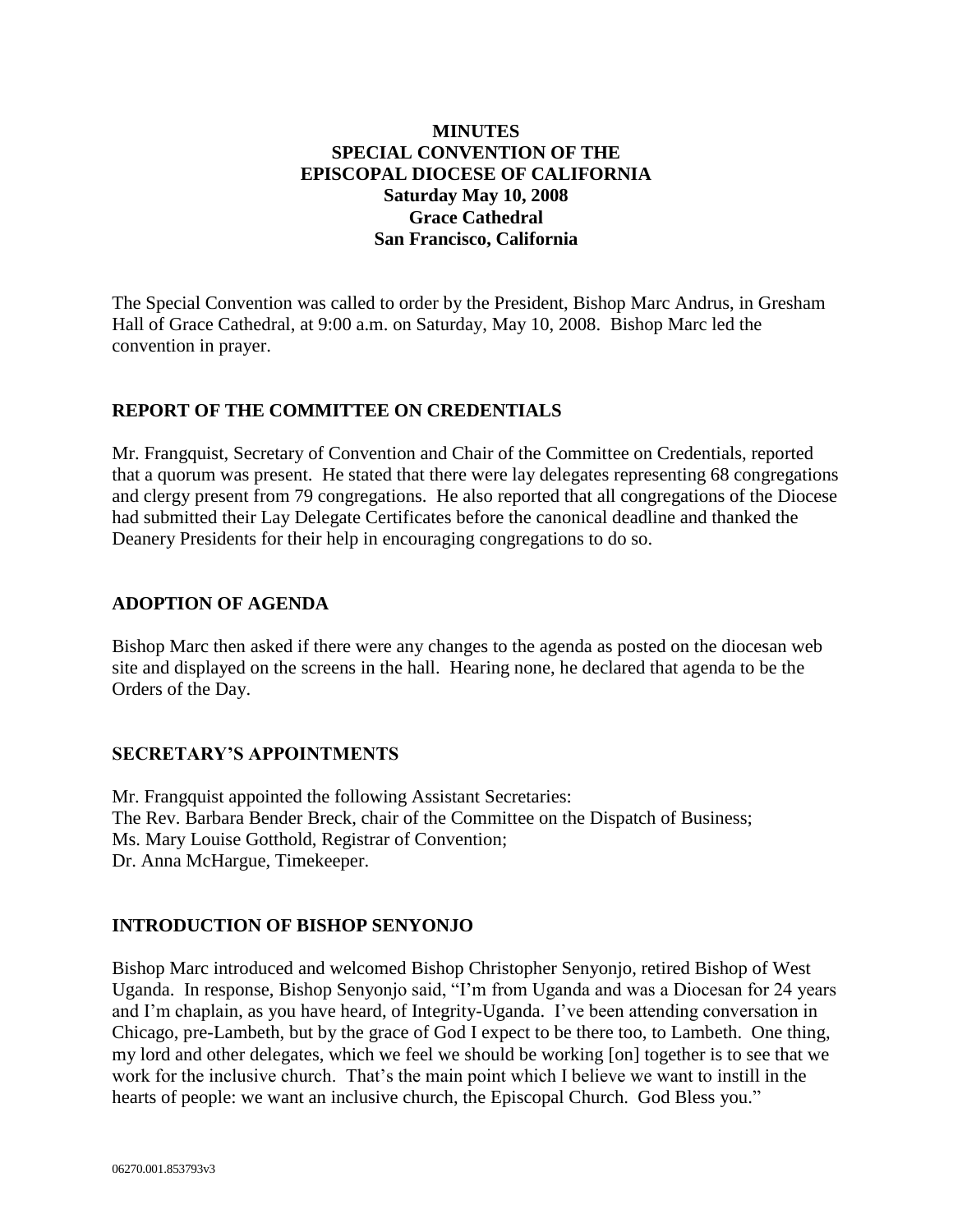# **REPORT OF THE COMMITTEE ON DISPATCH OF BUSINESS**

The Rev. Barbara Bender Breck, Chair off the Committee on Dispatch of Business, drew the Convention's attention to the Special Orders on page A-10 of the Guide to the Special Convention.

# **Report #1 – Special Order: Committee on Canons**

The Committee on Dispatch of Business moved that the consideration of the Report of the Committee on Canons be governed by the following Special Order:

1. **Five (5)** minutes shall be provided for presentation of the report, with an additional **ten (10)** minutes for questions of clarification.

2. **Seventy (70)** minutes shall be allotted for debate on the proposed revision of the Canons as a whole, inclusive of debate on amendments to the proposal, during which time no speaker shall be allowed more than **two (2)** minutes.

3. Within the time allotted, **three (3)** minutes shall be allowed to present an amendment to the proposed revision, and **ten (10)** minutes shall be allowed for debate on each amendment, during which time no speaker shall be allowed more than **two (2)** minutes.

4. The House, by a two-thirds majority, may vote to extend the time for debate. Within the time allotted, no motion to lay on the table, to recommit, or otherwise terminate debate shall be in order while anyone still wishes to speak.

Carried on a voice vote.

### **Report #2 - Special Order: Resolutions**

The Committee on Dispatch of Business moved that the consideration of any Resolutions, other than the Report of the Committee on Canons, be governed by the following Special Order:

1. In accordance with Article V, Section 5.2 of the Constitution, only resolutions consistent with the call of the Special Convention shall be in order.

2. **Two (2)** minutes shall be provided for the presentation of each resolution, with an additional **two (2)** minutes for questions of clarification.

3. **Ten (10)** minutes shall be allotted for debate on each resolution, during which time no speaker shall be allowed more than **two (2)** minutes.

4. The House, by a two-thirds majority, may vote to extend the time for debate. Within the time allotted, no motion to lay on the table, to recommit, or otherwise terminate debate shall be in order while anyone still wishes to speak.

Carried on a voice vote.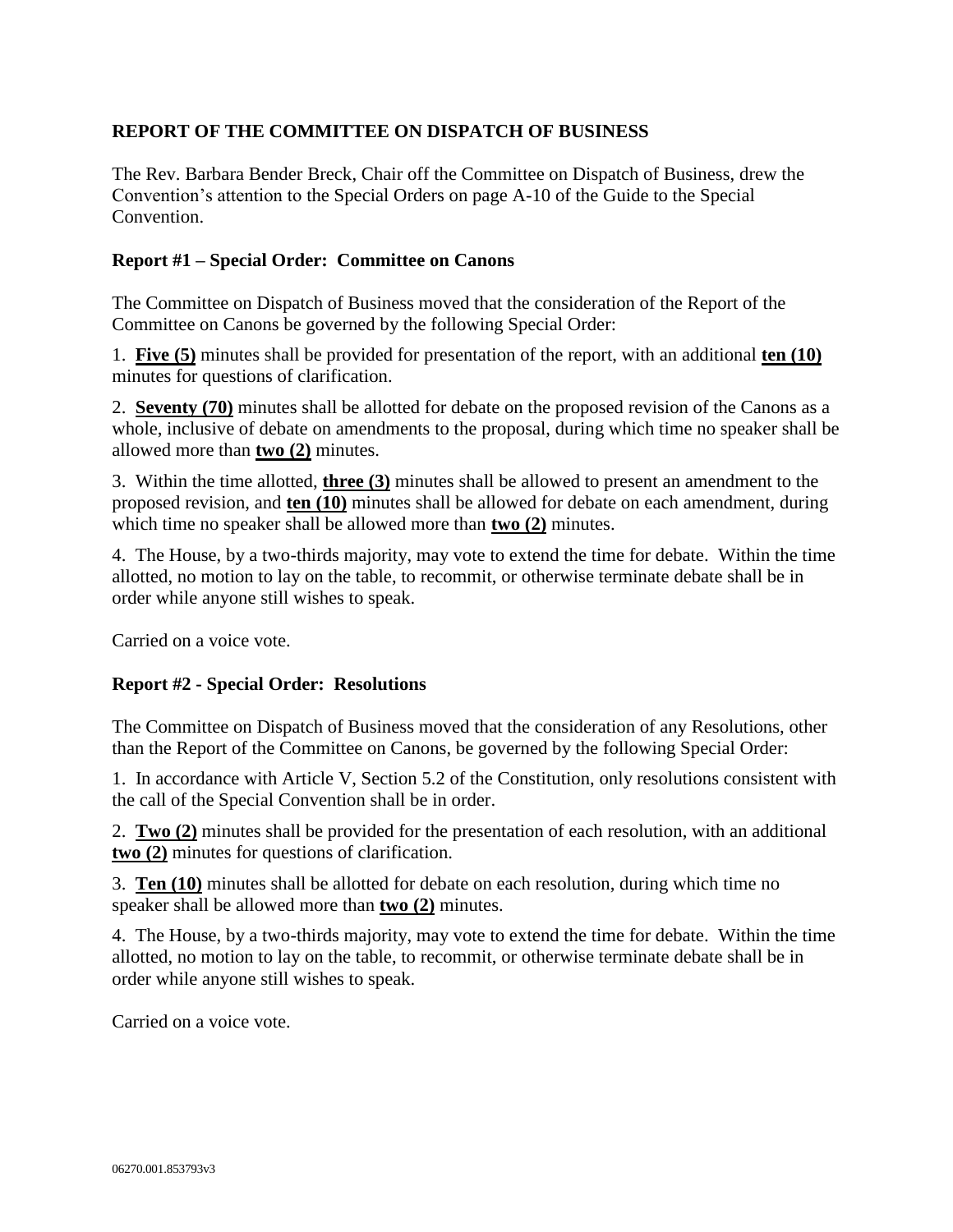### **BISHOP'S ADDRESS**

In John's gospel, we hear Jesus say that he is going to the father in order that the Holy Spirit could be given as a gift to the world recreating the cosmos as the remembered body of Christ. There are moments in the world even though the Spirit is always working when that activity of recreating and remembering seems more intense and more focused than others. Karen Armstrong published a fantastic book in 2006 on the first axial age, called The Great Transformation. She's talking in that book about Hinduism in India, Daoism and Confucianism in China, Socratic Philosophy in Greece and Judaism in Palestine. There were sweeping changes involving the mergence of religious expression that both promoted and was the result of cultural and environmental change at the same time, causing that time period to be called The Great Transformation. It has been said by many scholars that we are in the middle of the beginning of a second axial age, that being the first, some 300-400 years before Jesus. The second axial age may be marked by these changes some of them named: coming together global awareness, technological interconnectedness, multinational corporations, population growth, spread of democracy, challenged patriarchy and an environmental crisis, among others. Among these changes, religious patterns too are in the midst of intense change. In the second axial age, women, ethnic minorities, indigenous peoples, gay and lesbian people, the poor, and the Earth itself will become the new prophets. Religious communities emphasize mutual ministry, horizontal leadership structures, the cultivation of contemplative practices and their connection with social activism, transparency, accountability and mysticism rooted in the Earth and the every day.

How shall the Diocese of California maintain its historic leadership position, in extending support for the most vulnerable in the Bay Area, in showing the way in emerging patterns of Christian worship expression, in promoting justice, inclusion and reconciliation for all, and all in the context of the nexus of intense change, characterizes the second axial age. How shall we listen to the prophets of the second axial age? In the past two years my efforts have been focused on leading our Diocese into such creative change meeting the potentials for Christianity and the Episcopal Church in the second axial age. This effort has been called, Becoming the Beloved Community. The Board of Directors, the Standing Committee and the Council have all undertaken innovations in structure and practice that have increased their functionality and promoted transparency and accountability. Beyond that the Diocese created two interrelated bodies for a thorough governance review resulting in a draft of proposed canonical changes presented to the 2007 Diocesan Convention and being proposed for adoption today at our Special Convention. These are the most important canonical changes in governance in the Diocese in 75 years. The diocesan staff has been remodeled to promote collaboration and team ministry. The Environmental Commission has created a network of over 80 congregation liaisons; similarly a network of congregational communications liaisons is forming with already 40 congregations having been identified with their liaisons. Over a million dollars has been raised to complete the Bill and Mary Swing Pavilion at the Bishop's Ranch, a beautiful green building that will allow up to 200 people to meet, promoting the common life of our diocese. The Episcopal Charities has completed a strategic plan that poises that organization to foster new community based ministries in the areas of health care and education. The Diocese has entered into a new companion diocese relationship with the Diocese of Curitiba, in the Province of Brazil. We have created the Peace Program, walking with others the path of peace. At this moment Sean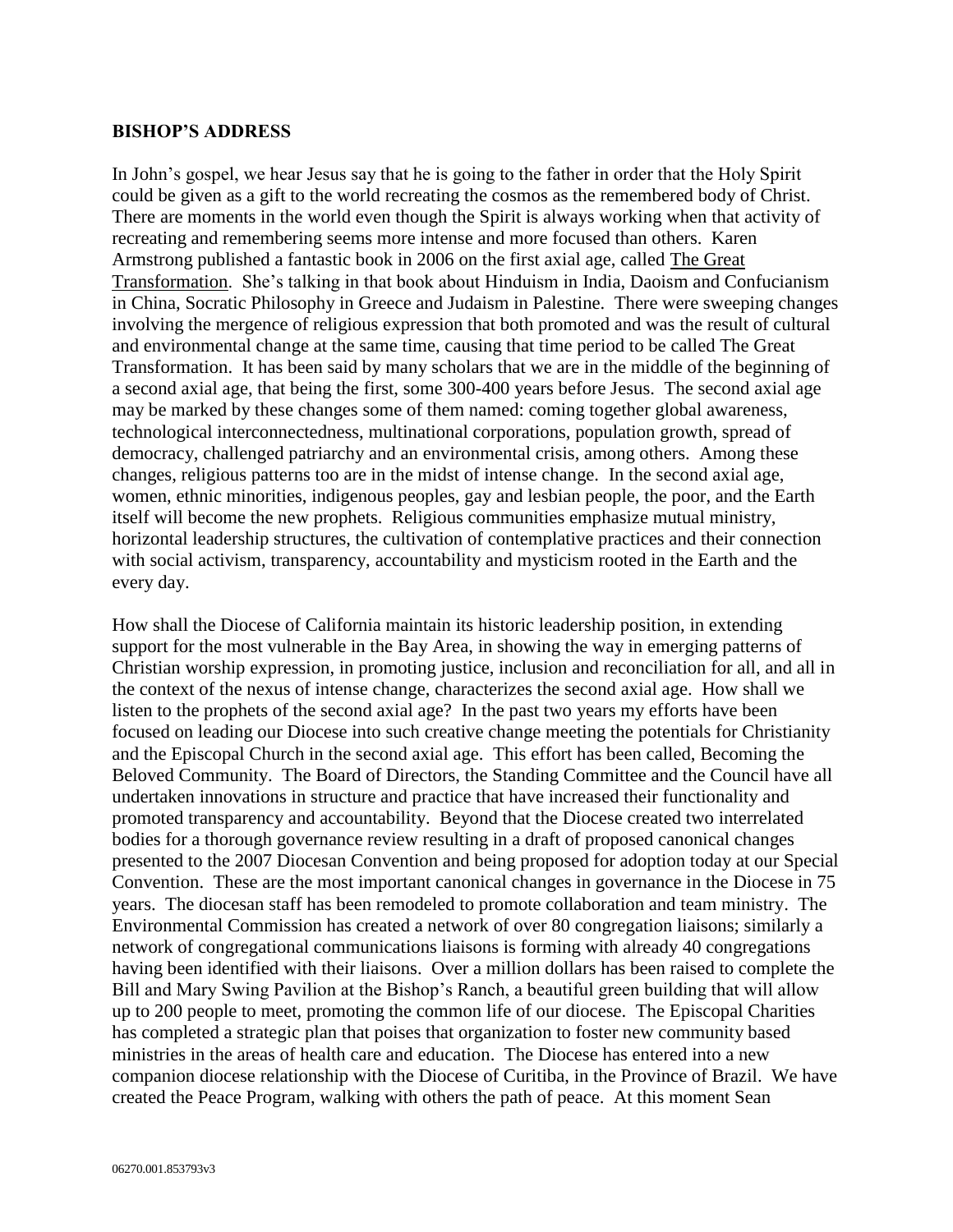McConnell is representing the Diocese in a reconciliation pilgrimage in Iran, lead by Ethan Vesely-Flad in The Fellowship of Reconciliation, as another step in our walking with others the path of peace. The Justice, Peace and Integrity of Creation working group has been created bringing together commitment to work on immigration, peace, environment, prison ministry, among other areas. The completion of a plan for multicultural leadership and congregational development, and out of that plan the search for a senior staff person to lead ethnic and multicultural ministries has been completed.

On May 5, 2007 the Diocese of California began a year long visioning process, a key piece of the overall change called Becoming the Beloved Community. The process was integrally related to the essentially creative life of Eucharist. Five visioning days with 800 participants the production of a multi-media playbox that extended the process into yet more groups within the Diocese, all this have brought us to today. The visioning process was about community formation and identifying focus areas for our energies over the next five years. These focus areas are: rooted spirituality, (and now the magic of technology) embody justice; intentionally working against racism, sexism and heterosexism, standing in solidarity with the poor, and the marginalized and caring for God's creation with reverence. (It's good for me to look at the screen.) Church vitality; encouraging evangelism, growth and new expressions of church, adopting missional practices of worship and outreach, collaboration between congregations and expressing creativity and joy in the proclamation of the Gospel of Jesus Christ, rooted spirituality through vital education and renewal ministries, communities of Christian discipleship and formation in the Episcopal tradition with informed respect for other traditions. Organizational development; emphasizing transparency and accountability for all Diocesan leaders and structures, leadership that encompasses all orders, sorts and conditions of humanity, improving communication throughout the Diocese and revitalizing deaneries. An inclusive community; incorporating all people without regard to race, class, gender or sexual orientation, or disabilities, including meaningful participation of all ages, children, youth and elders and being attentive to the prophetic voices among us.

This is a beautiful, vibrant vision, it paints a picture of the Beloved Community, one that we recognize as being both ourselves as we currently are, loved by God and also a community yet to be, our home in the fullness of our call to be the body of Christ. How do we use these vision elements for the next five years in the Diocese of California? In a standard strategic planning process, the next piece will be the formation of a centralized group to implement the plan elements. This will be coordinated with a centralized capital funds effort to fund the plan. It is my intention that as this plan has been created by an unprecedented broad base of participation within the Diocese, so also will the implementation be broad based. Rooted Spirituality, Church Vitality, Embody Justice, Organizational Development, an Inclusive Community, will all be brought to life by you, working collaboratively in area ministry, supported by the work of the diocesan staff. Area ministry is the pattern of church growth and revitalization for the Diocese of California in the future. A life giving shift in the flow of energy into mission rather than maintenance is the heart of Area Ministry. We are working to support the collaborative mission work of congregations in discernable areas of the basic unit of mission, the Diocese itself. Currently we can see nine emergent Area Ministries in the Diocese of California. These have been identified by looking for places where significant clergy transition is taking place and several congregations at the same time providing an opportunity during interims for new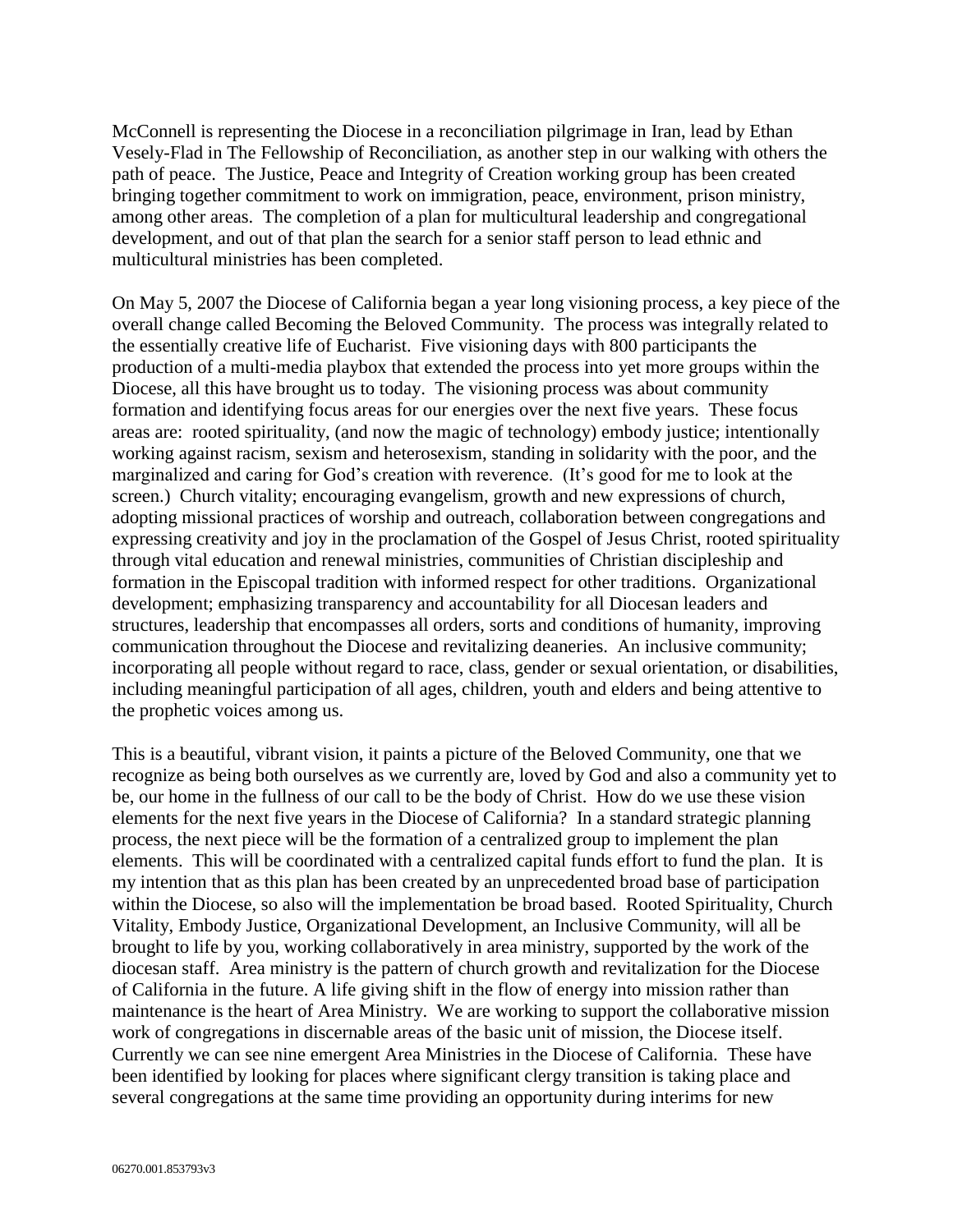thinking and preparation for Area Ministry, places where congregations have already begun collaborative work and places of rapid population growth underserved by the Episcopal Church. The diocesan staff, in cooperation with the Church Divinity School of the Pacific is creating formation resources to be used in the creation and discernment of ministry teams within area ministries. We are meeting with vestries and bishop's committees throughout the Diocese to introduce the concept of Area Ministry and facilitate the formation of the Area Ministries themselves. Fresh expressions of the church will flower in the midst of Area Ministries. These fresh expressions will give shape to the vision elements you have brought forth over the past year, rooted spirituality, church vitality, embody justice, organizational development and inclusive community. We are already anticipating the costs of this work, which includes the support of four Area Ministries at a time over a five year period and the creation and support of intentional communities that will provide low cost housing for young adults who will commit themselves to service within Area Ministries. Such service might include, physicians, nurses, public school teachers and clergy as examples, that is the many people we want to have in our communities that we value but who can not afford to live there and carry on themselves the extra burden of commuting in addition to lower pay. I view it as part of my leadership role as Bishop of the Diocese to help raise the money to support Area Ministry where the diocesan vision will come alive and to provide through diocesan staff the professional skills and dedicated effort to support the same.

On the day of Pentecost, 20 centuries ago a way of life found expression under the creative power of the Holy Spirit. That same spirit is still abroad over lighting our lives and stirring us in times of great unsettling and inspiring change to be the Beloved Community, dreamed by God since before time. I want to thank you all for engaging so deeply in this process and now I'd like you to engage in a little conversation and dreaming with each other in response to what you have produced as this vision. There are two questions that I'd like you to work on for just a moment, 10 minutes actually. What excites or interest you most about the results of the visioning process? And, how might you collaborate with neighboring congregations and your community to embody the Diocesan vision?

We've redesigned as of last diocesan convention, this room so that it's more comfortable for you, and you can move about to microphones more easily to do that we took away the displays that were originally or in the past in the back of the room at normal conventions and we've filled the room, which is in rows now instead of round tables, which is a little too bad. But I know how easy it is for you to connect with your brothers and sisters in the Diocese of California, so if you could just talk to two or three people near you about these two questions, record your own responses on the paper that you have which you've been given with the questions, and we will collect them and I can promise you and you well know that I'll read them. Thank you.

# **RESOLUTION RESPONDING TO THE VISIONING PROCESS**

The Rev. Sue Thompson, Vicar of St. Edmund's, Pacifica, moved the adoption of the following resolution:

*Resolved*, That this Special Convention of the Diocese of California expresses its heartfelt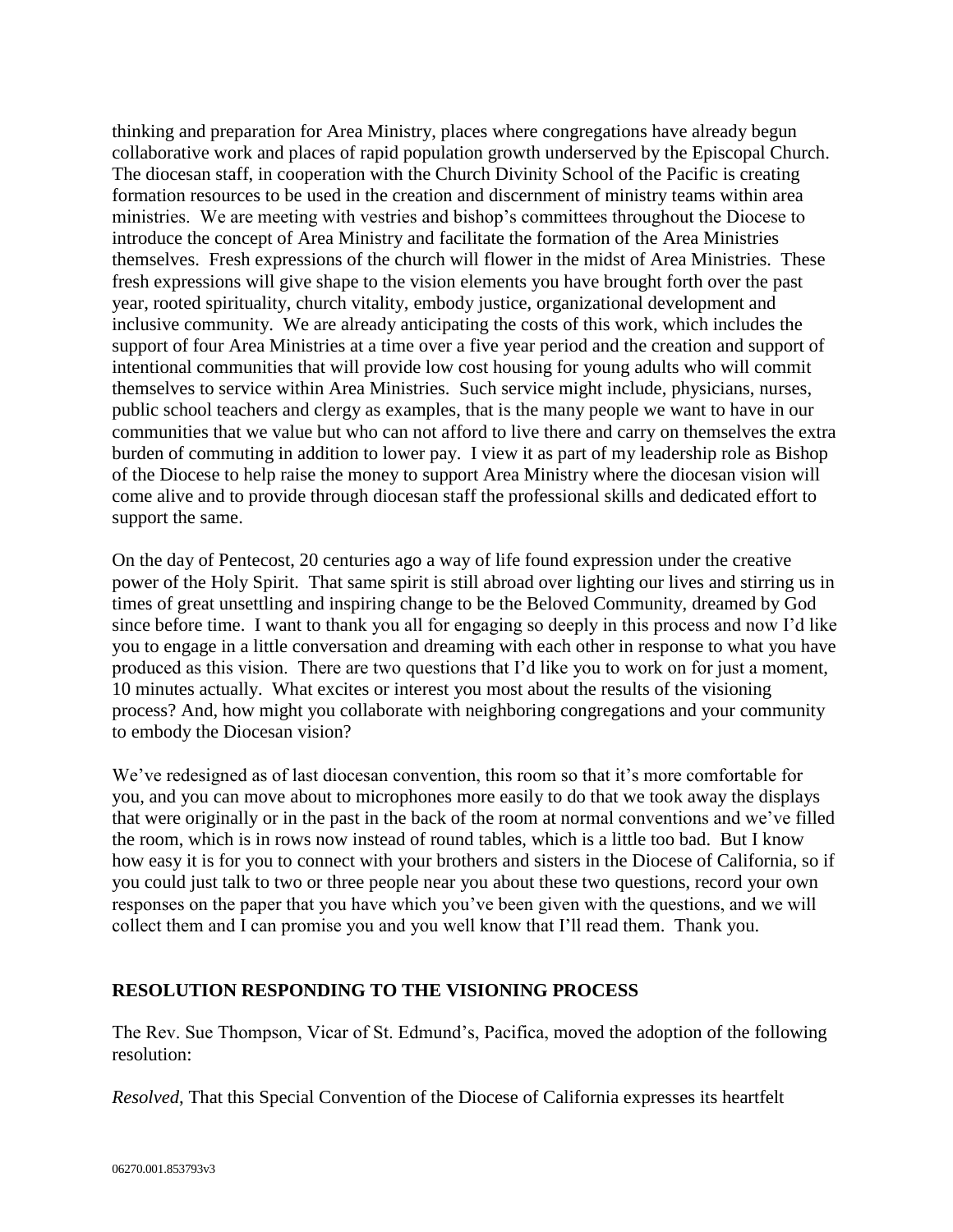gratitude for the good work of the Department of Faith Formation and all who participated in Beloved Community events;

*Resolved*, That this Convention adopts the recommendations contained in the Report of the Beloved Community Visioning Process and commits this Diocese to

**Embodied Justice,** intentionally working against racism, sexism, and heterosexism, standing in solidarity with the poor and marginalized, and caring for God's creation with reverence;

**Church Vitality,** encouraging evangelism, growth, and new expressions of church, adopting missional practices of worship and outreach, and expressing creativity and joy in the proclamation of the Gospel of Jesus Christ;

**Rooted Spirituality,** through vital education and renewal ministries, communities of Christian discipleship, and formation in the Episcopal tradition with informed respect for other traditions;

**Organizational Development,** emphasizing transparency and accountability for all diocesan leaders and structures, leadership that encompasses all orders, sorts and conditions, improving communication throughout the Diocese and revitalizing deaneries; and

**Inclusive Community,** incorporating all people without regard to race, class, gender, sexual orientation or disability, including meaningful participation of all ages--children, youth and elders--and being attentive to the prophetic voices among us; and

*Resolved*, That this Convention directs the Diocesan Council to give priority to these recommendations and commitments in its formulation of program and budget for ministry in the Diocese of California.

Richard Gray, Delegate from St. Stephen's, Belvedere, expressed the opinion that "heterosexism" was a poor choice of words, would play poorly out in the general world, and should be revised to something more meaningful and more positive in intent.

Sue Thompson, the Rev. John Kirkley, Rector of St. John the Evangelist, San Francisco, and Bob Brooks, Delegate from Good Shepherd, Belmont, defended the use of the word "heterosexism."

Katherine Costas, Associate Deacon at St. Peter's, Redwood City, moved to amend the resolution by changing the words "racism, sexism, and heterosexism" to "discrimination based on race, gender, sexual preference and sexual orientation." The amendment carried on a voice vote.

At this point, the timekeeper indicated that time for debate had expired. Bishop Marc put the question to the Convention of extending debate by ten minutes. Carried by two-thirds on a voice vote.

Sue Thompson moved to amend the resolution by adding "power sharing" to the section on Organizational Development, so that it reads "Organizational Development, emphasizing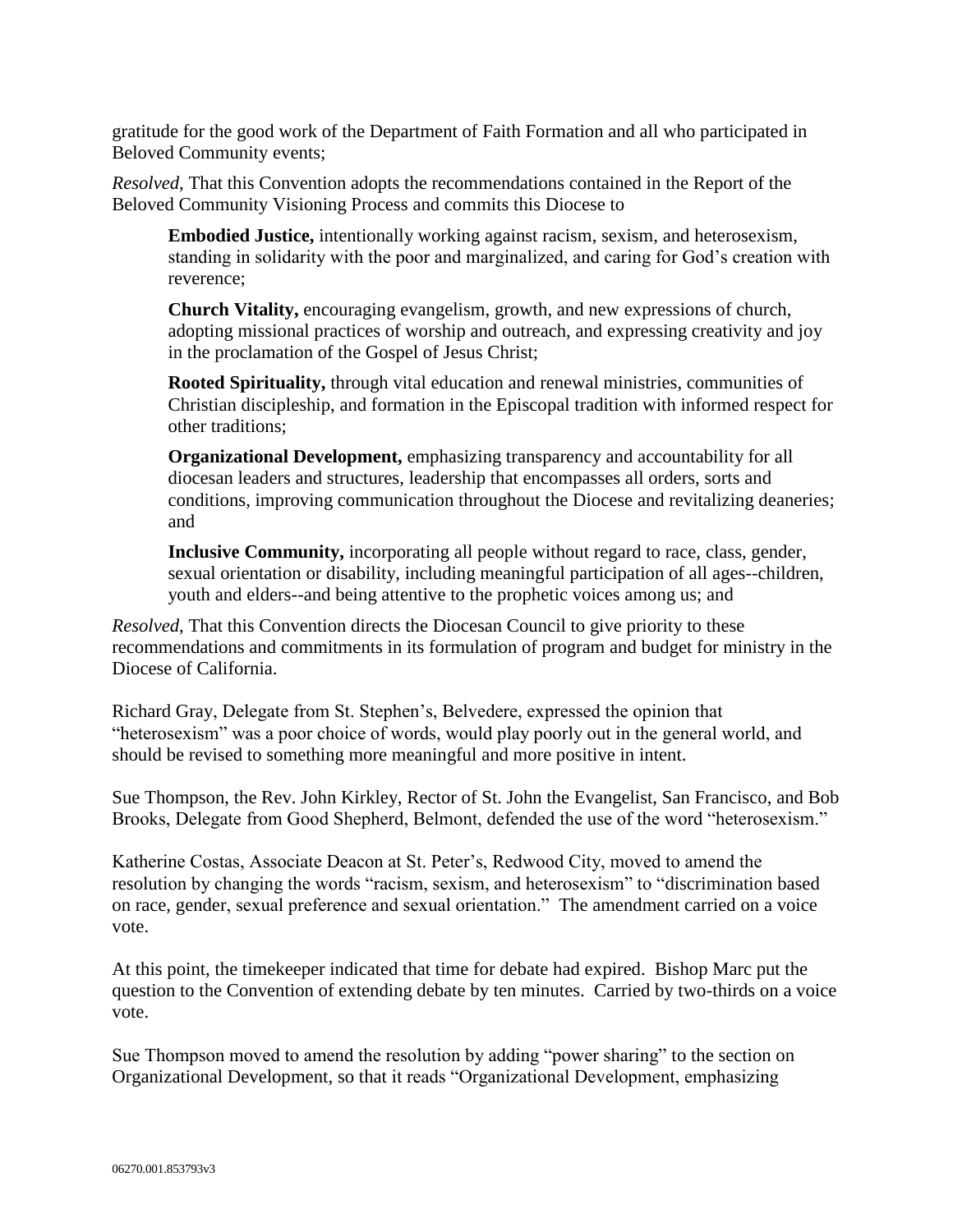transparency, power sharing, and accountability for all Diocesan leaders and structures." Carried on a voice vote.

Jay Luther, Delegate from St. Paul's, San Rafael, moved to amend the section on Embodied Justice by adding "age and disability" so that it reads "working against discrimination based on race, gender, sexual orientation, disability or age." Carried on a voice vote.

Resolution, as amended, carried on a voice vote. (The text of the resolution, as amended, is in Appendix A.)

Bishop Marc then declared the Convention in recess until 10:45.

Bishop Marc called the Convention back to order at 10:45.

# **REPORT OF THE STANDING COMMITTEE**

The Rev. Stacey Grossman, President of Standing Committee:

In May of 2006, four lay people and four clerics serving as your Standing Committee sat down in Diocesan House with our newly elected Bishop Marc Andrus for a first meeting. From that first meeting came a charge for the Standing Committee to lead a review of the way we govern ourselves. Bishop Marc asked the Standing Committee to hold transparency and communication up as our guiding principles. We pray that we have remained faithful to these overarching guiding principles and we want you the Diocese of California to hold us accountable to them.

As we look back two years we see and know that the work we have been doing and will do in the area of governance is building the Beloved Community. Who would have thought that work on governance could be so very energizing? The meetings, email exchanges, conference calls and thousands, literally thousands of hours of work are testimony to the many people who have made the work you will consider today their priority over the last two years. You have the convention booklet, in the convention booklet for today, the official report of the Standing Committee, and I would like to just briefly review and comment on significant milestones of the last two years.

The Standing Committee and Bishop Marc have consulted on a regular basis about our process and our progress. From the beginning both the Bishop and the Standing Committee wanted this to be a diocesan-wide project, so our six deaneries were asked to provide nominees willing to work on the project. By the summer of 2006, two committees had been formed, the Working Group, headed by Paul Evans and the Steering Committee, co-chaired by Kathy Henry and the Rev. Vanessa Glass. The Working Group established criteria for evaluating our governance process which included reviewing the best practices of 20 dioceses around our Episcopal church. The Working Group suggested alternatives for consideration to the Diocese. The Steering Committee which was intentionally broad and diverse in its membership offered critique feedback and guidance along the way. The work of both committees was crafted into a document of proposed changes by yet another group of canon drafters, headed by Jay Luther, which you received at convention last October. In October 2007 this Convention passed a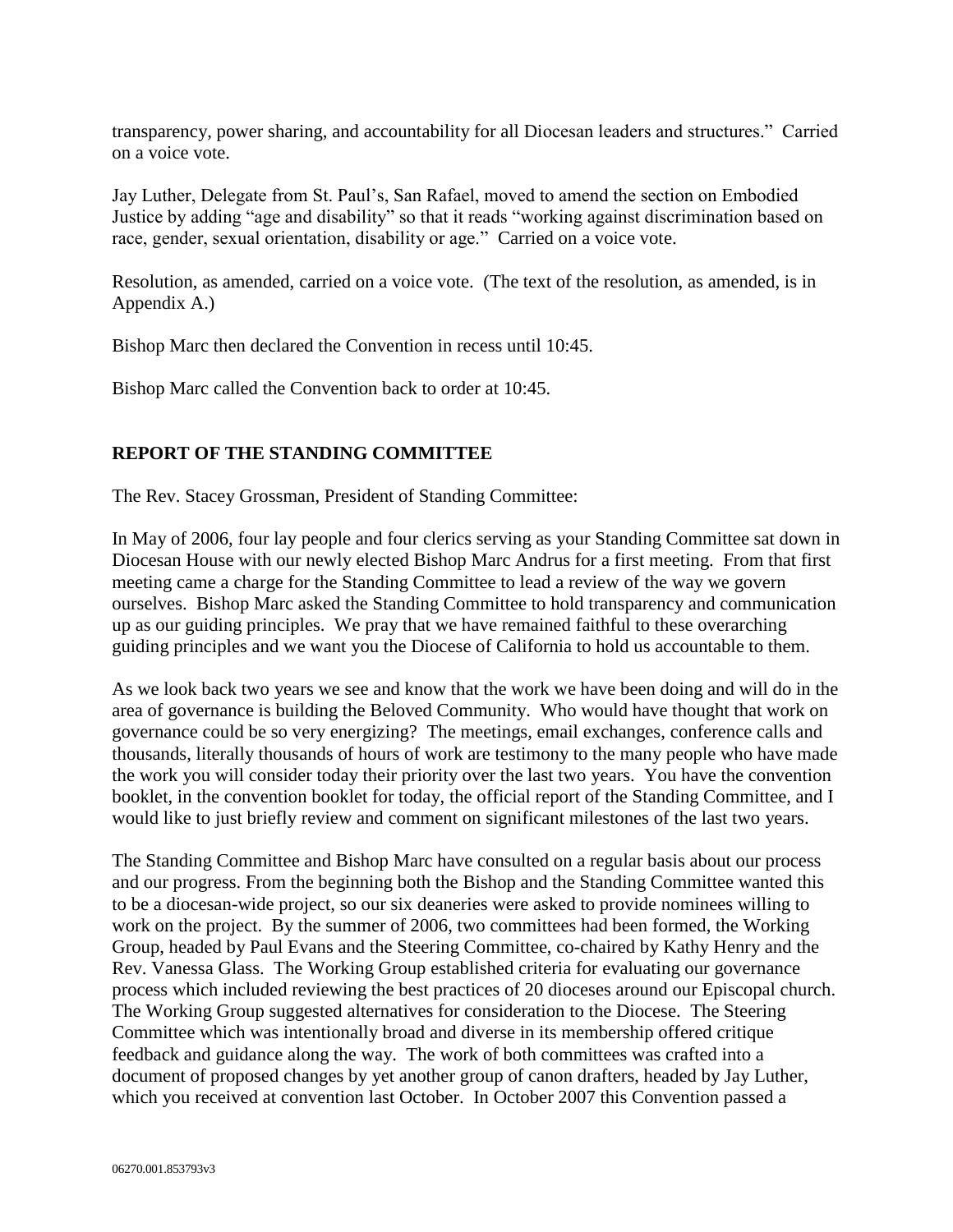resolution entitled "Building the Beloved Community in the Spirit of Transparency, Communication and Mission."

Since then much more work has occurred. The Committee on Canons, chaired by our Chancellor, Bill Orrick, and assisted ably by Sandy Boone, set to work reviewing the proposed changes. Deaneries were asked to respond by January 31 with amendments and comments. We did receive comments from every deanery and we thank you now, all of you, for your hard work and engaging energetically in this process. In March of this year, we organized a joint committee, which included representatives of all the groups that had worked on governance up to this point. A series of three meetings brought together the Standing Committee, the Deanery Presidents, the Working Group, and the Steering Committee, the Diocesan Council President, Tim Smith, and the Committee on Canons, as well as the original drafters of the proposed changes. Excellent discussion and debate occurred.

At every step along the way we reminded ourselves that we in the Diocese of California have had not too much experience in the way of respectful open debate and we proved to ourselves that we can do it. Yesterday in a Standing Committee exchange our esteemed colleague Ron Johnson, a member of the Standing Committee, painted a vision of the Pentecost Holy Spirit Tongues of Fire entering, renewing us, and sustaining us in this critical work of church governance. May this be our prayer for our proceedings today. Amen.

# **REPORT OF THE COMMITTEE ON CANONS**

Mr. Bill Orrick, Chair of the Committee on Canons:

The Committee on Canons began its work on this process nine months ago, and I can't tell you how much we are looking forward to the end of this labor and the birth of two things that you're really being asked to do today. One is to establish the Executive Council which will be a different way of governance in this diocese and will promote clarity, transparency and openness. And the second thing is to lead the way for the eventual dissolution of the Corporation Sole. These are two big issues, they've been well discussed in our work.

The Committee on Canons consists of the Rev. Paul Burrows, Jack Eastwood, Rob Deiselman, the Chancellor of the Diocese of San Joaquin, Michael Glass, Sandy Boone and myself. During the course of our work we talked with the canon writers, the Standing Committee, the diocesan representatives of the Diocesan Council, the Bishop and the group in March that was formed to resolve issue and make the sausage which we present to you as the canons.

We have set aside a couple of issues that we weren't, that we couldn't have full discussion on, that we're going to be addressing in the October Convention and to the extend that you have ideas that would clarify the canons (word choices, additional amendments that the Committee on Canons hasn't had an opportunity to consider before today), I would encourage you to bring those to us so that we can look at them and we'll be considering canon issues in October and a year from October, for sure and so we invite your participation as it's been invited throughout this lengthy process.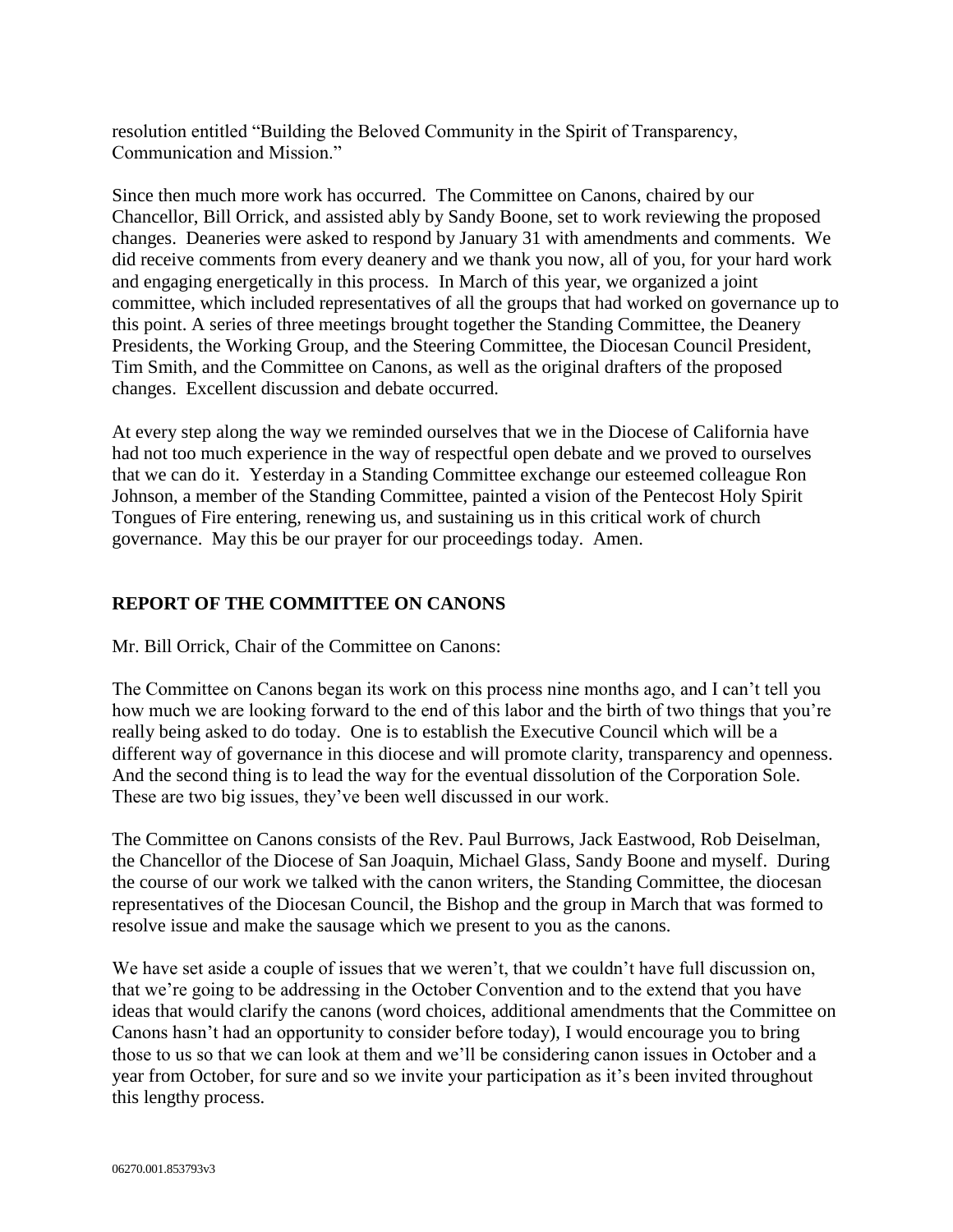So at this time the Committee on Canons moves the adoption of the proposed revised canons as a complete substitute for the existing canons.

Bishop Marc then called for questions of clarification.

Mr. Frangquist asked the Chancellor what the procedure will be for determining what actions of the Executive Council are to be considered done under interim authority and require ratification by the next Convention. He also asked a second question: If the Executive Council does something under interim authority, that can't really be undone, what happens if the Convention refuses to ratify it?

Mr. Orrick replied that with respect to interim authority it is meant to be an extraordinary authority determined by the Executive Council and certainly by the Chancellor and the Bishop, and to the extent that the issue is one which is not within the inherent authority of the Executive Council, designated as such, we would bring it back to convention. Because it's hard to identify, I can't tell you what we would do at the following convention. What the clause requires, what the clause allows, is both the appropriate subordinate authority of the Executive Council to Convention but also the ability for the Diocese to act in the event of an emergency if the power has not previously been given by a Convention.

Bishop Marc then called upon the Secretary to explain the procedure for handling amendments to the proposed canons.

Mr. Frangquist: Three amendments have been proposed and have been referred to the Committee on Canons for their review. Two of the amendments deal with the same section of the Canons, Canon 8, Section 2 which describes the powers of the proposed Executive Council. The first amendment, proposed by Jay Luther, of St. Paul's, San Rafael, envisions a strong Executive Council with broad powers to act between conventions subject to the Conventions' authority to overrule it and limit its authority. The second amendment, proposed by Christopher Hayes, of Grace Cathedral, envisions a more limited Executive Council which would only be empowered to carry out the instructions of the Convention and the duties delegated to it by the canons. The language proposed by the Committee on Canons, takes a middle position, giving the Executive Council the power to act between conventions using what is called interim authority and requiring that the next annual convention ratify any actions taken under interim authority. Only one of these three approaches can be adopted.

It is fair for the Convention to be thinking about all three approaches as we debate these amendments. The officers of Convention and the proponents of the first two amendments have agreed that Jay Luther, Christopher Hayes and Bill Orrick should each be given three minutes to explain their proposals. This would count as the time allowed to present an amendment under Special Order #1. The Rules of Order only allow us to consider one amendment at a time. The president is prepared then to recognize Jay Luther to move his amendment first since he was the first person to submit an amendment. During debate on Jay's amendment it would be appropriate to comment that you prefer Christopher's proposal, if that is the case, but all other remarks should be confined to the merits of adopting Jay's amendment since that is then being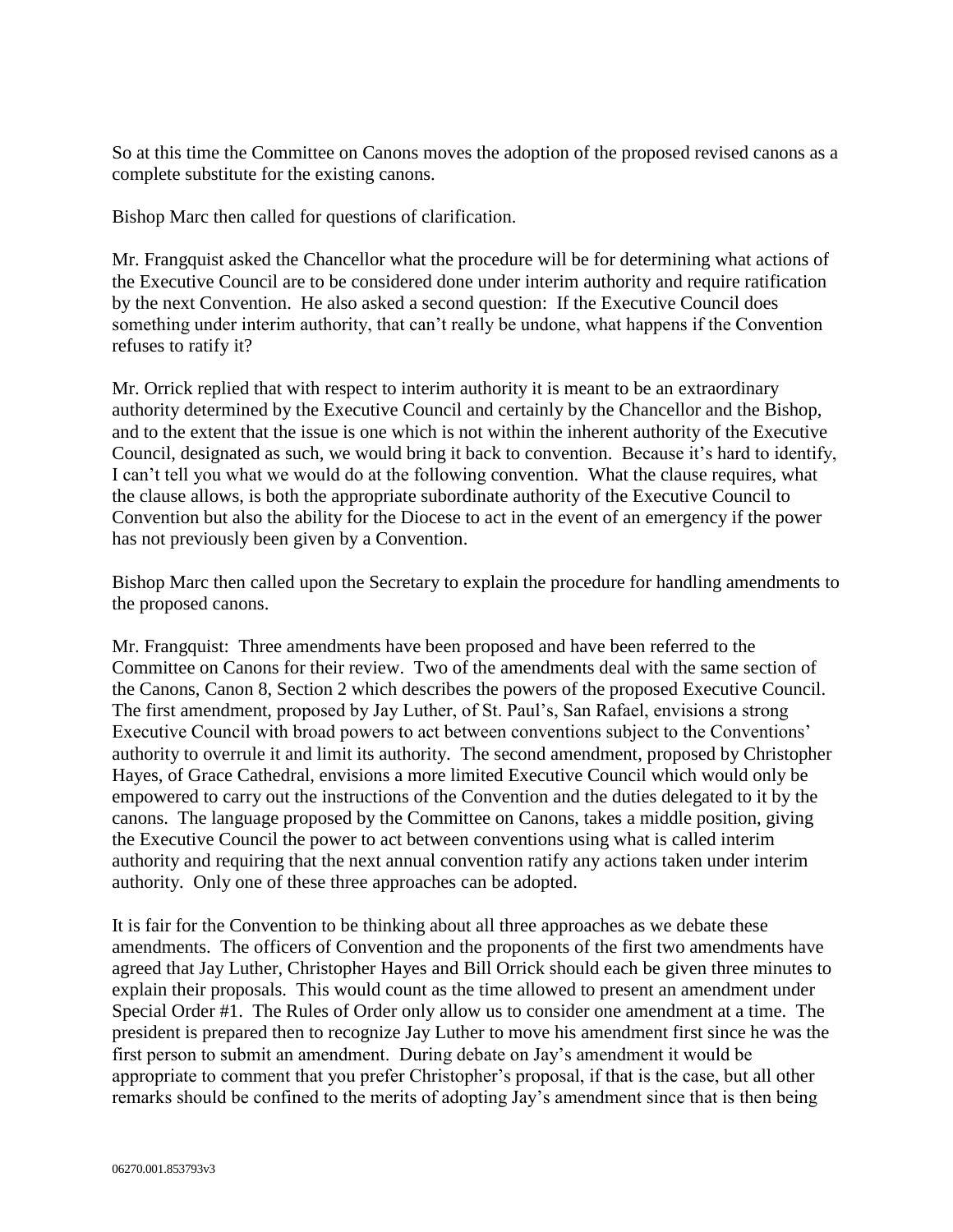debated. After the Convention votes on Jay's amendment the president is prepared to recognize Christopher Hayes to move his amendment, if he still wishes to do so. We will then debate and vote on Christopher's amendment. If neither amendment receives a majority, then the language proposed by the Committee on Canons will remain.

After the Convention has dealt with the first two amendments the president is prepared to recognize the Rev. Sue Thompson of St. Edmund's, Pacifica, who has proposed an amendment to a different section, Canon 8, Section 3, which deals with the membership of the Executive Council. After the amendments have been considered, any remaining time may be used for debate on the proposed revision as a whole and then we will vote on the proposed revision as a whole, whether it has been amended or not.

Bishop Marc then made the following statement: I'd like to make a few comments about respectful debate. Michael Barlowe and I and Sue Singer and Don Morgan attended a meeting in Des Moines in February, which is an interesting time to have a conference in Des Moines, and we were greeted by a person who welcomed us to Des Moines and said this, "the definition of church is a nice person standing in front of nice people, urging them to be nicer." And then he said, "Iowa's a very nice place and thus it is true that our largest export is passive-aggressive behavior." So what I'm urging is not niceness, but is much, much deeper than that. St. Paul in one of the most profound passages of his writings says that if we eat and drink in the Eucharist he's referring to, without recognizing the body, and it's very clear in the context that he means not in Aristotelian recognition of the body in the elements of the sacrament, but rather recognition of the body as the gathered people of God, that if we do that, if we eat and drink without recognizing the body, that we eat and drink to our own judgment. This is a very serious idea, its positive statement is in our baptismal covenant, and that is in the recognition of Christ in each human being and I would say in the creation itself. So what I'm asking is that you, as you do so well in the Diocese of California, bear that truth in your minds and hearts as we speak with each other. Refrain if you would from showing disapproval or support for all the dignified, and they're all dignified, comments and questions that are made during this conversation. This is important work, as the work you did previously this morning is important work we are moving towards something that will more nearly resemble we pray the body of Christ on Earth.

I would also like to say that in terms of the amendments, what we have determined is that all the amendments to canons need to be reviewed by the Committee on Canons. These have been reviewed, the ones that are before you, the three that are before you, so we can debate those and vote on those. If you have further amendments to the whole proposed Canon changes, the whole revision that has come before you, those will need to be submitted to the Committee on Canons for their review so it can not be done at this Special convention. Please, please take that in. They can be considered, as Bill our Chancellor said, these will come again before you, or other amendments will come before you at the convention in October, and deliberately and intentionally again a year from then. So there is plenty of time and that's a very good thing, to be able to digest additional ideas, we're going to be living with these and they are living documents, just as the vision document that you have adopted is a living document these are not meant to be immutable, we will be evaluating and reviewing as a body as we go. So I hope that none of you feel stymied in your thoughts, it is a time to move those ideas into the process of review and then they will come in an orderly way before the whole for deliberation in October.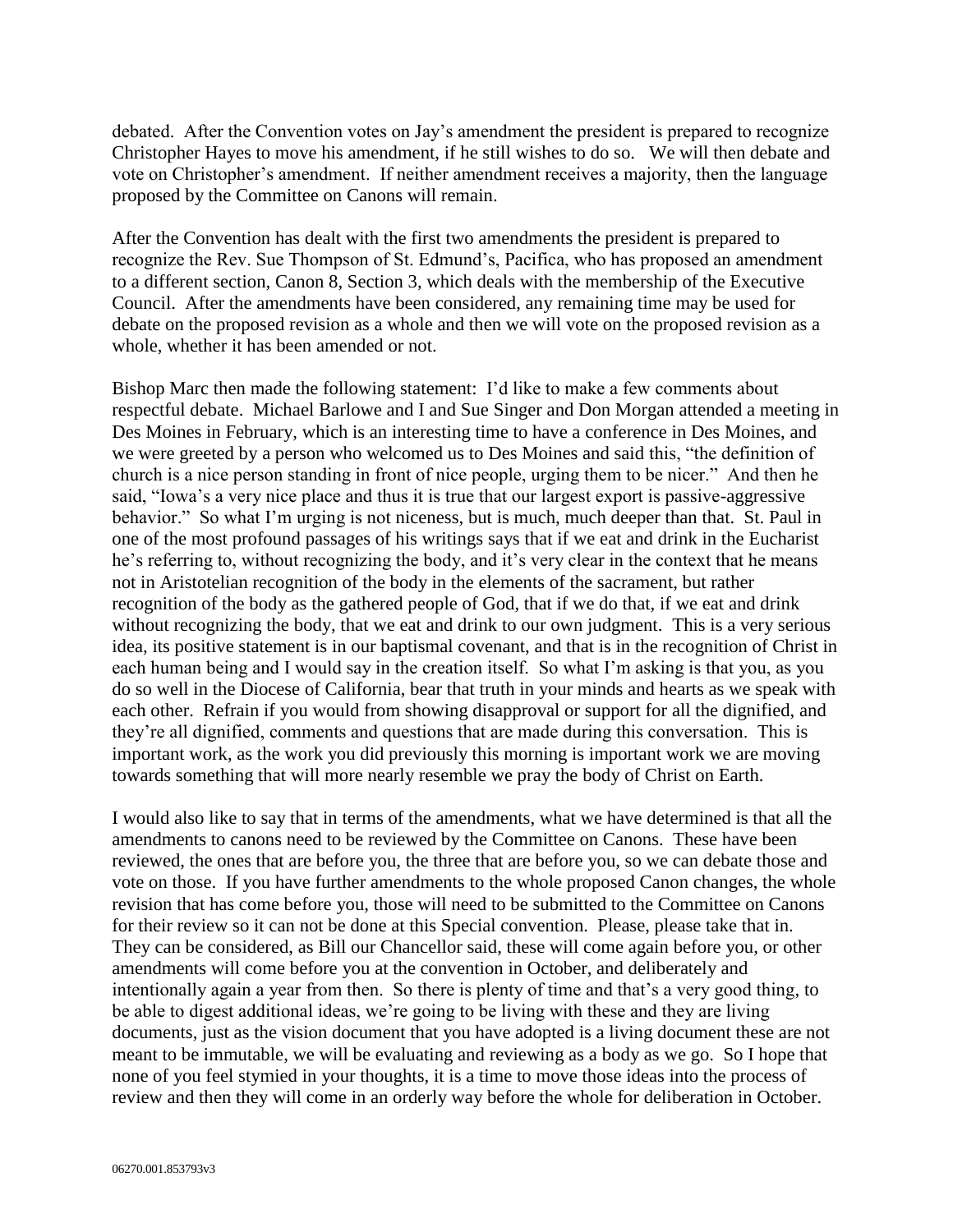### **PRESENTATION OF ALTERNATIVE PROPOSALS**

Bishop Marc then recognized Jay Luther of St. Paul's, San Rafael, who made the following statement: My proposal is in substantial agreement with the Committee on Canons' draft. We agree that between Conventions Executive Council can, under certain circumstances exercise the authority of Convention, but with expressed limitations on that authority. We even substantively agree on specific limitations and we agree the convention must always be able to reverse action taken by Council. Where we differ is on procedure. Procedure one of the committee draft says that where council is acting in an area of shared power, that is, an area where both it and the Bishop or Standing Committee must jointly act for something to be done, Council must obtain the prior written consent of the other body to proceed. Procedure problem two: when council is exercising the power of convention it can take only so-called interim action which must be submitted to the next convention for ratification or be void. My amendment deletes both those requirements. The requirement of prior written consent which as far as I have been able to tell has been adopted by no other diocese, is superfluous, unwise and perhaps even a little insulting. It is superfluous because if two bodies must act for something to take place it is already the case that nothing happens unless they both do it. Acting alone neither the House of Representatives nor the Senate can pass a law, together they can. There's no reason for an additional written consent requirement. Requiring prior written consent is unwise because Council will become more unlikely to even start down the road toward a joint action unless the other body is the initiator, thus limiting Council's initiative. Finally it boarders on the insulting. Council is one of our major organs of government, neither the Bishop nor the Standing Committee need obtain the prior written consent of another body, only Council. What better way to teach a body that it is subordinate and a second class citizen. Convention ratification is a requirement that is found very rarely among dioceses and is just another road block to action here. The March meeting showed that Council members were already expressing difficulty in determining whether they had enough authority to act on real life staff requests. Adding the concept of interim actions is just going to make that harder, while at the same time placing on Council the burden of becoming in effect the appellant advocate for its action at the next Convention. No other governing body bears these burdens. Why should Council? The proposed amendment does away with the requirement of ratification, instead Convention is given an explicit power to overrule or modify any past action by Council and the further expressed power to designate actions the Council will be prohibited from taking in the future. The hypothetical rogue Council can be stopped in its tracks and bad policy can be overruled. That's enough. I commend my amendment to you.

Bishop Marc then recognized Christopher Hayes of Grace Cathedral, San Francisco, who made the following statement: I am very pleased to be able to say that the proposal just made by Jay Luther and the proposal by the Committee on Canons and my proposal all show the same intent, which is to serve the goals of accountability and transparency that have been the goal of the governance reform process. Whichever of the three approaches is adopted, the Executive Council is going to have very substantial authority which neither of the two amendments is trying to alter, it will have authority over the investment funds of the diocese, over budget and management, over audits, over the property of the diocese, formation of departments and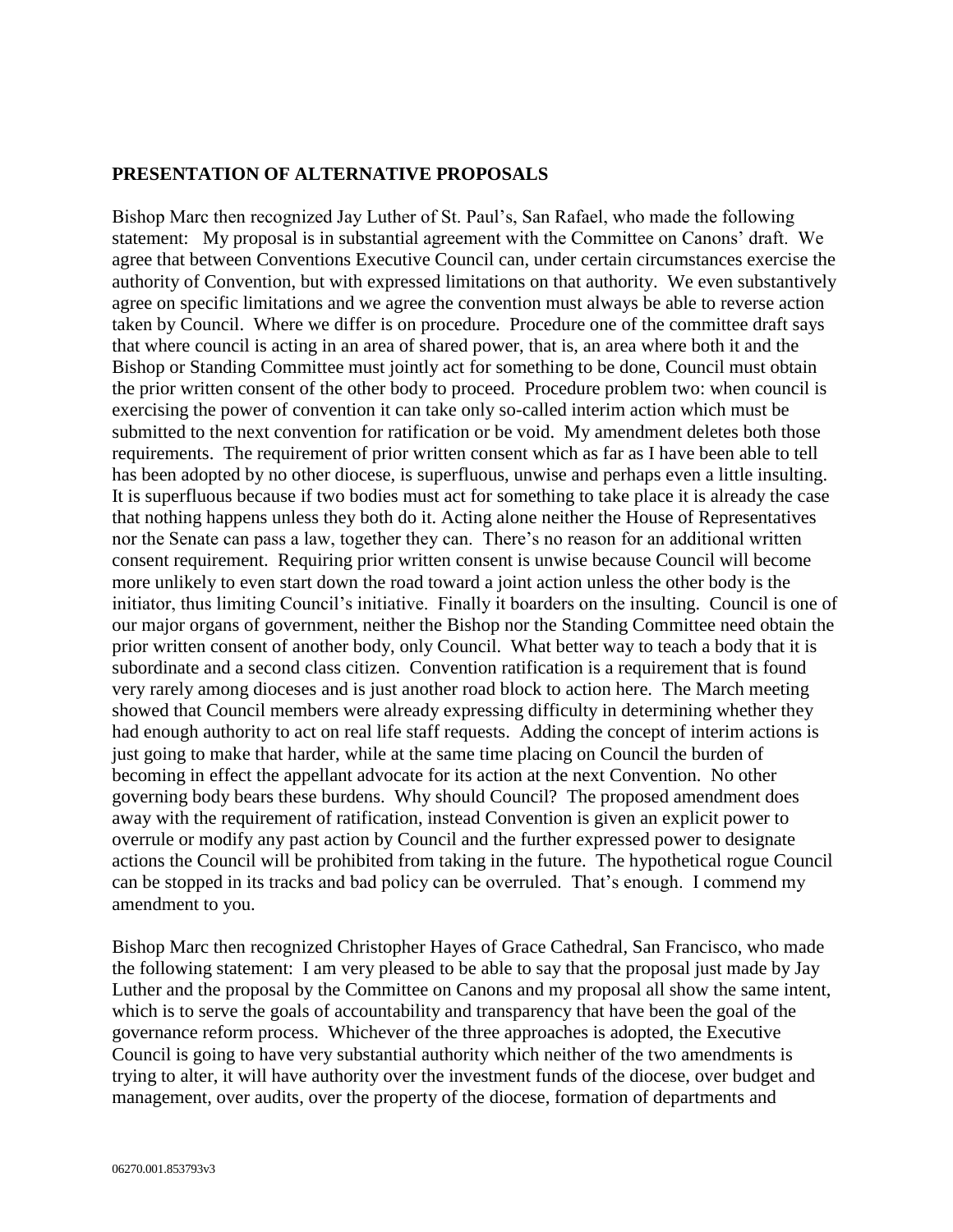appointments by the Bishop. It also has, and this is the broadest authority, the power to exercise, the powers of this Convention to do anything that fits within the policies, programs and budgets adopted by this Convention. The differences among the proposals are that Jay's amendment would give the Executive Council more than that—would give it the authority to do almost anything that this Convention could do with only narrow exceptions, without further ratification by this body; the version that's being moved by the Committee on Canons would do much the same thing, but would require ratification by this body. My concern about this is whether those two approaches really serve the accountability function that is our goal. It does serve the accountability of the Executive Council to this body which, under our Canons and is a common throughout the Episcopal Church, is the ultimate legislative authority of the Diocese, and thus serves that authority if things which require the authority of this Convention are brought to it. If something really needs to have the authority of this Convention, it is not good enough to say, well we've given the Executive Council that authority in advance. It's better to bring it to this body. The suggestion that's been made is that there may be an emergency that may require faster action. I've not yet heard an example of an emergency, of something that would fit into those requirements, and I would encourage you as we hear the debate this morning to listen for what's happened in the past, what might happen in the future that would really require that. If it is important and urgent enough to require this Convention's authority then it's worth calling this Convention together to consider it. I do also have a question about the constitution of our diocese: section 3.1 gives the authority of this diocese to the Bishop, the Standing Committee and the Convention. And I think there's a significant question about whether approaches by the Committee on Canons or by Jay Luther respect that constitutional provision, that is at least something that should be talked about in the context of a constitutional amendment which is not in order at this Convention.

Bishop Marc then recognized Mr. Bill Orrick, Chancellor of the Diocese, who made this statement: With respect to the constitutional amendment, as Christopher just indicated, constitutional amendments are not in order at Special Conventions, only at Annual Conventions, and one of the things we will be considering in October is a constitutional amendment to include the Executive Council in the Constitution. When the Committee on Canons first looked at this issue, I prepared a draft which is very similar to Christopher's proposal. And then we had the March meetings with all of the various canon writers, the Standing Committee, Diocesan Council and other people of note. The issue of what would happen in an extraordinary circumstance which was not contemplated, which had not been contemplated by previous conventions and somehow was not within the inherit authority of the Executive Council, what would you do? The Committee on Canons was persuaded by the group that in the event of an issue like that, which is again hard to identify, that we needed the opportunity to act and act quickly, and calling a special convention didn't seem like a very efficient or appropriate way to do it. So what we did was create the interim authority powers which are pretty limited and require the Executive Council to come back to this body, which is supreme for most nonecclesiastical purposes under the Canons, and get approval of the Convention but not to have us stopped in our tracks in the event that something unforeseen occurred where we really did have to move, so that's why we have this middle way.

### **AMENDMENT PROPOSED BY JAY LUTHER**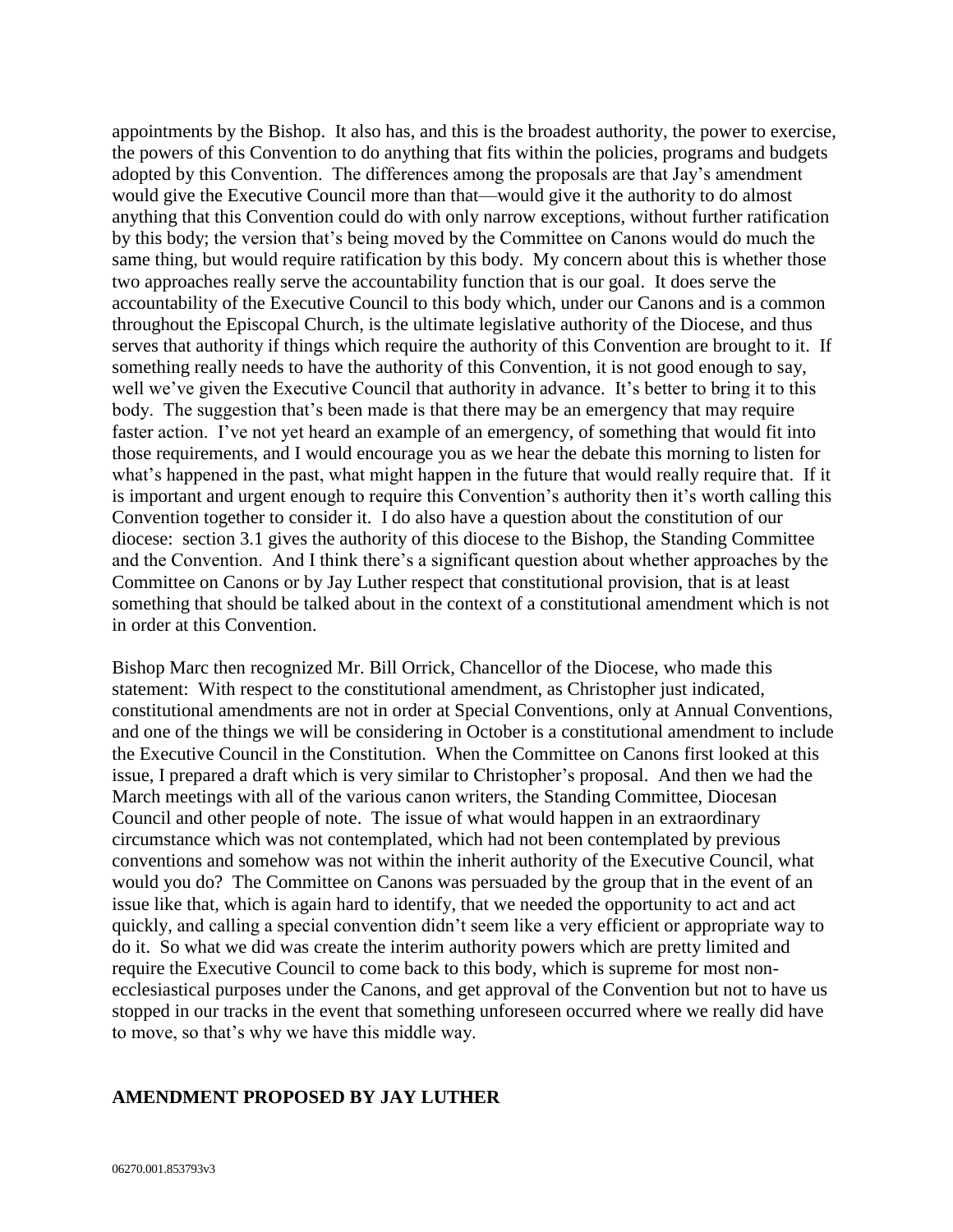Bishop Marc then recognized Jay Luther, who moved the following amendment:

Substitute for the committee draft a new Sub (a) and Sub (b) of section 8.02 reading as follows:

- (a) Representative of Convention. Subject to the limitations set forth in clause (i), below, the Diocesan Corporation shall have the authority of Convention between the meetings thereof.
	- (i) This Canon 8.02(a) does not and shall not be interpreted to, authorize the Diocesan Corporation to:
		- (A) Amend or repeal the Constitution or Canons of the Diocese or any provision thereof or enact any additions or other modifications there to;
		- (B) Take or authorize or direct, any action otherwise authorized under this Canon 8.02(a) which is contrary to or inconsistent with any currently effective policy or action adopted or approved by a previous Convention, or The Constitution or Canons of the Diocese or of the Episcopal Church.

(b) Convention shall have the power:

- (i) To modify or rescind any action theretofore taken or authorized by Council, upon such terms as Convention shall deem proper.
- (ii) To prohibit Council form taking or authorizing such future actions as Convention may direct.
- (iii) To grant Council such additional authority consistent with the Constitution and Canons of the Diocese and of the Episcopal Church as Convention shall deem proper.

The result of a voice vote on the amendment was unclear. Bishop Marc called for a count of the house. There were 124 votes in favor of the amendment and 181 votes opposed. The amendment failed.

# **AMENDMENT PROPOSED BY CHRISTOPHER HAYES**

Bishop Marc then recognized Christopher Hayes who moved the following amendment:

Substitute for section 8.02B of the proposed canons the following:

(B) Authority. The Executive Council shall act for the Convention in the interim between its meetings as specified by the Constitution of this Diocese, it shall carry out the instructions of Convention and perform other such duties as may be delegated to it by the Canons. Its acts shall be binding upon the Diocese unless they be modified by the Convention.

The result of a voice vote on the amendment was unclear. Bishop Marc called for a count of the house. There were 165 votes in favor of the amendment and 139 votes opposed. The amendment was approved.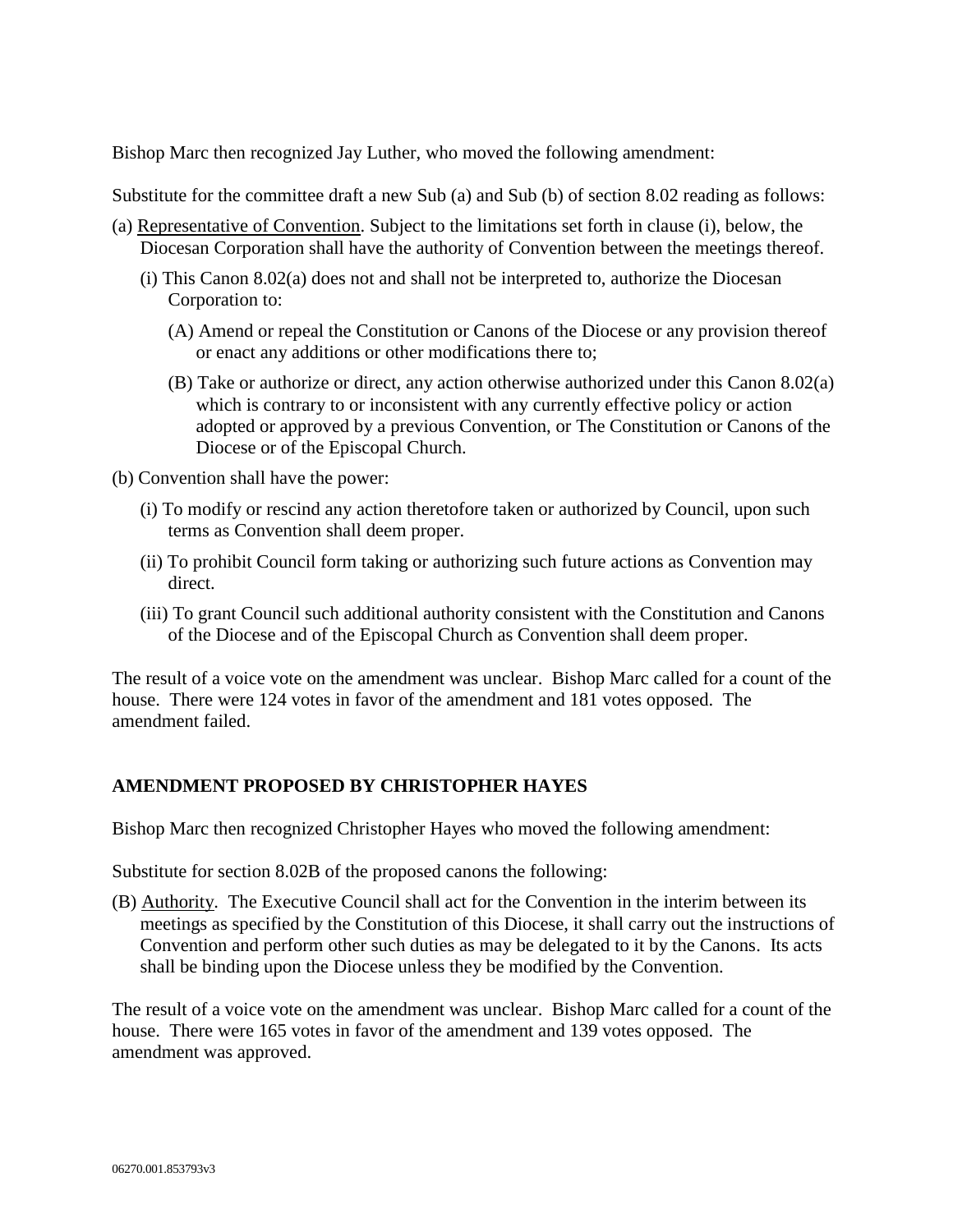# **AMENDMENT PROPOSED BY SUE THOMPSON**

Bishop Marc then recognized The Rev. Sue Thompson who moved the following amendment:

Change Section  $8.03(a)(i)(E)$  to read "Two members elected by each Deanery, at least one of which is a lay person (the 'Deanery Representatives')"; and

Change Section  $8.03(a)(iii)(C)$  to read "Deanery Representatives shall be grouped into three (3) classes, each class consisting of four (4) Members, one such class being elected each year to commence a new term."

The result of a voice vote on the amendment was unclear. Bishop Marc called for a count of the house. There were 174 votes in favor of the amendment and 132 votes opposed. The amendment was approved.

# **ADOPTION OF PROPOSED CANONS**

The Canons, as amended, were adopted by a voice vote. (The complete text of the Canons is contained in Appendix B.)

# **RESOLUTION REGARDING TRANSITION**

Bishop Mark then recognized The Rev. Stacey Grossman who moved the adoption of the following resolution:

*Resolved,* that the following rules shall govern the implementation of amendments to the Canons of the Episcopal Diocese of California adopted in Special Convention on May 10, 2008:

1. The effective date of all amendments to the Canons adopted on May 10, 2008, shall be January 1, 2009; on which date the existing Diocesan Council and Board of Directors shall cease to exist and the Executive Council shall become the Board of Directors of the Diocesan Corporation.

2. The 159th Convention of the Episcopal Diocese of California shall elect six (6) members at large to the Executive Council of the Diocese of California, whose terms shall begin on January 1, 2009. The members at large shall be elected on a single ballot, but no more than three of those elected shall be members of the clergy order.

3. The six members at large elected by the 159th Convention shall be arranged into three classes of two members each, with initial terms of one year, two years, and three years respectively. Immediately following their election, they shall draw lots to determine their classes. Members of the clergy order, if any, shall draw first, and the lots shall be arranged so that no two clergy members shall be members of the same class. Lots shall be drawn in the presence of the Standing Committee, the Bishop, and the Secretary of Convention, and the results shall be recorded in the Journal of the Convention.

4. Following the adjournment of the 159th Convention and prior to January 1, 2009, each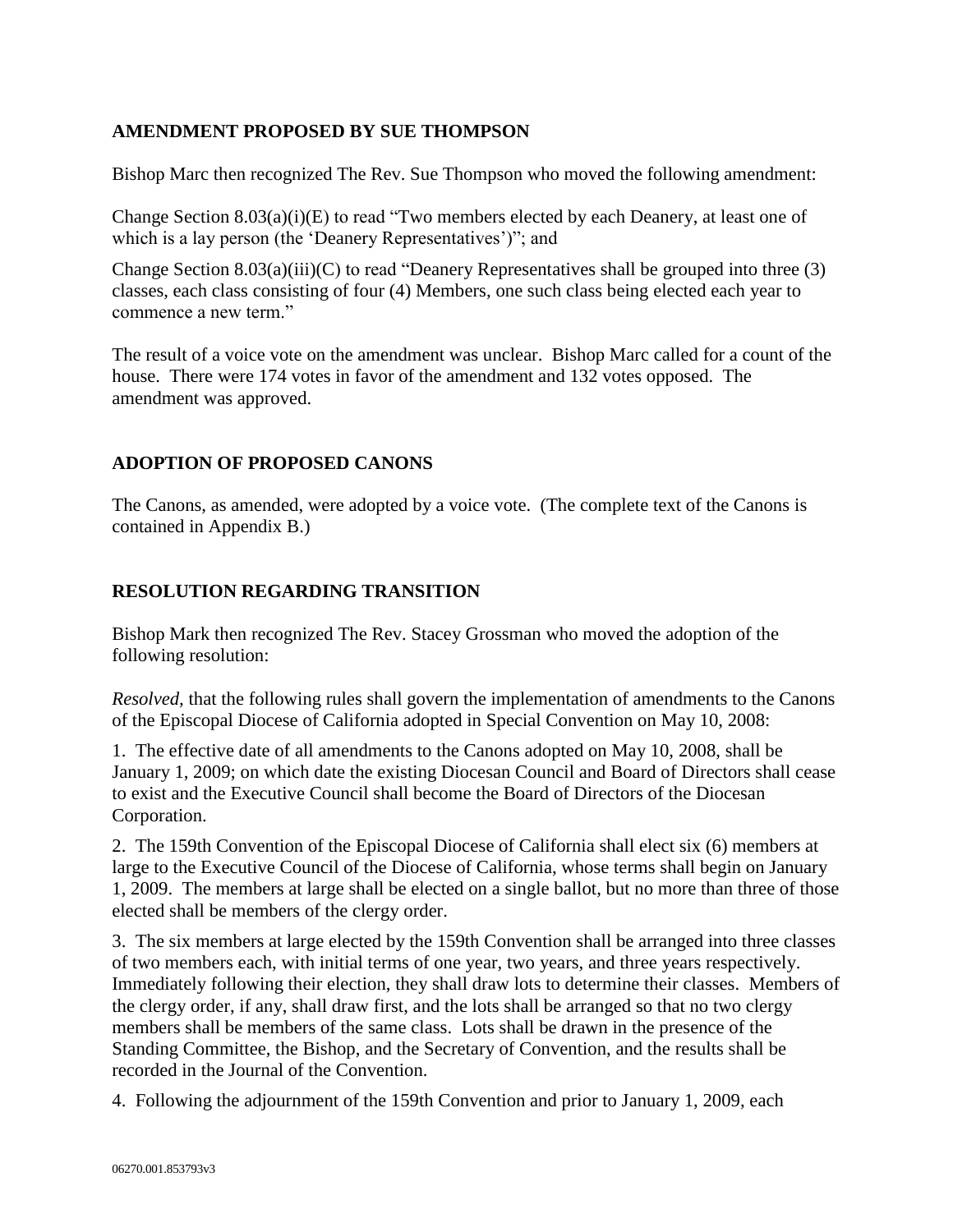deanery shall elect two members to the Executive Council, whose terms shall begin on January 1, 2009. Their initial terms shall be as follows:

Alameda, 2 years & 1 year; Contra Costa, 3 years & 2 years; Marin, 2 years & 1 year; Peninsula, 3 years & 1 year; San Francisco, 3 years & 2 years; Southern Alameda, 3 years & 1 year.

5. No person who is otherwise qualified to be elected to the Executive Council shall be disqualified by reason of current or prior service in either the Diocesan Council or the Board of Directors.

6. At the 159th Convention, or at any time following the adjournment of the 159th Convention, the Bishop may make appointments to the Executive Council as permitted by the amended Canons, which appointments shall become effective January 1, 2009.

7. Following their election or appointment, new members of the Executive Council shall be entitled to participate, without vote, in any meeting of the Diocesan Council or Board of Directors which may be held between their election or appointment and December 31, 2008, except that anyone who is an elected member of either body shall continue to be a member with full rights.

8. The Diocesan Council and the Board of Directors shall adopt such measures as may be necessary or prudent to effect a smooth transfer of their responsibilities to the Executive Council; and they shall share with the newly elected or appointed members of the Executive Council any information that may be pertinent thereto.

9. Until such time as the assets held by the Corporation Sole shall have been transferred to the Diocesan Corporation and the Corporation Sole dissolved, the Chancellor and the Treasurer shall report to each Annual Convention the actions completed in the preceding year and the actions contemplated for the coming year toward accomplishing said transfer and dissolution.

Mr. Paul Evans, member of the Standing Committee, then made the following statement: The March Committee met at great length to think about the question of transition, and that Committee was presented with two alternatives. One was a very involved song and dance whereby we could slowly transition Diocesan Council into Executive Council. Then David Frangquist made the point that Executive Council is really a new body, and we decided to consider it as such, so we had to think through what would happen the moment after changing the Canons. It came very clear, very quickly, that we needed a period of six months with some parallel running between the Board of Directors and the Council. We needed to allow people time to think through candidates for election, and we needed time really for people to consider whether they wish to run for the new body. Embodied in this resolution, you've just heard Stacey read out the stack of terms for election of deanery representatives. The way those were arrived at was that we had Deanery Presidents, members of Standing Committee, and I think the Chancellor may have been there or Deputy Chancellor, and we drew lots to determine how each of the deaneries was going to elect its terms for its initial members to Executive Council. So what this does is to give us transition arrangements for the next six months, before the Canon changes go into effect on the  $1<sup>st</sup>$  of January, 2009.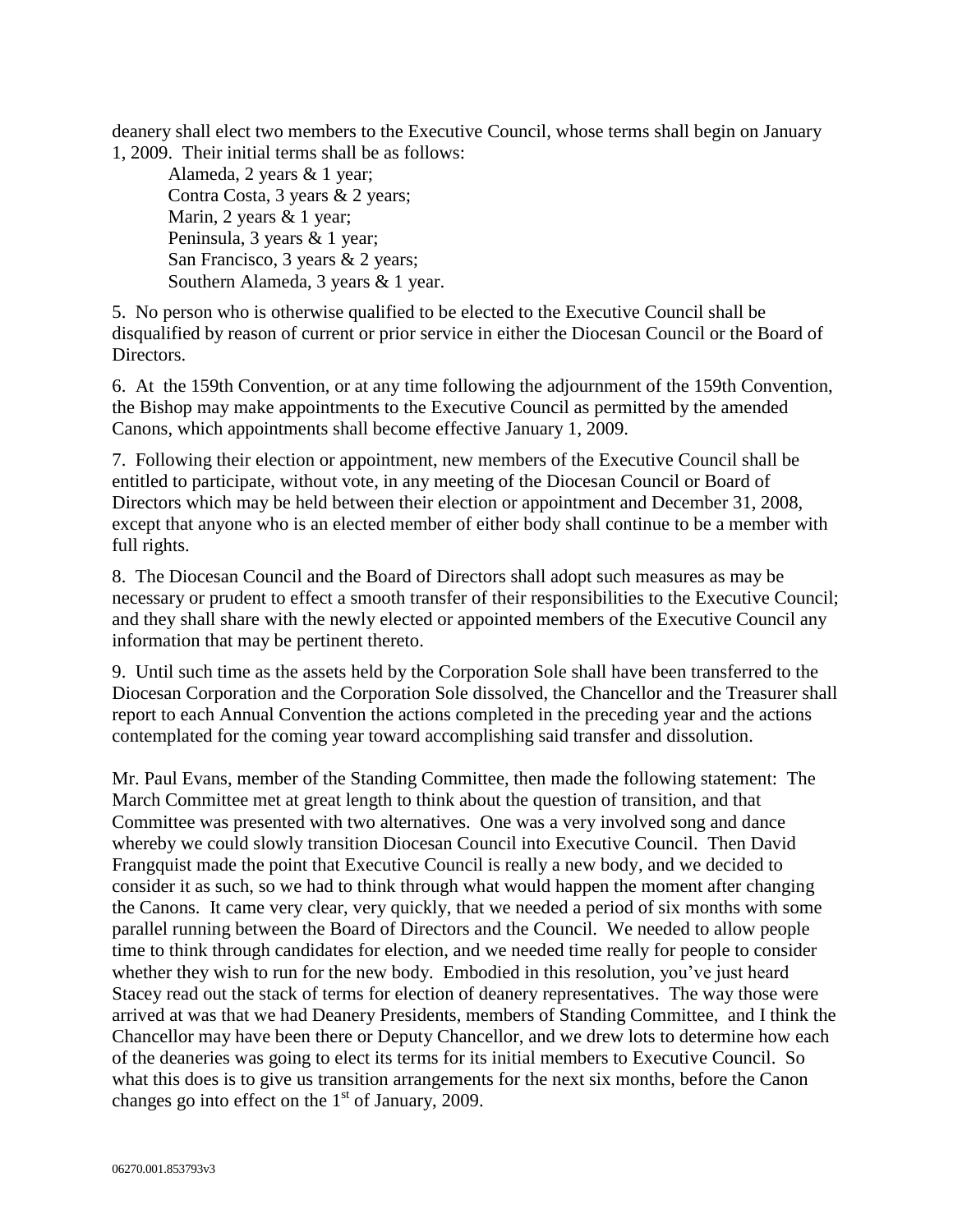The resolution was adopted unanimously on a voice vote.

# **RESOLUTION REGARDING DEANERIES**

Bishop Marc then recognized The Rev. Stacey Grossman who moved the adoption of the following resolution:

*Resolved,* that the Diocesan Council, is hereby directed to create a task force to examine the mission, scope, purpose, nature, and structure of the Deaneries (the "Deaneries Task Force");

*Resolved,* that the Deaneries Task Force shall include not less than ten (10) members, including at least six selected by the various Deaneries as well as representatives of, and nominated by, the Standing Committee of the Diocese and the Diocesan Committee on Canons, and such other persons as the Diocesan Council may deem appropriate;

*Resolved,* that all of the members of the Deaneries Task Force shall be selected no later than July 31, 2008; and

*Resolved,* that the Deaneries Task Force is hereby directed to undertake each of the following specific tasks and responsibilities:

- (a) To review Canon IX of the existing Canons of the Diocese with respect to the proposed changes to Canon IX which were published in the Handbook to the 158<sup>th</sup> (2007) Annual Convention and the Deanery responses thereto;
- (b) To confer with the several Deaneries to discuss any proposed changes to Canon IX; and
- (c) To report its recommendations to the  $160<sup>th</sup>$  (2009) Annual Convention of the Diocese, including any proposed amendments to Canon IX which may be deemed appropriate to give effect to such recommendations.

Mr. Paul Evans, member of Standing Committee, then made the following statement: During the course of the governance work we put, almost as an afterthought, a provision in some draft proposals that would have brought us into line with many of the other large dioceses. The proposal was that the Standing Committee and the Bishop should be allowed to change the geographic outline of the deaneries. Currently our deaneries are defined in our Canons and obviously they have been there for 75 years. This produced a seismic reaction and we resolved it with the promise of, the Diocesan Council establishing a committee to review the deaneries and their activities and the hope is that it will report back by Convention 2009. The proposal is that the deaneries will have representatives, Standing Committee will have representatives and Diocesan Council will have representatives, so this really embodies a special committee to look at the work of the deaneries, nothing more, nothing less.

Resolution adopted unanimously on a voice vote.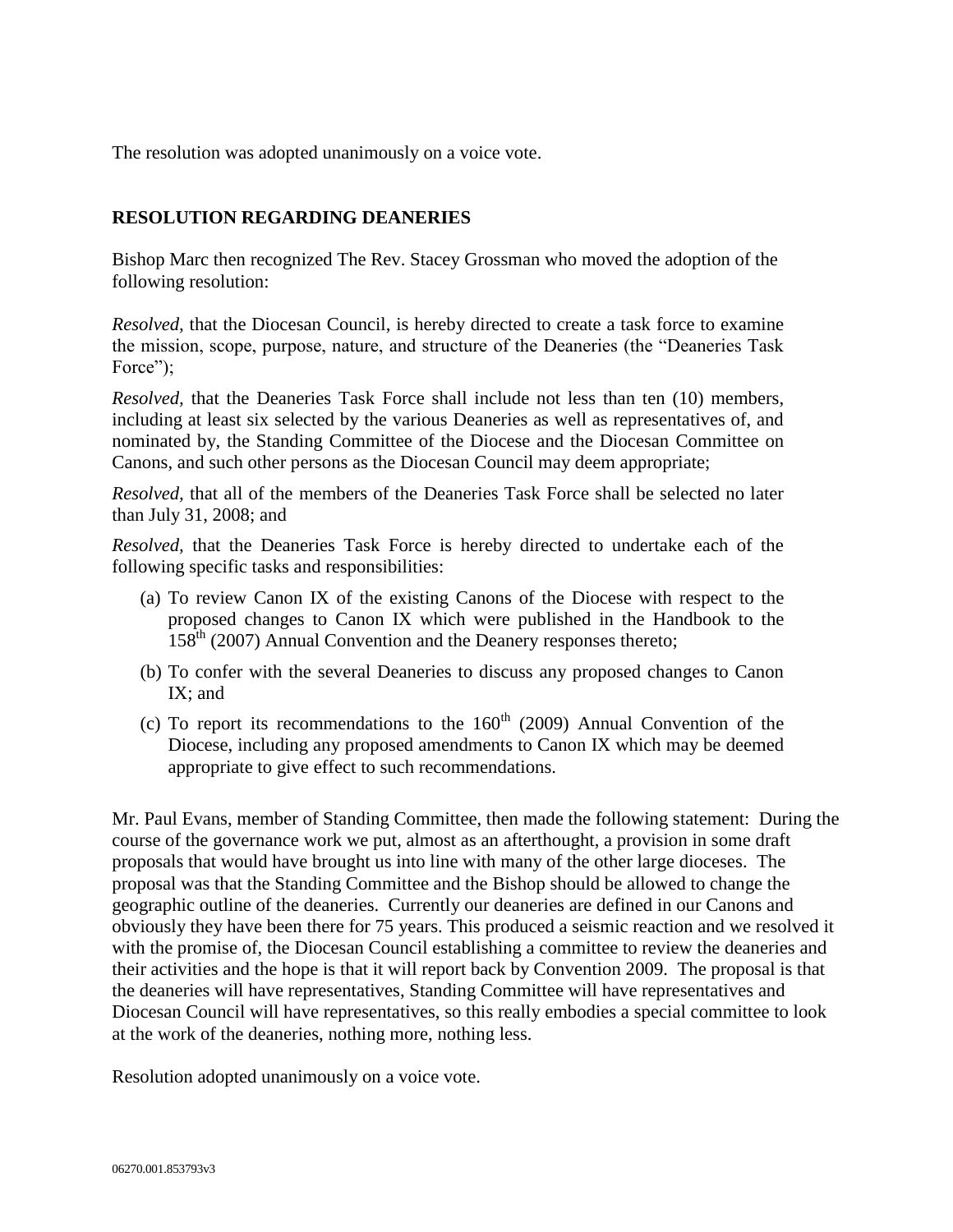### **INTRODUCTION OF BISHOP CHARLESTON**

Bishop Marc: The work of the Diocese of California in becoming an inclusive community and in being a vital and growing place has been at the heart of your work for many years. During the election of the bishop just over two years ago, we became aware that while we valued diversity and inclusion we were not in fact a diverse and inclusive diocese in many ways, that our congregations were largely monochromatic. Heartfelt work by people in multi-cultural groupings has gone on all this time. I've been part of that work and have admired the work that has been done in it. Proposals have been adopted at the last diocesan convention to move us forward with the vision for multi-cultural and ethnic work in the Diocese of California.

I said in 2007, at the Diocesan Convention just this past fall, that it was a very high priority of mine that we search for a senior staff person to lead us in this work. This is not, I think it should be obvious to all of you, to divert attention or to push it away from the center but rather to devote resources to this most important work. The work is to be enabled and accomplished, as we said earlier, with the visioning process through area ministry. So we will be creating new ethnic specific congregations and expressions of the church as well as and this is a very different thing, multi-cultural expressions of the church. I asked for at last fall, a committee to recommend to me, a candidate for this position.

You gave me the permission last fall to look at the same time, not only for someone to fill this position, but if it were possible that the most able candidate was a person who was already a bishop, that we could call to serve in the Diocese of California, an Assistant Bishop who would also head up our multi-cultural and ethnic specific ministries.

I want to thank the interview committee that has done this work. They did fantastic work, eight members of the committee, extremely diverse, if you are here please stand. [applause] The Diocese was blessed by not only the committee's work but also by the quality of the candidates who came before us from all over the Episcopal Church, and by the way encourage all of the members of the Diocese of California to begin calling the larger church the Episcopal Church, rather than the National Church because we are a trans-national body and we respect our brothers and sisters in Central America and Haiti and Taiwan by remembering that. So they came from all over, actually not from those areas, but from many places and from within and they were all of the very, very highest quality. I'm delighted to say that a person that I have loved and respected for many years was the recommendation to come to us, and he is a bishop and he will join the team of your diocesan staff and your diocesan bishop in serving you.

Steven Charleston is the president and dean of the Episcopal Divinity School and a professor of theology there, he's worked in cross-cultural setting throughout his ministry, he is a member of the Choctaw Nation, he was born and raised in Oklahoma, he's an advocate for justice and has traveled extensively to bring this message throughout the church. His special interests are in spirituality and his podcasts have inspired many people in our Diocese. He was a national staff officer for Native American ministries in the Episcopal Church and became the director of the Dakotas leadership program and developed alternative training models for indigenous laity and clergy on the many reservation communities of the Dakotas. He's widely recognized, not only in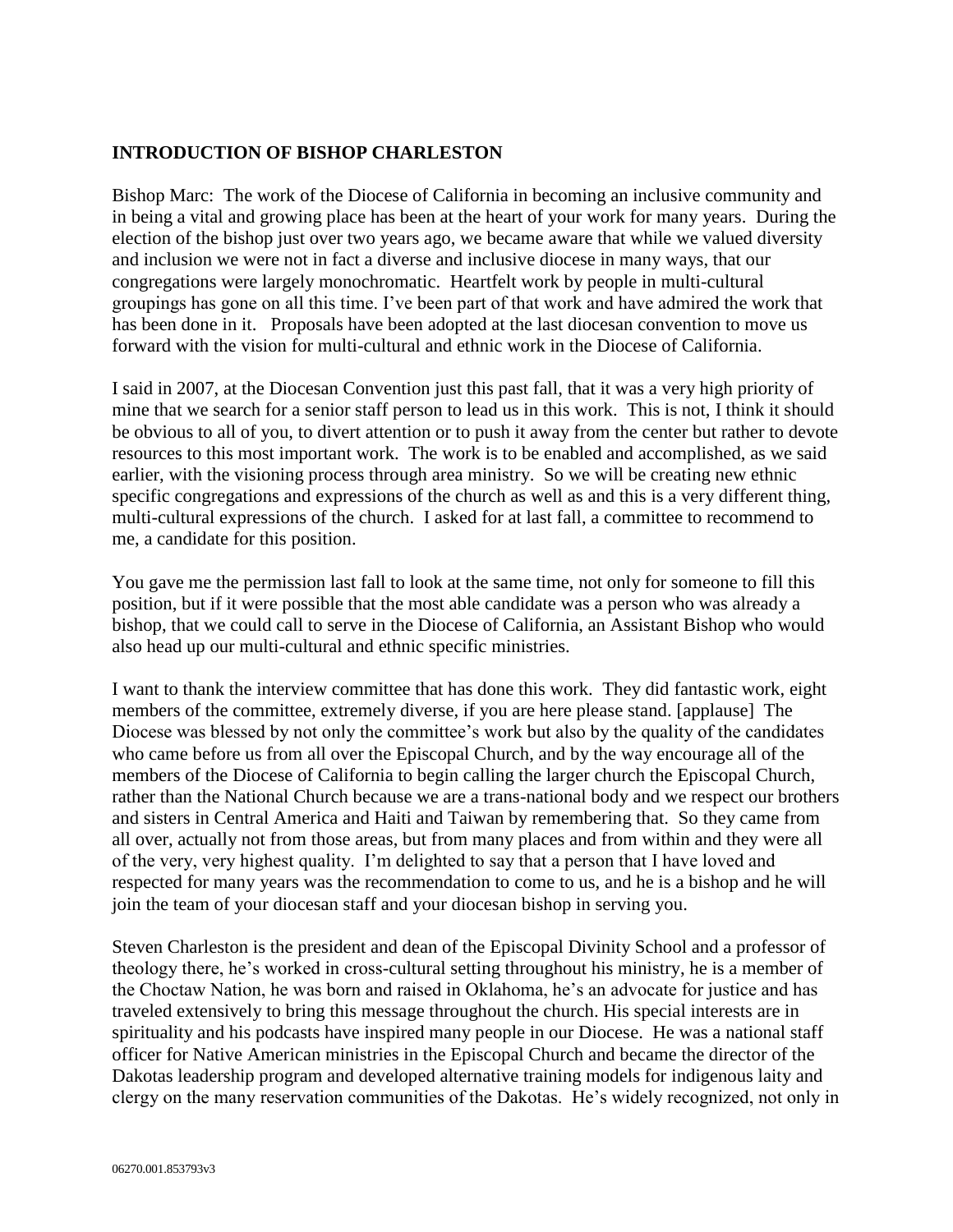the Episcopal Church but more broadly in the Anglican Communion and outside of the bounds of our denomination and our communion as a leader in the area of justice for LGBT people, for the marginalized of the world. He is married to Suzanne who is a poet and an artist, a graphic artist, they have a son Nicholas, who is here with us, and I would like to present to you the new Assistant Bishop of the Diocese of California, the Rt. Rev. Steven Charleston, my friend and my brother, and his son Nicholas.

### **REMARKS BY BISHOP CHARLESTON**

Thank you all very, very much, thank you so very much. Wow, you know, I know you've been very busy, and you've done a lot of hard work because I was sitting here as a part of it. So I honestly didn't think this was a moment for me to give you some kind of a very long talk or anything. I just want to tell you how wonderful it feels to be asked to come. I'm honored. I'm deeply touched. I'm excited. I feel energized. If you haven't gotten to know me yet, I'll be delighted to get to meet all of you. I've had a lot of experience in many of the areas you'll look to me to be a helpful teammate in working on. I think the Diocese of California is on the right track. I wanted to come here, very badly, because I've spent about 10 years doing administrative work and finance work and fundraising work and to be back with people who are building community is a refreshing, spiritual moment for me. So I'm coming here full of enthusiasm and an open heart to work with all of you because I believe this is a great diocese and you're on the verge of doing some really exciting things that will be excellent for the whole Church, so I just want to tell you how very honored I am and my family. We're all very, very excited to be here. We're all looking forward to it. Last thing I'll say in terms of what I bring: I'm a disciple of Jesus of Nazareth. How about you? I'm a disciple of Jesus of Nazareth, Alleluia, and because of that, and because of my deep and abiding confidence in the Gospel of Jesus, I don't believe there's anything we cannot achieve together. However difficult these problems may seem to us right now, however many more hurdles may come to us in the future, we have the strong wind of the Holy Spirit behind our sails, lifting us up and carrying us forward. And in the blessed name of Jesus, there is going to be a bright new dawn for the Diocese of California, and I'm just honored to be a small part of it with you. God bless you and I'll look forward to meeting all of you outside when we have lunch. Thank you.

Following prayer, the Bishop's benediction, and the singing of "Be Thou our Vision," a motion to adjourn was carried on a voice vote. Bishop Marc declared the Special Convention of the Episcopal Diocese of California to be adjourned.

Respectfully submitted, David A. Frangquist Secretary of the Convention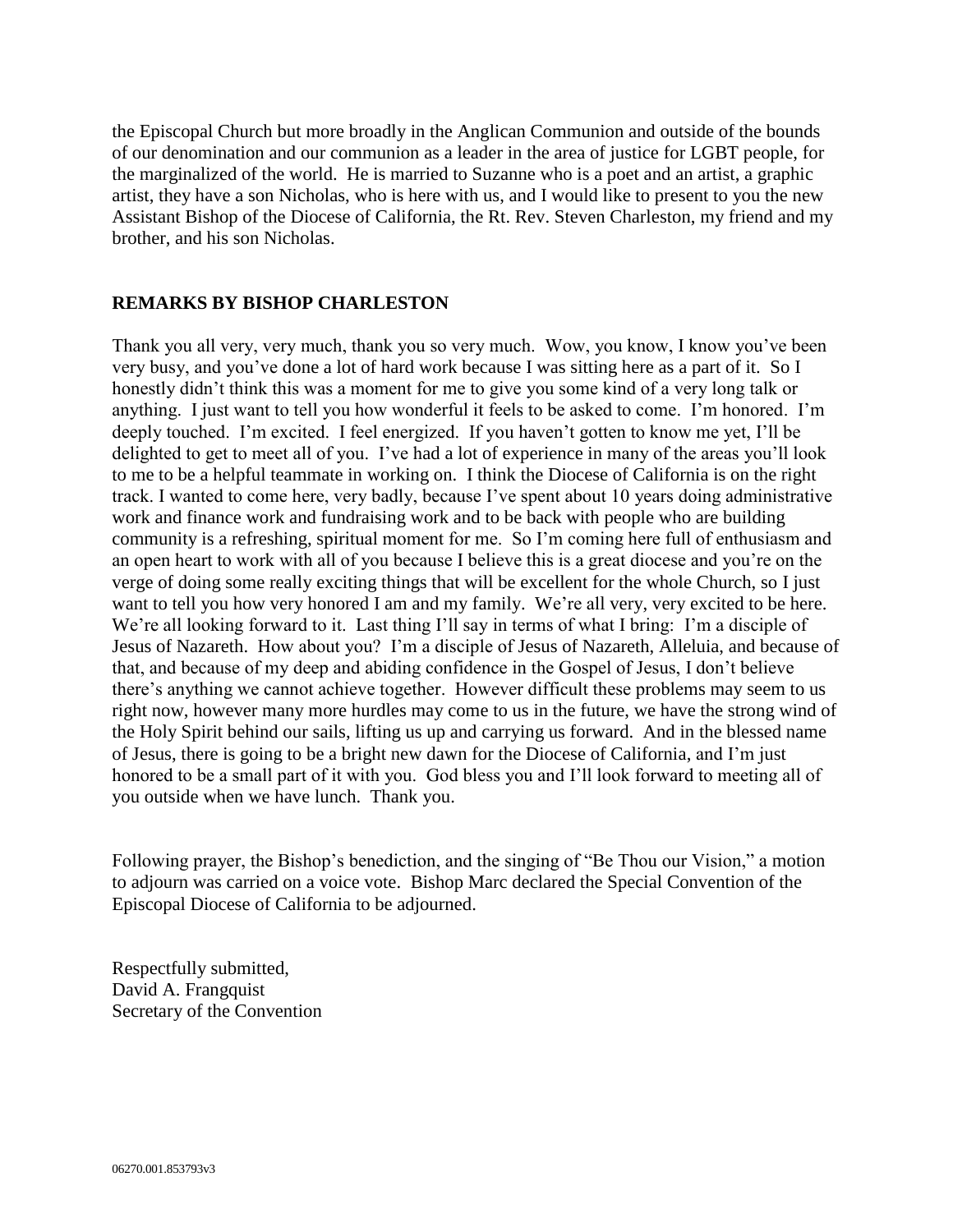### **APPENDIX A**

# **RESOLUTION RESPONDING TO THE REPORT OF THE BELOVED COMMUNITY VISIONING PROCESS**

RESOLVED, That this Special Convention of the Diocese of California expresses its heartfelt gratitude for the good work of the Department of Faith Formation and all who participated in Beloved Community events;

RESOLVED, That this Convention adopts the recommendations contained in the Report of the Beloved Community Visioning Process and commits this diocese to

**Embodied Justice,** intentionally working against discrimination based on race, gender, sexual orientation, disability or age; standing in solidarity with the poor and marginalized; and caring for God's creation with reverence;

**Church Vitality,** encouraging evangelism, growth, and new expressions of church; adopting missional practices of worship and outreach; collaboration between congregations; and expressing creativity and joy in the proclamation of the Gospel of Jesus Christ;

**Rooted Spirituality,** through vital education and renewal ministries, communities of Christian discipleship, and formation in the Episcopal tradition with informed respect for other traditions;

**Organizational Development,** emphasizing transparency, power-sharing and accountability for all diocesan leaders and structures; leadership that encompasses all orders, sorts and conditions; improving communications throughout the diocese; and revitalizing deaneries;

**Inclusive Community,** incorporating all people without regard to race, class, gender, sexual orientation or disability, including meaningful participation of all ages--children, youth and elders; and being attentive to the prophetic voices among us; and

RESOLVED, That this Convention directs the Diocesan Council to give priority to these recommendations and commitments in its formulation of program and budget for ministry in the Diocese of California.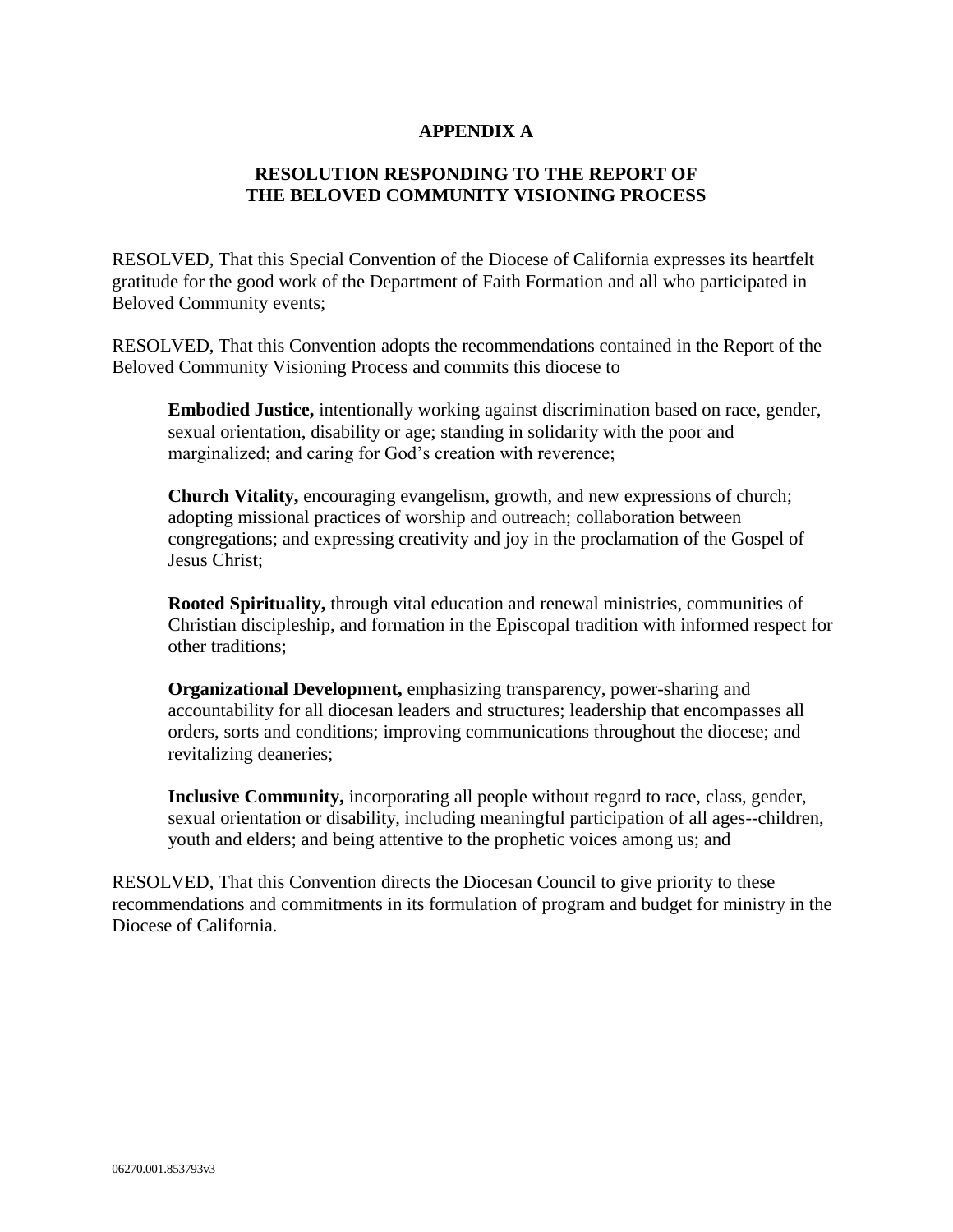# **APPENDIX B**

# **DIOCESE OF CALIFORNIA**

 $\overline{\phantom{a}}$  , where  $\overline{\phantom{a}}$  , where  $\overline{\phantom{a}}$  , where  $\overline{\phantom{a}}$ 

# **CANONS OF THE DIOCESE**

 $\overline{\phantom{a}}$  , where  $\overline{\phantom{a}}$ 

REVISED AND RESTATED TO INCLUDE ALL AMENDMENTS

ADOPTED THROUGH MAY 10, 2008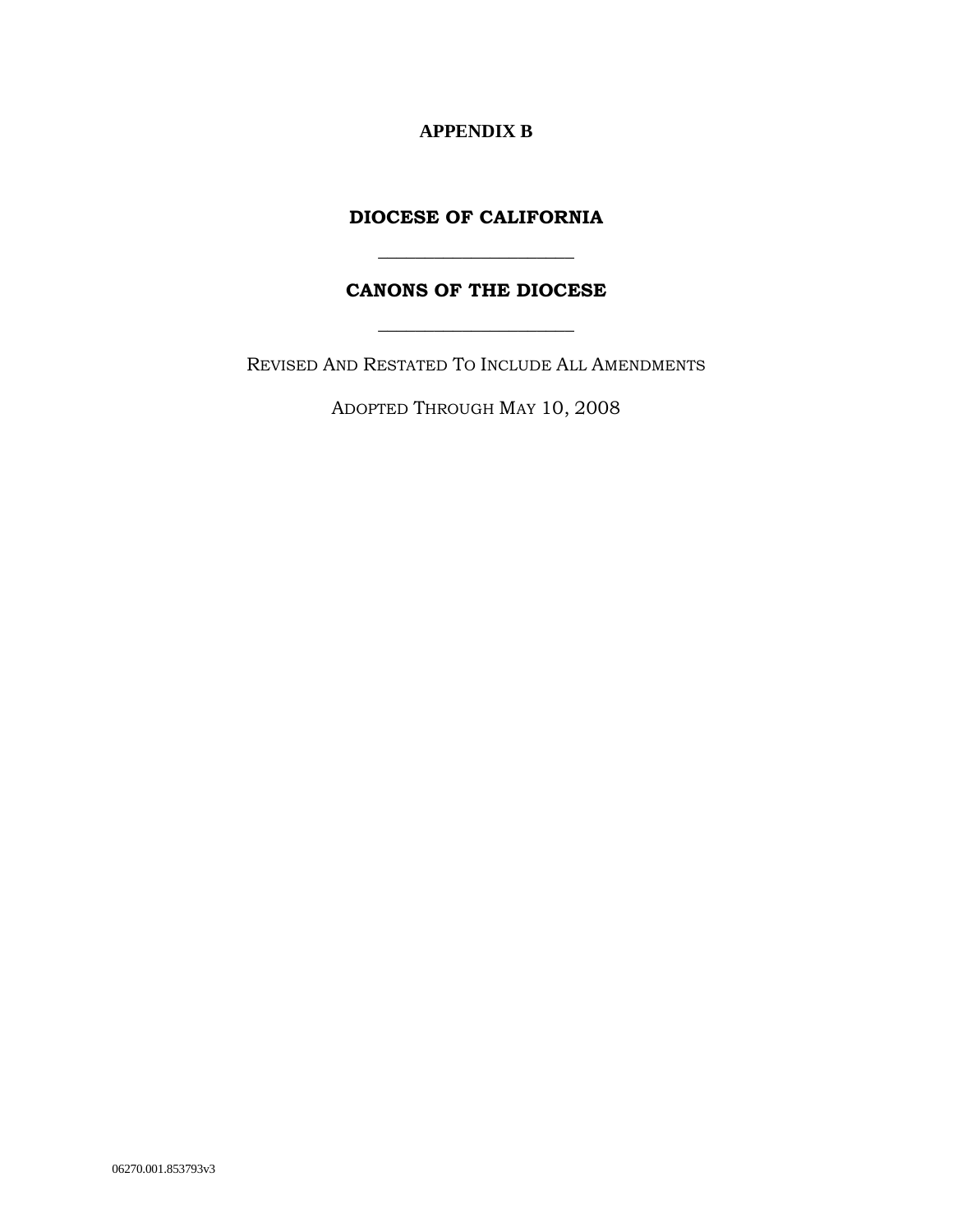# **CANONS OF THE DIOCESE OF CALIFORNIA**

\_\_\_\_\_\_\_\_\_\_\_\_\_\_\_\_\_\_\_

# **TABLE OF CONTENTS**

# **Page**

| CANON VIII DIOCESAN CORPORATION AND EXECUTIVE COUNCIL  9 |
|----------------------------------------------------------|
|                                                          |
|                                                          |
|                                                          |
|                                                          |
|                                                          |
|                                                          |
| CANON XV ECCLESIASTICAL DISCIPLINE - ESTABLISHMENT OF    |
| CANON XVI DIOCESAN ORGANIZATIONS AND REPRESENTATIVES 53  |
|                                                          |
|                                                          |
|                                                          |
| CANON XX HEALTH AND LIFE INSURANCE, LAY PENSIONS 69      |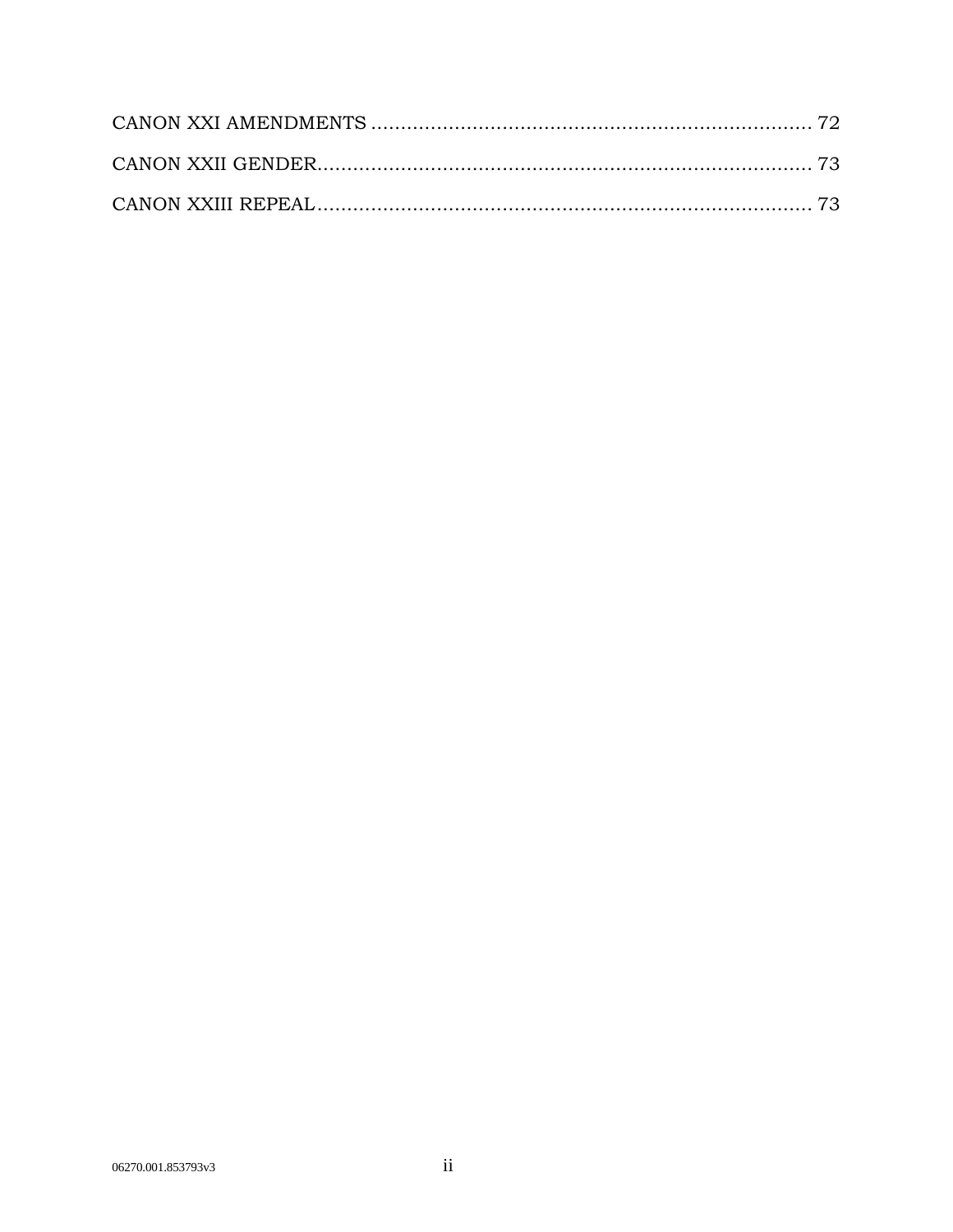### **CANONS OF THE DIOCESE OF CALIFORNIA**

### CANON I

### DATE OF CONVENTION

Sec. 1.01 Date. The Annual Convention shall be held within the last two weeks of October of each year at the time and place fixed by the Bishop.

#### CANON II

### **CLERICAL MEMBERS OF CONVENTION**

Sec. 2.01 List of Clerics. At least 30 but not more than 90 days before the meeting of any Annual or Special Convention of this Diocese, the Bishop shall cause to be prepared a list of all Clerics Canonically Resident in the Diocese, containing the names of their respective parishes, missions, or other ministries in which they may be engaged, or in the case of those who are not so engaged, their places of residence. Such list shall be presented to the Convention on the first day of the meeting and be appended to the Journal. Clerics named in such a list shall be entitled to seats and votes in the Convention as and to the extent specified in Article VI of the Constitution of the Diocese.

Sec. 2.02 Standing Committee Responsibility. In case the Episcopate is vacant, or in case the Bishop is absent or incapable of acting, the Standing Committee shall prepare the list of Clerics and the list of clerical Members of the Convention.

Sec. 2.03 Disputes. When the right of any Cleric to seat, voice, or vote in the Convention is claimed or disputed, the question shall be determined by the Convention on the basis of the Constitution of the Diocese after consideration of the findings and recommendations of the Committee on Credentials.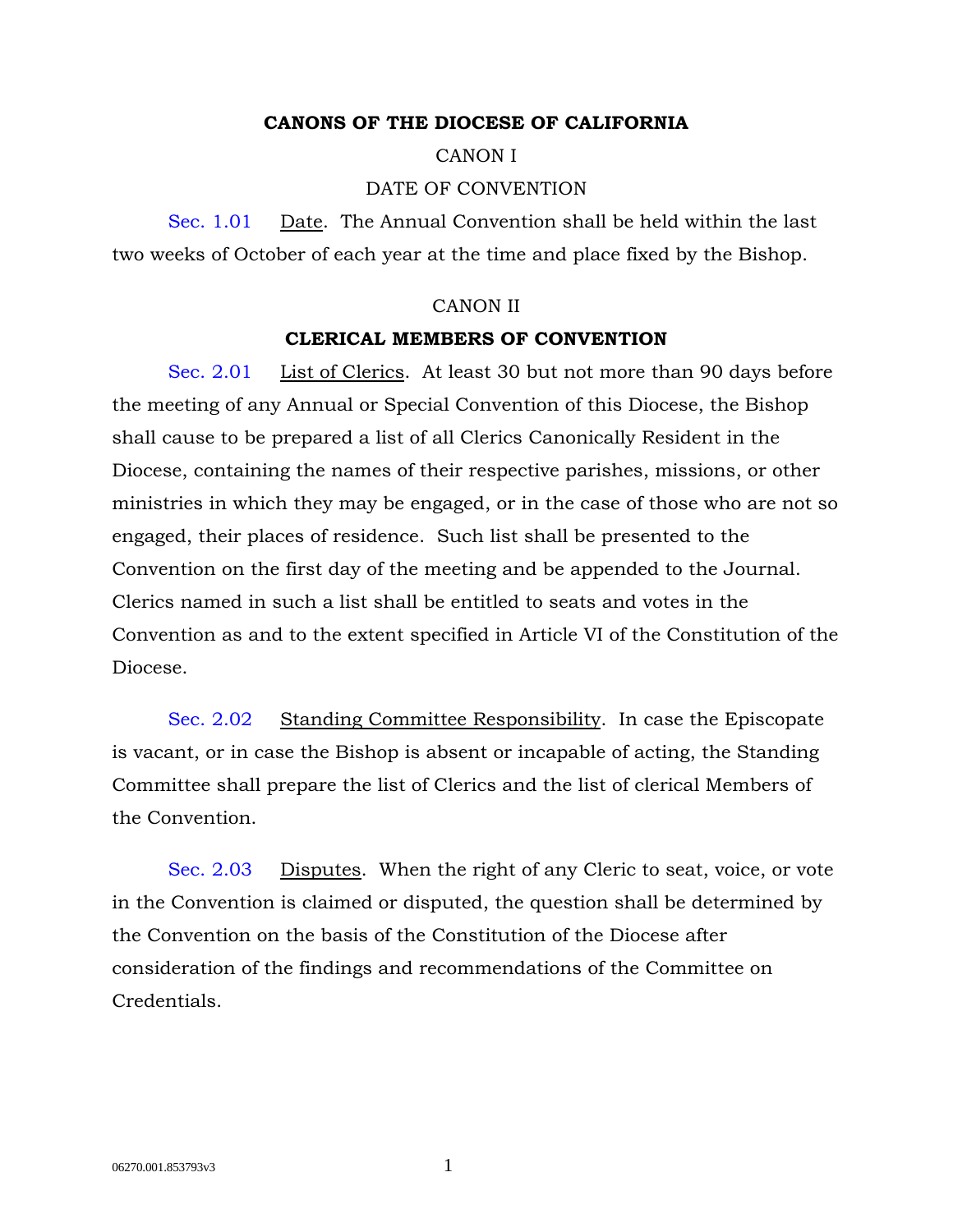#### CANON III

### **LAY DELEGATES TO CONVENTION**

Sec. 3.01 Certification. The election of Delegates and alternates to any Diocesan Convention shall be certified in writing by the Cleric in charge of the congregation of which they are to be the representatives; or, in the absence of the Cleric, by a Warden or by the Secretary of such congregation. The certificate of the election of Delegates and alternates shall be in the form prepared and distributed by the Secretary of Convention.

Sec. 3.02 Certificates Sent to Convention Secretary. The certifications of election of Delegates and alternates shall be forwarded to the Secretary of Convention as soon as possible after their election and at least 20 days prior to the date of the Convention. From these certificates the Committee on Credentials shall, in accordance with Article VI of the Constitution of the Diocese, prepare a list of the Delegates and alternates entitled to seat and vote in the Convention.

Sec. 3.03 Disputes. When the right of any lay person of this Diocese to seat, voice, or vote in the convention is claimed or disputed, the question shall be determined by the Convention on the basis of the Constitution of the Diocese after consideration of the findings and recommendations of the Committee on Credentials.

Sec. 3.04 Acts Binding. It shall be the duty of Delegates to attend sessions of that Convention of which they are elected to serve as Delegates, and to act for and in the name of the body delegating them, and their acts shall be binding upon the congregation which they represent. If, for whatever cause, a congregation is not represented in any Convention, or in any of the sessions thereof, such congregation shall nevertheless be bound by all acts of such Convention.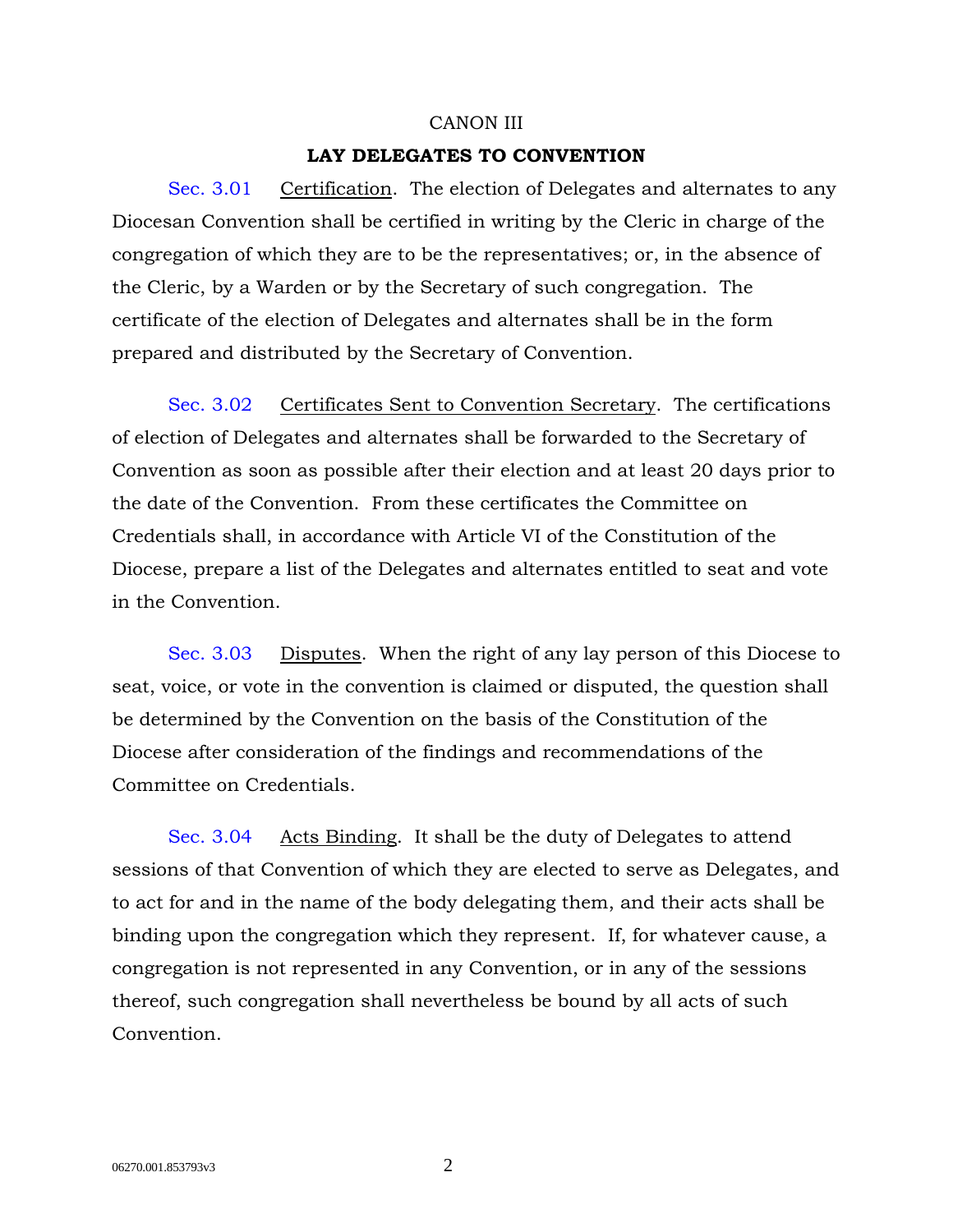Sec. 3.05 Vacancies. Any vacancy in the representation of any congregation shall be filled either temporarily or permanently by an alternate Delegate, who shall be designated to the Secretary of the Convention by the Cleric in charge of such congregation.

### CANON IV

### **QUORUM IN CONVENTION**

Sec. 4.01 Quorum Necessary. No business shall be transacted in any Annual or Special Convention unless a quorum be present. A quorum shall consist of one Cleric affiliated with each of a majority of all congregations entitled to representation and one Delegate representing each of a majority of all congregations entitled to representation.

### CANON V

### **OFFICERS OF THE CONVENTION**

Sec. 5.01 President. The Bishop shall be, *ex officio*, the President of the Convention. In the absence of the Bishop, the office shall be filled as provided in Section 4.2 of the Constitution of the Diocese.

### Sec. 5.02 Chair.

(a) At each Annual Convention, a Chair may be elected who shall hold office from the close of the electing Convention until the close of the following Annual Convention and shall chair such following Annual Convention and any Special Convention which may be held during such term; *provided, however,* that the President of Convention may choose to chair the Convention at any time.

(b) The Chair of Convention shall be either a Cleric who is a Member of the Convention or a lay person who is a communicant in good standing of The Episcopal Church registered in a congregation of the Diocese.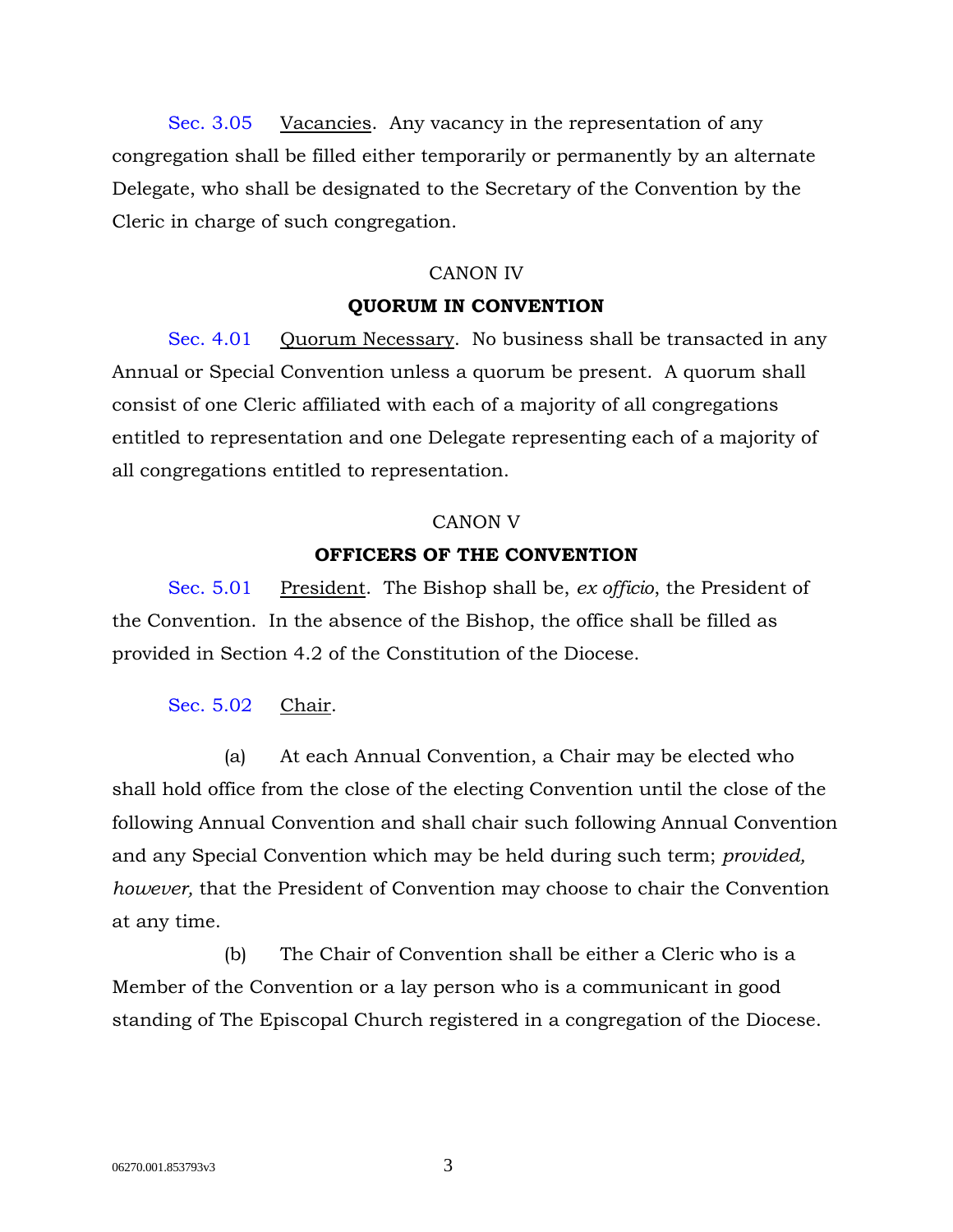(c) In the event of a vacancy in the office of Chair, the Bishop may propose one or more nominees to the Executive Council, which may elect a successor who shall remain in office for the remainder of the term.

Sec. 5.03 Secretary.

(a) At each Annual Convention, a Secretary shall be elected from among the Members of the Convention or from communicants in good standing registered in a congregation of the Diocese. The Secretary shall take office 60 days following the close of the Annual Convention at which such officer is elected and shall continue in office until 60 days following the close of an Annual Convention at which the Secretary's successor is elected. The retiring Secretary shall be responsible for the preparation of the minutes of every Diocesan Convention during which the Secretary was in office.

(b) The Secretary shall appoint one or more Assistant Secretaries. In the absence of the Secretary the duties of that office shall be performed by a person appointed by the President of Convention.

(c) The Secretary shall send to the Cleric in charge of each congregation in union with the Convention forms of certificates of election of Delegates and alternates at least 30 days prior to the time appointed for any Annual or Special Convention. If any such congregation be without a Cleric in charge, said forms shall be sent to a warden of the congregation.

(d) The Secretary shall cause minutes of the proceedings to be prepared, and, after they have been approved, recorded in a book, and shall preserve the journals and records, attest the public acts of Convention, and deliver to the incoming Secretary all books and papers relating to the Convention.

(e) The Secretary shall send annually a printed copy of the Journal of the convention to each Bishop of the Eighth Province of The Episcopal Church, to the Secretary of the General Convention, to each Cleric in charge of a congregation, and to each Cleric and Delegate who, not later than the closing day of Convention, shall have requested a copy in writing. The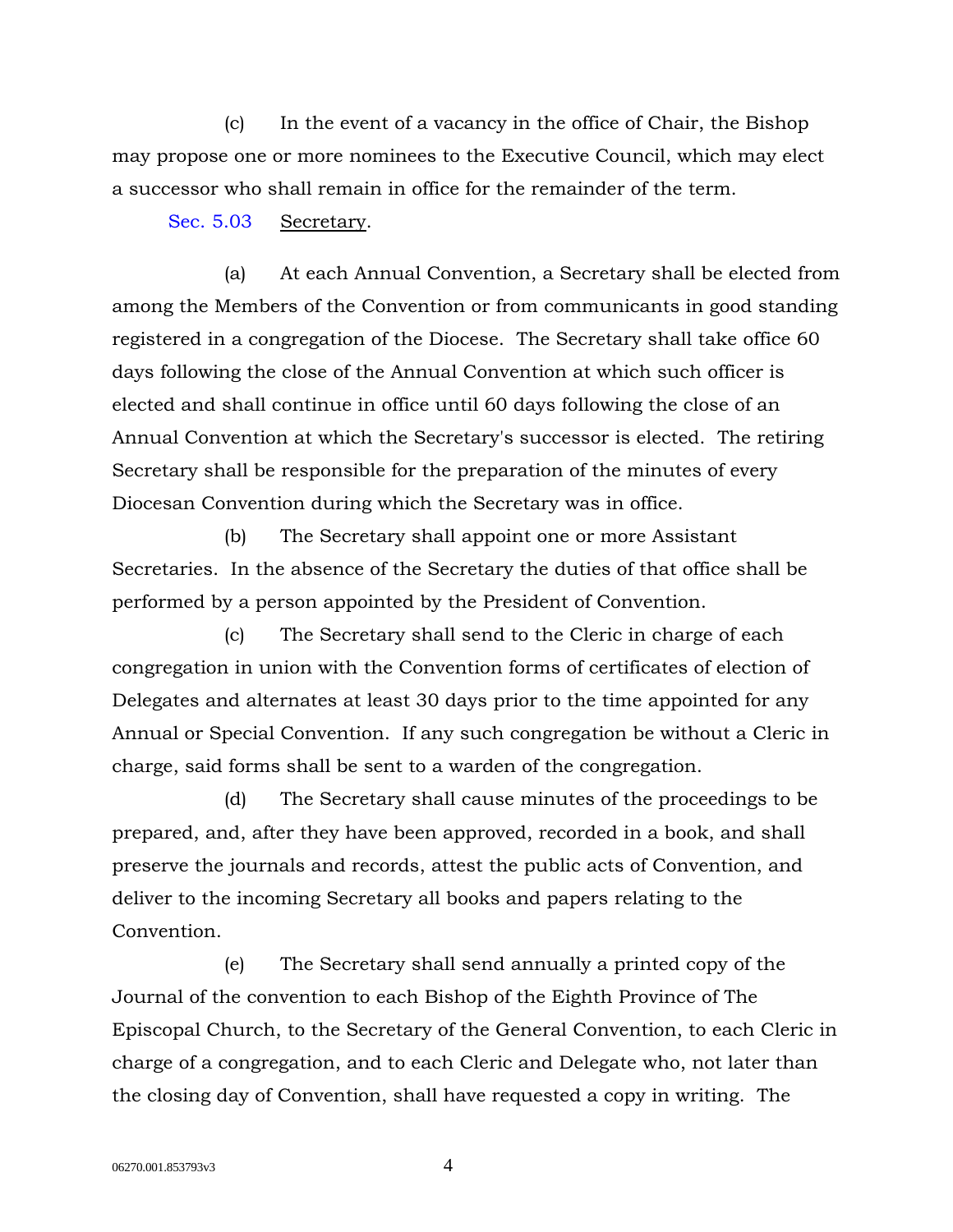Journal may be issued in one or more volumes and may be supplemented as appropriate.

(f) The Secretary shall send to the Secretary of the General Convention a certificate of the election of clerical and lay deputies and shall perform such other duties as may from time to time be required of him by authority of the General Convention.

Sec. 5.04 Treasurer.

(a) At each Annual Convention a Treasurer shall be elected, who shall be a communicant in good standing of The Episcopal Church registered in a congregation of the Diocese. The term of office of the Treasurer shall continue until the close of the next Annual Convention or until a successor is elected. When not a Delegate to the Convention, the Treasurer shall, *ex officio*, be entitled to a seat and a voice in the Convention, but not to a vote.

(b) The Treasurer shall be the chief financial officer and shall have charge of all Diocesan funds. He shall give to the Diocese a bond in an amount and by a surety satisfactory to the Executive Council to secure the faithful discharge of his duties.

(c) The Treasurer shall present at each Annual Convention an audited financial report of the operations of the Diocese for the preceding fiscal year and of its financial condition at the close of such year. The Treasurer shall present interim unaudited financial reports to the Department of Finance for approval and subsequently to the Executive Council. The fiscal year of the Diocese shall be the calendar year.

(d) A Controller, one or more Assistant Treasurers and other financial officers may be appointed by the Department of Finance after consideration of the recommendation of the Treasurer. The salaries of the Controller, Assistant Treasurer and staff shall be fixed through the normal Program and Budget procedure.

(e) A vacancy in the office of Treasurer of the Diocese shall be filled by a person nominated by the Bishop and approved by Executive Council.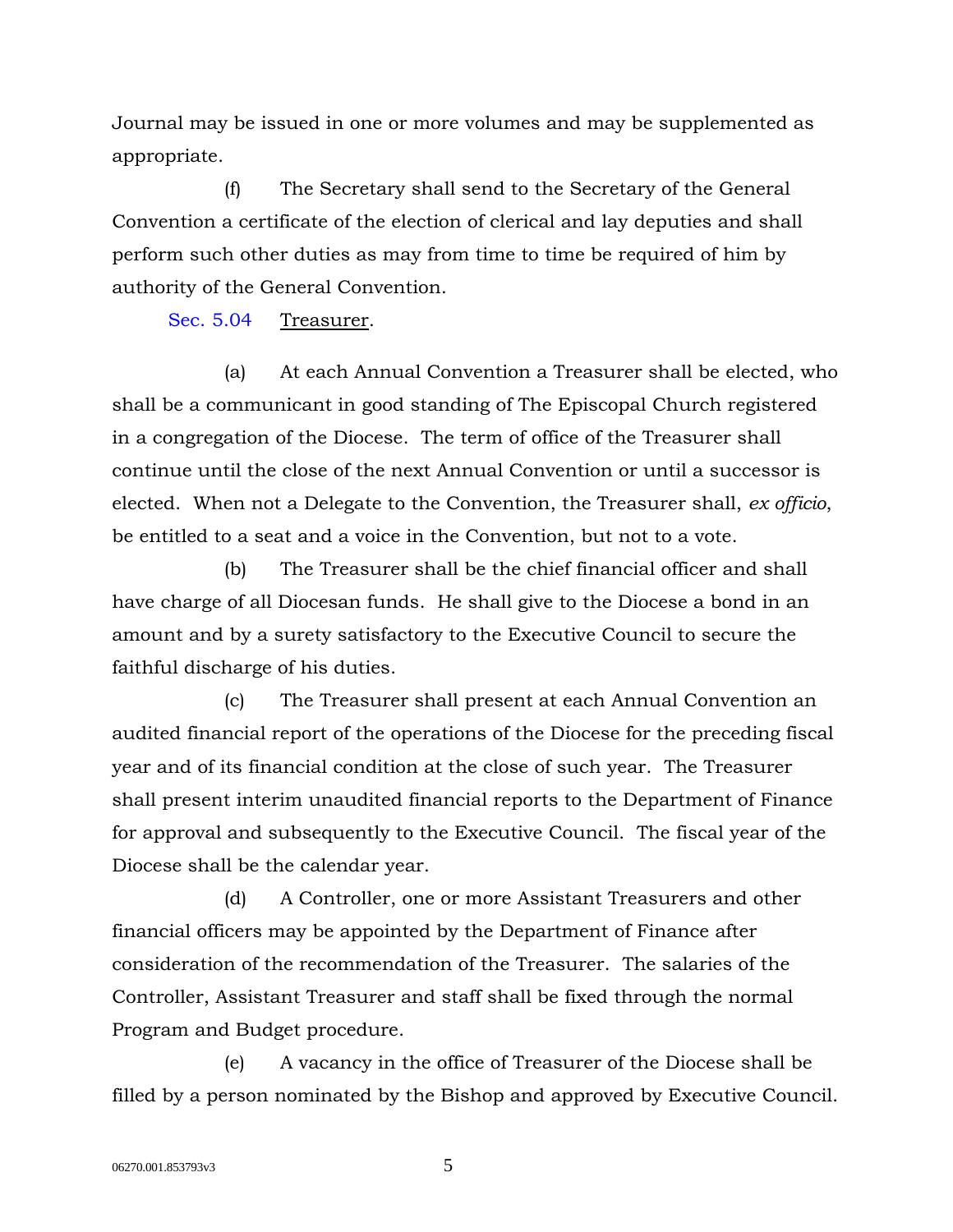Any staff vacancy in the Treasurer's Office shall be filled by the Treasurer, with the approval of the Department of Finance and of the Executive Council.

Sec. 5.05 Registrar. At each Annual Convention the Bishop shall appoint a Registrar, who shall be one of the Presbyters of the Diocese. The Registrar shall procure, catalogue, maintain and preserve safely all journals, reports and other documents relating to The Episcopal Church in the Diocese and such other journals, histories and records of The Episcopal Church and other dioceses belonging to the Diocese or which may hereafter be received by the Registrar.

Sec. 5.06 Chancellor. At each Annual Convention the Bishop shall appoint one or more Chancellors, who shall be persons learned in the law and communicants in good standing of The Episcopal Church, to act as advisors to the Bishop in legal affairs. When not a Delegate, a Chancellor shall, *ex officio*, be entitled to a seat and voice in the Convention, but not to a vote.

### CANON VI

### **COMMITTEES OF CONVENTION**

Sec. 6.01 Regular Committees. The Regular Committees of Convention shall consist of the Committee on Credentials, the Committee on Admissions, the Committee on Program and Budget, the Committee on Canons, the Committee on the Dispatch of Business, the Committee on Resolutions, the Committee on Nominations, and the Committee on Elections.

Sec. 6.02 Appointment. Members of the Regular Committees of the Convention, other than the Committee on Program and Budget and the Committee on Nominations, shall be appointed annually by the Bishop within 90 days following the close of the preceding year's Annual Convention to serve a one (1) year term subject to reappointment. Any vacancies in these committees shall be filled by the Bishop's appointment.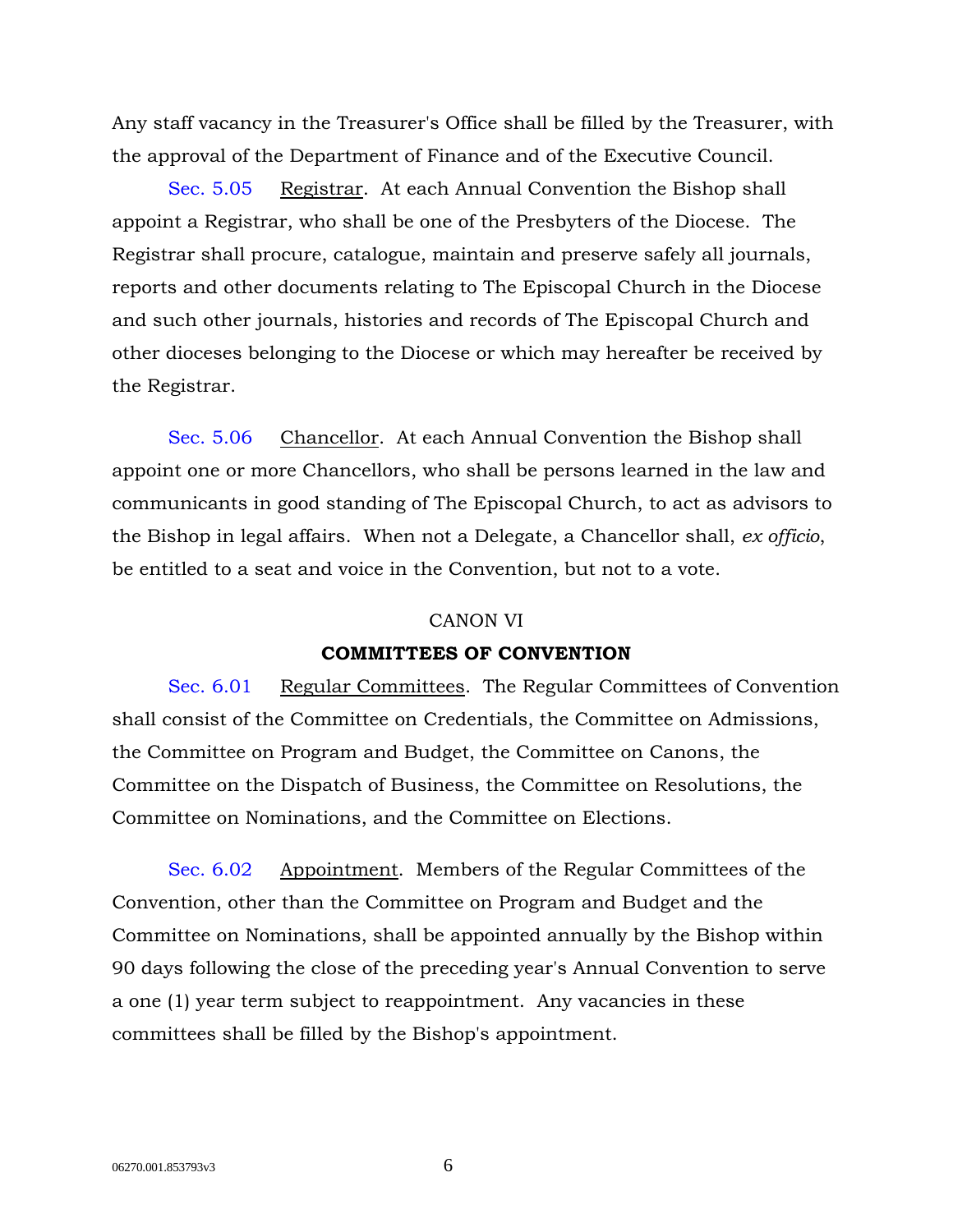Sec. 6.03 Committee on Program and Budget. The Committee on Program and Budget shall consist of the members of the Committee on Program and Budget of the Diocese, as organized and described in Canon 8.05.

Sec. 6.04 Committee on Credentials. The Committee on Credentials, to which shall be referred all claims affecting the right to seat or representative privilege in the Convention, shall consist of the Secretary of the Convention and two lay persons.

Sec. 6.05 Committee on Admissions. The Committee on Admissions, to which shall be referred all applications for admission into union with the Convention, shall consist of one Cleric and two lay persons.

Sec. 6.06 Committee on Canons. The Committee on Canons, to which shall be referred all proposed amendments of the Constitution and of the Canons of the Diocese, shall consist of three Clerics and three lay persons.

Sec. 6.07 Committee on Dispatch of Business. The Committee on Dispatch of Business shall consist of three persons, one of whom may be the Chair of Convention. The duties of the Committee on Dispatch of Business shall be:

(a) to maintain and publish "Rules of Order for the Convention of the Diocese of California," as most recently adopted by Convention (the "Rules of Order");

- (b) to arrange the calendar for sessions of Convention;
- (c) to expedite business; and

(d) to see that all unfinished or deferred business of the present or prior Conventions receives the attention of the Convention.

Sec. 6.08 Committee on Resolutions. The Committee on Resolutions, the duties of which shall be as set forth in the Rules of Order, shall consist of four Clerics and six lay persons.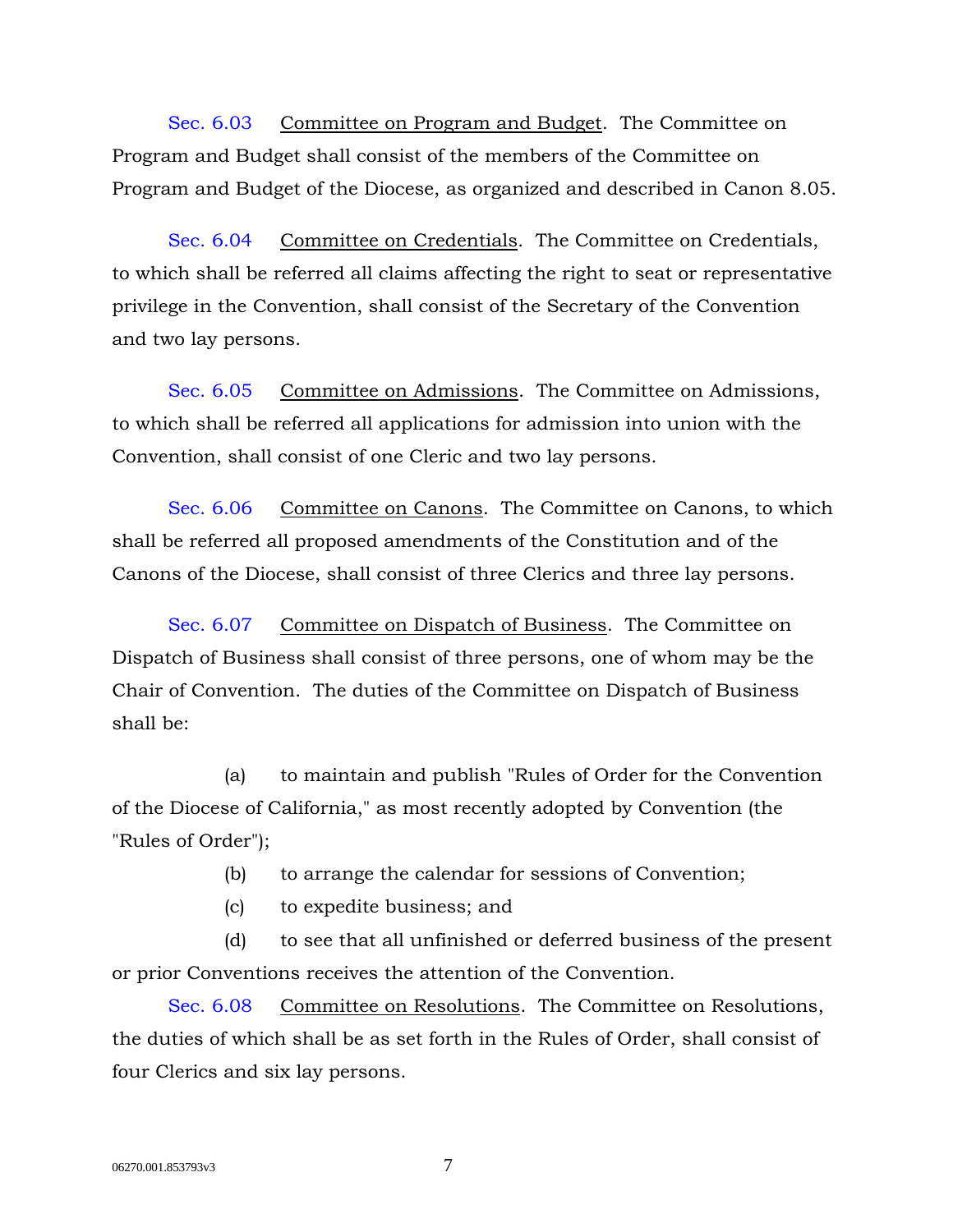Sec. 6.09 Committee on Nominations. The Committee on Nominations shall be organized as described in Canon 16.01(g).

Sec. 6.10 Committee on Elections. The Committee on Elections, which shall supervise each vote taken during a Convention, shall include one Cleric, one lay person and, *ex officio*, an Assistant Secretary, who shall chair the Committee. There shall be two sets of tellers, each consisting of three or more persons, to receive and count the votes of each order. The tellers may all be lay persons, communicants in good standing of The Episcopal Church registered in a congregation of the Diocese, but need not be Members of Convention.

#### CANON VII

### **BUSINESS OF CONVENTION**

Sec. 7.01 Rules of Order. In addition to the provisions of the Constitution and the Canons of the Diocese, legislative action shall be governed by the Rules of Order, which, having been once adopted, shall continue in force until they shall have been amended, suspended, or repealed in whole or in part.

Sec. 7.02 Amendment, Suspension and Repeal. The Rules of Order may be amended, suspended or repealed only by affirmative vote of two-thirds of the Members present at a Convention.

Sec. 7.03 Order of Business. The order of business shall be as prescribed by the Rules of Order; *provided, however,* that, upon the recommendation of the Committee on the Dispatch of Business, the prescribed order of business may be amended by majority vote of the Convention taken immediately upon the organization of the Convention. Once adopted or amended as provided above, the prescribed order of business shall not be further amended except upon vote of two-thirds of the Members present.

Sec. 7.04 Nominations and Elections. The procedure for nominations and elections shall be as prescribed in the Rules of Order.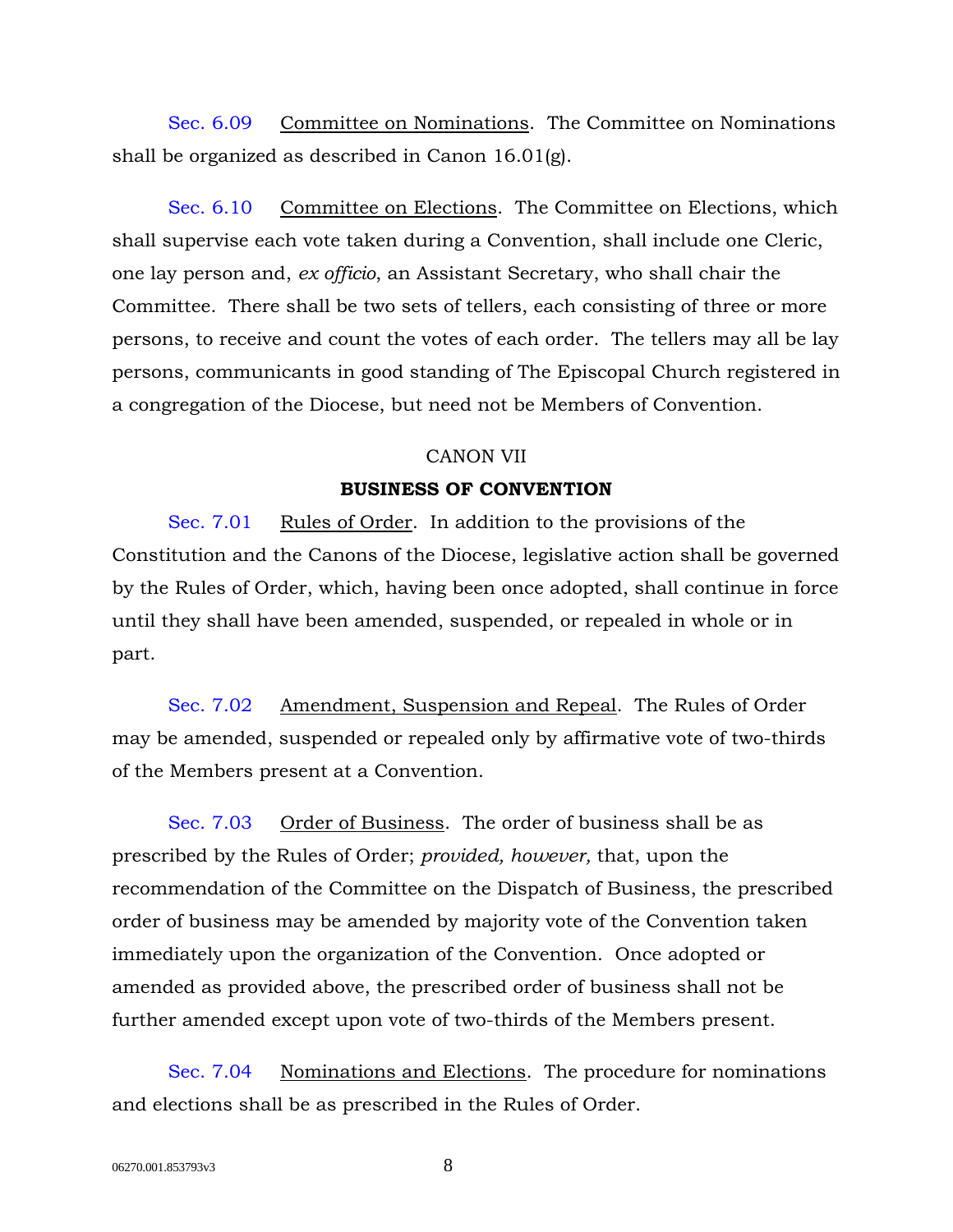Sec. 7.05 Voters to Cast Individual Ballots. Each voter shall cast a ballot containing only the vote of that person.

### Sec. 7.06 Voting.

(a) In all elections by the Convention, the Clerical and lay orders shall vote separately.

(b) No person shall be declared elected on the first ballot unless such person shall have received a majority of the votes cast by each order, considered separately. If the number of nominees receiving the required majorities exceeds the number of offices to be filled, those who received the highest total vote shall be declared elected.

(c) If any offices are not filled on the first ballot as provided above, those nominees who, on the first ballot, received a total vote equal to a majority vote of both orders combined, but who failed of election on the first ballot, shall be deemed nominated for the second ballot.

(d) On the second ballot, the votes of both orders shall be combined and those receiving the highest total vote shall be declared elected; *provided, however,* that those receiving a majority in both orders shall prevail over those who have received a higher total number of votes but have failed of a majority in one of the orders.

Sec. 7.07 Election by Unanimous Consent. If, at the time for voting, the number of nominees for any office equals the number of vacancies to be filled, the Secretary of Convention may be directed to cast a unanimous ballot for such office.

### CANON VIII

### **DIOCESAN CORPORATION AND EXECUTIVE COUNCIL**

Sec. 8.01 The Diocesan Corporation. The Diocesan Corporation shall be a California non-profit religious corporation with the name "The Episcopal Church in the Diocese of California." The Diocesan Corporation acts through its Board of Directors, which shall be known as the Executive Council, and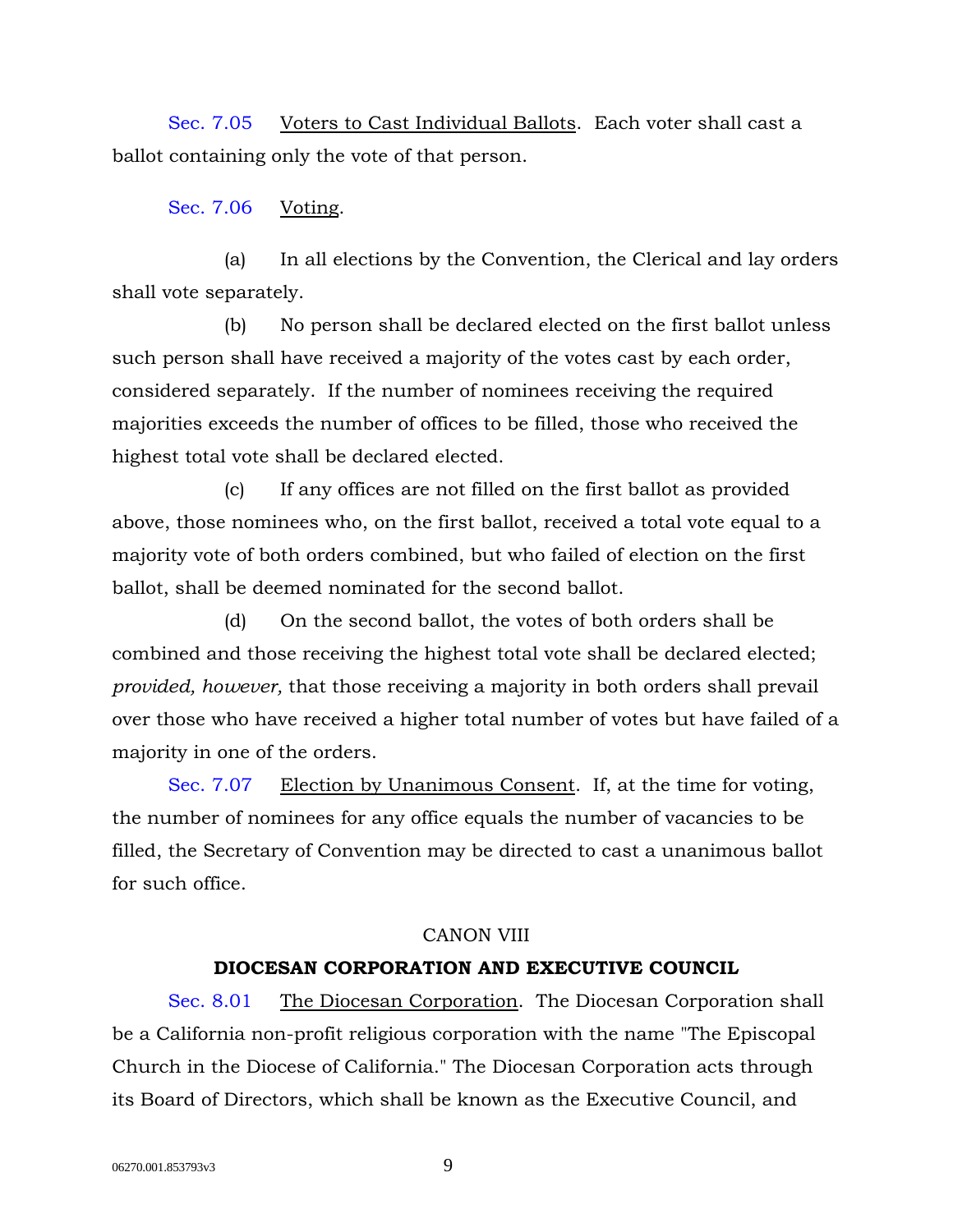through its subsidiary officers, Departments, and Committees who and which shall report to and be supervised by the Executive Council.

Sec. 8.02 Scope and Authority. The Diocesan Corporation shares primary responsibility for planning and directing the temporal affairs of the Diocese with the Bishop and the Standing Committee as provided under the Constitution and Canons of the Diocese and of The Episcopal Church. The Diocesan Corporation shall have the following authority and responsibilities.

(a) Representative of Convention. The Diocesan Corporation shall exercise such powers of Convention between the meetings thereof as are necessary to develop and implement the policies, programs, and budgets approved and adopted by Convention.

(b) Authority. The Executive Council shall act for the Convention in the interim between its meetings as specified by the Constitution of this Diocese. It shall carry out the instructions of Convention and perform other such duties as may be delegated to it by the Canons. Its acts shall be binding upon the Diocese unless they be modified by the Convention.

(c) Additional Responsibilities and Authority. Without limiting the powers described in paragraphs (a) and (b), above, the Diocesan Corporation shall have the following additional responsibilities and authority:

(i) To control and manage the investment of the funds of the Diocese;

(ii) To exercise budget and management responsibility for the operating fund, including adopting such financial policies with respect thereto as may be recommended by the Treasurer and approved by the Department of Finance;

(iii) After consultation with the Department of Finance and the Department of Program and Budget, to make such adjustments in the current budget of the Diocese as may be prudent and consistent with the current programs and policies of the Annual Convention;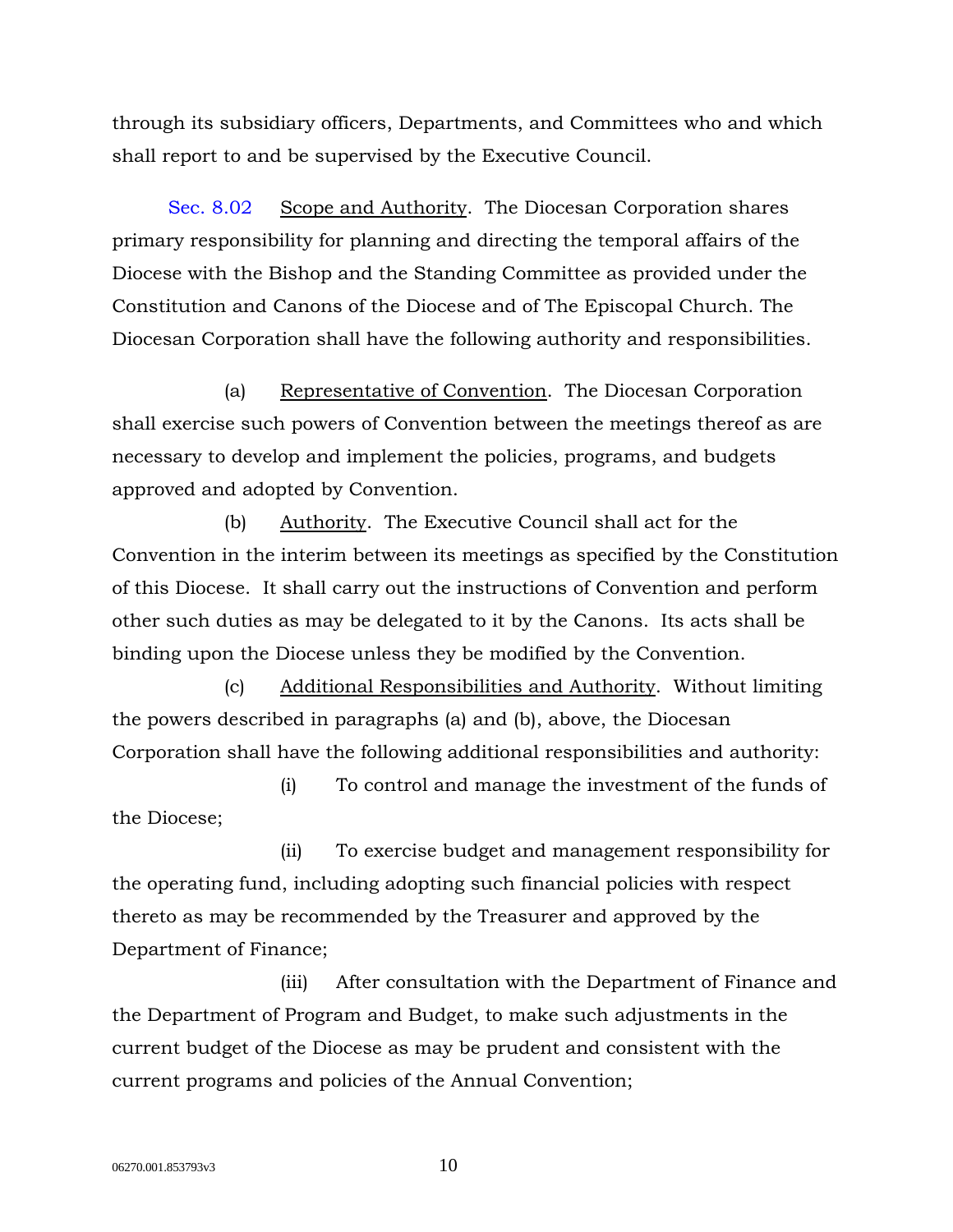(iv) To provide for an annual audit of the financial accounts of the Diocese, including all accounts of the Treasurer, from time to time to review the same, and to report its findings to each Annual Convention;

(v) In consultation with the Department of Finance, and subject to the requirements of Canon XIX, below, to borrow money in the name and on behalf of the Diocese, to grant such security as it may deem prudent and appropriate to secure the repayment of such borrowings, and to execute and deliver such promissory notes, bonds, and other indicia of debt as may be required of the Diocese in connection therewith;

(vi) To administer such real or personal property and funds as may have been, or may be, granted or committed to the Bishop , the Corporation Sole or the Diocesan Corporation for the use of The Episcopal Church in this Diocese, any of its missions, any of its other related, constituent, or subordinate institutions, or any religious, benevolent or educational purposes connected with any of the foregoing;

(vii) To approve the formation of all departments, committees and other agencies as may be necessary for the work of the Diocesan Corporation, to define the scope of their work, and from time to time to require reports from them concerning their business and affairs or on any such other matters as the Executive Council may from time to time require;

(viii) Except where Convention has acted, to approve the Bishop's appointments of the chair of the organizations referred to in (vii), above;

(ix) To approve all appointments by the Bishop of any officers of organizations who receive a salary from Diocesan funds; and

(x) To make such regulations as it deems necessary for the taking of special collections for the several funds of the Diocese.

(d) Annual Report. The Executive Council shall make a report to each Annual Convention concerning the work of the Diocesan Corporation.

Sec. 8.03 The Executive Council. The Diocesan Corporation shall be governed by the Executive Council, which shall serve as its Board of Directors.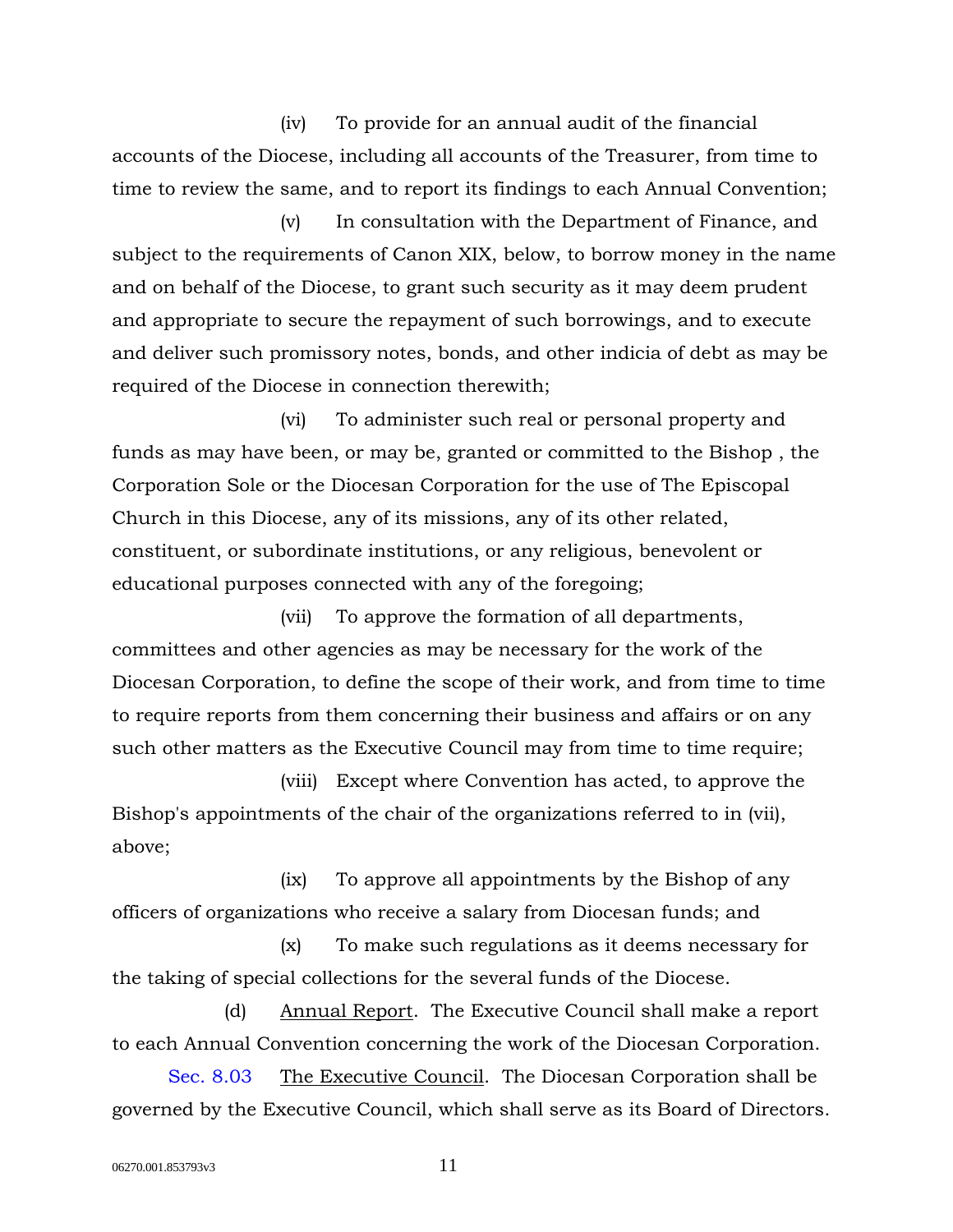It shall adopt and may from time to time amend Bylaws for its governance, and it shall have such officers as may be provided therein or as otherwise required by California law, but no shareholders.

(a) Membership of the Executive Council. The Executive Council shall be comprised of Voting Members and Non-Voting Members, as follows:

> (i) Voting Members. The Voting Members shall include: (A) The Bishop, *ex officio*;

(B) Any Bishop Coadjutor who is appointed to the Executive Council as part of the duties assigned by the Bishop, which appointment shall be in addition to any other appointments the Bishop is authorized to make under this Canon;

(C) Up to five (5) individuals appointed by the Bishop (the "**Bishop's Appointees**");

(D) Six (6) persons elected by Convention (the "**Convention Representatives**"); and

(E) Two members elected by each Deanery, at least one of which is a lay person (the "**Deanery Representatives**").

(ii) Non-Voting Members. The following shall each be non-voting Members of the Executive Council, *ex officio*: (A) representative of the Standing Committee, selected by the President of the Standing Committee from among its Members, (B) the Secretary of Convention, (C) the Treasurer of the Diocese, and (D) the Chancellor of the Diocese.

(iii) Terms of Office. *Ex officio* Members shall remain in office for so long as they hold the office from which their Membership derives. The terms of other Members shall be three (3) years, *provided* that:

(A) Bishop's Appointees shall serve a maximum of three (3) consecutive years; *provided*, that (I) the continuing tenure of every Bishop's Appointee shall be confirmed annually by the Bishop not later than January 30 each year following Annual Convention, and failing such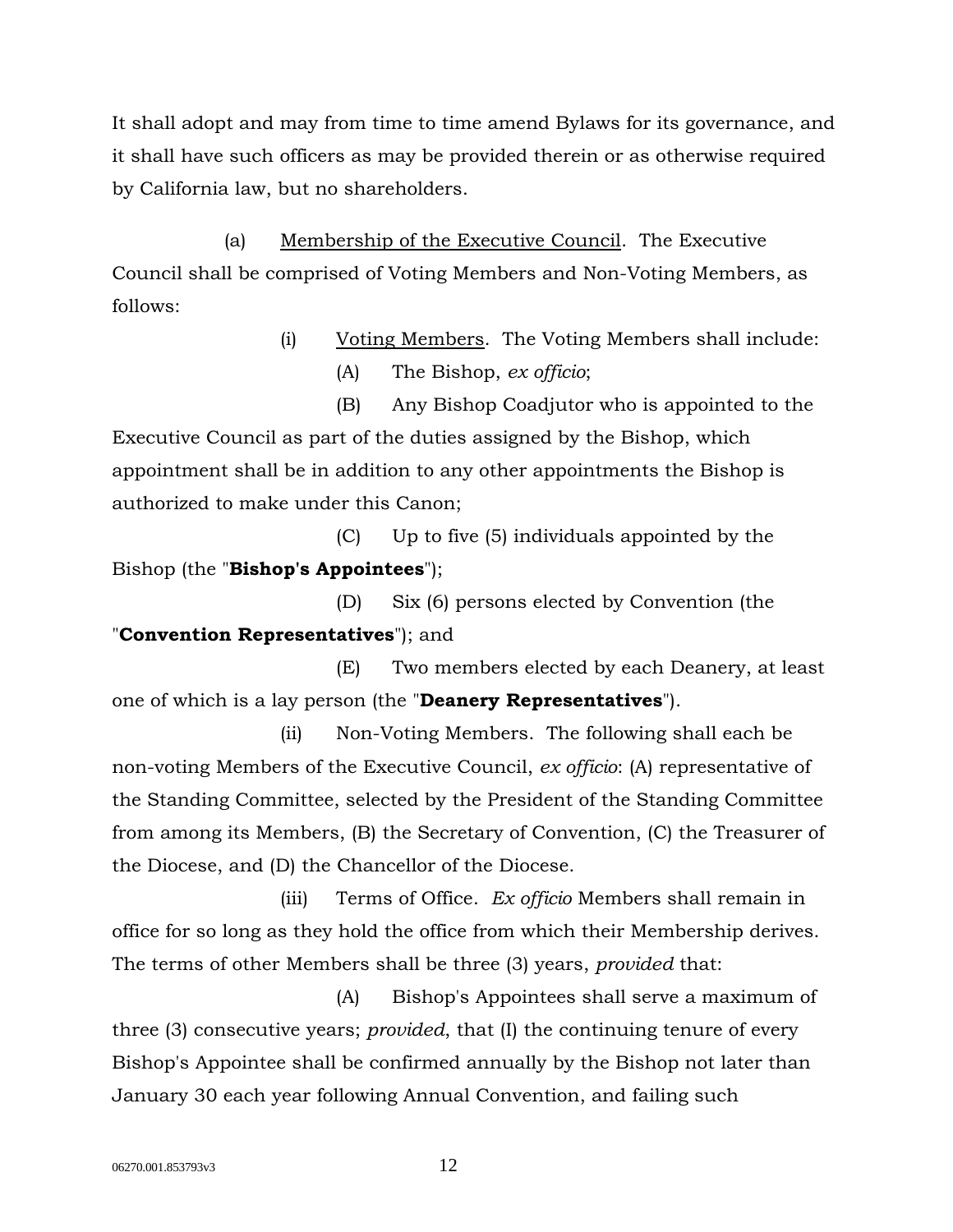confirmation any such term shall come to an end on that date, and (II) each Bishop's Appointee may be removed and/or replaced at any time at the discretion of the Bishop. The term of every Bishop's Appointee shall commence on the date specified by the Bishop in the letter of appointment, and no person shall be appointed to fill out the remainder of the term of a predecessor Bishop's Appointee. No person serving as a Bishop's Appointee shall be eligible for reappointment as such until at least one (1) full year has expired after the completion of his or her last previous term of office.

(B) Convention Representatives shall be grouped into three (3) classes of two (2) members each, each such class including at least one (1) lay Member, one such class being elected each year to commence a new term. The terms of office of the Convention Representatives shall commence on January 1 next following their election, except in the case of any person elected to serve out the unexpired term of a Member who has resigned or been removed, in which case the person so elected shall begin serving immediately upon his or her election.

(C) Deanery Representatives shall be grouped into three (3) classes, each class consisting of four (4) Members, one such class being elected each year to commence a new term.

(b) Qualifications. Members of the Executive Council shall be either Clerics canonically resident and in good standing in the Diocese or communicants of the Episcopal Church who are in good standing and currently registered as members of a congregation of the Diocese. Each Deanery may, in its bylaws, prescribe additional qualifications of eligibility of its own Deanery Representatives.

(c) Resignation, Removal, and Replacement.

(i) Resignation. Any Member of the Executive Council may resign by submitting a letter of resignation to the Bishop.

(ii) Removal. Any Member who, as determined by the Bishop and a majority of the remaining Members of the Executive Council, ceases to be qualified as provided in paragraph (b), above, shall thereupon be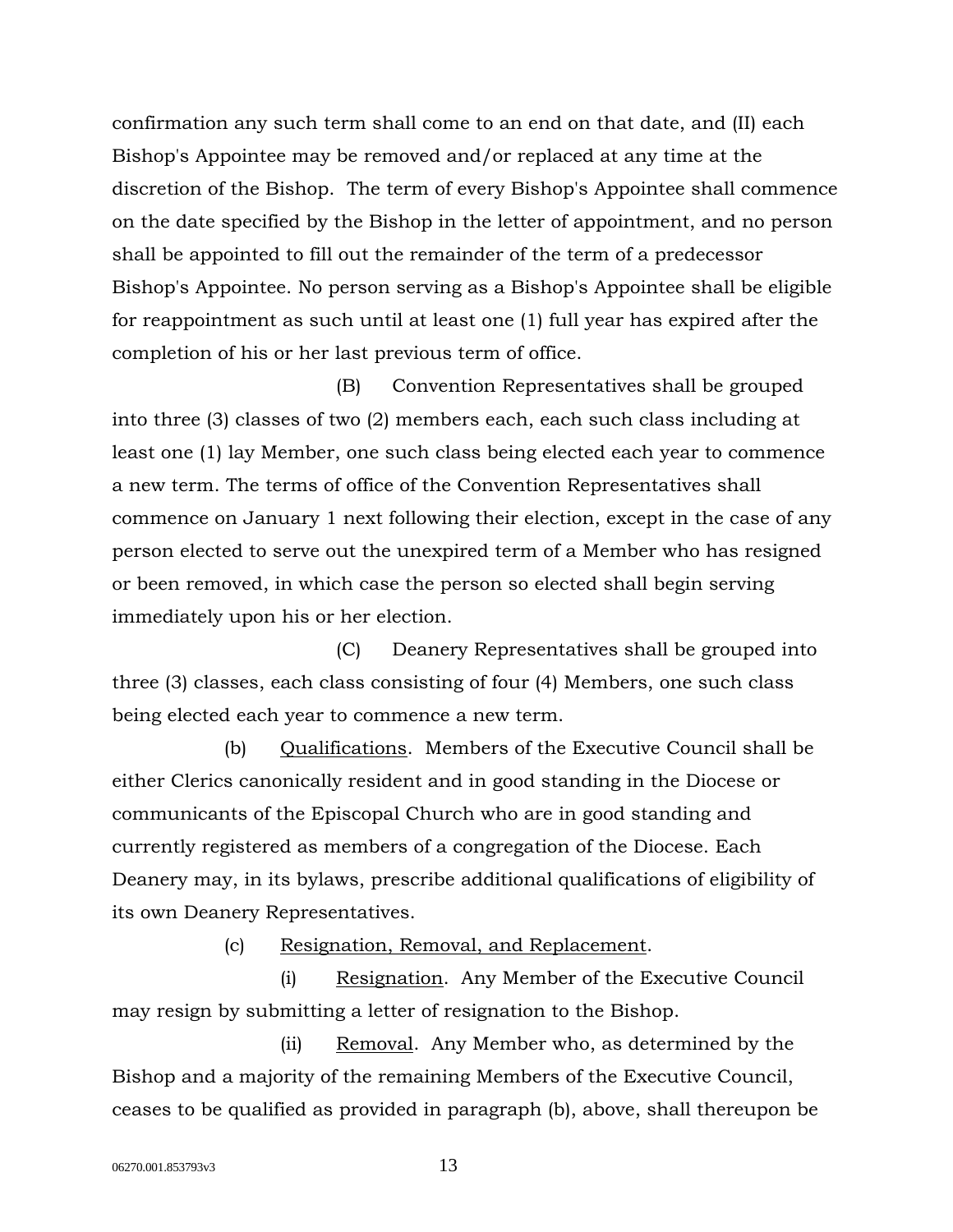removed from office. In addition, any Deanery Representative may be removed as provided in the bylaws of the electing Deanery, and any Convention Representative may be removed at any time by any succeeding Convention.

(iii) Replacement. If any Bishop's Appointee or Deanery Representative resigns or is removed, the remaining portion of his or her term may be completed by a replacement Member selected in the same manner as was the former Member in question. Vacancies among the Convention Representatives may be temporarily filled by the Executive Council, with the consent of the Bishop, but any such appointment shall be ratified or a new replacement Member elected by the next succeeding Convention.

(d) Term Limits. No person who has served a full term as a member of the Executive Council shall be eligible for election or appointment to a new term until at least one (1) year after the expiration of the term served. For purposes of the foregoing sentence, any person who has served more than half of a term shall be considered to have served a full term.

(e) Officers of the Diocesan Corporation. The Diocesan Corporation may have such officers as may be determined by its Bylaws or required under California law, including but not limited to a Chair of the Executive Council, *provided*, that (i) the Bishop and the Treasurer of the Diocese shall be, *ex officio*, the President and the Treasurer, respectively, of the Diocesan Corporation, and (ii) no Bishop's Appointee shall, while serving as such, be eligible to serve as the Chair of Executive Council or as an officer of the Diocesan Corporation.

Sec. 8.04 Department of Finance.

(a) The Diocesan Corporation shall maintain and supervise a Department of Finance, which shall be composed of (i) a Chair and up to four (4) other persons appointed by the Bishop with the advice and consent of the Executive Council, (ii) two (2) persons appointed by (but who need not be members of) the Executive Council, and (iii) *ex officio*, the Treasurer, the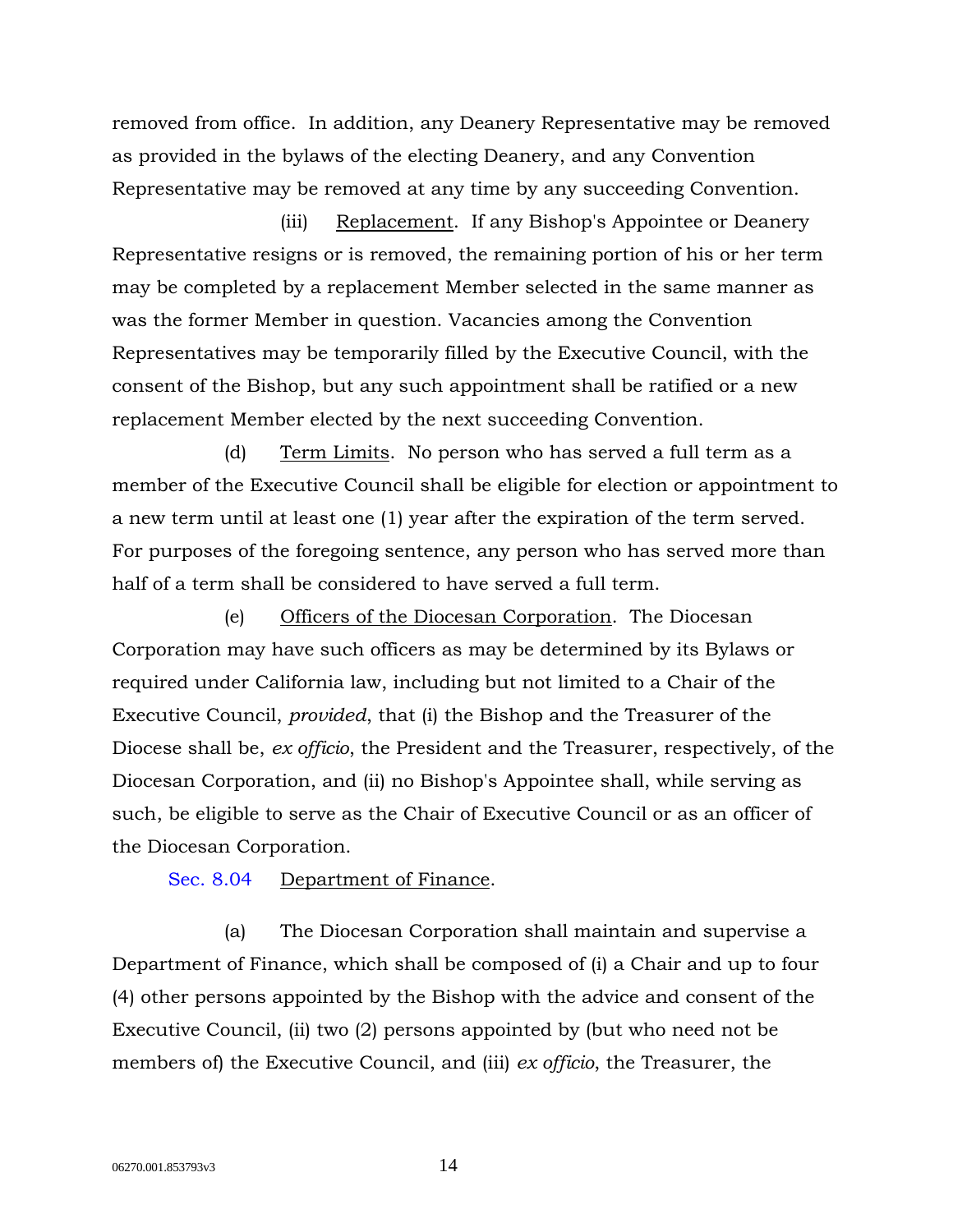Controller, and the Chancellor of the Diocese, all of whom shall be non-voting members of the Department of Finance.

(b) Members of the Department of Finance shall be appointed for regular terms of three (3) calendar years, may be reappointed for one (1) succeeding term, and may be reappointed after an absence of one (1) year.

(c) The duties of the Department of Finance shall be:

(i) To assist the Committee on Program and Budget in the performance of its duties, to provide financial and statistical information for its use in preparation of proposed budgets, to review such proposed budgets for financial integrity and to report its recommendations to Executive Council and to Convention;

(ii) To maintain general supervision of the financial affairs of the Diocese;

(iii) To direct that an annual audit be made of the financial records of all parishes, missions and other organizations carrying out Diocesan programs;

(iv) With the consent of the Executive Council, but subject to any general or specific guidelines that may be adopted by Convention, from time to time to set and alter the criteria for (A) the use of any Diocesan line of credit, (B) non-operating expenses, and (C) expenditures from the endowment, gifts or other reserves, or from assets of the Diocese, including but not limited to the Corporation Sole

(v) To require compliance by custodians of trust and endowment funds and of securities held by or for any parish, mission or organization of the Diocese with standard business practices prescribed by the Canons of The Episcopal Church and of the Diocese;

(vi) To act as adviser on financial matters to the Bishop, and, upon request, to individual parishes within the Diocese;

(vii) To require that appropriate liability, property, worker compensation, and other customary and appropriate insurance be maintained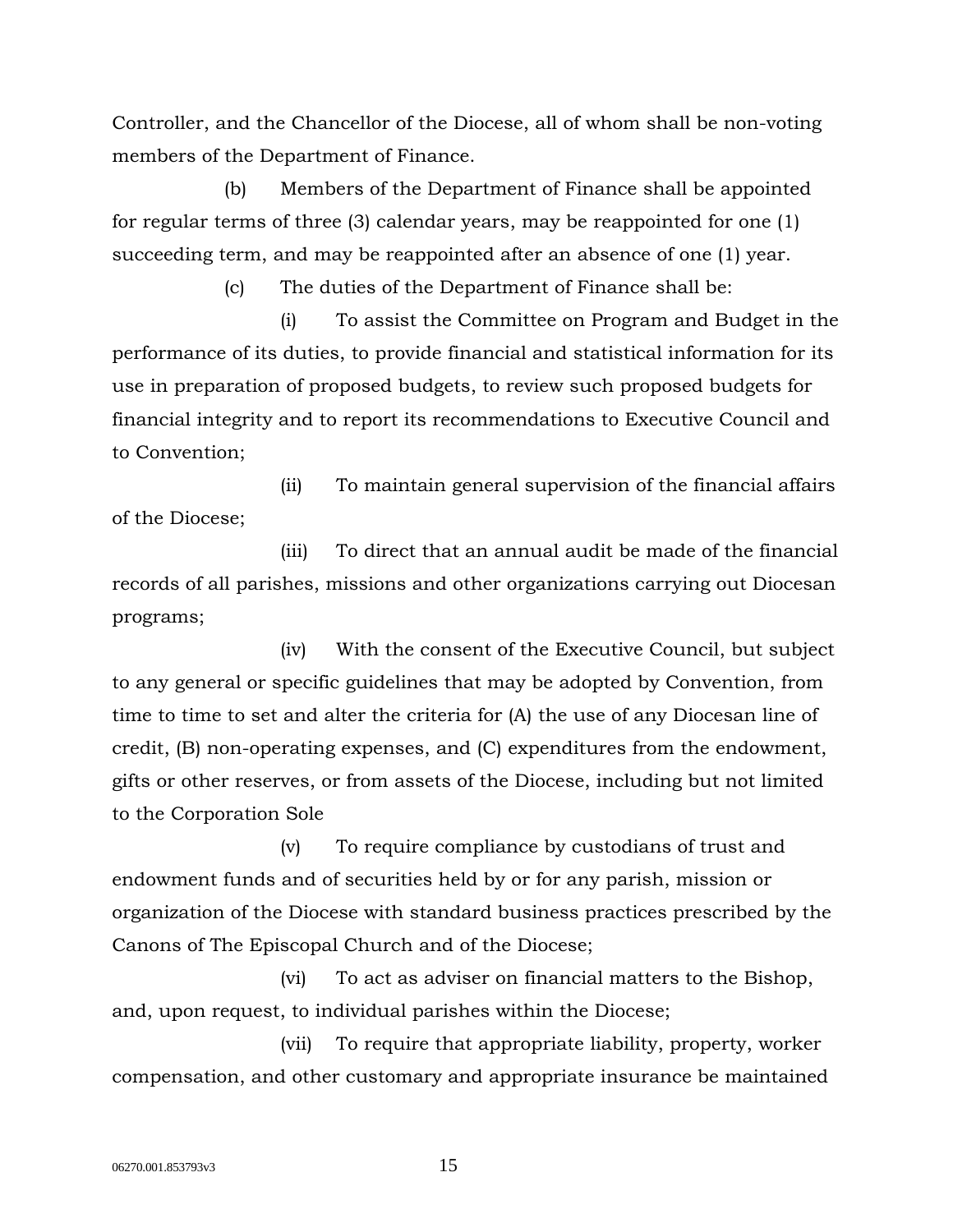on all property owned by the Diocese, the Corporation Sole, and each parish, and by all Diocesan Institutions;

(viii) To require adequate bonding of all persons handling funds of the Diocese and of any organization under its jurisdiction; and

(ix) To perform such other duties relating to the business affairs of the Diocese as may be referred to it by the Executive Council.

Sec. 8.05 Committee on Program and Budget.

(a) The Executive Council shall organize and supervise the Committee on Program and Budget, which shall be composed of (i) one (1) Member of Executive Council from each Deanery, who shall be appointed by the Chair of the Executive Council, and (ii) three (3) members of the Department of Finance, designated by vote of that Department, together with a Chair, who shall be nominated by the Bishop and confirmed by the Executive Council. All members of the Committee on Program and Budget shall be designated not later than March 1 of each year.

(b) The Committee on Program and Budget shall have responsibility for initially evaluating all requirements and requests for funding from the Diocesan Operating Fund, subject to review and approval by the Executive Council. In accordance with the procedures approved by Executive Council, it shall also consult with such representatives of departments, commissions, Deaneries, committees, organizations, agencies and programs receiving or requesting funding from the Diocesan Operating Fund as it may deem appropriate and necessary.

(c) Prior to approval by the Executive Council, the proposed budget shall be reviewed for its financial integrity by the Department of Finance, which shall report its recommendations to the Executive Council. The proposed budget, as recommended by the Executive Council, shall be made available to all members of Convention at least ten (10) days prior to the date of such Convention, either by mail or at pre-convention Deanery meetings.

Sec. 8.06 Department of Congregational Development.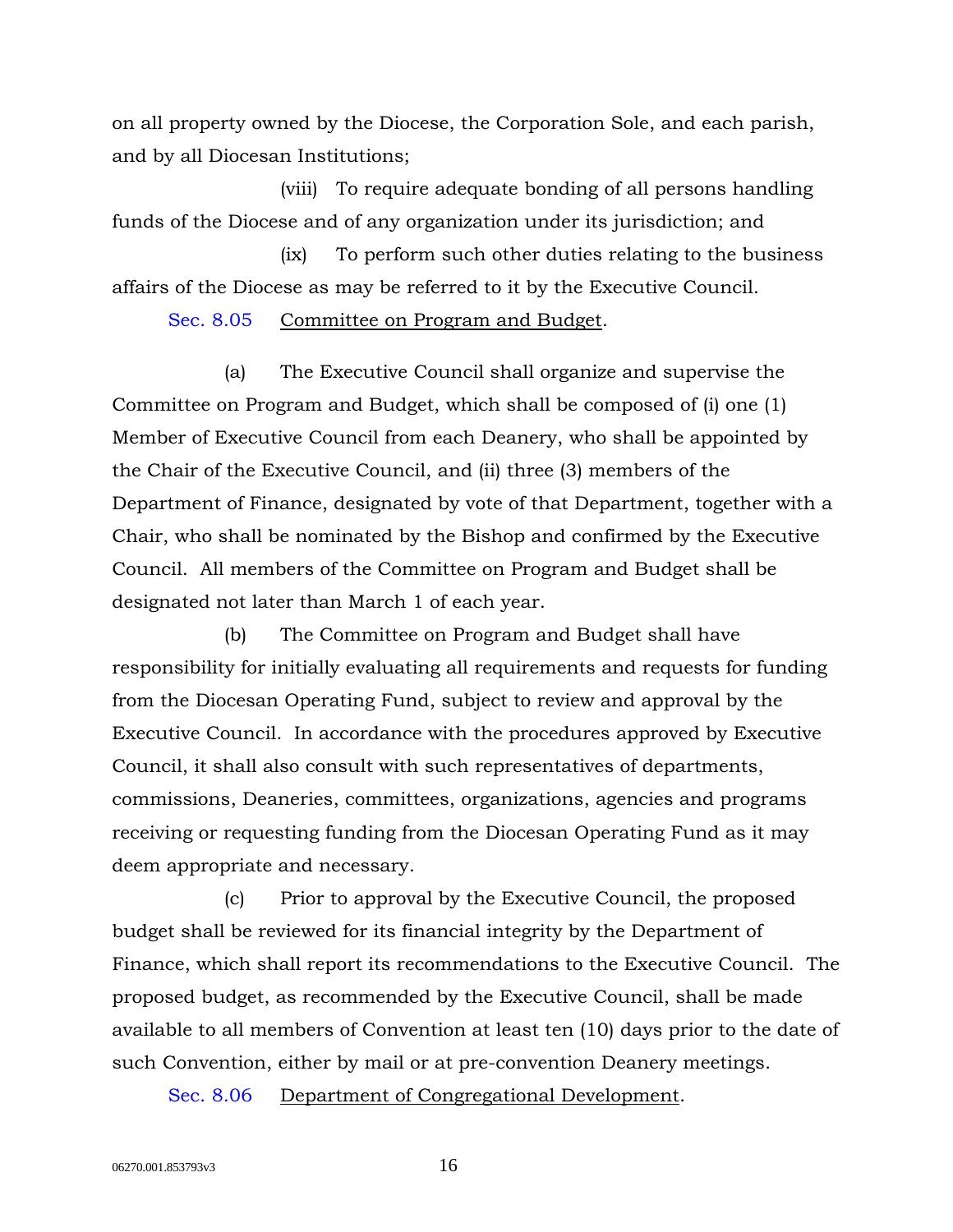(a) The Executive Council shall organize and supervise a Department of Congregational Development, which shall be composed of (i) the Bishop or a person designated by the Bishop; (ii) one (1) Cleric and one (1) lay person designated by each Deanery; and (iii) such other persons as may be appointed by the Bishop, not to exceed seven (7) in number. The Bishop shall appoint the Chair.

(b) The duties of the Department of Congregational Development shall be:

(i) To assist the Bishop in the development of missions and specialized mission projects;

(ii) To make recommendations to the Department of Finance and Executive Council concerning the use, management and preservation of real and personal property devoted to mission use; and

(iii) To originate, coordinate and oversee policies concerning the temporal affairs of missions in accordance with these Canons, and resolutions of Convention and the Executive Council.

(c) All decisions and actions of the Department of Congregational Development shall be subject to the Bishop's approval.

Sec. 8.07 The Investment Committee.

(a) The Executive Council shall create, maintain and supervise an Investment Committee composed predominantly or entirely of persons with demonstrated expertise in investment management and/or investment administration; provided, that at least one (1) of the members of the Investment Committee shall also be a Member of the Executive Council. The members of the Committee shall be elected or appointed for such terms as the Executive Council shall from time to time by resolution establish.

(b) Subject to the direction and review of the Executive Council, the Investment Committee shall (i) manage and administer, invest, reinvest and keep invested, funds (apart from the operating fund) and personal property of the Diocese and the Corporation Sole; (ii) hold, improve, manage and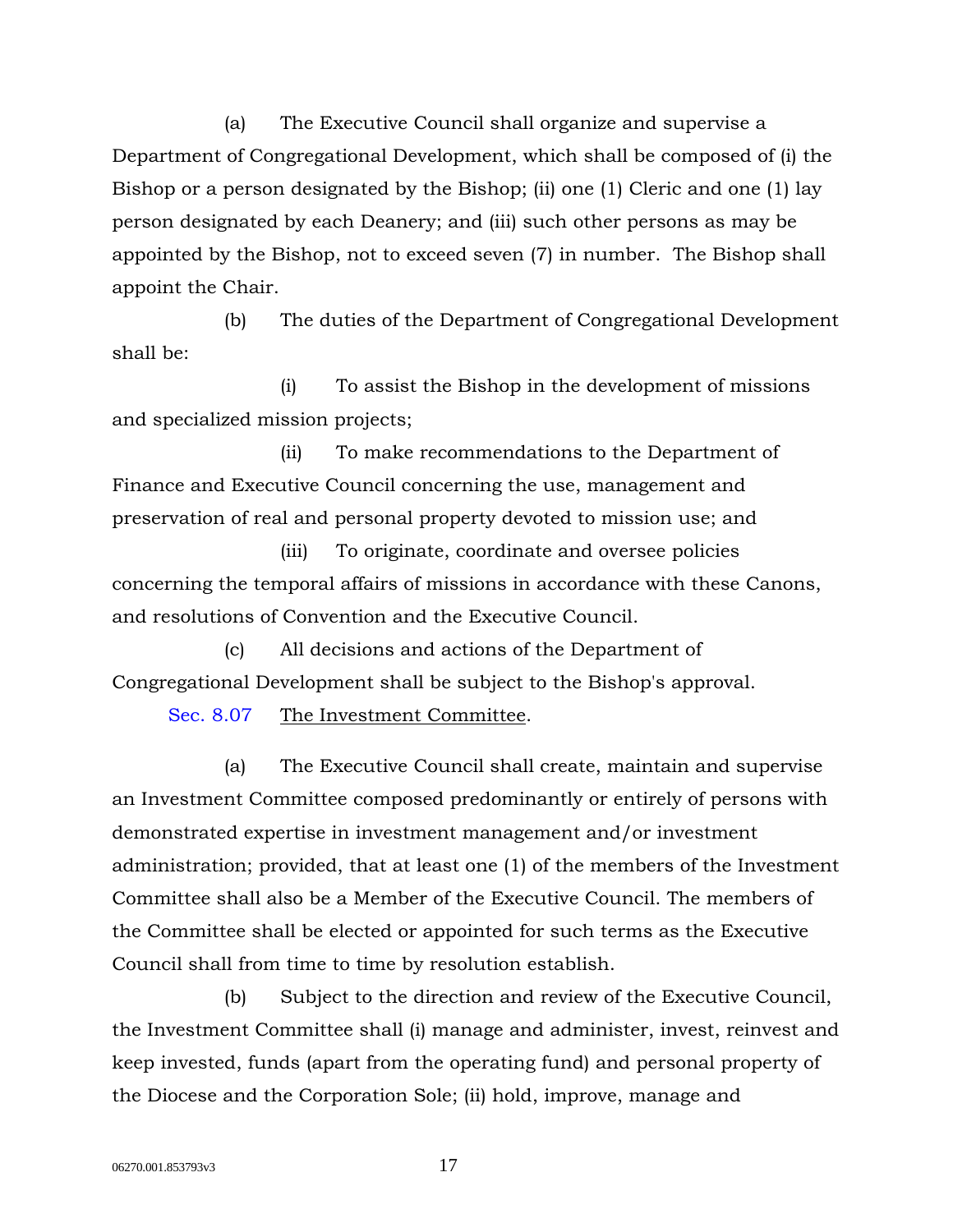administer real estate of the Diocese and the Corporation Sole; and encumber or otherwise transfer said real estate as the Executive Council may from time to time by resolution direct; *provided, however,* that the written consent of the Bishop and Standing Committee shall be a precondition to any encumbrance or transfer specified in Section 19.01 of these Canons unless excepted by Section 19.02 thereof.

All actions taken by the Committee or the Executive Council under this subsection (b) shall be for uses and purposes directly or indirectly connected with the religious, educational, charitable, missionary or eleemosynary work of the Diocese.

(c) Unless the Executive Council shall otherwise provide, the Committee and any subcommittees thereof may meet in person or by any form of telecommunication allowing each person in the meeting to hear each of the others connected.

Sec. 8.08 Other Departments and Committees. The Executive Council may from time to time and in its discretion create such other departments and constitute such committees of its Members, not inconsistent herewith or with the Constitution or Canons of the Diocese, as it may deem to be necessary or appropriate.

# CANON IX

#### **DEANERIES**

Sec. 9.01 Name and Area. There shall be six Deaneries in the Diocese, with the following titles and encompassing the areas set forth below:

| San Francisco: | The City and County of San Francisco. |
|----------------|---------------------------------------|
| Marin:         | The County of Marin.                  |
| Alameda:       | The Cities of Richmond and El Cerrito |
|                | and all that part of Contra Costa     |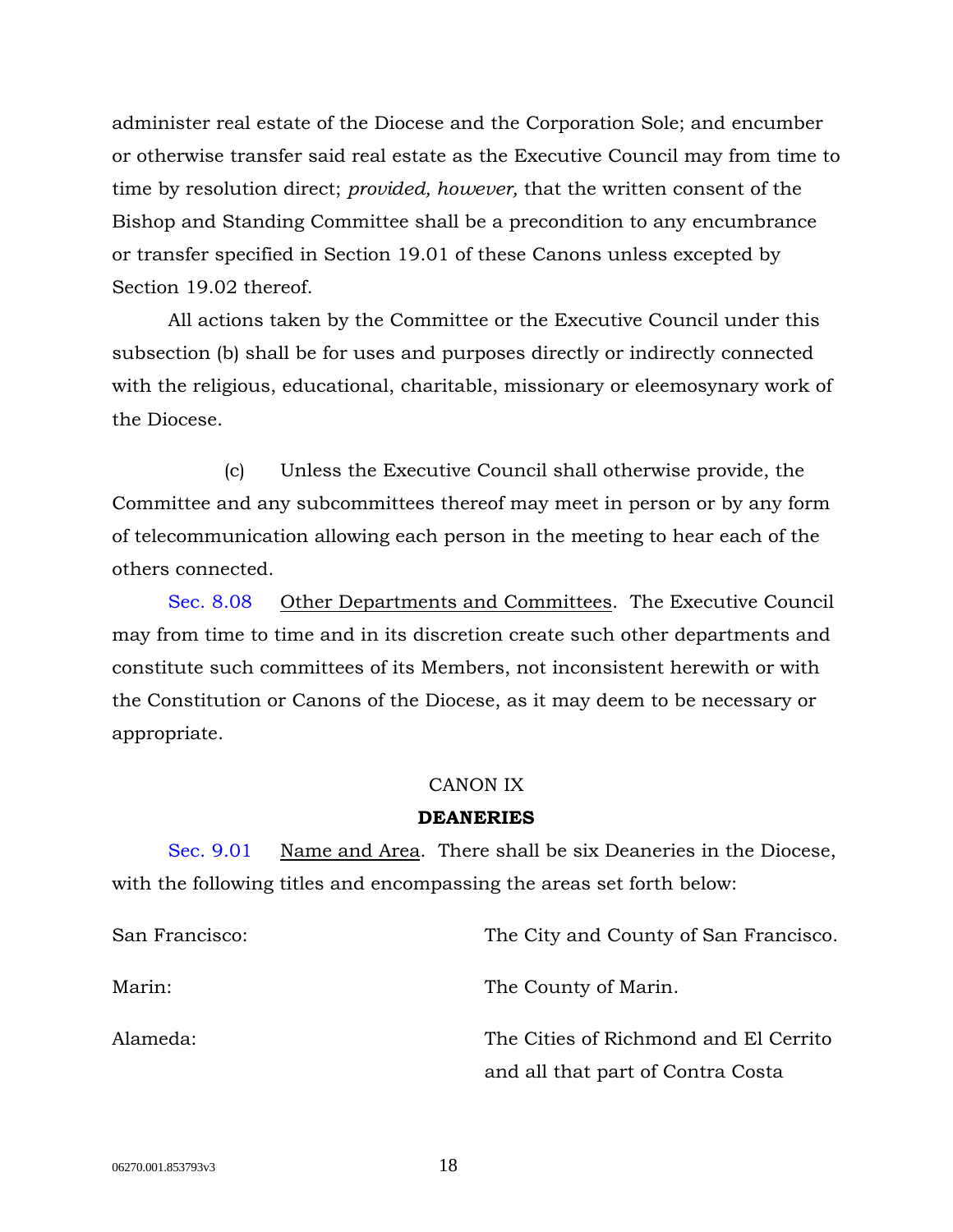|                   | County north and west of a straight      |
|-------------------|------------------------------------------|
|                   | line drawn from Port Costa to the most   |
|                   | easterly point of the city limits of the |
|                   | City of Richmond all of Alameda          |
|                   | County except that part included in      |
|                   | the Deanery of Southern Alameda.         |
| Contra Costa:     | All of Contra Costa County except that   |
|                   | part thereof included in the Deanery of  |
|                   | Alameda.                                 |
| Peninsula:        | The County of San Mateo including        |
|                   | the parish of St. Mark's, Palo Alto, the |
|                   | parish of Christ Church, Los Altos,      |
|                   | and the unincorporated area of           |
|                   | Stanford University.                     |
| Southern Alameda: | That part of Alameda County south of     |
|                   | the southerly city limits of Oakland.    |

Sec. 9.02 Convocation. There shall be a convocation for each Deanery at least twice a year, one of which shall be held between November 1 and December 31 of each year to elect representatives to Executive Council. All Clerics serving parishes, missions and institutions or who have been assigned by the Bishop to duties within the deanery, and all Delegates and alternates shall be entitled to a vote. The convocation shall be open to all other Clerics Canonically Resident in the Diocese and residing in the deanery and to all communicants in good standing of The Episcopal Church registered in a congregation in the deanery, who shall have seat and voice.

Sec. 9.03 Vacancies. At any convocation, the Cleric in charge of the congregation concerned shall have authority to fill vacancies in the delegation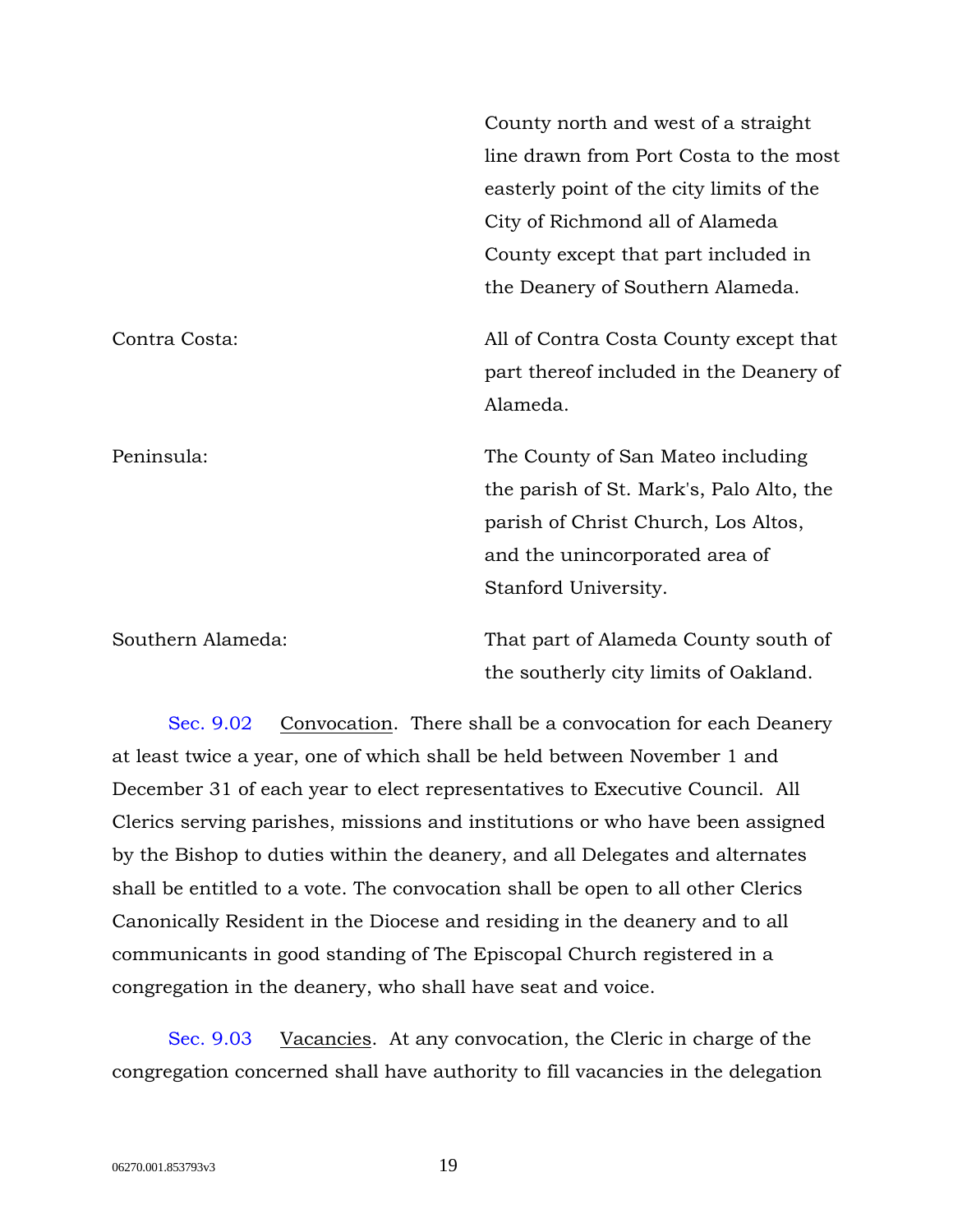of any congregation from among those not elected Delegates or alternates, but present from such congregation.

Sec. 9.04 Objectives. The principal objectives of convocations of the Deanery shall be the development and implementation of the policies and plans of the Diocesan Convention and of the Executive Council.

Sec. 9.05 Rules. The convocation of the Deanery may make rules and bylaws in the furtherance of its purposes and not inconsistent with these Canons.

Sec. 9.06 Officers. Each Deanery shall elect a President and other officers and prescribe their respective duties.

#### CANON X

## **CATHEDRAL CHURCH**

Sec. 10.01 The Cathedral. Grace Cathedral shall be the Cathedral Church of the Diocese.

Sec. 10.02 Governing Body. The Bishop and Trustees of Grace Cathedral shall constitute the governing body of Grace Cathedral Corporation, and shall be empowered and authorized to manage the affairs and conduct the business of the Corporation pursuant to its articles of incorporation and other governing documents.

Sec. 10.03 Membership. The Bishop and Trustees shall consist of the *Ex officio* Trustees, the Elected Trustees, and the Honorary Trustees, as follows.

(a) *Ex officio* Trustees. The *Ex officio* Trustees shall consist of the following individuals:

- (i) The Bishop;
- (ii) Any Bishop Coadjutor;
- (iii) The Dean;
- (iv) The Chair of the Cathedral's Congregation Council;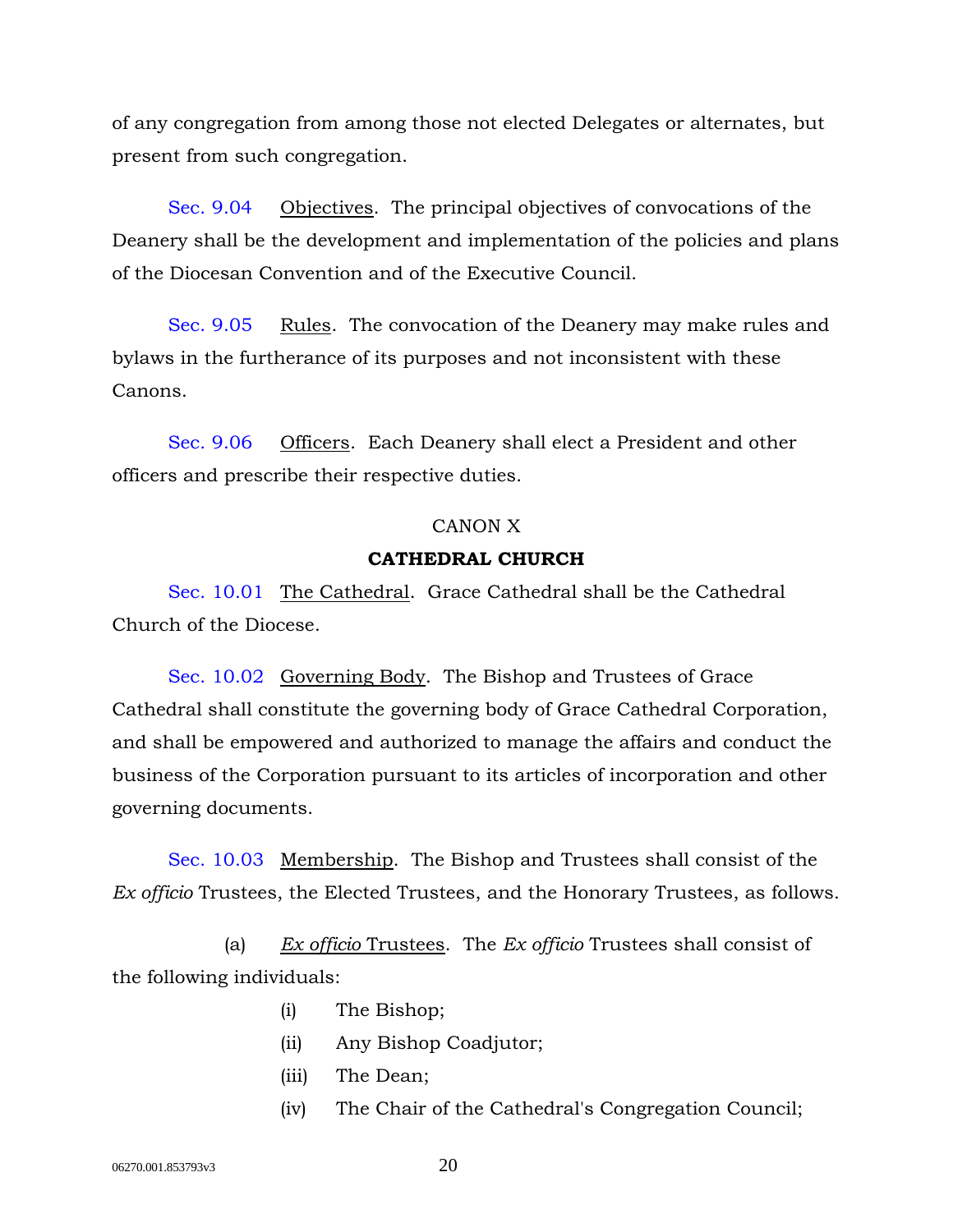(v) The Chair of the Board of Trustees of the Cathedral School for Boys; and

(vi) The President of Standing Committee.

(b) Elected Trustees. In addition to the *Ex officio* Trustees, the Board of Trustees shall include:

(i) Up to nine (9) lay persons who shall be elected by the Cathedral congregation from the members thereof ("**Congregational Trustees**"). Three of such members may be elected annually at the annual meeting of the Cathedral congregation, each to serve for a single Term of three (3) years. A Trustee elected by the Cathedral congregation shall not be eligible for election for more than one (1) consecutive term, and thereafter one (1) full year shall elapse before he or she shall again be eligible for election by the Cathedral congregation.

(ii) Up to thirty one (31) persons who shall be nominated by the Board of Trustees and, with concurrence by the Bishop elected by the Board of Trustees, not less than twelve (12) of whom shall be members of the Episcopal Church (the "Board-Elected Trustees").

(iii) The Board of Trustees may nominate and elect persons as honorary trustees in recognition of their past and/or current extraordinary services to the Cathedral, the Diocese, or The Episcopal Church (the "Honorary Trustees"). Unless otherwise determined by the Board of Trustees, Honorary Trustees shall have seat and voice, but not vote, at meetings of the Board of Trustees; they shall not be counted for purposes of determining whether a quorum is present at any meeting; and they may be appointed and reappointed for such terms, including for life, as may be deemed appropriate by the Bishop and the Board of Trustees.

Sec. 10.04 Governing Documents. The Constitution and Canons of The Episcopal Church and the Constitution of the Diocese and these Canons shall, unless they be contrary to the laws of the State of California or of the United States, always form part of the bylaws, statutes, constitution or articles of incorporation of Grace Cathedral Corporation, and shall prevail against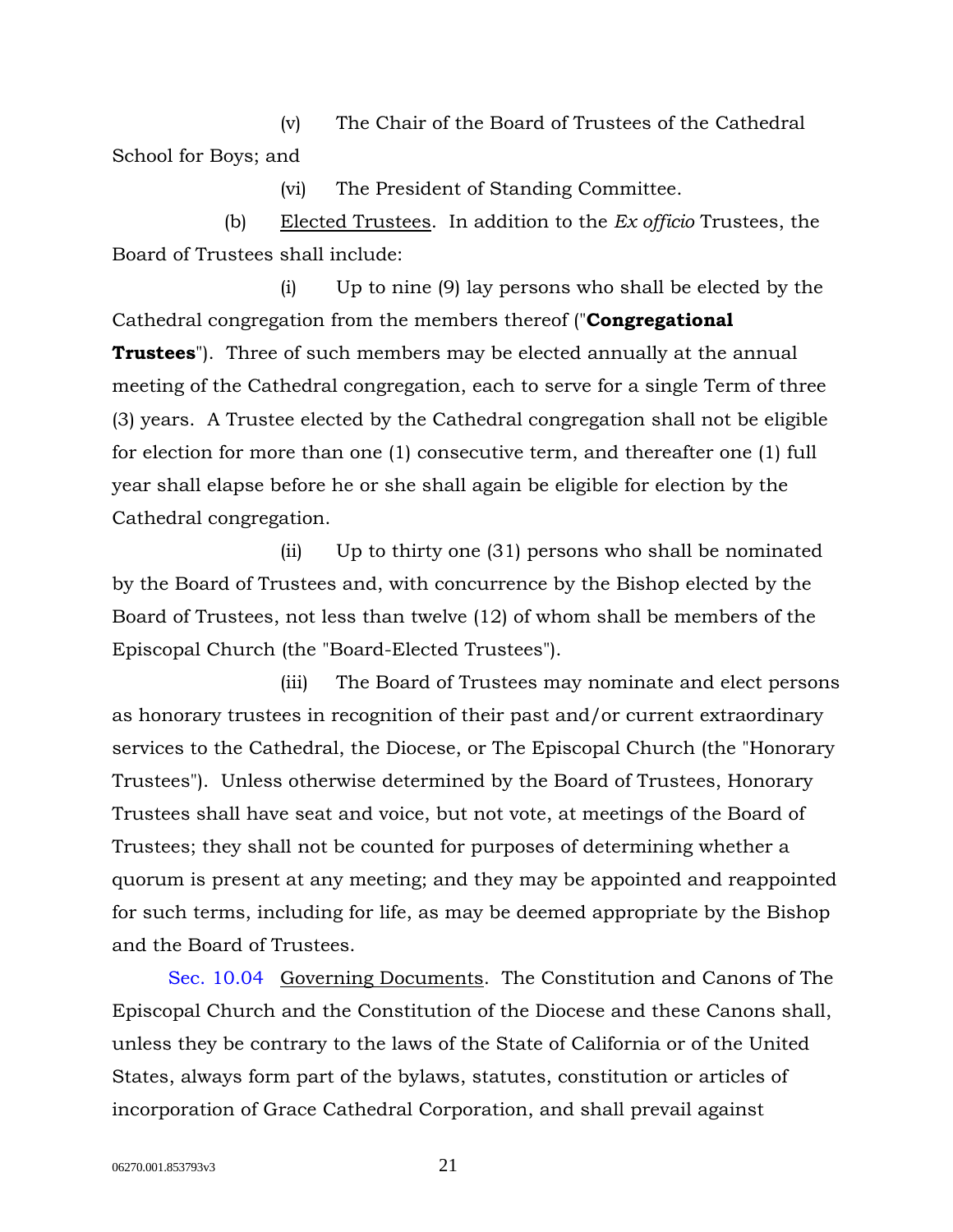anything elsewhere therein contained that may appear to be in conflict with such Constitutions and Canons. The Bishop and Trustees of Grace Cathedral shall adopt statutes for the government of the Cathedral and its Clerics.

Sec. 10.05 Annual Meeting Date. The Annual Meeting of the Congregation of the Cathedral shall be held after the beginning of the new fiscal year on a date determined by the Bishop on recommendation of the Dean.

## CANON XI

#### **PARISHES**

Sec. 11.01 The Applicant. A congregation applying for admission as a parish in union with Convention shall meet the requirements of these Canons.

Sec. 11.02 The Application. The application for admission as a parish shall be addressed to the Bishop and the Standing Committee, shall be signed by at least a majority of the Bishop's Committee, including the vicar and a warden, and shall be in the form prescribed by the Bishop. The application shall contain the following commitments on behalf of the prospective parish:

(a) that all activities of the parish shall forever be in conformity with the Constitution and the Canons of The Episcopal Church and with the Constitution and Canons of the Diocese of California and with the doctrine, discipline and worship of The Episcopal Church;

(b) that the said Constitutions and Canons shall always expressly form a part of the governing documents of the parish and, insofar as they are not contrary to the laws of California, shall prevail against anything elsewhere contained in said governing documents;

(c) that all property, real and personal, shall be held in trust for The Episcopal Church and the Diocese in which the parish is located and subject to the authority and control of its Bishop and Standing Committee as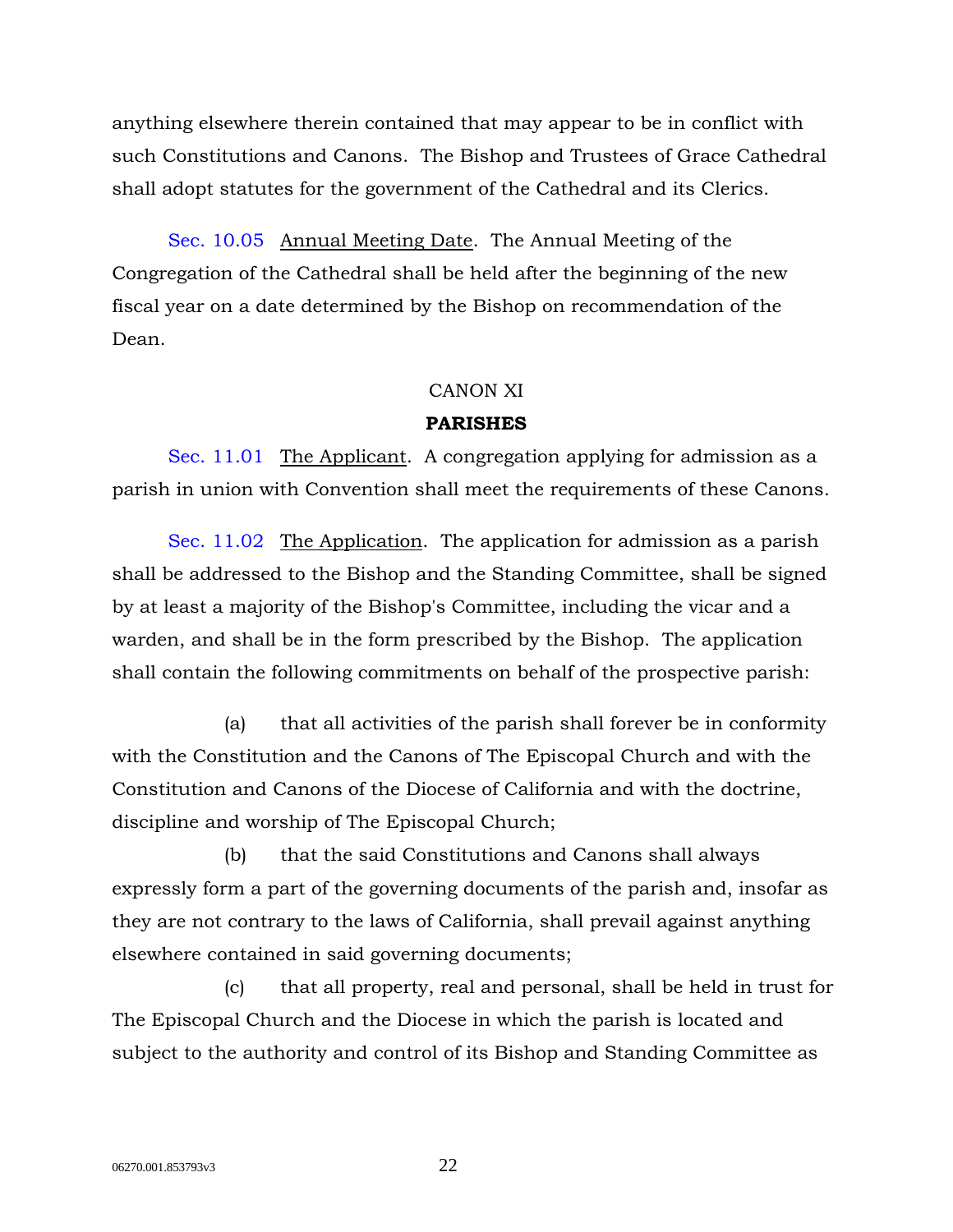specified in the Constitution and Canons of The Episcopal Church and of the Diocese of California; and

(d) that, when incorporated, the articles of incorporation of the parish shall provide that it is a subordinate corporation instituted under the authority of the Diocese of California; and that the corporation shall dissolve whenever the Diocesan Convention has dissolved the parochial relationship with the parish.

Sec. 11.03 Supporting Information. The application shall be accompanied by the following information:

(a) Financial statements showing that the mission has been fully self-supporting for the three calendar years next preceding the year in which the application is made;

(b) a pro forma budget containing projections of income by sources, and of expenses by category, for the calendar year in which the application is made and for the next two calendar years, demonstrating that the proposed parish can be self-supporting;

(c) a statement that the mission has paid, or provided for the payment of, all its financial obligations and for the release from or indemnity for all financial obligations incurred on behalf of such mission by the Diocese;

(d) a statement demonstrating that, during the three calendar years preceding the year of application and during the year application is made, the services of the church have been maintained in accordance with the doctrine, discipline and worship of The Episcopal Church and that the congregation of the mission has had effective and continuous leadership;

(e) a description of the territorial limits of the proposed parish; and

(f) such additional information in support of the application as the Bishop, the Standing Committee, the Department of Congregational Development or the Department of Finance shall request.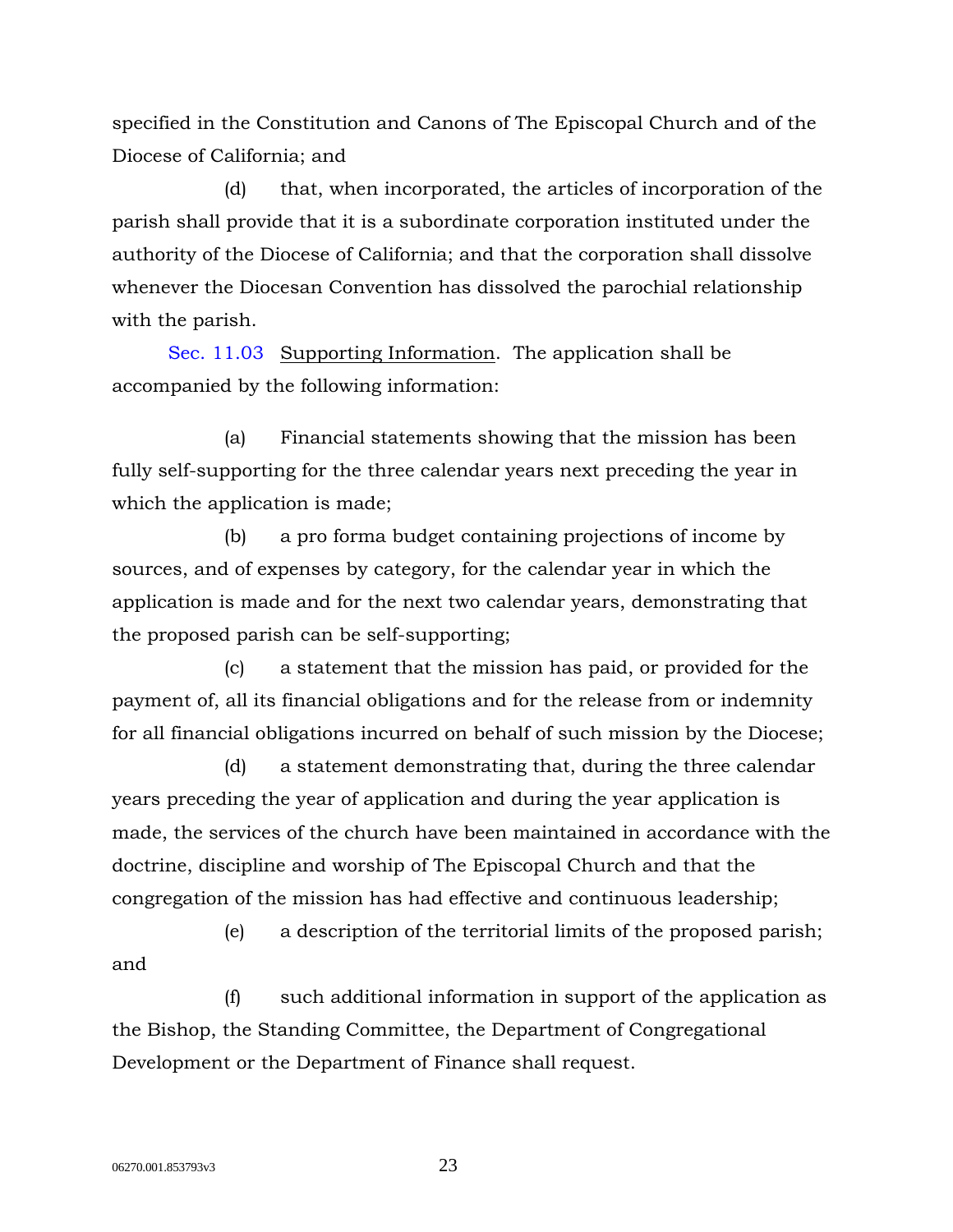Sec. 11.04 Parish Boundaries. In case any portion of the proposed parish shall lie within the territorial limits of any existing parish or parishes, the Secretary of the Standing Committee shall notify such parish or parishes that application for the organization of the proposed parish has been made, and that any objections to the organization of the proposed parish must be made in writing to the Bishop, with copies to the Standing Committee and to the applicant, within 30 days from the date of the notice. Within 90 days after the issuance of such notice by the Secretary, the Bishop and the Standing Committee shall make known their joint decision, after consideration of the objections and of any responses thereto.

Sec. 11.05 Approval. If the Bishop and a majority of the Standing Committee approve the organization of the proposed parish, and are satisfied, after consultation with the Department of Congregational Development and the Department of Finance, that the proposed parish fulfills the requirements of Section 11.03 and is able to support a rector and properly maintain the services of the church without financial aid, the Bishop shall issue a certificate evidencing such approval and specifying the parish boundaries, a copy of which certificate shall be incorporated in the minutes of the Standing Committee.

Sec. 11.06 Organization.

(a) Upon receipt of the approval of the Bishop and of the Standing Committee, the matter of organization of the parish shall be considered at a public meeting of the members of the proposed parish at which the Bishop or a Cleric appointed by the Bishop shall preside. If the application, and the undertakings and declarations made therein, are ratified and confirmed by the vote of a majority of the members of the proposed parish present at that meeting, then the sponsors of the proposed parish shall proceed to organize the same as a California nonprofit religious corporation.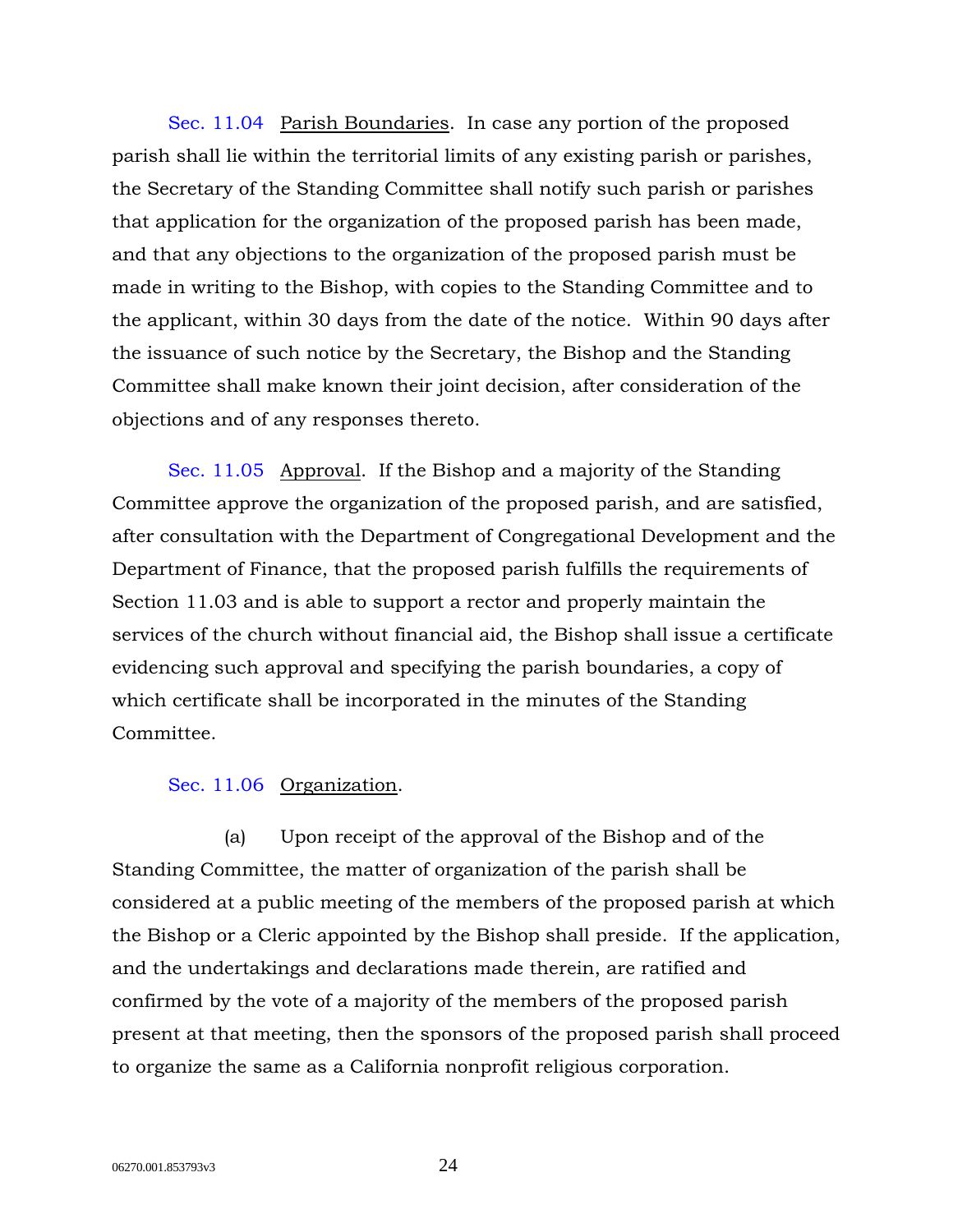(b) The articles of incorporation of the corporation so formed shall state:

(i) the name of the parish, which shall include the words "Episcopal Church" or "Episcopal Parish" and the name of the city or other geographic location in which the parish is located;

(ii) that the parish corporation is a subordinate corporation instituted under the authority of the Diocese of California and that the corporation shall dissolve whenever its status as a parish has been terminated; and

(iii) that the property of the parish is held in trust for The Episcopal Church and the Diocese.

(c) The bylaws of the corporation shall state that the rector shall, *ex officio*, be a voting member of the vestry and that the Constitution and Canons of the Church and the Constitution and the Canons of the Diocese shall, unless they be contrary to the laws of this state, always form part of its governing documents and prevail against anything contained in the governing documents that may appear to be in conflict with such Constitutions and Canons.

Sec. 11.07 Building Location. No parish or mission shall locate or change the location of its church building without the previous written consent of the Bishop and of the Standing Committee; *provided*, that if the proposed location or relocation of such building be within one-half air mile of the boundary line of any other parish or mission, then, before giving such consent, notice shall be given to the rector and to the vestry of such other parish or to the vicar and to the Bishop's Committee of such other mission, and they shall be given opportunity to be heard.

# Sec. 11.08 Conversion of Parish to Mission.

(a) If, after notice to the parish and opportunity to be heard, the Bishop and the Standing Committee shall have determined that any parish: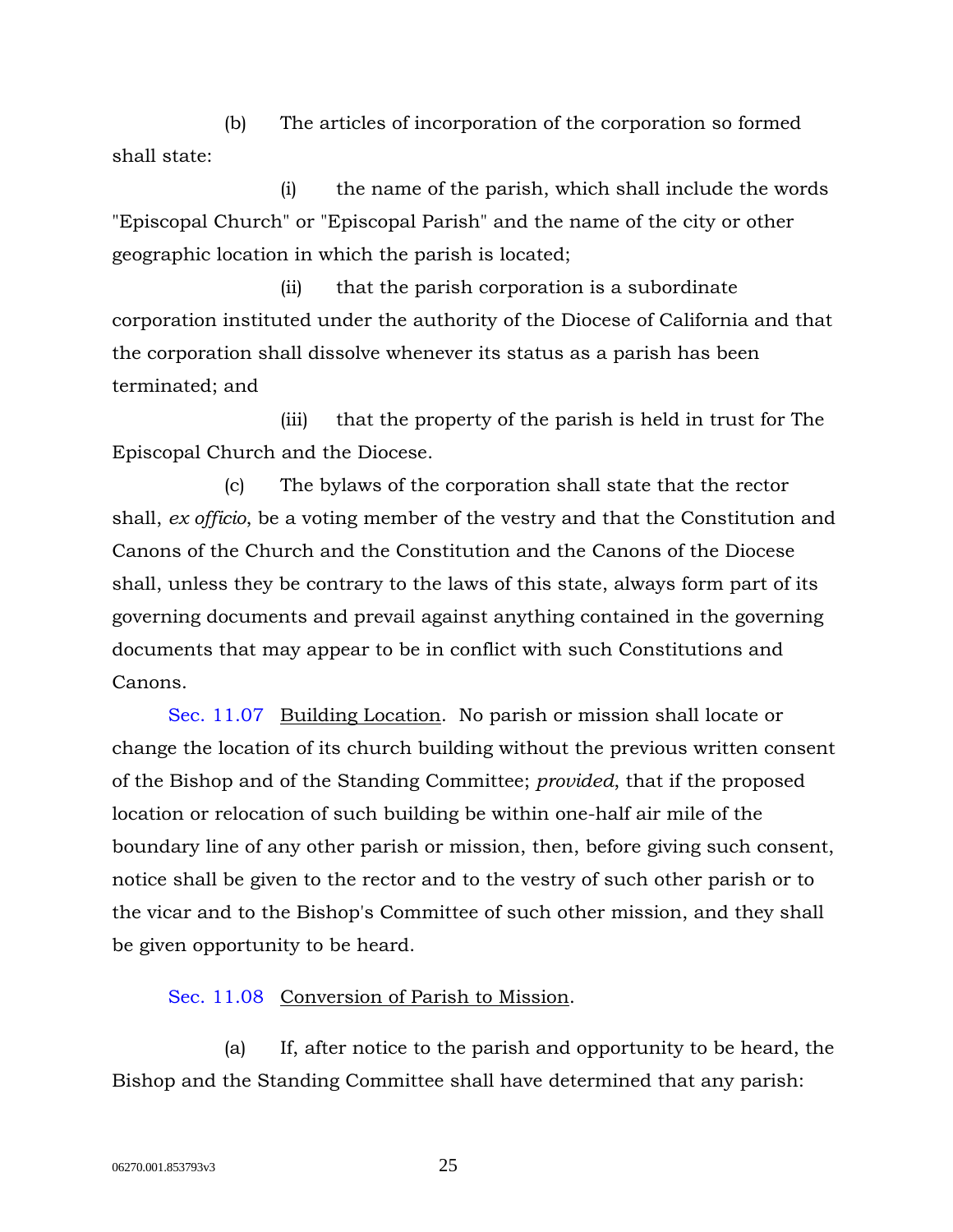(i) cannot support a rector full time,

(ii) fails to provide the financial support necessary for the spiritual maintenance of and an adequate program for the parish,

(iii) fails adequately to insure and maintain its parish property, or

(iv) fails to observe the Constitution and Canons of The Episcopal Church and of the Diocese, and that such condition is not of a temporary nature, the parish shall, at the request of the Bishop, surrender its rights and privileges as an organized parish and become an organized mission upon such terms as the Bishop shall prescribe.

(b) Upon termination of its status as a parish, the parish, if so requested by the Bishop, shall forthwith take the steps necessary to transfer to the Diocesan Corporation, all of its property to be held, managed or disposed of in such manner as the Bishop and the Standing Committee may determine.

Sec. 11.09 Aided Parishes. If the Bishop and the Standing Committee deem any condition described in Section 11.08 to be temporary, the parish may be allowed to continue its parochial relationship with the Diocese as an Aided Parish, upon such terms and with such financial assistance as the Bishop and the Executive Council may authorize.

Sec. 11.10 Conformity. Every parish within the Diocese shall maintain, and if necessary revise and amend, its governing documents so as to bring the same as nearly as may be into exact conformity with the Constitution and Canons of The Episcopal Church and of this Diocese, as such Constitutions and Canons may from time to time be amended. The Secretary of each parish shall keep and preserve, in the office of the parish, printed copies of the current text of the Constitutions and Canons of The Episcopal Church and of the Diocese, together with a copy of the governing documents of the parish.

Sec. 11.11 The Vestry. Subject to the provisions of law and the articles of incorporation and bylaws of the parish, the vestry of the parish (of which the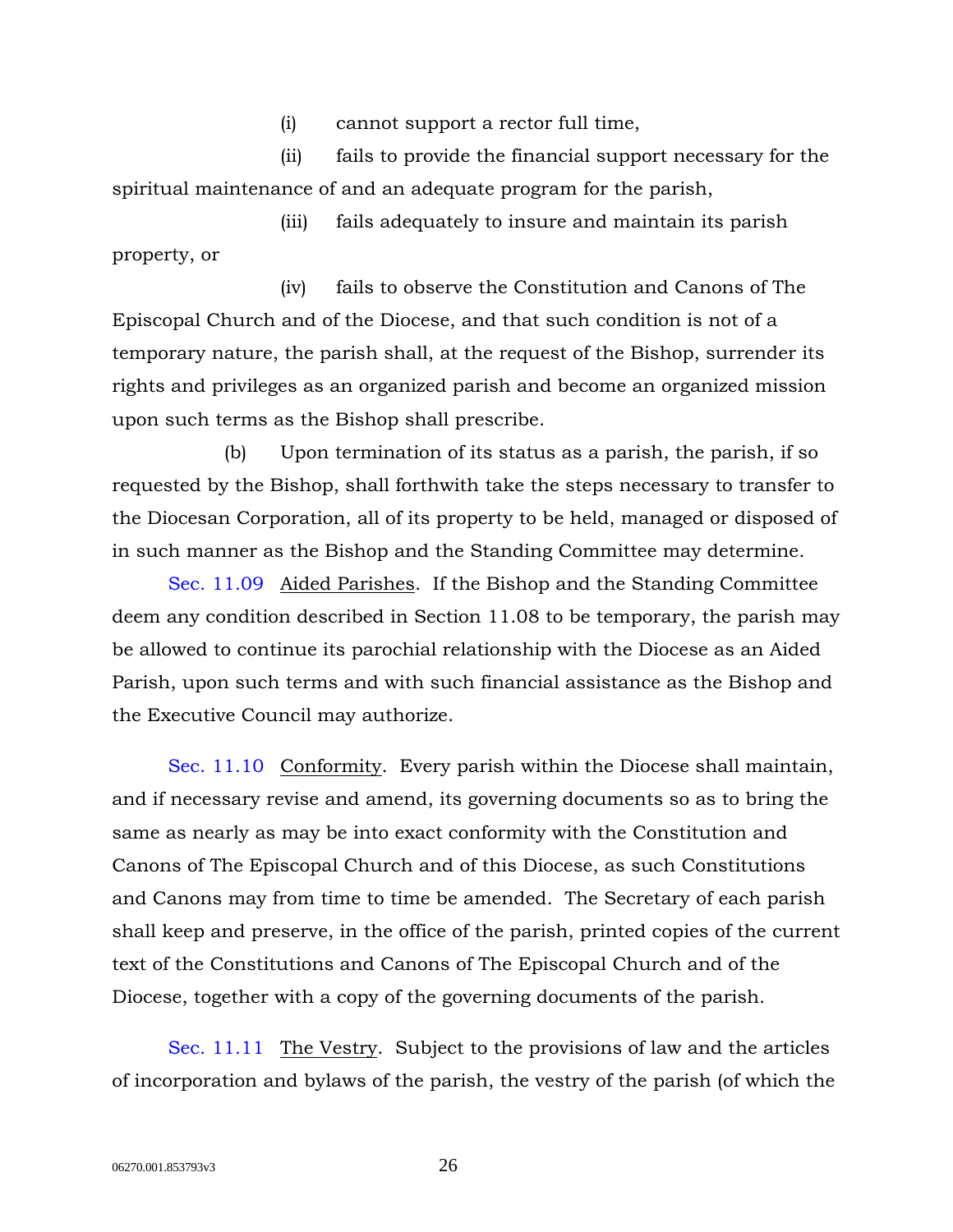rector shall be, *ex officio*, a voting member) shall constitute the board of directors of the parish corporation. The temporal activities and affairs of the parish corporation shall be conducted, and all corporate powers shall be exercised, by or under the direction of the vestry acting as the board of directors of the parish corporation. The powers of the vestry shall include, but not be limited to, the power to fill any vacancy or vacancies in that body the next annual parish meeting, and to call special parish meetings. The vestry may delegate the management of the temporal activities of the corporation to any person or persons, provided that the activities and affairs of the corporation shall be managed and all corporate powers shall be exercised under the ultimate direction of the vestry.

Sec. 11.12 Number and Qualifications. The bylaws of the parish shall prescribe the number of members of the vestry, provided there shall not be less than six or more than fifteen elected members, the majority of whom shall be communicants in good standing registered in the parish and all of whom shall be baptized lay persons age 18 or over. Where the articles of incorporation permit and the bylaws so provide, the number of members of the vestry may be a variable number, the exact number within the limits specified to be determined by action of the vestry or by the members of the parish. The bylaws may prescribe additional qualifications for membership on the vestry.

Sec. 11.13 Election and Term. Members of the vestry shall be elected at the annual parish meeting to be held at the time fixed by the bylaws. In the case of a newly organized parish, members of the vestry may be elected at a special parish meeting to serve until the first annual parish meeting. The maximum term for which a member of the vestry may be elected shall expire on the date of the third annual meeting following the meeting at which such person was elected or at such time, not exceeding three years, as the Parish may fix by bylaw for installation of members of the vestry. Each term of office shall be fixed so that, as nearly as practicable, one-third of the authorized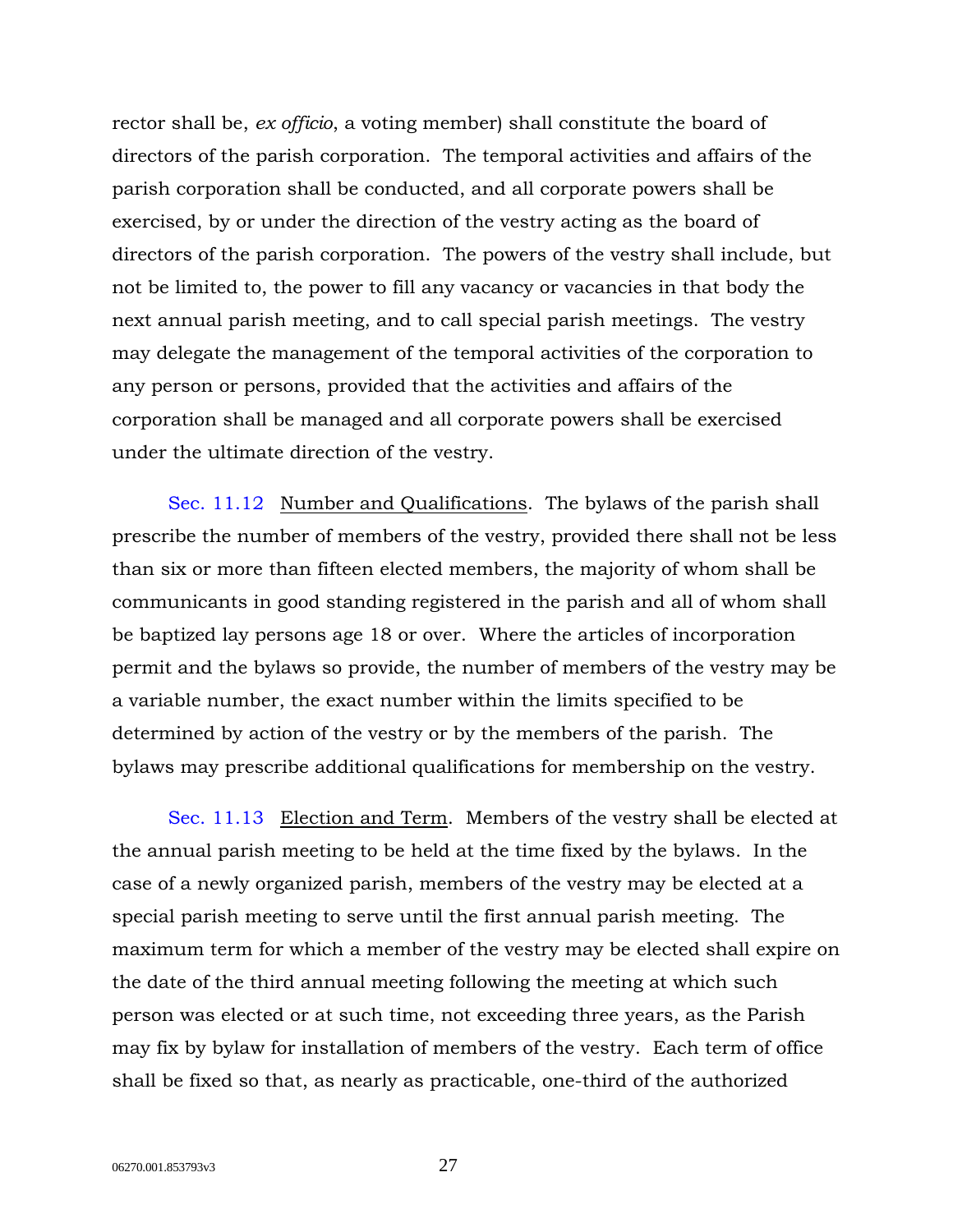number of lay members of the vestry to be elected for a full term shall be elected at each annual meeting. A retiring or resigning vestry member may not again serve on the vestry until one year has elapsed, except that a member completing less than one year of another's unexpired term may be elected to a full term.

Sec. 11.14 Notice of Meetings. Notice of the date, time and place of every parish meeting shall be mailed to the entire parish not less than 20 days prior to the date of such meeting. The results of any election or summary of any action taken at a special or annual meeting of the parish shall be posted in a conspicuous place on the parish premises within seven days after the meeting.

Sec. 11.15 Membership. All persons who have received the Sacrament of Holy Baptism with water in the name of the Father and of the Son and of the Holy Spirit and whose baptism has been duly recorded in the parish register and all persons confirmed or received in the church whose confirmation, reception or transfer is duly recorded in the parish register are members of the parish.

#### Sec. 11.16 Voting.

(a) Each person aged 16 or over whose name shall have been registered on the parish register for six months preceding such meeting shall be entitled to vote; *provided*, that if the parish shall have been organized for less than six months, the period shall be the period beginning with the date of organization. The parish may in its bylaws specify, as an additional requirement for eligibility to vote, the commitment and observance of a stated pledge or other acts of donation or works of charity deemed satisfactory by the rector, but any such bylaw shall not be effective until six months after its adoption.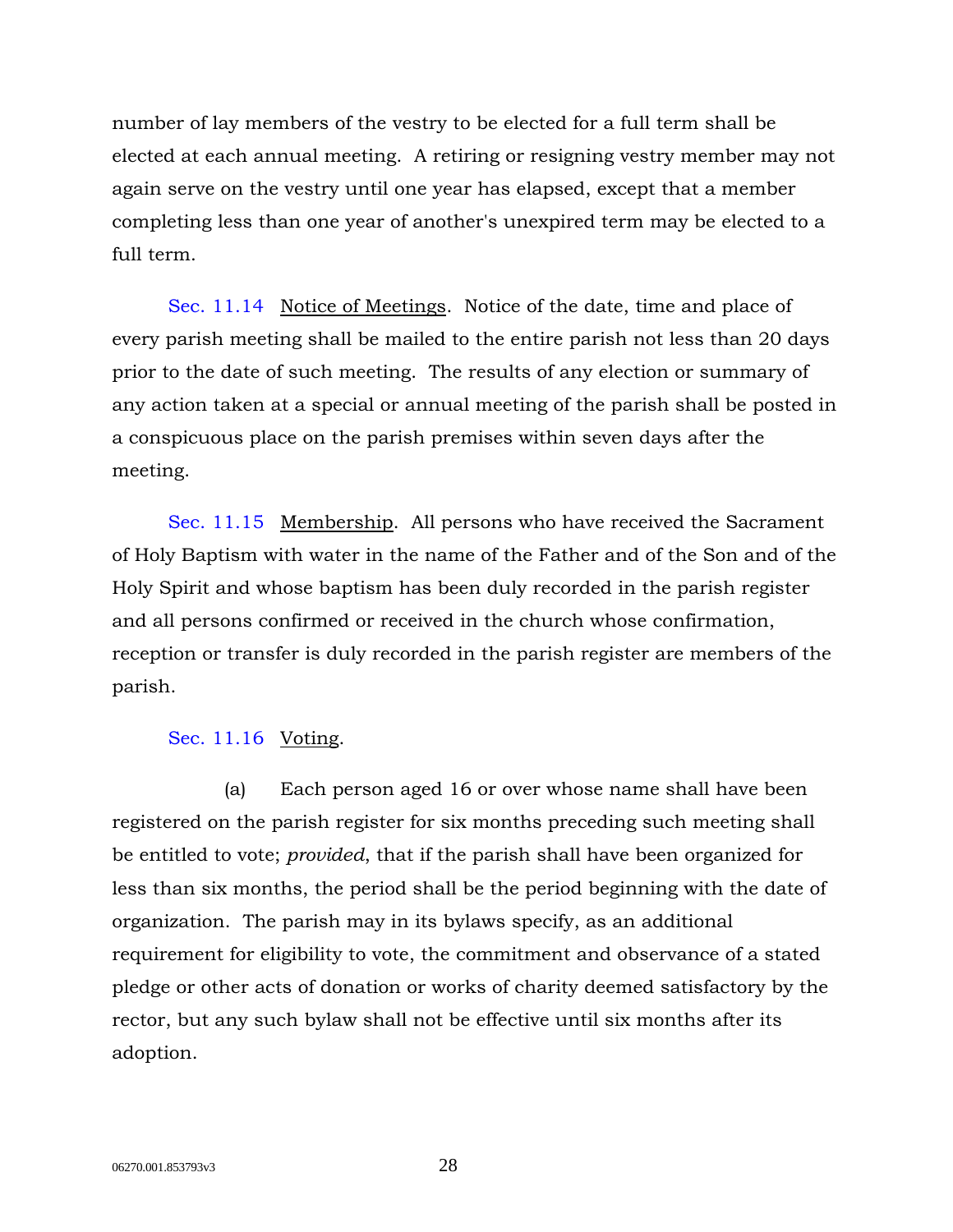(b) No person shall be entitled to more than one vote or to vote by proxy or absentee ballot.

(c) In the election of members of the vestry, all voting shall be by ballot.

(d) If the number of candidates for election is equal the number of vacancies to be filled, the Secretary may be directed by the presiding officer to cast a unanimous ballot for the slate of nominees.

(e) A parish may, by bylaw provision, require that all nominations for election to the vestry or other proposals to be acted upon shall be submitted to the Secretary in writing on or before a specified date prior to the meeting and that no additional nominations or other proposals may be made except in such manner and within such time.

Sec. 11.17 Voting List. On the written request of any three qualified electors made at least ten days prior to an annual meeting, the rector or the Cleric in charge, or a warden shall, within seven days after the receipt of such request, post in a conspicuous place on the parish premises a certified list of the qualified electors. Such list shall remain posted until after the election and shall be retained by the Secretary as part of the election records.

Sec. 11.18 Judges of Election. For each meeting at which members of the vestry are to be elected, unless the number of nominees equals the number of vacancies to be filled, the presiding officer shall appoint from the qualified electors three judges of the election. The judges shall canvass the ballot and certify in writing the result of the election. Whenever the right to vote is challenged, the challenged ballot shall be segregated and identified, and, after the person whose ballot has been challenged has had the opportunity to be heard, the judges shall indicate thereon whether the vote was allowed or rejected, and affix thereto their signatures. The Secretary shall retain all election records for delivery to the Bishop in the event an election is appealed. If no appeal is taken within the period specified for appeal, the election records may be destroyed.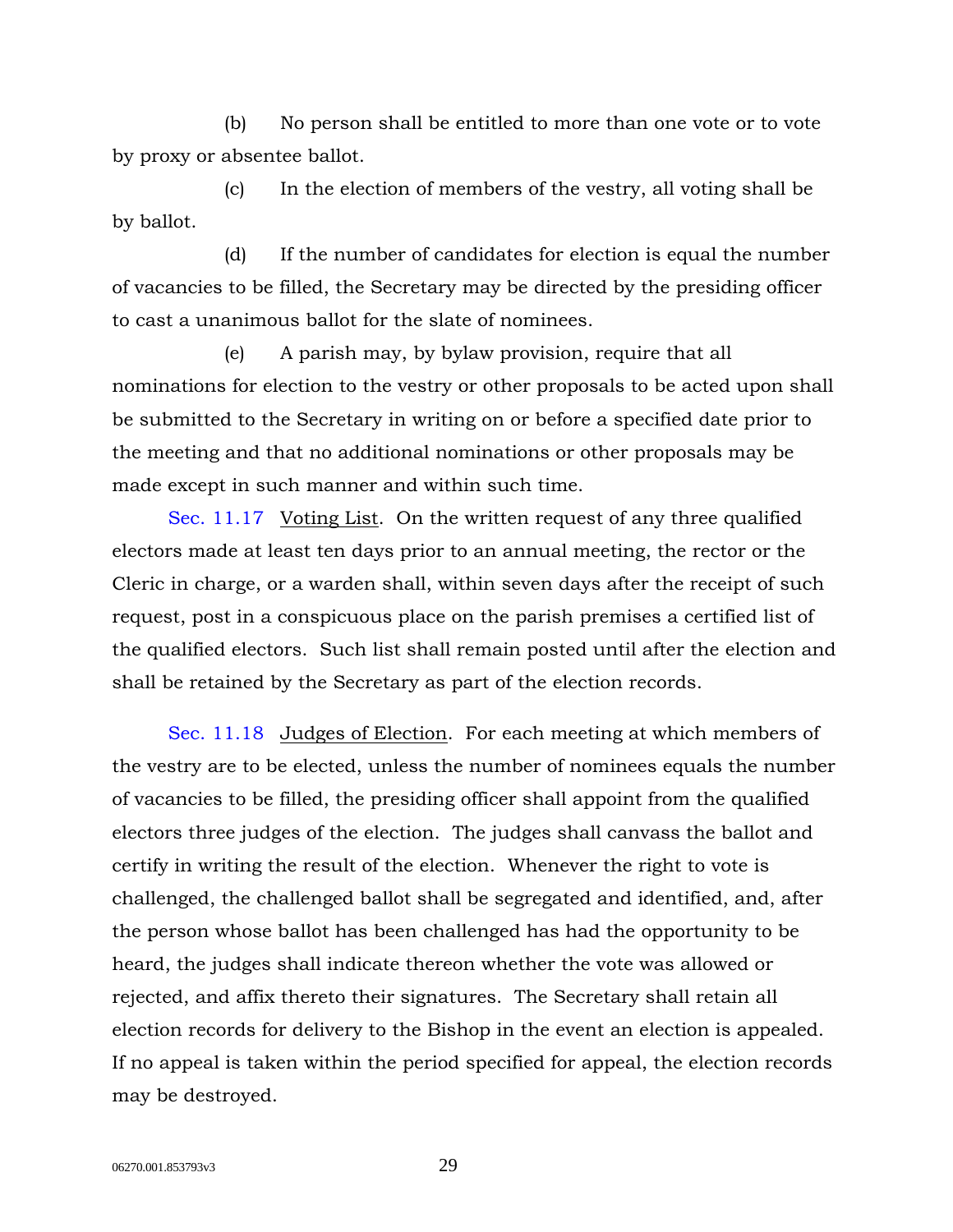Sec. 11.19 Appeal. Any appeal to the Bishop from the certified result of the election shall be made in writing within 30 days following the election. In the case of such appeal, the Bishop shall re-canvass the vote and declare the result of the election. The Bishop's decision on such appeal shall be final.

Sec. 11.20 Results of Election. The rector, or in his absence the Cleric in charge or one of the wardens, shall forward to the Bishop promptly after each annual meeting the names, addresses and telephone numbers of the wardens, other members of the vestry, Delegates to Convention and their alternates, and Treasurer and Secretary then in office. If any change occurs in any office, the Bishop shall be promptly notified of the same.

Sec. 11.21 Wardens. The officers of the vestry shall include a senior warden and a junior warden, both of whom shall be communicants in good standing and members of the vestry. The rector shall appoint the senior warden who shall serve at the pleasure of the rector. At an organizational meeting following the annual meeting of the parish, the members of the vestry shall elect the junior warden. If the parish is without a rector, the senior warden shall be elected by the members of the vestry. If the parish is without a rector, or if the rector is absent, unable to act, or elects not to preside, the wardens, according to seniority, shall preside at meetings of the vestry and of the parish. No action shall be taken at a meeting of a vestry unless either the rector or a warden is present.

Sec. 11.22 Other Officers. A Secretary and a chief financial officer with the title of Treasurer shall be elected at an organizational meeting of the vestry immediately following the annual parish meeting and shall serve until their successors are elected. Such officers need not be members of the vestry. They shall have the powers and duties prescribed in these Canons and in the bylaws of the parish. The Treasurer shall be bonded in an amount and by a surety approved by the vestry.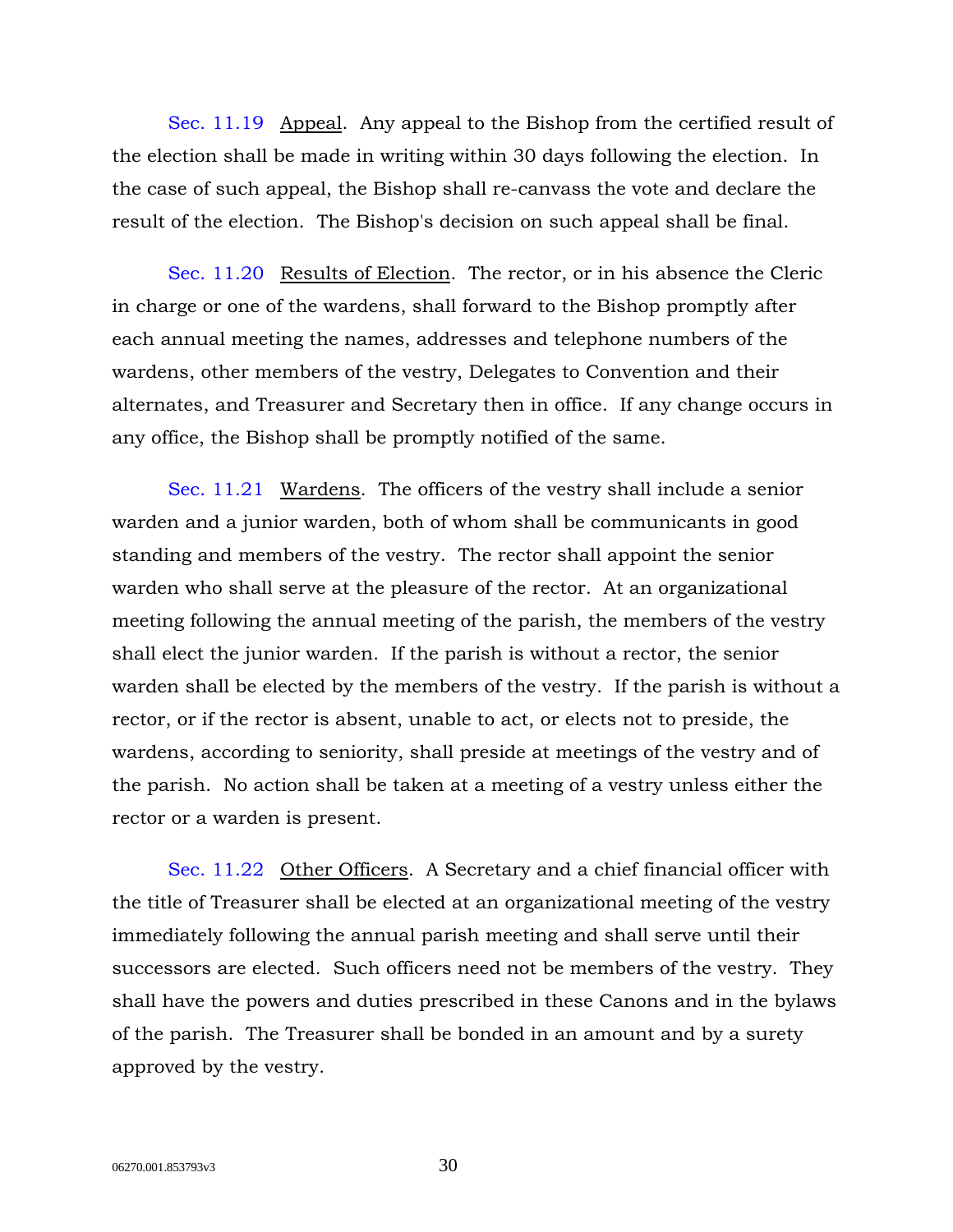Sec. 11.23 Corporate Officers. The corporate officers of a parish shall consist of the rector who shall be the President, the senior warden who shall be First Vice President, the junior warden who shall be Second Vice President, the Secretary, and the Treasurer who shall be chief financial officer of the parish corporation.

#### Sec. 11.24 Parish Register.

(a) Every Cleric in charge of a parish or mission, or if there is no Cleric, then one of the wardens, shall maintain custody and control of a register containing:

(i) a record of all baptisms, confirmations, receptions, marriages and burials solemnized in the parish or mission which shall include (A) a list of persons confirmed in the parish or mission; (B) the names and dates of birth of the persons baptized together with the names of parents and sponsors or witnesses; and (C) the names of persons married or buried, and the date of every such rite performed; and

(ii) the names of all communicants with the date of their reception, death, or removal.

(b) The parish register shall be preserved as part of the records of the parish or mission. This register shall be available to the Bishop for his examination at each visitation and at all reasonable times be available for inspection by the members of the vestry, the Bishop or any person designated by the Bishop.

Sec. 11.25 Vacancies. When the position of rector becomes vacant in a parish, the wardens shall promptly notify the Bishop, and consult with the Bishop with respect to the appointment of an interim Cleric for the maintenance of divine services and pastoral care of the congregation. The vestry shall also consult with the Bishop with respect to the procedure to be followed in the selection and call of a new rector.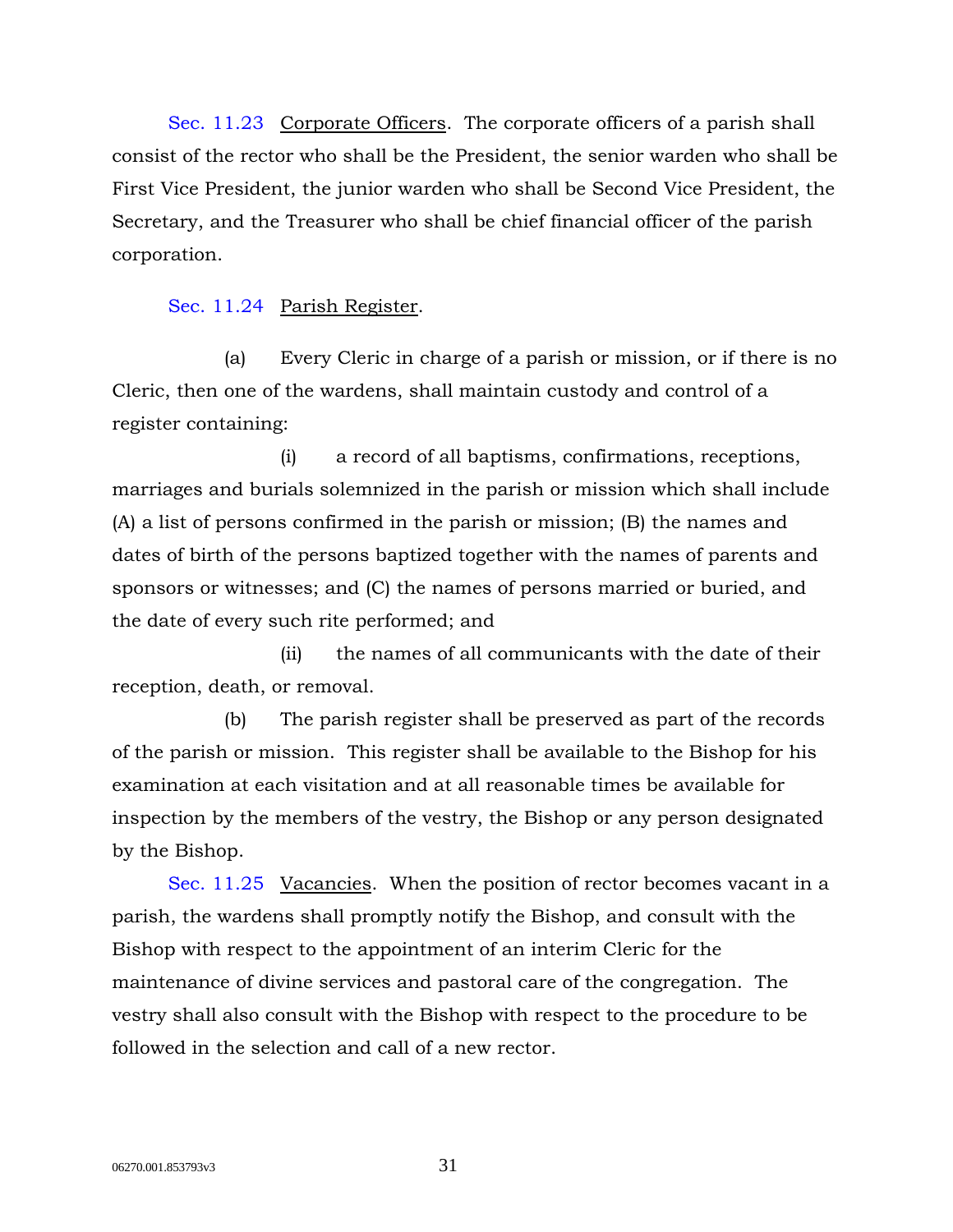Sec. 11.26 Election of the Rector. The election of a rector shall require an affirmative vote of two-thirds of the lay members of the vestry. No commitment shall be made by the vestry to anyone under consideration as a prospective rector, nor shall any formal call be issued, until the name of the Cleric under consideration as rector has been made known to the Bishop. If the Bishop has not responded within 30 days, or such additional time as has been agreed upon, from the date of notice to the Bishop, the vestry may proceed with the commitment and call. In case the Bishop objects to the choice of the vestry, a second meeting of the vestry shall be held and the person first proposed can be elected only by a unanimous vote of the whole vestry. If the vote is not unanimous, the same procedure shall be repeated for the election of another candidate. The call shall be in the form of an agreement, which shall be signed by the wardens and, when accepted, signed by the new rector. The agreement shall, subject to the provisions of Title III, Canons 16.5 and 21, of The Episcopal Church and of this Canon XI, Sections 11.32 and 11.33, provide for life tenure. The signed agreement shall be sent to the Bishop who, when satisfied that the person chosen is a duly qualified Cleric and has accepted the office, shall approve the call and acceptance by causing copies of the agreement to be countersigned personally or by a designated representative and returned to the new rector and to the parish. The Bishop shall then notify the Secretary of the Convention, who shall record the appointment.

Sec. 11.27 Selection of Assistants to the Rector. In the selection of an assistant Cleric to the rector, the rector shall consult with the Bishop, and the two shall agree upon a list containing one or more names of suitable Clerics. The rector shall then nominate to the vestry, from the list, the name of the person chosen by the rector to serve as an assistant. The election of any such assistant shall require an affirmative vote of two-thirds of the entire vestry. The terms of employment of such an assistant shall, subject to these Canons, be determined by the vestry and incorporated in an agreement which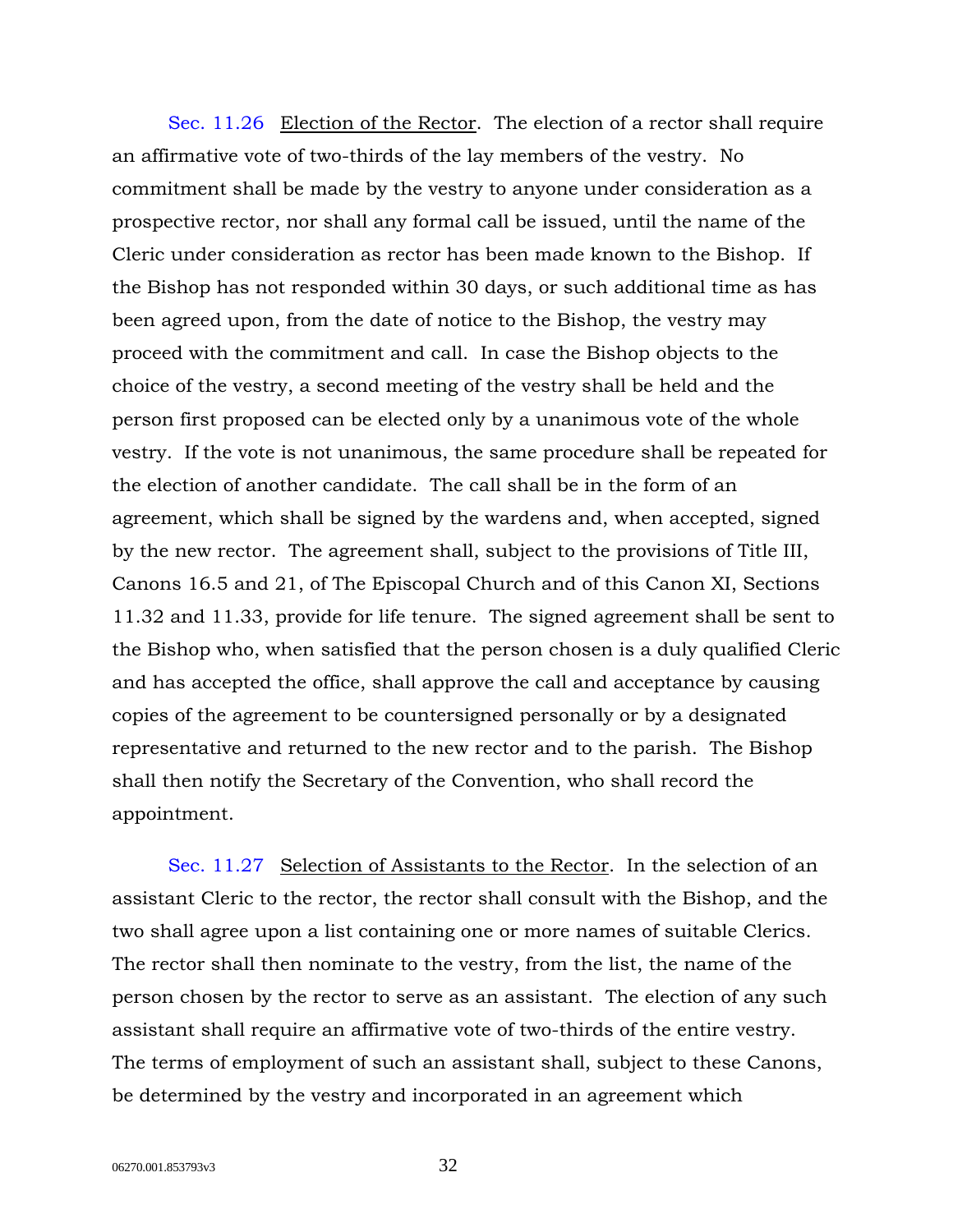constitutes the call and acceptance. Any such assistant shall serve at the pleasure of the rector, subject to the rights, if any, of such assistant under any contract of employment.

Sec. 11.28 Notice of Election. Written notice of the election of a Cleric assistant to the rector, signed by the wardens, shall be sent to the Bishop within ten days after such election. If the Bishop is satisfied that the person has accepted the office, the notice shall be sent to the Secretary of Convention who shall record it. Such record shall be sufficient evidence of the relation between the rector's assistant and the parish.

Sec. 11.29 Non-Stipendiary Assistants. The rector, with the Bishop's approval and the consent of the vestry, may appoint one or more nonstipendiary assistants from among Clerics Canonically Resident in the Diocese, or who are in good standing and who are currently licensed to officiate in the Diocese. Any non-stipendiary assistant shall serve at the pleasure of the rector.

Sec. 11.30 Authority of Rector. The rector shall have exclusive charge of all things pertaining to or affecting the spiritual interests of the parish, subject to the Constitution and Canons of The Episcopal Church and of the Diocese, and to the authority of the Bishop. It shall be the rector's duty and right to direct all matters relating to public worship and the liturgy of the church in the parish. The rector shall at all times have access to the parish buildings and the keys of the same. The rector shall have the spiritual direction and control of all associations of the parish; and shall have the right to preside and vote at all parish and vestry meetings thereat.

Sec. 11.31 Reconciliation of Disagreements Affecting a Pastoral Relationship. Where the need therefor appears, a reconciliation of the pastoral relationship, as provided in Title III, Canon 20, of the Canons of The Episcopal Church, may be sought in accordance with the following procedure.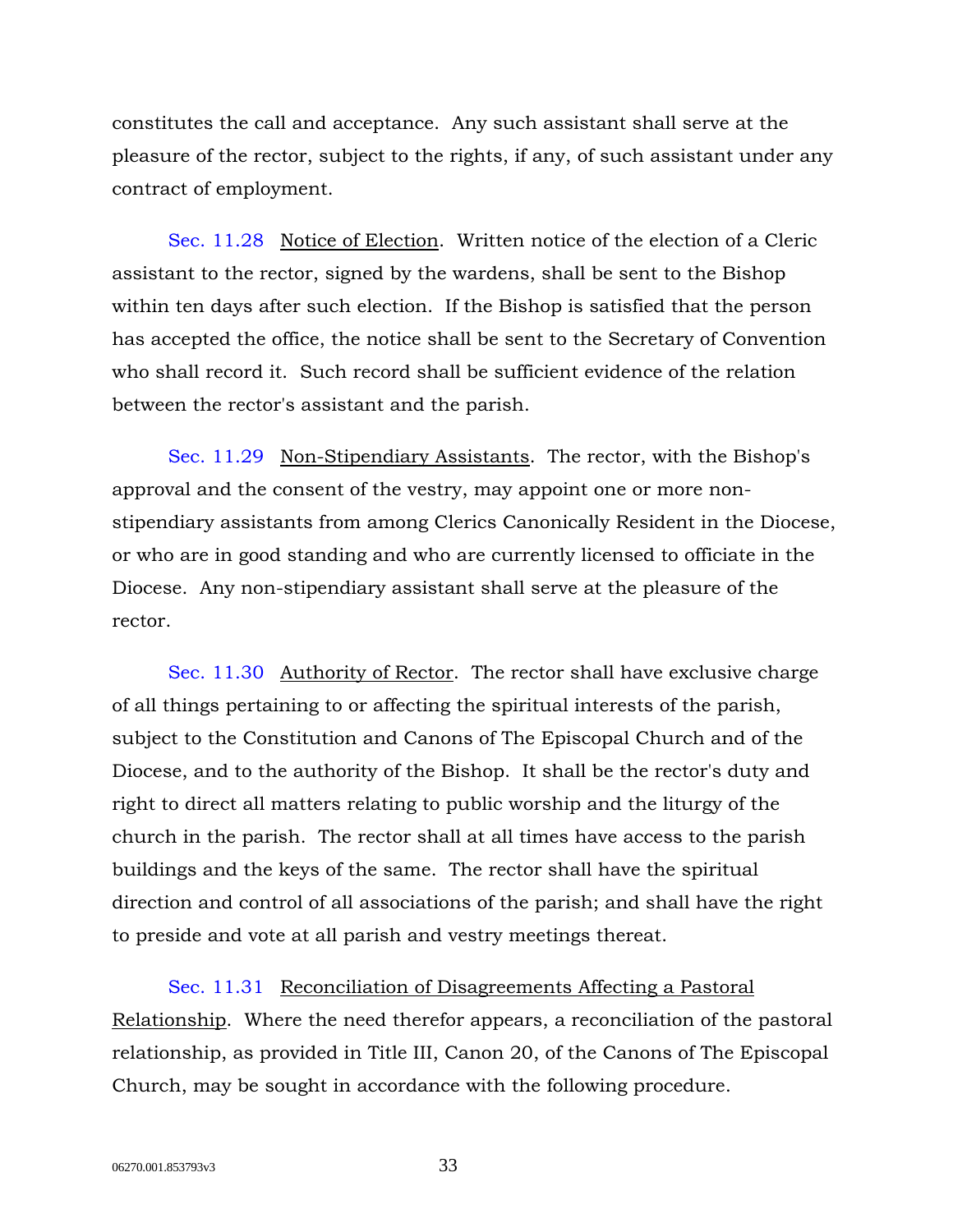(a) Appeal to Bishop. In the event of differences between a rector and vestry an appeal may be made to the Bishop for his pastoral ministrations to reconcile those differences. The appeal may be made by the rector, a majority of the whole vestry, or jointly. The appeal shall state in writing that there are differences between rector and vestry and shall invite the Bishop's pastoral ministrations.

(b) Appeal by Rector. If made by the rector, a signed copy of the appeal shall be mailed or delivered to each member of the vestry.

(c) Appeal by Vestry. If made by the vestry, alone or jointly with the rector, the appeal shall state whether it emanates from a regular or special meeting of the vestry. Those voting in favor of the appeal shall sign it.

(d) Special Meetings. Notwithstanding any provision in the bylaws of the parish to the contrary, a special meeting of the vestry to consider the making of an appeal under this Canon may be convened by the rector, a warden, or at least one-quarter of the lay members of the vestry. A special meeting not convened by the rector or a warden shall consider no other business. The convenor(s) of the special meeting shall, at least ten days before the meeting, mail or deliver to each member of the vestry and to the rector a signed written notice of the purpose, time, date, and place of the meeting. A certificate of compliance with this requirement, signed by the convenor(s), shall accompany the appeal.

(e) Nothing in this Section 11.31 shall preclude the application of Title III, Canon 19(b) of the Canons of The Episcopal Church.

Sec. 11.32 Dissolution of the Pastoral Relationship.

(a) Except upon mandatory resignation by reason of age, a Rector may not resign as Rector of a parish without the consent of its Vestry, nor may any Rector canonically or lawfully elected and in charge of a Parish be removed therefrom by the Vestry against the Rector's will, except as hereinafter provided.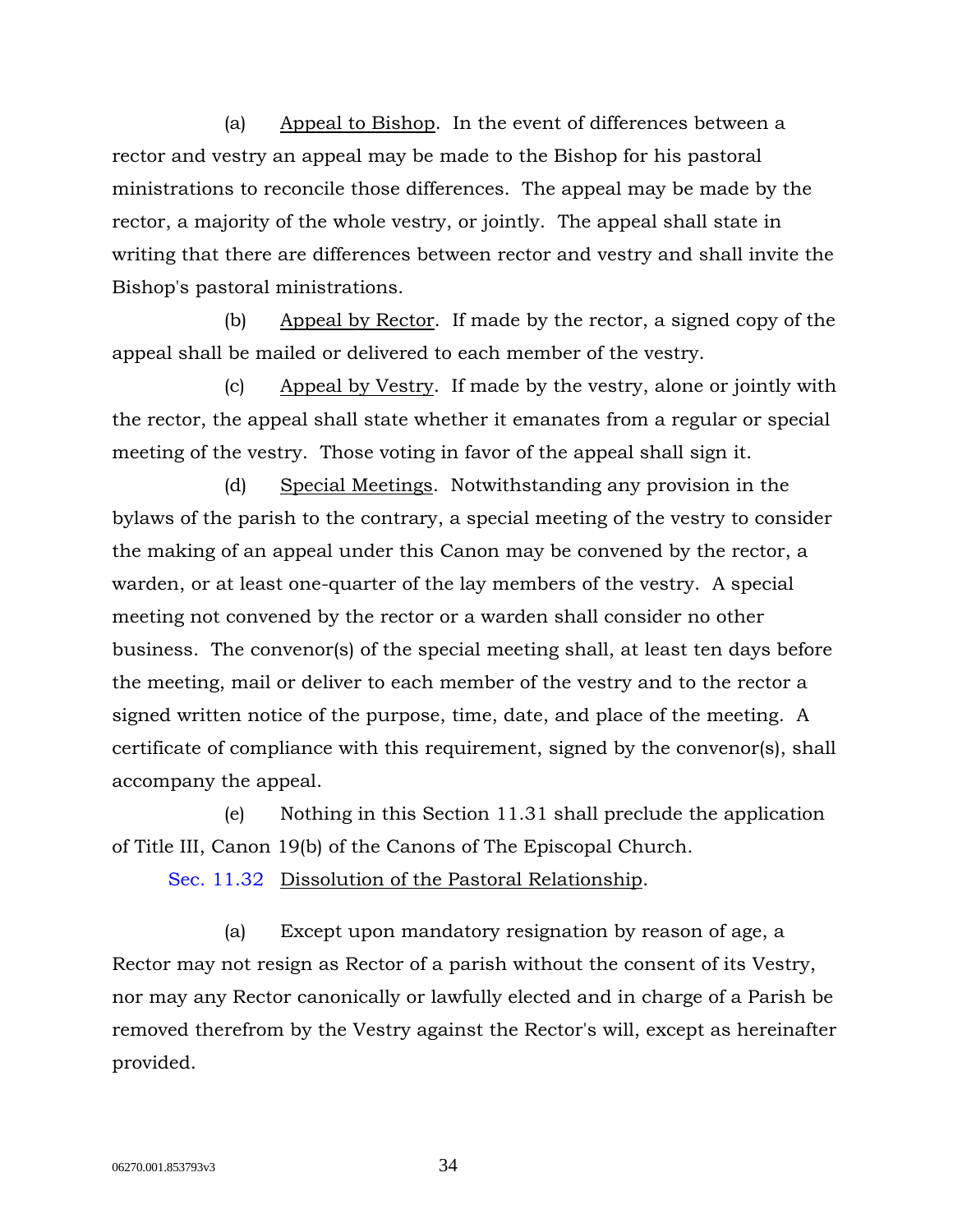(b) If for any urgent reason a Rector or Vestry desires a dissolution of the pastoral relation, and the parties cannot agree, either party may give notice in writing to the Ecclesiastical Authority of the Diocese. Whenever the Standing Committee is the Ecclesiastical Authority of the Diocese, it shall request the Bishop of another Diocese to perform the duties of the Bishop under this Canon.

(c) Within sixty (60) days of receipt of the written notice the Bishop, as chief pastor of the Diocese, shall mediate the differences between Rector and Vestry in every informal way which the Bishop deems proper and may appoint a committee of at least one Presbyter and one Lay Person, none of whom may be members of the Parish involved, to make a report to the Bishop.

(d) If the differences between the parties are not resolved after completion of the mediation, the Bishop shall proceed as follows:

(i) The Bishop shall give notice to the Rector and Vestry that a godly judgment will be rendered in the matter after consultation with the Standing Committee and that either party has the right within ten (10) days to request in writing an opportunity to confer with the Standing Committee before it consults with the Bishop.

(ii) If a timely request is made, the President of the Standing Committee shall set a date for the conference, which shall be held within thirty (30) days of the request.

(iii) At the conference each party shall be entitled to representation and to present its position fully.

(iv) Within thirty (30) days after the conference, or after the Bishop's notice if no conference is requested, the Bishop shall confer with the Standing Committee, receive its recommendation, and thereafter, as final arbiter and judge, render a godly judgment.

(v) Upon the request of either party the Bishop shall explain the reasons for the judgment. If the explanation is in writing, copies shall be delivered to both parties.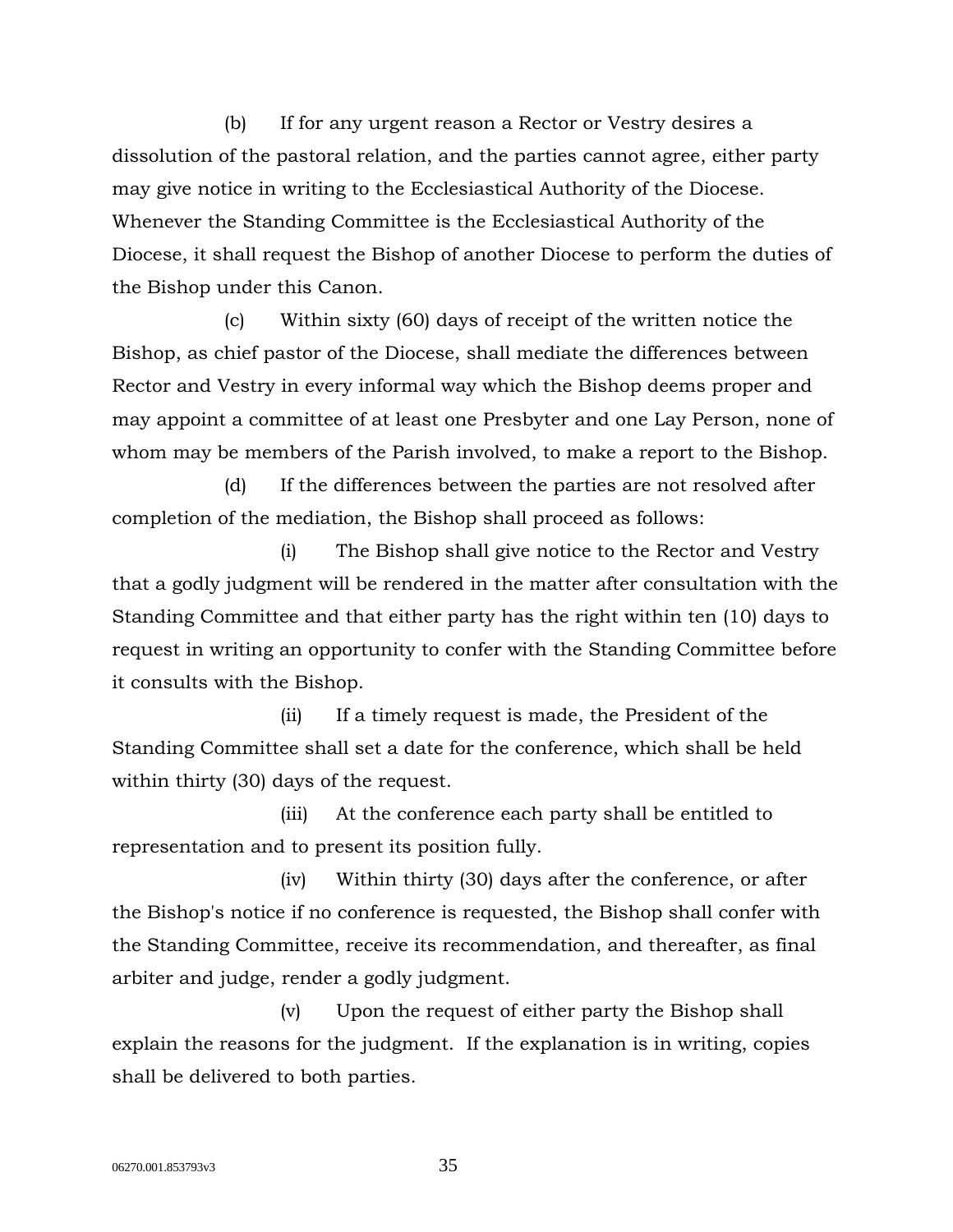(vi) If the pastoral relation is to be continued, the Bishop shall require the parties to agree on definitions of responsibility and accountability for the Rector and the Vestry.

(vii) If the relation is to be dissolved:

(A) The Bishop shall direct the Secretary of the Convention to record the dissolution;

(B) The judgment shall include such terms and conditions including financial settlements as shall seem to the Bishop just and compassionate; and

(C) In either event the Bishop shall offer appropriate supportive services to the Priest and the Parish.

(e) In the event of the failure or refusal of either party to comply with the terms of the judgment, the Bishop may impose such penalties as may be set forth in the Constitution and Canons of the Diocese; and in default of any provisions for such penalties therein, the Bishop may act as follows:

(i) In the case of a Rector, suspend the Rector from the exercise of the priestly office until the Priest shall comply with the judgment.

(ii) In the case of a Vestry, invoke any available sanctions including recommending to the Convention of the Diocese that the Parish be placed under the supervision of the Bishop as a Mission until it has complied with the judgment.

(f) For cause, the Bishop may extend the time periods specified in this Canon, provided that all be done to expedite these proceedings. All parties shall be notified in writing of the length of any extension.

(g) Statements made during the course of proceedings under this Canon are not discoverable nor admissible in any proceedings under Title IV of the Canons of The Episcopal Church, provided that this does not require the exclusion of evidence in any proceeding under the Canons of The Episcopal Church which is otherwise discoverable and admissible.

(h) In the course of proceedings under this Canon, if a charge is made by the Vestry against the Rector that could give rise to a disciplinary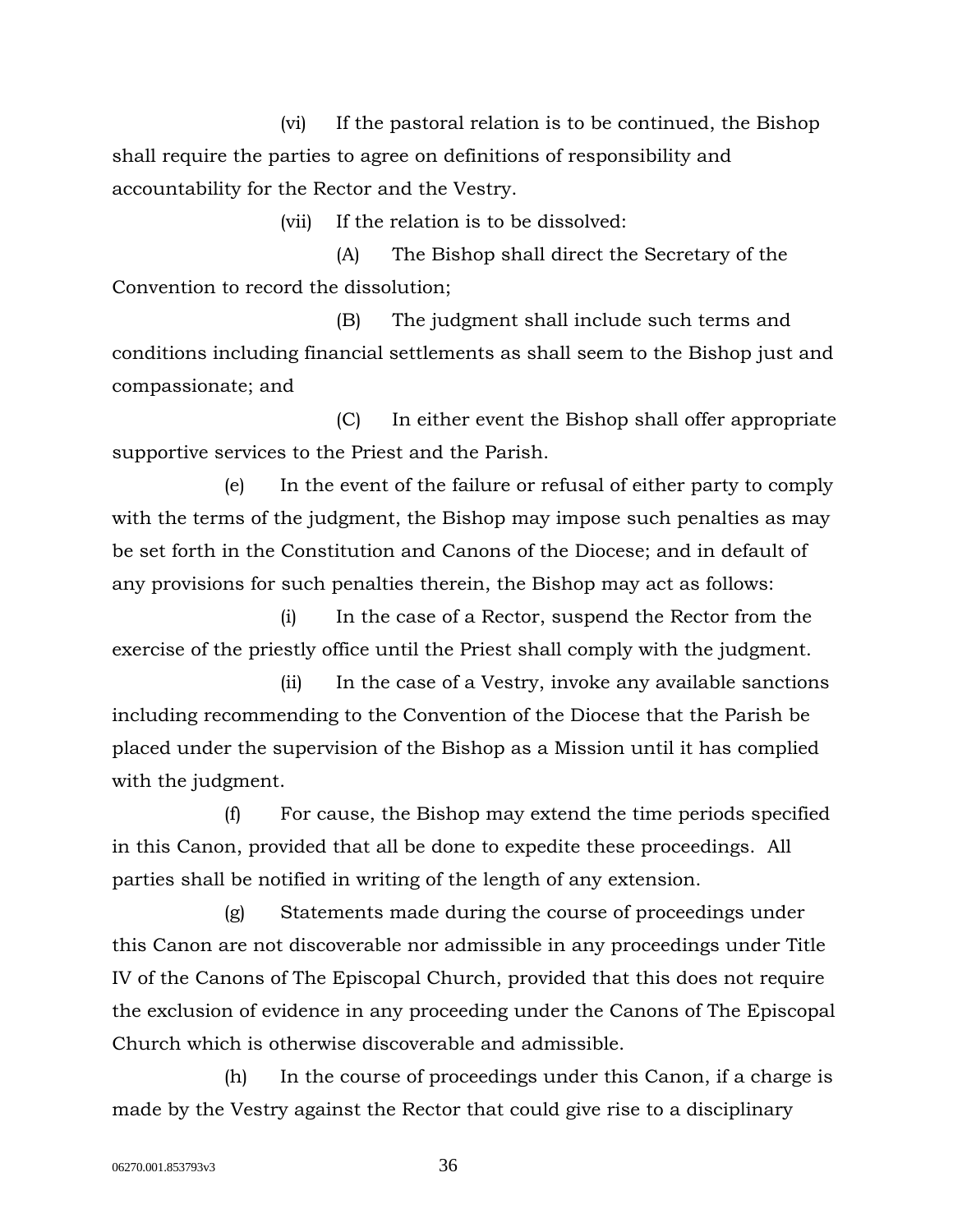proceeding under Section 1 of Title IV of the Canons of The Episcopal Church, all proceedings under this Canon with respect to such charge shall be suspended until the charge has been resolved or withdrawn.

Sec. 11.33 Retirement. Clerics in the employ of a parish shall retire when they have attained the age of 72 years. Employment beyond that age shall only be pursuant to a yearly contract approved by the Bishop.

#### CANON XII

#### **MISSIONS**

Sec. 12.01 The Bishop's Authority. The Bishop shall be the rector of each mission, and as such shall, in his discretion (a) supervise and control all missionary activity within the Diocese; (b) in consultation with Executive Council and its Department of Congregational Development, organize missions and authorize specialized missions, and (c) appoint, transfer, suspend or remove the vicars or other Clerics in charge, and any stipendiary or nonstipendiary assistants.

## Sec. 12.02 Organizing a Mission.

(a) A mission may be organized in any area not included at the time in any parish or mission boundaries, or within such boundaries with the consent of the Bishop and the Standing Committee of the Diocese and after due notice and opportunity to be heard by any parish or mission affected.

(b) Organization of a mission shall require completion of the following:

(i) submission to the Bishop of a written application for the organization of a mission, signed by at least 25 persons, stating their readiness to undertake the duties and obligations of such organization and that all activities of the mission shall forever be in conformity with the Constitution and Canons of The Episcopal Church and of the Diocese of California and with the doctrine, discipline, and worship of The Episcopal Church;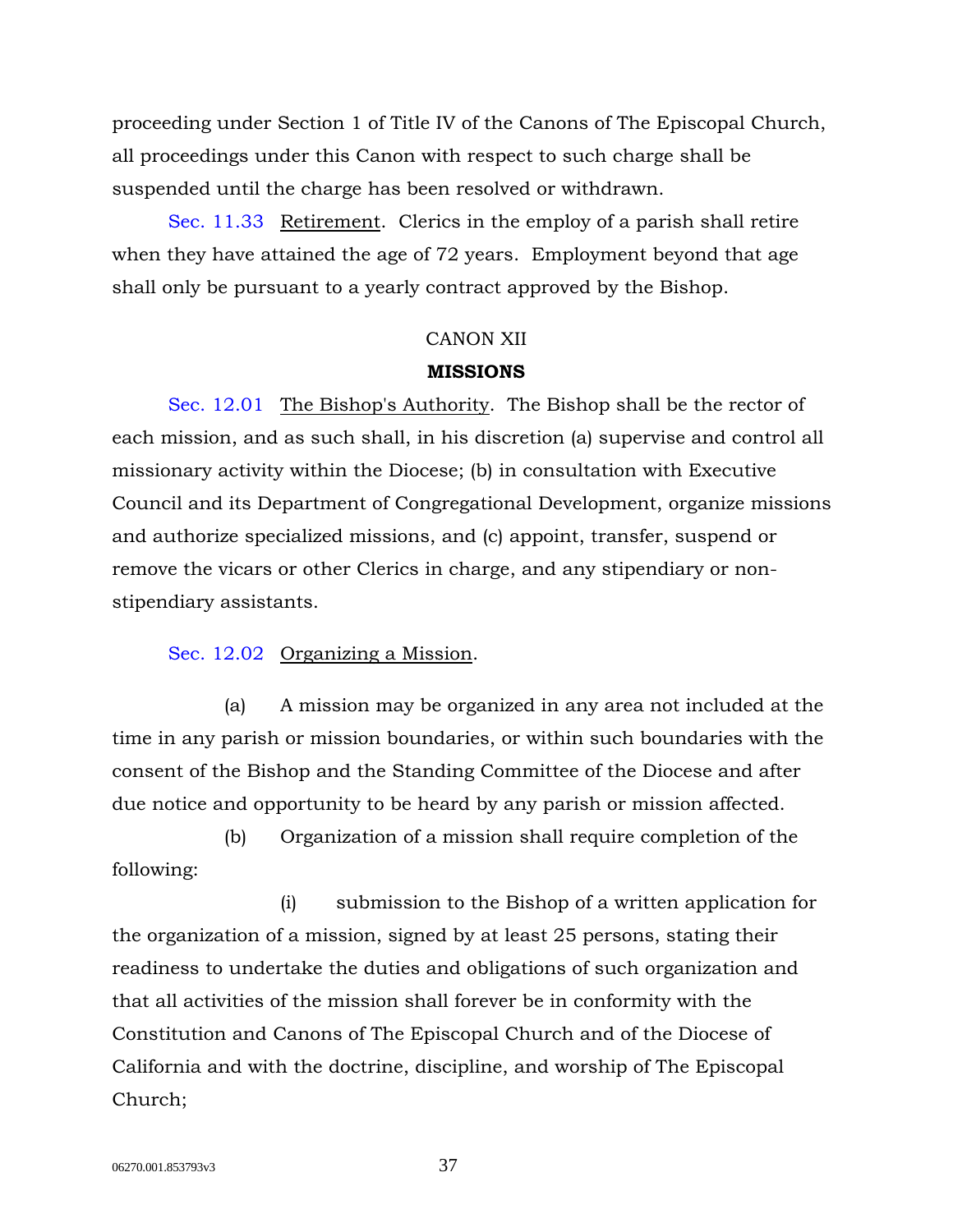(ii) issuance by the Bishop of written authorization for the organization of the mission within the boundaries fixed by the Bishop and subject to such conditions as the Bishop may impose; and

(iii) the holding of a meeting of those desiring the organization of the mission over which the Bishop or one authorized by the Bishop in writing for the purpose shall preside as organizer, and at which the prospective members of the mission shall affirm the commitments of the application and shall accept the conditions of the Bishop's authorization.

(c) Upon completion of the conditions specified in paragraph (b), above, (1) the Bishop shall give the mission a name, and shall appoint a senior warden, a junior warden, a Secretary, and a Treasurer of the mission who, with such other persons as the Bishop may appoint, shall serve as the Bishop's Committee of the mission until the first annual meeting of the mission and (2) the organizer shall complete a certificate of organization in triplicate, one for the mission, one for the Bishop and the third to be filed with the Secretary of the Convention.

Sec. 12.03 Governance of Organized Missions.

(a) An organized mission shall be governed by the Bishop's Committee, which shall perform such duties as may be required by the Bishop, the Executive Council and these Canons.

(b) The number of members of the Bishop's Committee shall be determined by the Bishop, who may increase or decrease such number at any time. Qualifications for members of the Bishop's Committee shall be those prescribed by these Canons for members of the vestry of a parish, except as the Bishop may otherwise permit.

(c) An annual meeting of the mission shall be held at the time and place set forth in a notice issued by the Bishop's Committee or at such other time or place as may be prescribed by the Bishop.

(i) The vicar shall, *ex officio*, be Chair of the meeting, and in the vicar's absence, the senior warden shall serve as chair *pro tempore*; if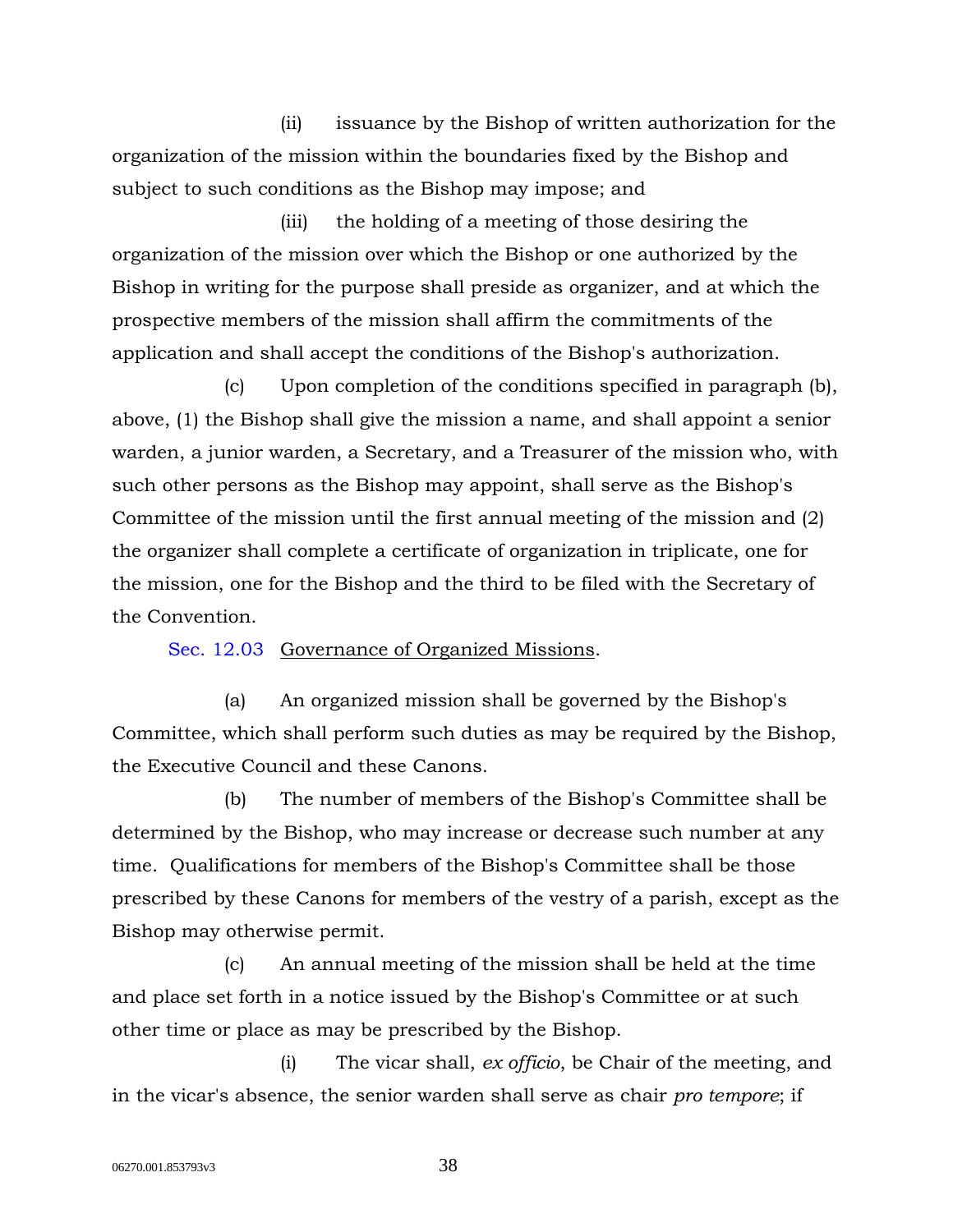both the vicar and senior warden are unable to serve, the Bishop shall designate a chair *pro tempore*.

(ii) At the annual meeting there shall be nominated to the Bishop persons to serve on the Bishop's Committee. The qualifications of voters and conduct of the election of nominees to the Bishop shall, insofar as practicable, conform to the provisions of these Canons applicable to the election of members of a parish vestry.

(iii) The nominees' names and a description of other actions taken at the annual meeting shall be posted in a conspicuous place available to the membership and sent to the Bishop within seven days after the annual meeting.

(d) The Bishop may reject any or all of the nominations made by the members of the mission and may appoint another or others, and may at any time remove from office any member or members of the Bishop's Committee and appoint another or others. The Bishop shall have exclusive authority to fill vacancies in the membership of the Bishop's Committee.

(e) The vicar shall have the right to vote, and may preside, at all meetings of the Bishop's Committee. If the vicar does not preside at a meeting of the Committee, the senior warden, or in his absence, the junior warden, shall preside. No action may be taken at a meeting of the Bishop's Committee unless there was present either the vicar or a warden, or other person appointed by the Bishop to serve as the Bishop's representative.

(f) At an organizational meeting following each annual meeting, the officers of the mission shall be designated for nomination to the Bishop. From among the members of the Bishop's Committee, the vicar shall nominate to the Bishop the senior warden, and the Bishop's Committee shall nominate to the Bishop the junior warden; if there be no vicar, the Bishop's Committee shall also nominate to the Bishop annually a Secretary and a Treasurer who may, but need not, be members of the Bishop's Committee. The wardens, Secretary and Treasurer shall perform the duties pertaining to like offices in a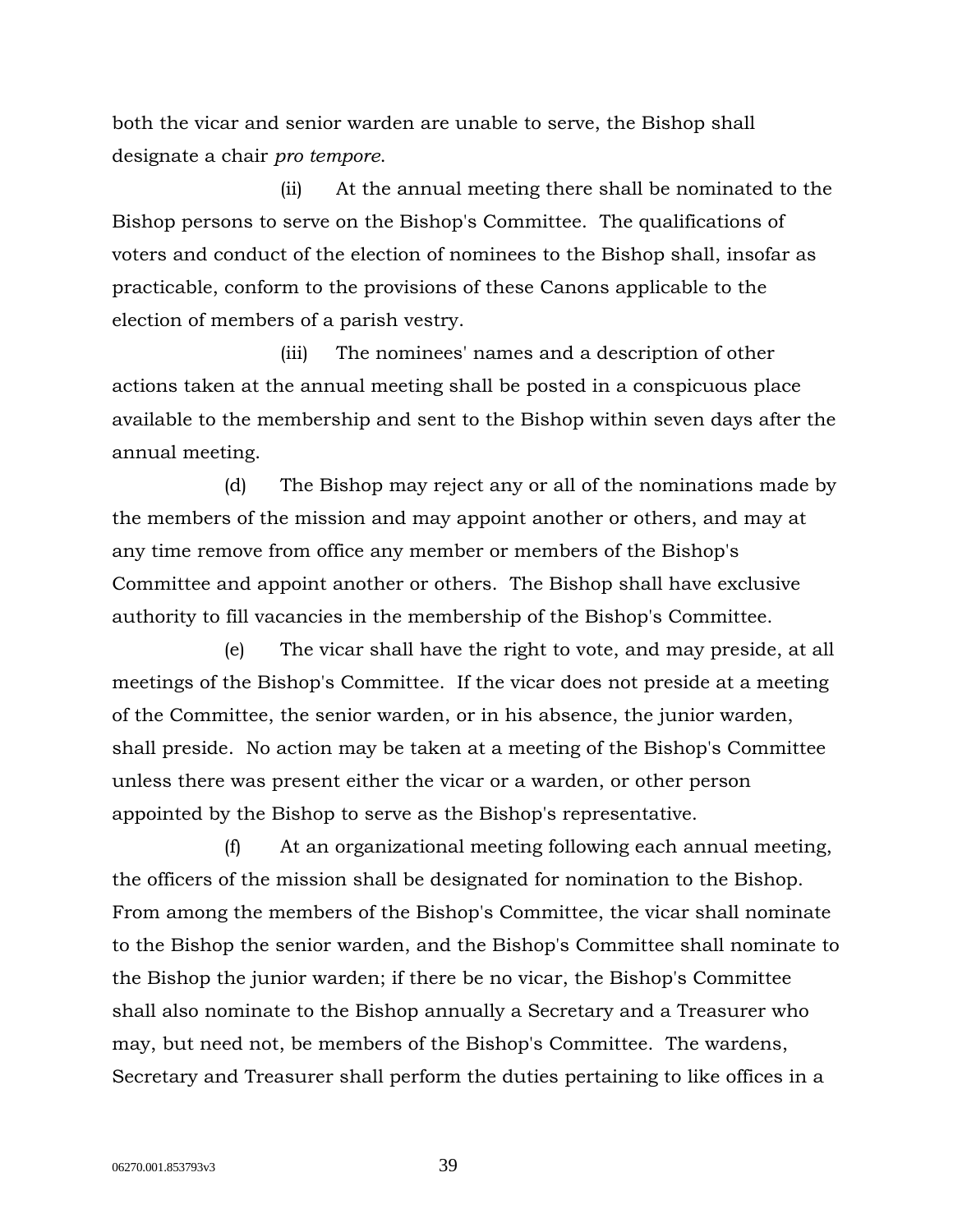parish. The Treasurer shall be bonded in an amount and by a surety approved by the Bishop.

(g) The Bishop may reject any or all such nominations for wardens, Secretary and Treasurer and appoint another or others in their places, and may at any time remove any or all of such officers and appoint another or others in their places. The Bishop shall have exclusive authority to fill a vacancy in any office of the mission.

(h) In every mission there shall be kept by the vicar or Cleric in charge or, if there be none, by a warden or the Secretary, a register which conforms to all the requirements of the Canons of The Episcopal Church and the provisions of these Diocesan Canons relating to parish registers.

Sec. 12.04 Finances of Organized Missions. Every Bishop's Committee shall adopt a financial plan or budget for the mission, and the finances of the mission shall be administered in accordance therewith. The budget and any subsequent material amendment to it shall be subject to the written approval of the Bishop and the Department of Congregational Development. A pledge of the mission for the Diocesan Operating Fund shall be included in each such budget, and the mission shall be obligated to the Diocesan Treasurer for the regular monthly proportion thereof. A failure of the mission to make such a pledge or to make such monthly payment shall be sufficient cause, on recommendation of the Executive Council, for discontinuance by the Bishop of the services of the vicar or for such other action, including the dissolution of the mission, as the Bishop may determine.

Sec. 12.05 Specialized Missions. Where particular needs are to be met, a specialized mission may be authorized by the Bishop in consultation with Executive Council and the Department of Congregational Development.

(a) Proponents of such a specialized mission shall submit to the Bishop an application which shall include the following: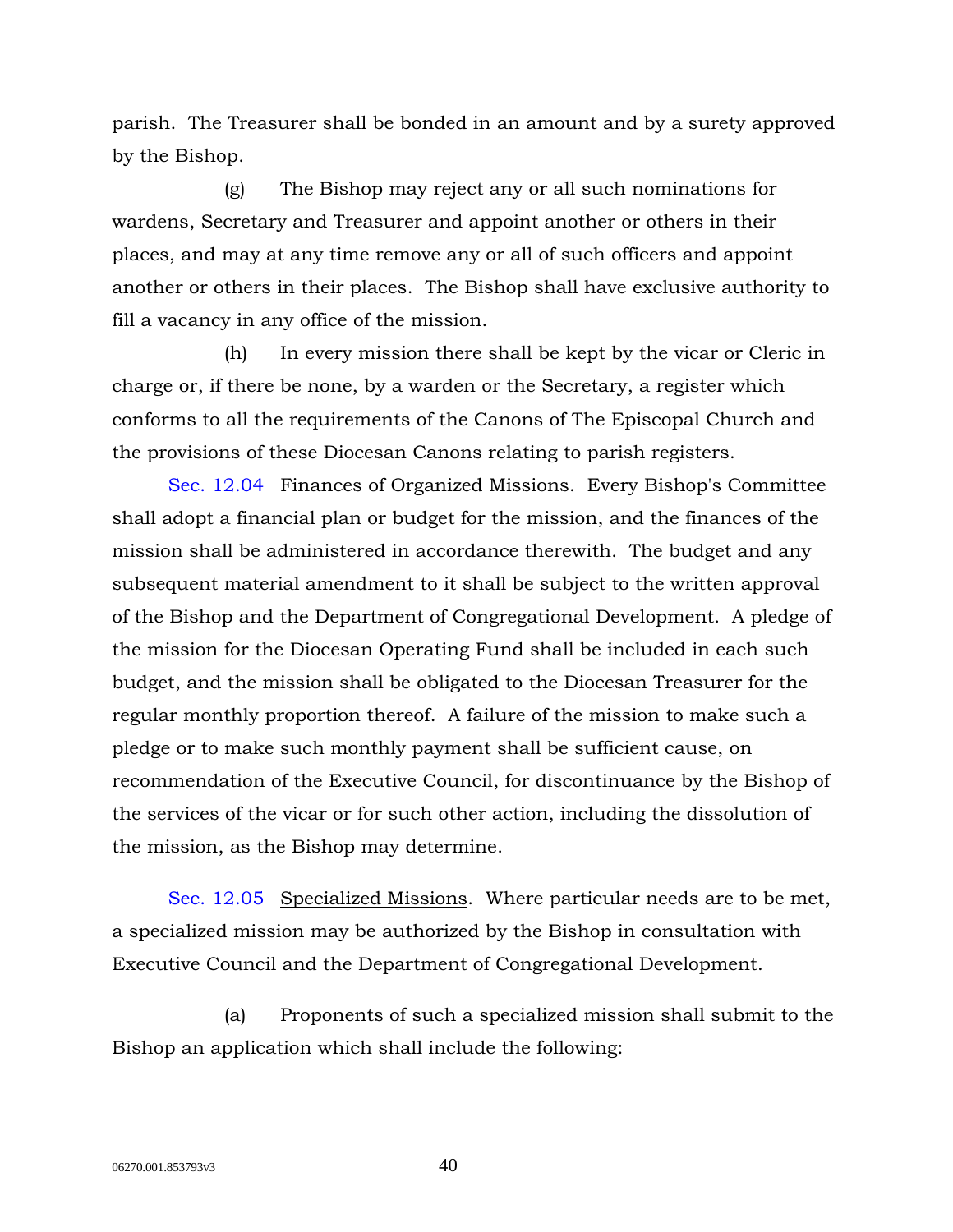(i) A description of the nature, scope and leadership of such specialized mission;

(ii) Evidence that at least five persons desire to establish and continue the work of such specialized mission; and

(iii) Evidence that the work may continue without causing interference with existing cures in the same geographic area.

(b) If the proposed specialized mission proposes work within the territorial limits of any existing parish or mission, the Secretary of the Standing Committee shall notify the parish or mission of such application. Any objections to the organization of the proposed specialized mission shall be made in writing to the Bishop and to the Standing Committee. Within 90 days after the issuance of such notice by the Secretary, the Bishop and the Standing Committee, after consideration of the objections and any responses, shall make known their joint decision, and if it be in favor of the organization of the proposed specialized mission, they shall authorize its formation.

(c) Such authorization shall specify the nature and extent of the ministry of the specialized mission, the rights, responsibilities and system of governance of the mission; and the obligation, if any, to pledge annually to the Diocesan Operating Fund.

(d) The Bishop may terminate the authority of a specialized mission at any time and for any reason.

(e) The Cleric in charge of a specialized mission shall submit reports of mission activities as required by the Bishop.

Sec. 12.06 Parochial Missions. On the recommendation of the Department of Congregational Development, and with the approval of the Bishop and of the Executive Council, a parish of the Diocese may organize a mission upon the conditions set forth in such approval. Upon the establishment of such a mission, the parish shall cause a copy of a certificate of organization to be forwarded to the Bishop and to the Secretary of the Diocesan Convention. The Executive Council may, in its discretion, adjust the parish's assessment for the Diocesan Operating Fund to reflect the parish's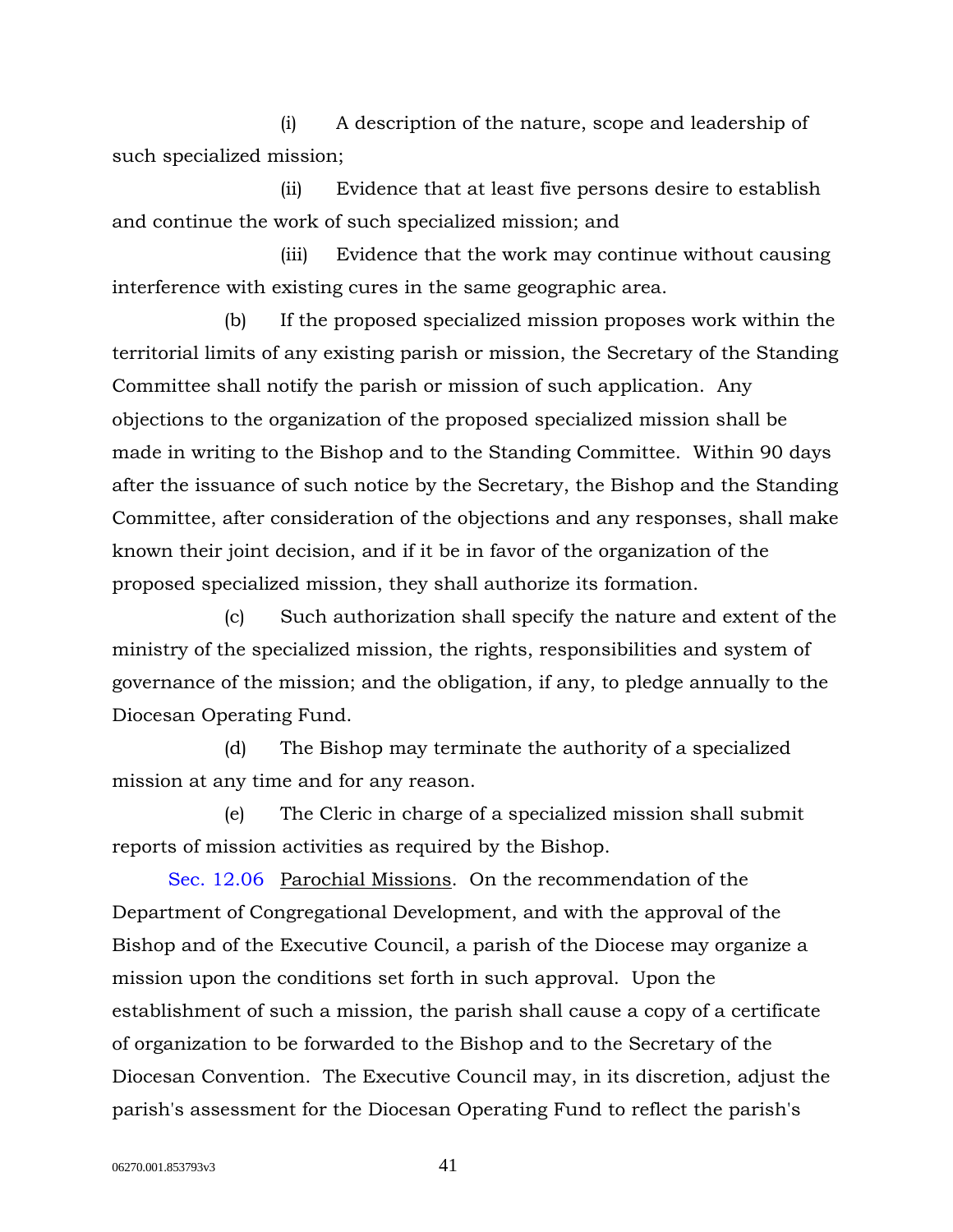missionary undertakings. The Cleric in charge of a parochial mission shall be appointed by the rector with the consent of the Bishop, shall be subject to the direction of the rector, and shall serve at the pleasure of the rector. Title to property and funds allocated to a parochial mission shall be held in the name of the parish which shall be financially responsible for all operations of the mission. No parochial mission shall be entitled to representation in the Convention, but any parochial mission may apply to become an organized mission or, if it fulfills the requirements, a parish in union with the Diocesan Convention.

#### Sec. 12.07 Mission Clerics.

(a) Clerics in charge of a mission shall be known as vicars. Clerics appointed by the Bishop to missionary duties may be assigned to the charge of organized missions, or to work in places not within any parish or mission boundaries; *provided*, that a vicar may be assigned to two or more missions or other missionary charges. With the approval of the vestry, a rector of a parish may be assigned to duty as a vicar outside the boundaries of the parish of which he is rector and be given a stipend therefor.

(b) The duties of a vicar in charge of a mission shall be as far as practicable the same as those of the rector of a parish, as prescribed by these Canons.

#### CANON XIII

## **CLERICS AND THEIR DUTIES**

Sec. 13.01 Resident Clerics. All Clerics Canonically Resident and in good standing in the Diocese shall perform the duties of their respective orders in accordance with these Canons and the Canons of The Episcopal Church. The Bishop shall maintain a current list of Clerics Canonically Resident in the Diocese, which list shall be published annually in the Convention Journal.

Sec. 13.02 Pastoral Cure. The pastoral cure of a Cleric shall extend to all persons affiliated with the congregation, institution or other ministry over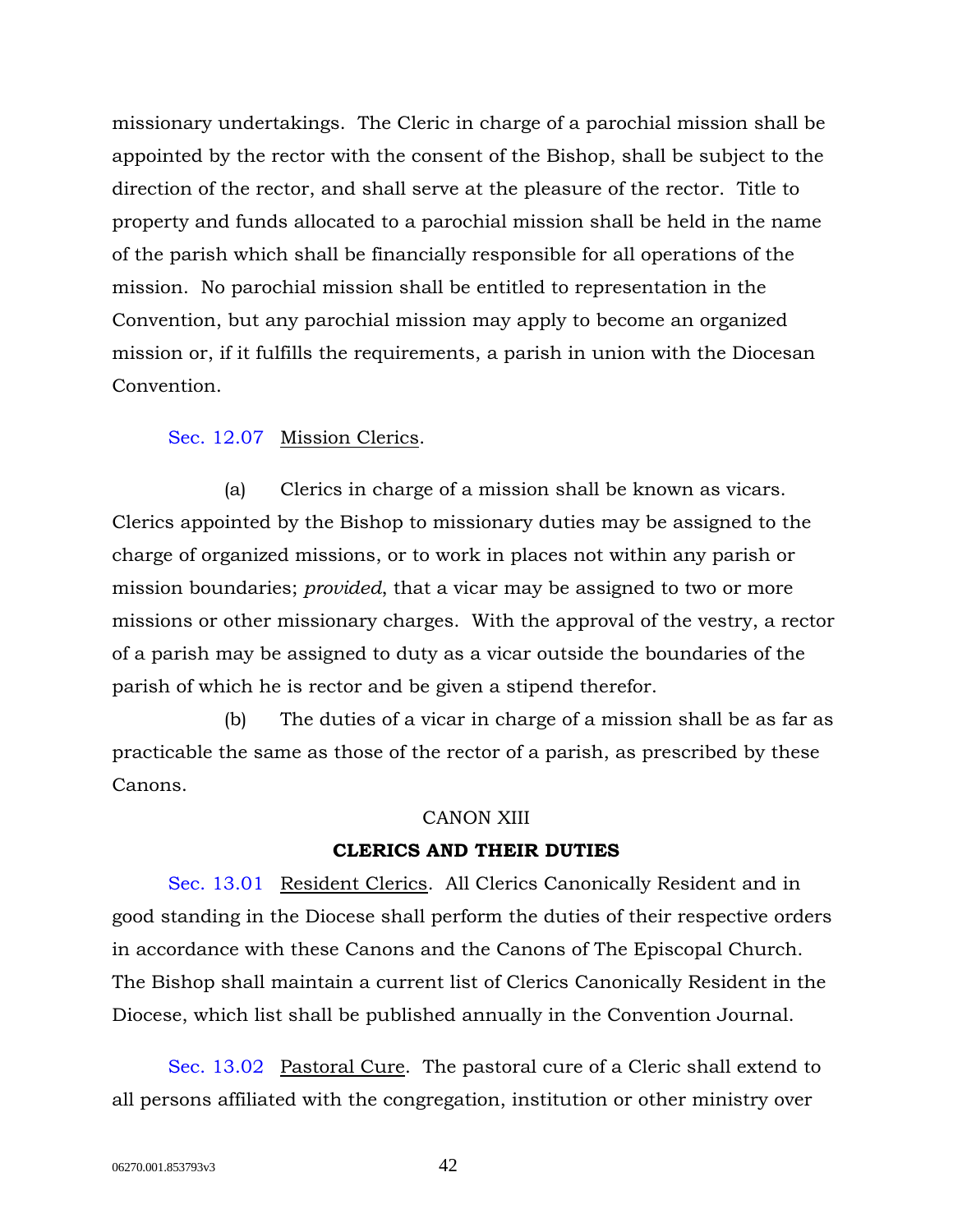which the Cleric has charge regardless of the residence of the person, and such Cleric may provide pastoral ministrations to such person within the boundaries of another congregation. Any person may become affiliated with any congregation, institution or other ministry regardless of such person's place of residence.

Sec. 13.03 License to Officiate. Clerics who are not Canonically Resident in the Diocese may not officiate more than one day by preaching, administering the sacraments or holding any public service, without first obtaining a license to do so from the Bishop.

Sec. 13.04 Minimum Stipend. The minimum stipend which shall be paid any Cleric employed full time by the Diocese or any parish or mission, together with the minimum allowances for housing, utilities and transportation, shall be fixed from time to time by the Convention, which may fix separate levels of compensation for (1) Clerics serving as rector or vicar, (2) Clerics serving as assistants, and (3) deacons.

Sec. 13.05 Other Appointments. Clerics appointed by the Bishop to specialized ministries not associated with parishes or organized missions shall report at least annually to the Bishop in the manner prescribed by the Bishop and the Canons of The Episcopal Church.

Sec. 13.06 Archdeacons. Archdeacons of the Diocese may be appointed by the Bishop, subject to confirmation by the Convention of the Diocese, or, when the Convention is not in session, by the Executive Council and the Standing Committee. They may be removed by the Bishop at any time, with the concurrence of the Standing Committee. The duties of the archdeacon shall be those specified by the Bishop, in consultation with the Executive Council. The salaries of those appointed to serve as archdeacons shall be fixed by the Convention.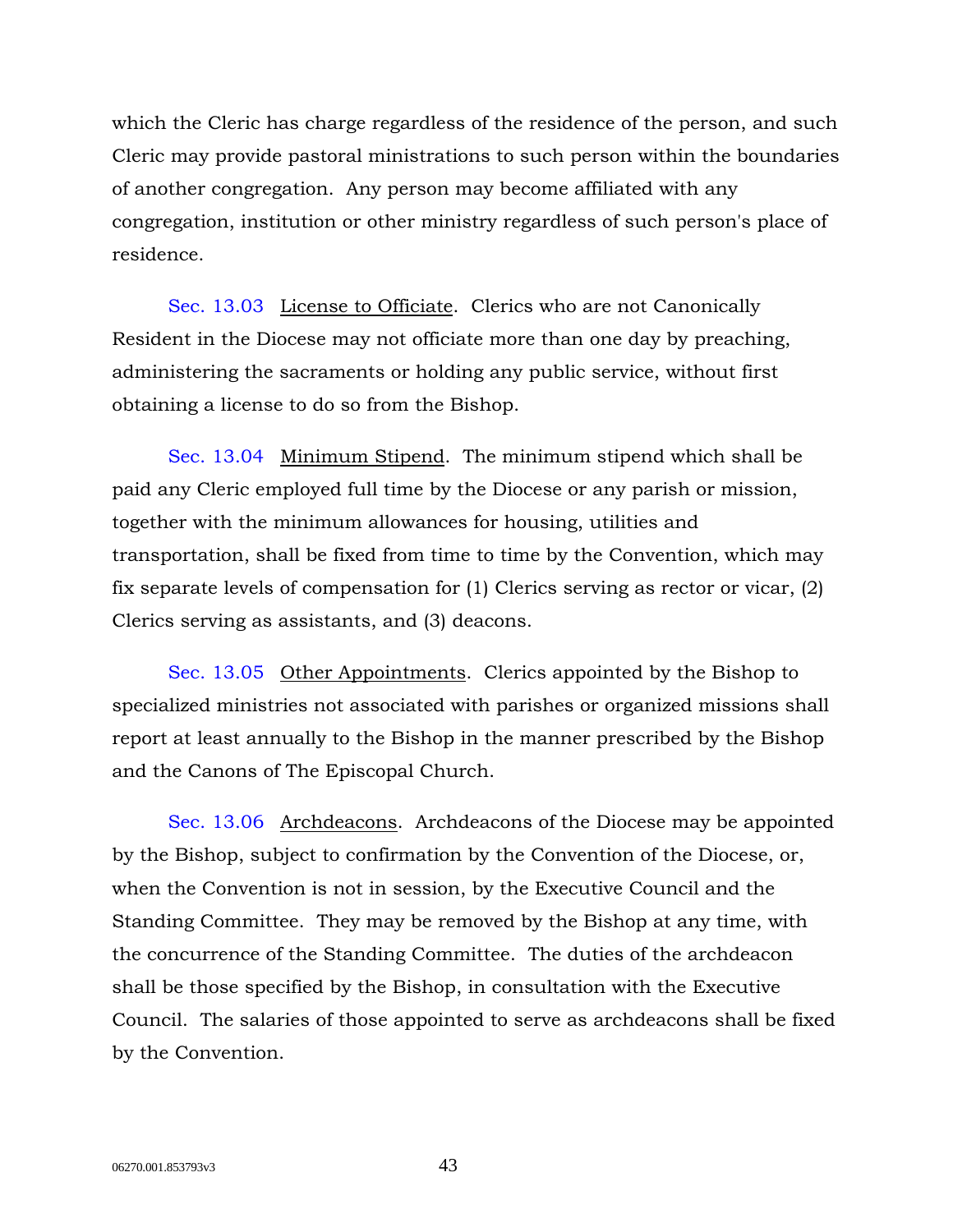Sec. 13.07 Retirement. Vicars and other Clerics in the employ of the Diocese shall retire when they have attained the age of 72 years. Employment of those who desire to continue in service beyond this age shall be pursuant to a yearly contract with the Bishop.

## CANON XIV

#### **COMMISSION ON MINISTRY**

Sec. 14.01 Membership. There shall be a Commission on Ministry consisting of four classes, each member of which shall serve a four-year term. Members shall be appointed by the Bishop, subject to confirmation by the Convention. Each class shall consist of one Cleric and one lay person, together with an additional Cleric or an additional lay person appointed in alternating years to maintain a balance of clerical and lay members. Present members shall be reassigned to the new classes by agreement among them. Members may be reappointed for up to two successive terms.

Sec. 14.02 <u>Powers</u>. The Commission shall have the powers prescribed in Title III, Canon 2, of the Canons of The Episcopal Church, together with such additional powers, duties and responsibilities, not inconsistent with the Canons of The Episcopal Church, as the Bishop may from time to time specify.

Sec. 14.03 Examinations. Under the guidance and oversight of the Bishop, the Commission shall conduct examinations of postulants for holy orders, as prescribed by the Canons of The Episcopal Church. The Commission may act through subcommittees in the conduct of any or all such examinations.

Sec. 14.04 Commission Reports. The commission shall make a separate written report to the Bishop with respect to each candidate setting forth the results of all interviews and examinations conducted by or for it. The Bishop shall transmit these reports to the Standing Committee, which shall in no case recommend a postulant for admission as a candidate for holy orders or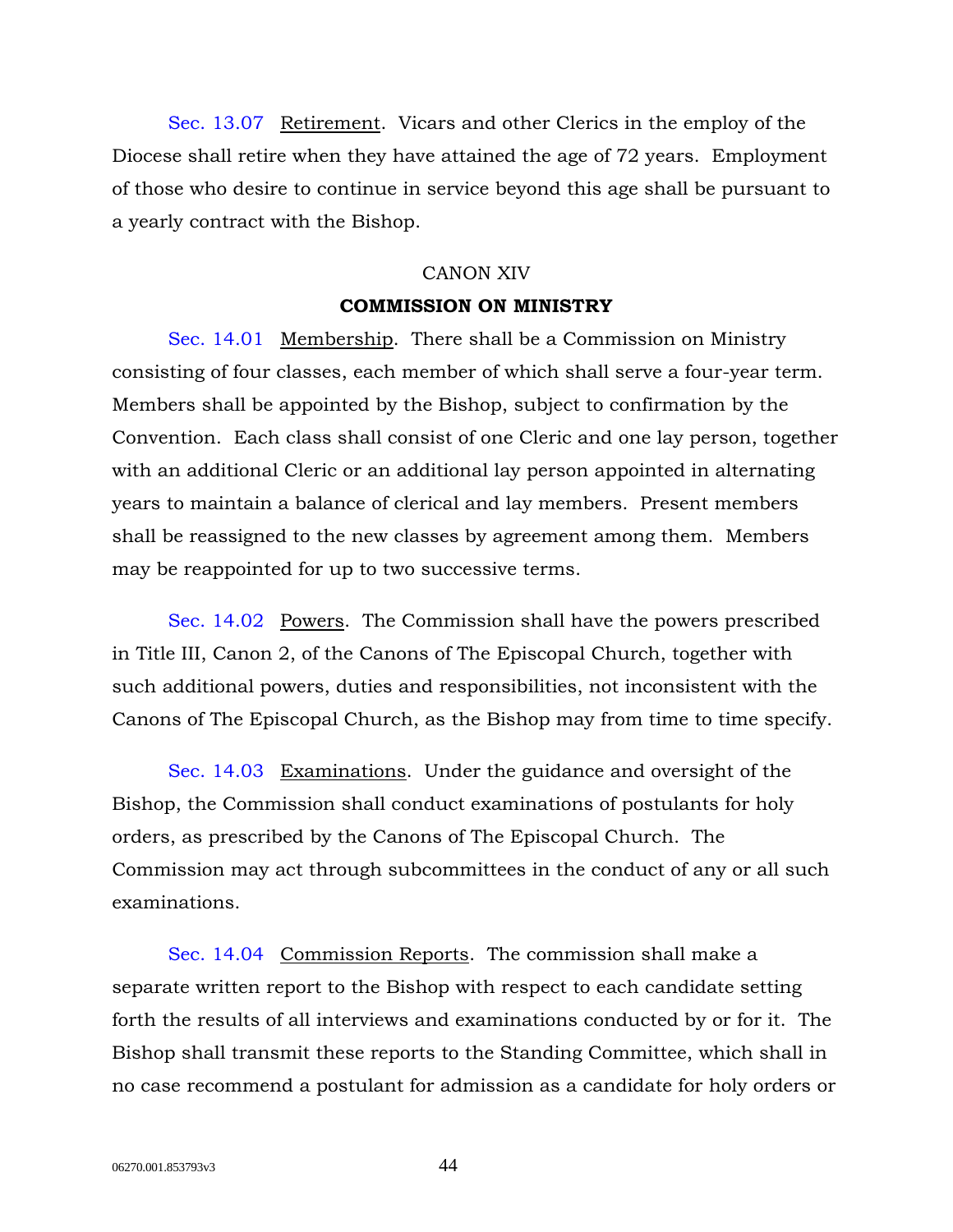recommend a candidate for ordination until the report of the Commission has been considered by the Committee.

Sec. 14.05 General Ordination Examination. When a candidate for holy orders takes the general ordination examination administered by the General Board of Examining Chaplains, the Commission on Ministry and the Standing Committee shall in no case recommend such candidate for ordination to holy orders until it has considered the report of the examination from the General Board in the manner and form prescribed by Title III, Canon 31, Section 4, of the Canons of The Episcopal Church.

Sec. 14.06 Other Appointments. With the advice and consent of the Bishop, the Commission may designate other persons, both Clerical and lay, to assist and act with any subcommittee of the Commission.

Sec. 14.07 Annual Report. The Commission shall make an annual report concerning its work to the Diocesan Annual Convention.

# CANON XV

# **ECCLESIASTICAL DISCIPLINE – ESTABLISHMENT OF ECCLESIASTICAL COURT**

Sec. 15.01 National Canons Govern. All matters of ecclesiastical discipline shall be governed by Title IV of the Canons of The Episcopal Church, to which the provisions of this Canon XV shall be expressly subject. In the event of a conflict between this Canon and Title IV of the Canons of The Episcopal Church, Title IV of the Canons of The Episcopal Church shall in all cases govern the application and interpretation of this Canon XV. Capitalized words or groups of words appearing in this Canon XV shall, unless otherwise specifically defined in these Canons, have the meanings ascribed to them in Canon 15 of Title IV of the Canons of The Episcopal Church.

Sec. 15.02 Diocesan Review Committee. The Standing Committee shall serve as the Diocesan Review Committee in accordance with Title IV, Canon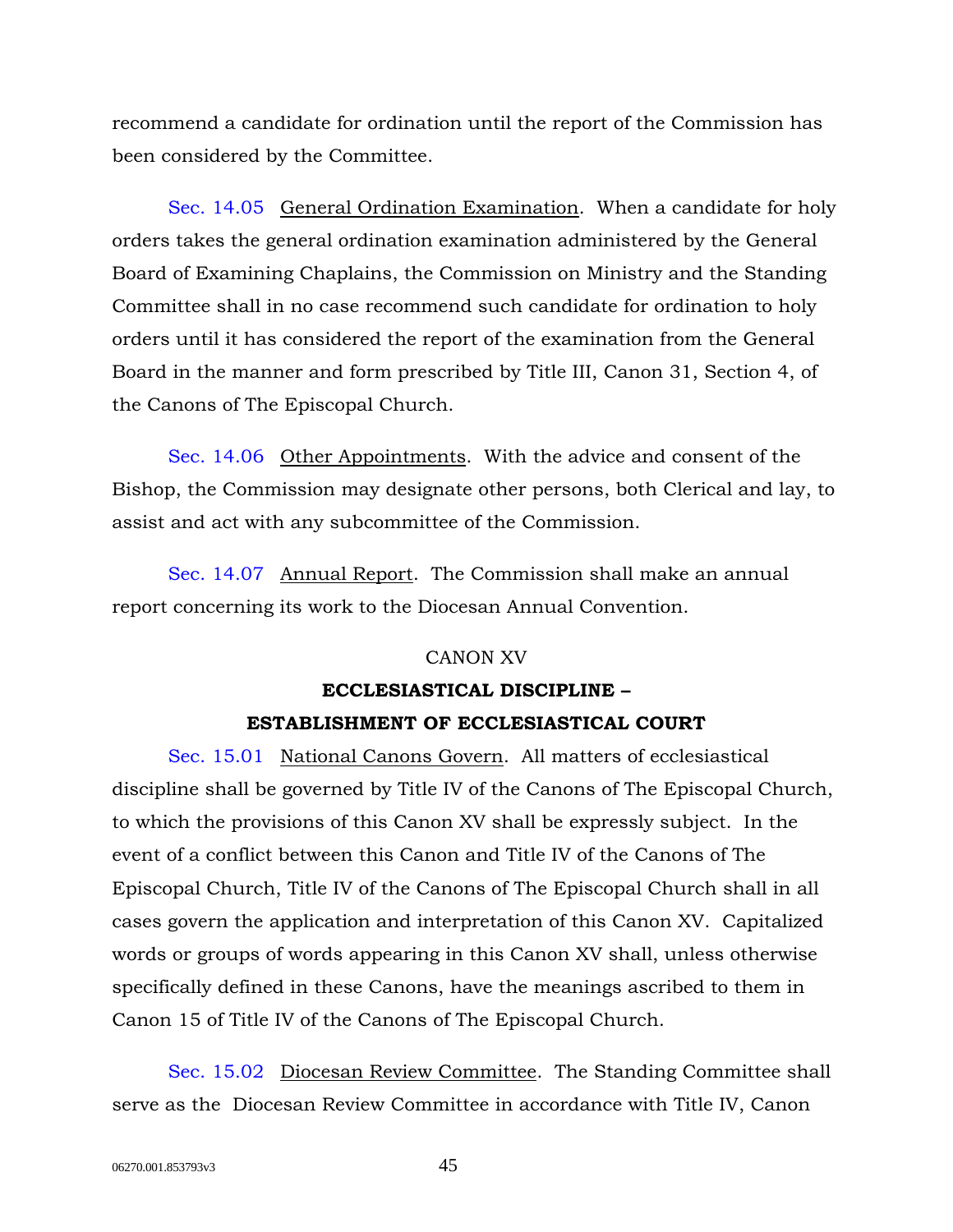3(A), Section 1 of the Canons of The Episcopal Church. No Presentment may be issued to the Ecclesiastical Trial Court except by the Standing Committee, serving in its capacity as the Diocesan Review Committee, which shall carry out its responsibilities in this regard as provided in Title IV, Canon 3(A), of the Canons of The Episcopal Church.

Sec. 15.03 Ecclesiastical Court; Purview. An Ecclesiastical Court shall be established and maintained in this Diocese for the trial of any Priest or Deacon subject to its jurisdiction. The activities and authority of the Ecclesiastical Trial Court shall be subject to and as set forth in Title IV of the Canons of The Episcopal Church.

Sec. 15.04 Election of Members of the Ecclesiastical Trial Court. The Ecclesiastical Trial Court shall consist of seven members, of whom four shall be Priests or Deacons, and three shall be lay persons. Members of the Ecclesiastical Trial Court shall be elected by the Annual Convention for terms of three-years each; *provided* that at the convention at which the Ecclesiastical Trial Court is first established, two members shall be elected for one-year terms, two members shall be elected for two-year terms, and three members shall be elected for three-year terms. Members may not serve for more than two consecutive terms, and shall not thereafter be subject to re-election until the passage of at least one year from the conclusion of service as a member.

Sec. 15.05 Vacancies. The death, disability (as determined by the Bishop or other Ecclesiastical Authority) rendering a person unable to act, resignation, or declination to serve as a member of the Ecclesiastical Trial Court shall create a vacancy on the Court. The Bishop (or other Ecclesiastical Authority if there is no Bishop) shall fill vacancies, other than vacancies created for cause as provided in Section 15.09 of this Canon, on the Ecclesiastical Trial Court by appointment; *provided* that if the remaining term of the person so appointed shall exceed two years, such appointment shall be subject to ratification at the next Diocesan Convention.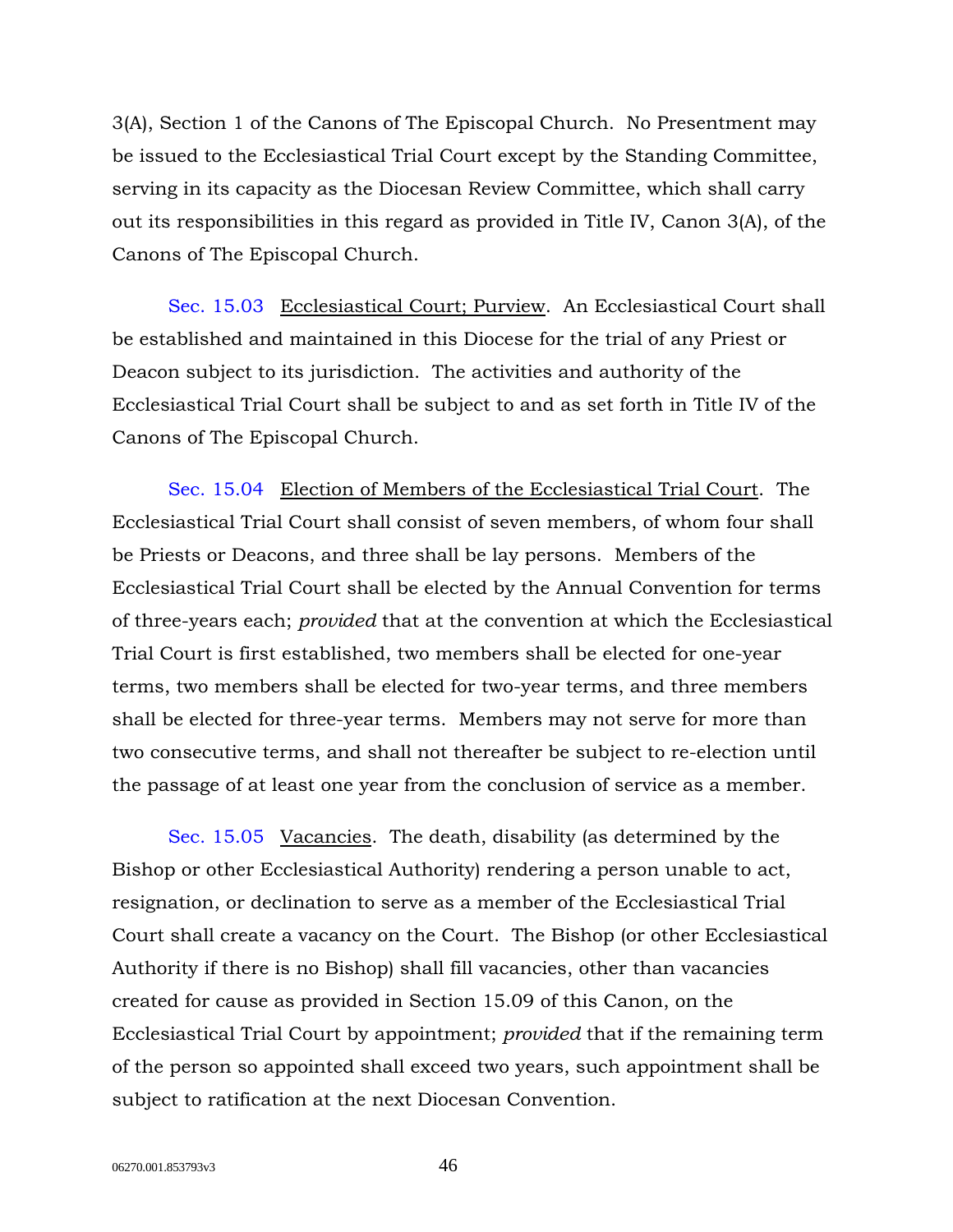Sec. 15.06 Presiding Judge, Church Attorney, and Church Public Defender.

(a) The members of the Ecclesiastical Trial Court shall annually elect from among themselves a Presiding Judge, who shall hold office until the expiration of the term for which chosen, and shall provide for the appointment of a Church Attorney and a Church Public Defender, within two months following the Annual Convention.

(b) The Church Public Defender shall represent the Respondent at all stages of the proceedings, unless the Respondent chooses to retain private counsel at his or her own expense. The Standing Committee shall notify the Church Public Defender upon the filing of a Charge with the Standing Committee at the same time it notifies the Respondent. Nothing in this Canon shall preclude the Bishop (or, if appropriate pursuant to Article III, Section 3.03 of the Constitution of the Diocese, the Standing Committee) from allocating the cost of the Church Public Defender (if any) to the parish, mission, or other diocesan institution which employed the Respondent, if appropriate. The allocation may be appealed within 60 days following the close of the Diocesan Convention which follows the allocation in accordance with the provisions of Canon XVIII, Sections 18.03 and 18.04.

Sec. 15.07 Resignation/Declinations. Notice of resignations or declinations to serve shall be given by members of the Court in writing to the Presiding Judge of the Court.

Sec. 15.08 Change of Status. If any Priest elected to the Ecclesiastical Trial Court is elected a bishop, or if any lay person elected to the Ecclesiastical Trial Court is ordained prior to the commencement of a Trial, that person shall immediately cease to be a member of the Ecclesiastical Trial Court. If either event occurs following the commencement of a Trial, the person shall continue to serve until the completion of the Trial and the rendering of a Judgment thereon.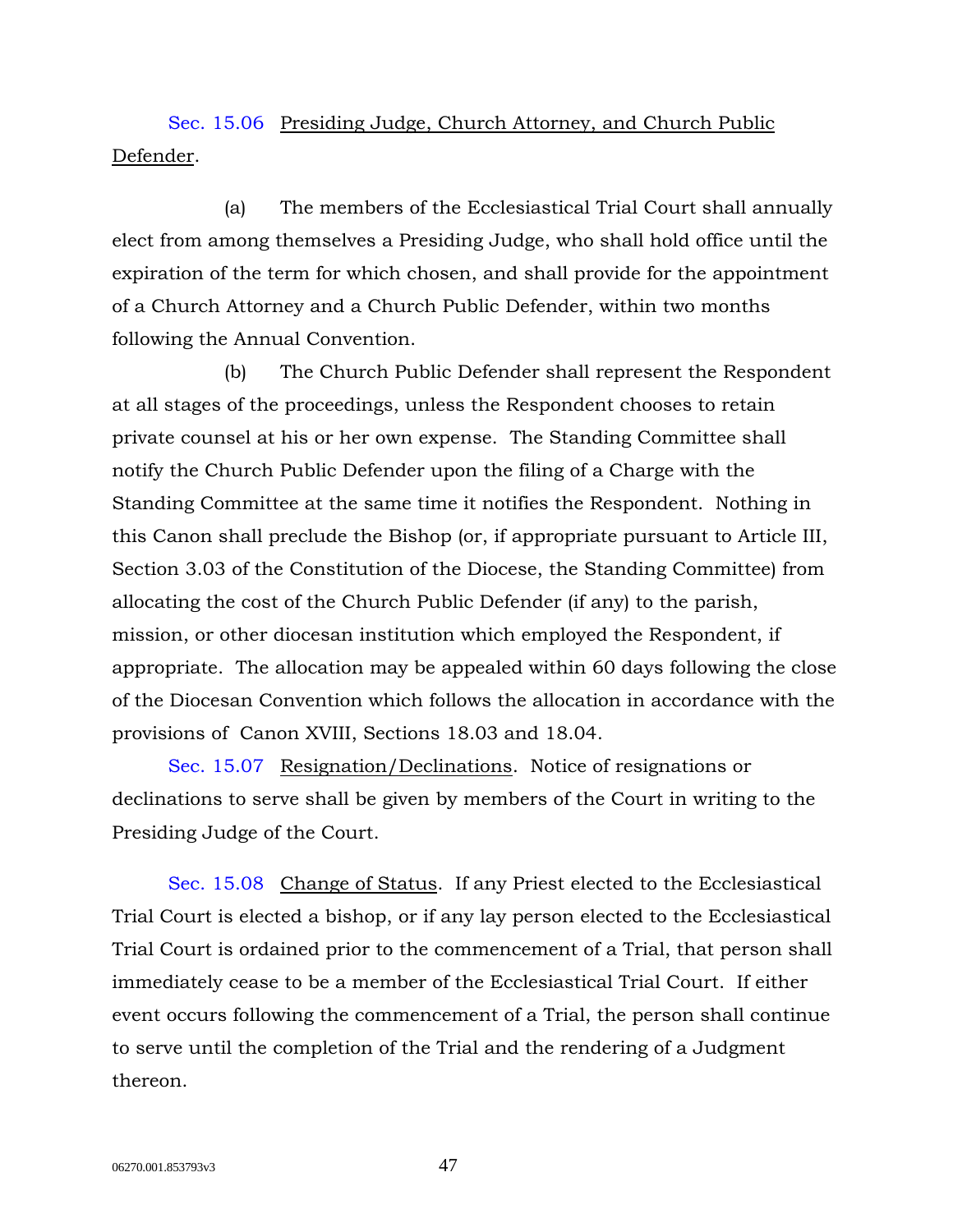Sec. 15.09 Challenges. The members of the Ecclesiastical Trial Court may be challenged by either the Respondent or the Church Attorney for cause stated to he Court. The Ecclesiastical Trial Court shall determine the relevancy and validity of challenges for cause. Vacancies caused by challenges determined by the Ecclesiastical Trial Court shall be filled by majority vote of the Court from persons otherwise qualified to serve on the Court under these Diocesan Canons. Vacancies filled by the Ecclesiastical Trial Court shall be from the same order as the person challenged was when first elected to the Court.

Sec. 15.10 Application of the Rules of Procedure. The Ecclesiastical Trial Court shall be governed by the Rules of` Procedure set forth in Appendix A to these Canons, and such other procedural rules or determinations as the Ecclesiastical Trial Court deems appropriate.

Sec. 15.11 Federal Rules of Evidence Apply. The Federal Rules of Evidence shall govern the Ecclesiastical Trial Court in the conduct of the Trial.

Sec. 15.12 Clerks. The Ecclesiastical Trial Court shall appoint a Clerk and, if necessary, Assistant Clerks, who shall be Priests or Deacons or adult confirmed communicants in good standing of this Church and who shall serve at the pleasure of the Court.

Sec. 15.13 Reporter. The Ecclesiastical Trial Court shall appoint a Reporter, who shall provide for the recording of the proceedings and who shall serve at the pleasure of the Court.

Sec. 15.14 Lay Assessors. The Ecclesiastical Trial Court shall appoint at least one but no more than three Lay Assessors. Lay Assessors shall have no vote. It shall be their duty to give the Court an opinion on any question of law, procedure, or evidence, but not on any question of doctrine, upon which the Court or any member thereof, or either party, shall desire an opinion. Any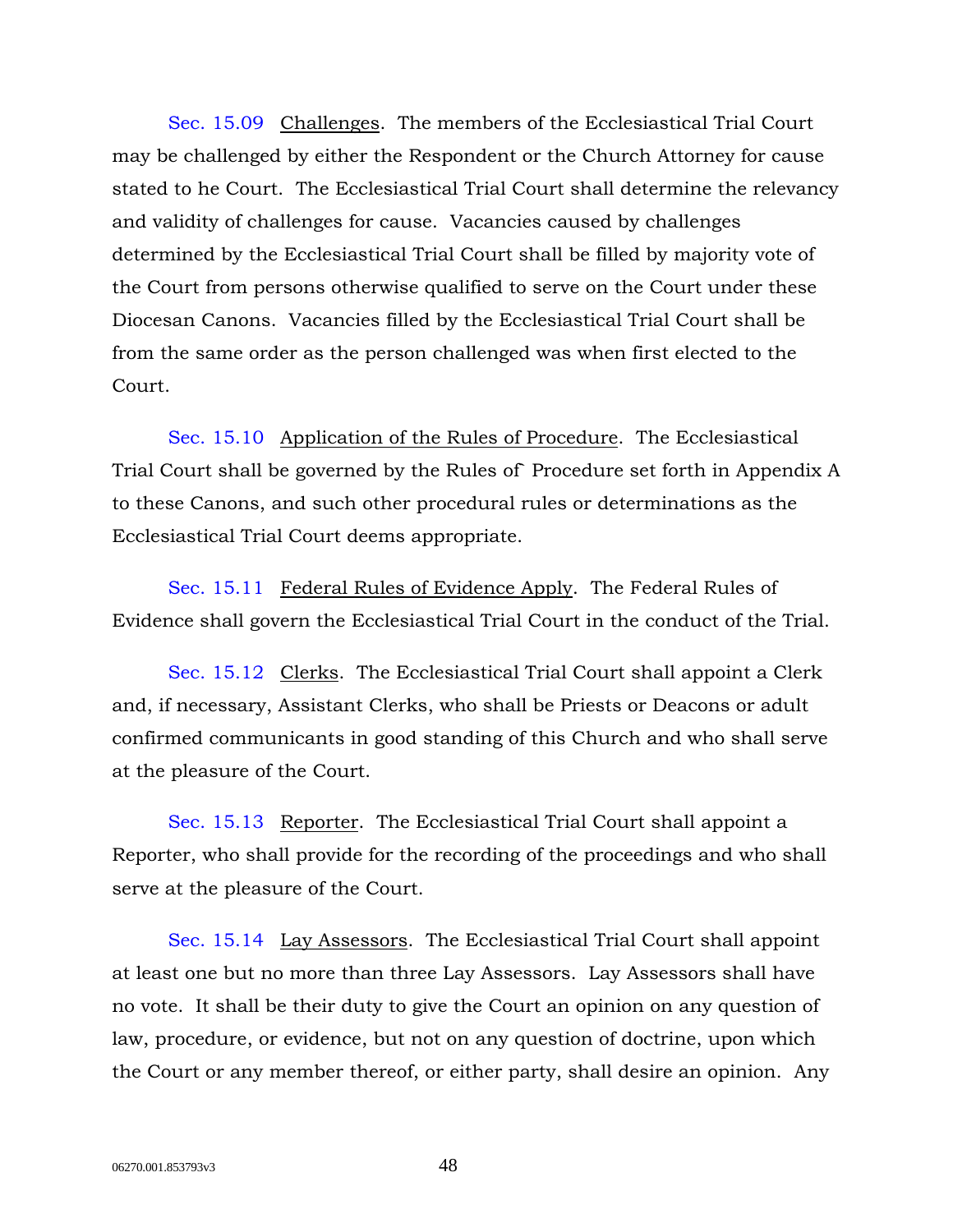question of whether a question is a matter of doctrine shall be decided by the members of the Court by a majority vote.

Sec. 15.15 Record of Proceedings. The Ecclesiastical Trial Court shall keep a record of the proceedings in each case brought before it, and the record shall be certified by the Presiding Judge. If the record cannot be authenticated by the Presiding Judge by reason of the Presiding Judge's death, disability or absence, it shall be authenticated by a member of the Court designated for that purpose by majority vote of the members of the Court.

Sec. 15.16 Due Process. The Ecclesiastical Trial Court shall permit the Respondent to be heard in person and by counsel of the Respondent's own selection. In every Trial the Ecclesiastical Trial Court may regulate the number of counsel who may address the Court or examine witnesses.

Sec. 15.17 Receipt of a Presentment; Respondent's Answer; Right to Make a Defense; Respondent's Failure to Answer.

(a) Upon receiving a Presentment, the Presiding Judge shall, within 30 days, send to each member of the Court a copy of the Presentment.

(b) Within not more than three calendar months from the Presiding Judge's receipt of the Presentment, the Presiding Judge shall summon the Respondent to answer the Presentment in accordance with the Rules of Procedure.

(c) The Respondent's answer or other response to the Presentment in accordance with the Rules of Procedure shall be duly recorded and the Trial shall proceed; *provided*, that for sufficient cause the Ecclesiastical Trial Court may adjourn from time to time; and *provided, also*, that the Respondent shall, at all times during the Trial, have liberty to be present, and may be accompanied by counsel and one other person of his or her own choosing, and in due time and order be allowed to produce testimony and to make a defense.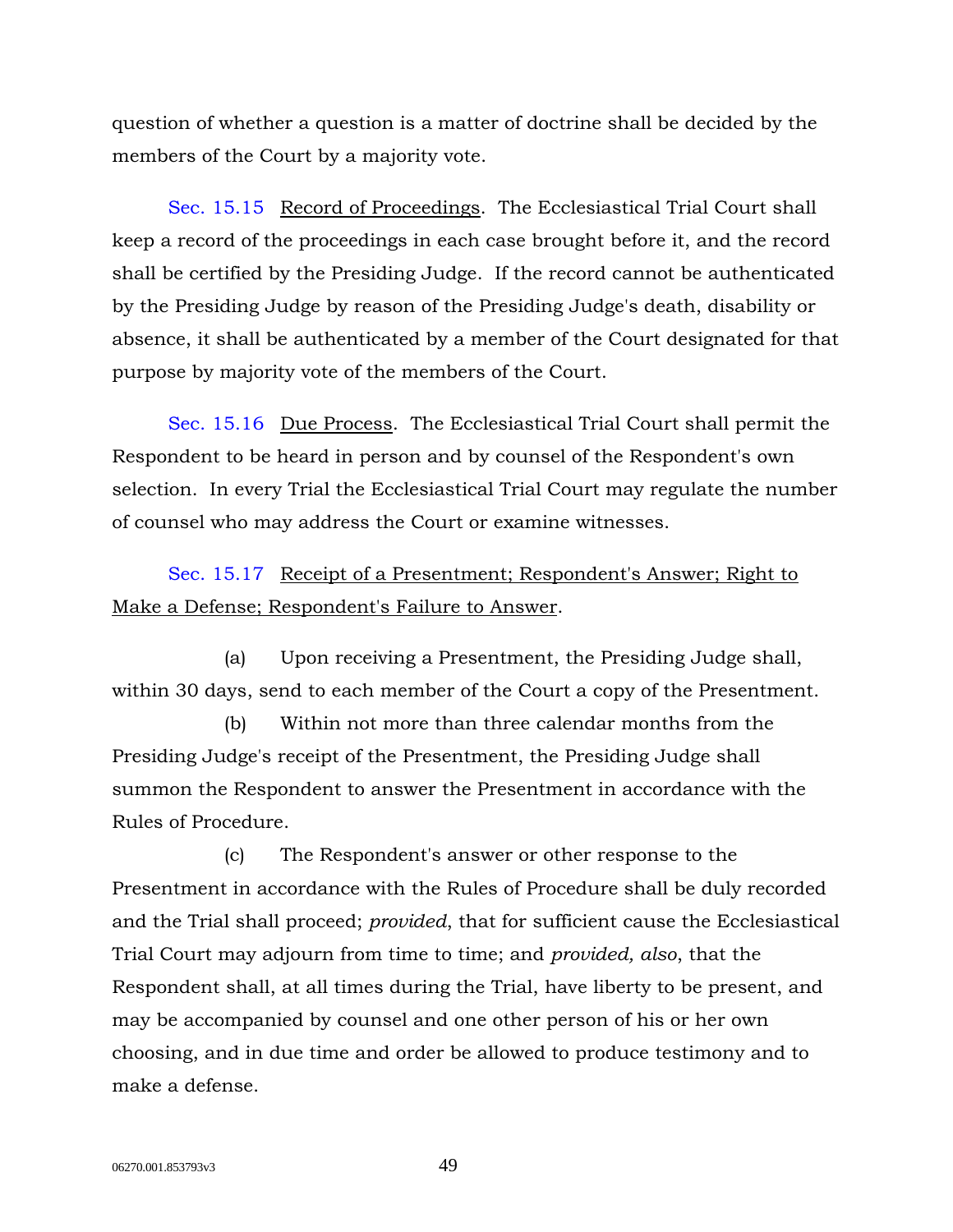(d) If the Respondent fails or refuses to answer or otherwise enter appearance, except for reasonable cause to be allowed by the Ecclesiastical Trial Court, the Church Attorney may, no sooner than 30 days after the answer is due, move for Summary Judgment of Offense, in accordance with the Rules of Procedure. If the motion is granted, the Respondent shall be given notice that Sentence of Admonition, Suspension, or Deposition will be adjudged and pronounced by the Ecclesiastical Trial Court at the expiration of 30 days after the date of the Notice of Sentence, or at such convenient time thereafter as the Court shall determine. Sentence of Admonition, Suspension, or Deposition from the Ordained Ministry may, thereafter, be adjudged and pronounced by the Ecclesiastical Trial Court.

Sec. 15.18 Counsel. In all Trials, the Church Attorney shall appear on behalf of the Diocese, which shall then be considered the party on one side and the Respondent the party on the other. Each Complainant and alleged Victim shall be entitled to be present throughout and observe the Trial, and each may be accompanied by counsel of his or her own choosing and another person of his or her own choosing.

Sec. 15.19 Instructions. Before a vote is taken on the findings, and in the presence of the Respondent and counsel, counsel for the parties may submit requested proposed instructions. The Presiding Judge of the Ecclesiastical Trial Court, after consultation with the Lay Assessors, shall (a) declare which of the proposed instructions shall be issued, (b) instruct the members of the Court as to the elements of the Offense, and (c) charge them that (i) the Respondent must be presumed not to have committed the Offense alleged until established by clear and convincing evidence, and that unless such standard of proof is met the Presentment must be dismissed, and (ii) the burden of proof to so establish the Respondent's commission of the Offense is upon the Church Attorney in the name of the Diocese.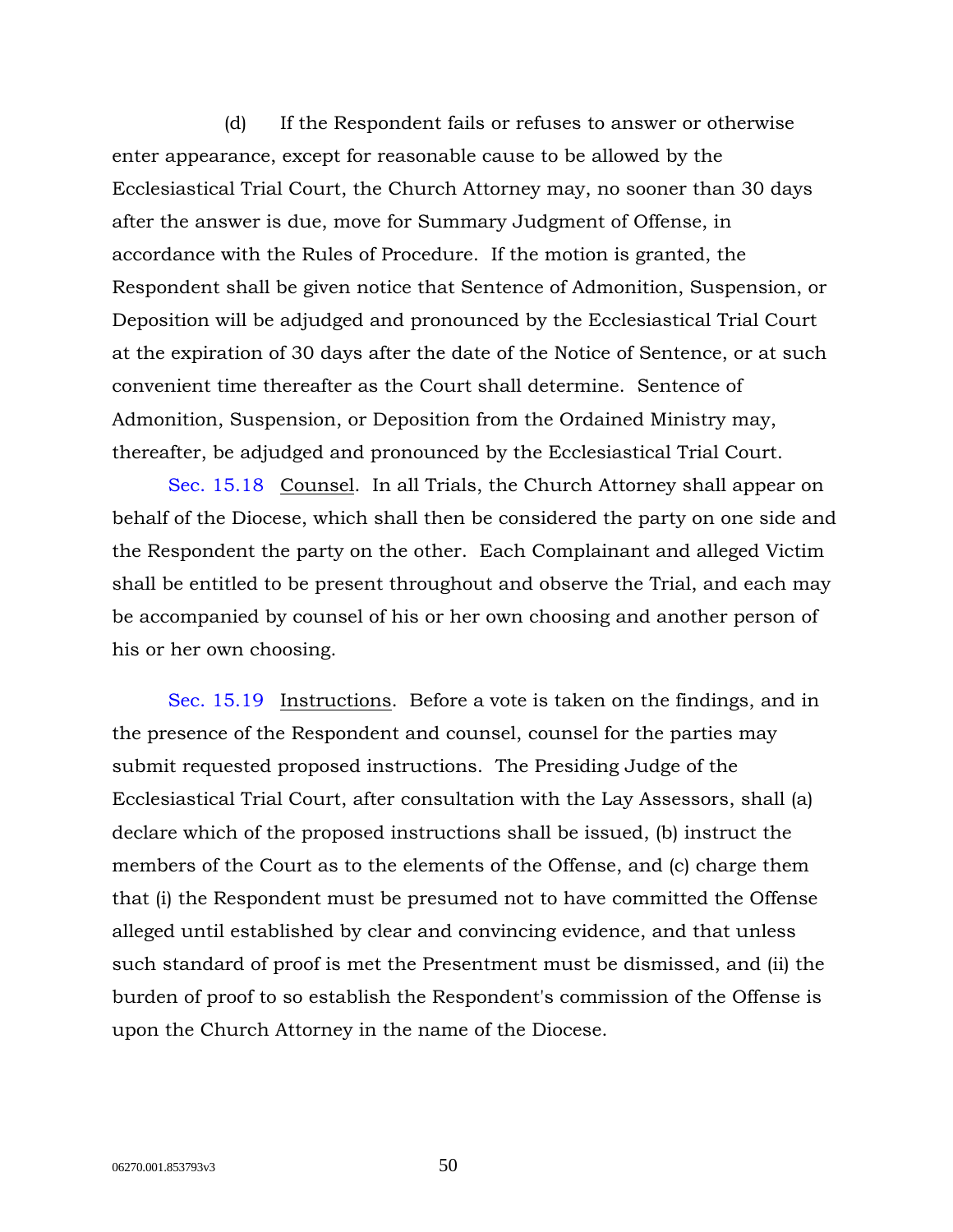Sec. 15.20 First Vote. A separate vote shall be taken first upon the findings as to the commission of an Offense by the Respondent.

Sec. 15.21 Manner of Voting: No Disclosure. Voting by members of the Ecclesiastical Trial Court on the findings shall be by secret ballot. No member shall disclose his or her vote or the vote of any member.

Sec. 15.22 Vote on Judgment. For a Judgment that the Respondent has committed an Offense, the affirmative vote of two-thirds of the members of the Ecclesiastical Trial Court then serving for that Trial shall be necessary. Failing such two-thirds vote, the Presentment shall be dismissed.

Sec. 15.23 Notice of Findings. The Presiding Judge shall cause the Respondent, the Church Attorney, each Complainant, and (unless waived in writing) the Victim, to be advised of and provided with a copy of the findings of the Court.

Sec. 15.24 Sentencing: Respondent's Rights. No vote shall be taken on the Sentence to be adjudged until at least 30 days from the date the Respondent, the Church Attorney, each Complainant, and (unless waived in writing) the Victim have been informed of the Judgment, and each has had a reasonable opportunity to offer to the Ecclesiastical Trial Court matters in excuse or mitigation, or to otherwise comment on the Sentence.

Sec. 15.25 Service of Matters in Connection with the Sentence. All matters in excuse or mitigation or comments on the Sentence shall be served on the Respondent, the Church Attorney, the Complainants, and (unless waived in writing) the Victim. The Ecclesiastical Trial Court shall provide a reasonable time for responses to the Court, which shall also be served as provided above. The Court may schedule hearings on the submissions.

Sec. 15.26 Two-Thirds Vote Needed to Impose Sentence. The concurrence of two-thirds of the members of the Ecclesiastical Trial Court then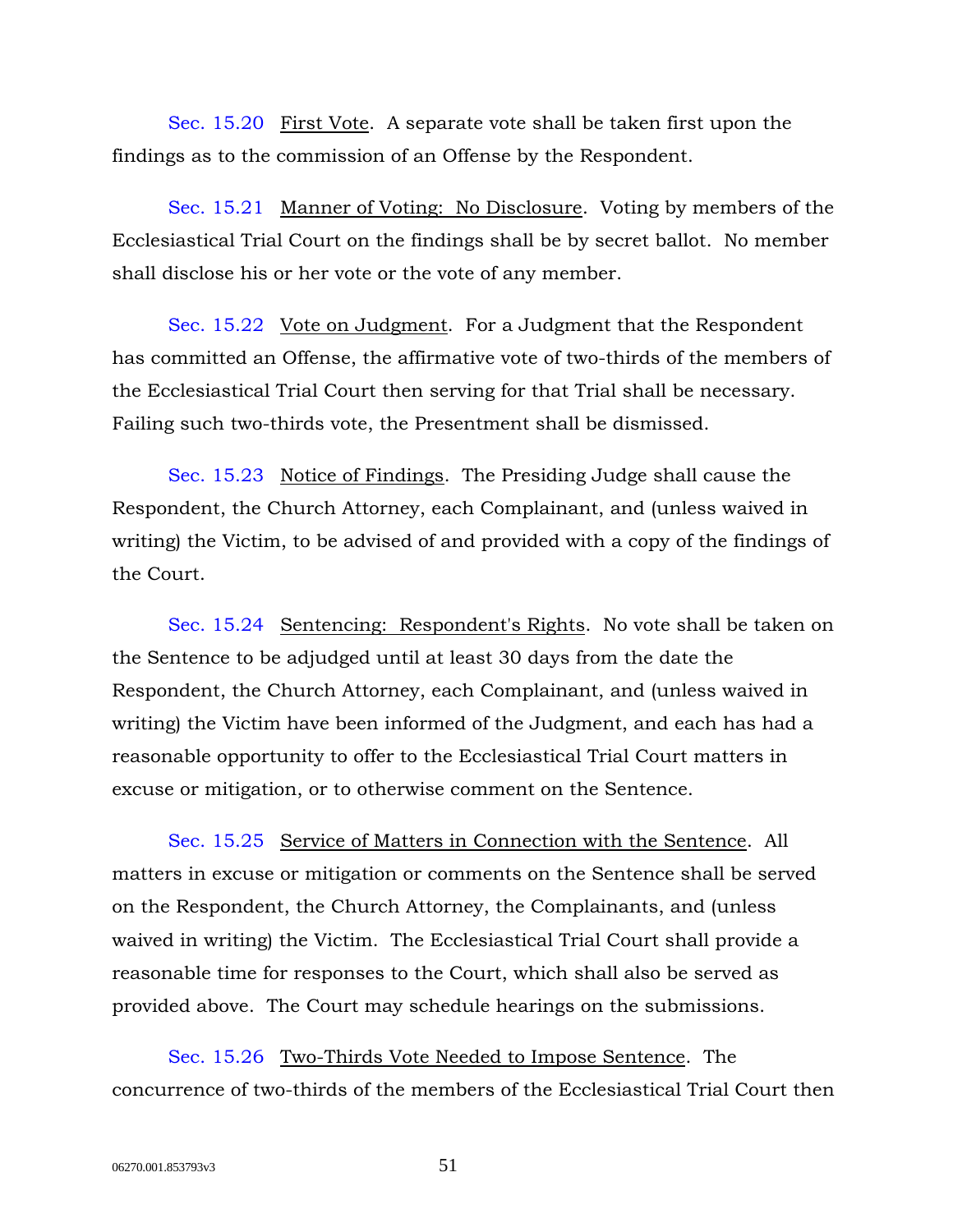serving for that Trial shall be necessary to adjudge and impose a Sentence upon a Respondent found to have committed an Offense.

Sec. 15.27 Vote; Recordation of Sentence. Following communication of all matters in excuse or mitigation, and all comments thereon, as provided in Sections 15.23 through 15.25 of this Canon, the Court shall then vote upon a Sentence to be adjudged and imposed upon the Respondent, and if the necessary two-thirds concurrence is received, the decision so approved shall be recorded as the Judgment of the Ecclesiastical Trial Court.

Sec. 15.28 Written Decision Required. The decision of the Court as to all the Charges shall be reduced to writing, and signed by those who assent to it.

Sec. 15.29 Notice of Decisions. The Judgment, and any Sentence adjudged on a Judgment, shall be communicated promptly to (a) the Bishop of the Diocese wherein the Trial was held, or the Ecclesiastical Authority, if there is no Bishop; (b) the Standing Committee of the Diocese wherein the Trial was held; (c) the Ecclesiastical Authority of the Diocese in which the Respondent is Canonically Resident; (d) the Respondent; (e) each Complainant; and (f) unless waived in writing, the Victim.

Sec. 15.30 Written Notice of Judgment. The Ecclesiastical Authority of the Diocese shall cause written notice to be served on the Respondent, the Church Attorney, the Complainants, and (unless waived in writing) the Victim, of (i) the Judgment, (ii) the Sentence adjudged, and (iii) the Sentence to be pronounced by the Bishop.

Sec. 15.31 Pronouncement of Sentence. Notwithstanding Judgment by the Ecclesiastical Trial Court, the Bishop shall not pronounce Sentence on the Respondent before the expiration of 30 days after the Respondent has been served with the written notice set forth in Section 15.30, above. In the event that an appeal is taken in accordance with Section 15.32 of this Canon, below,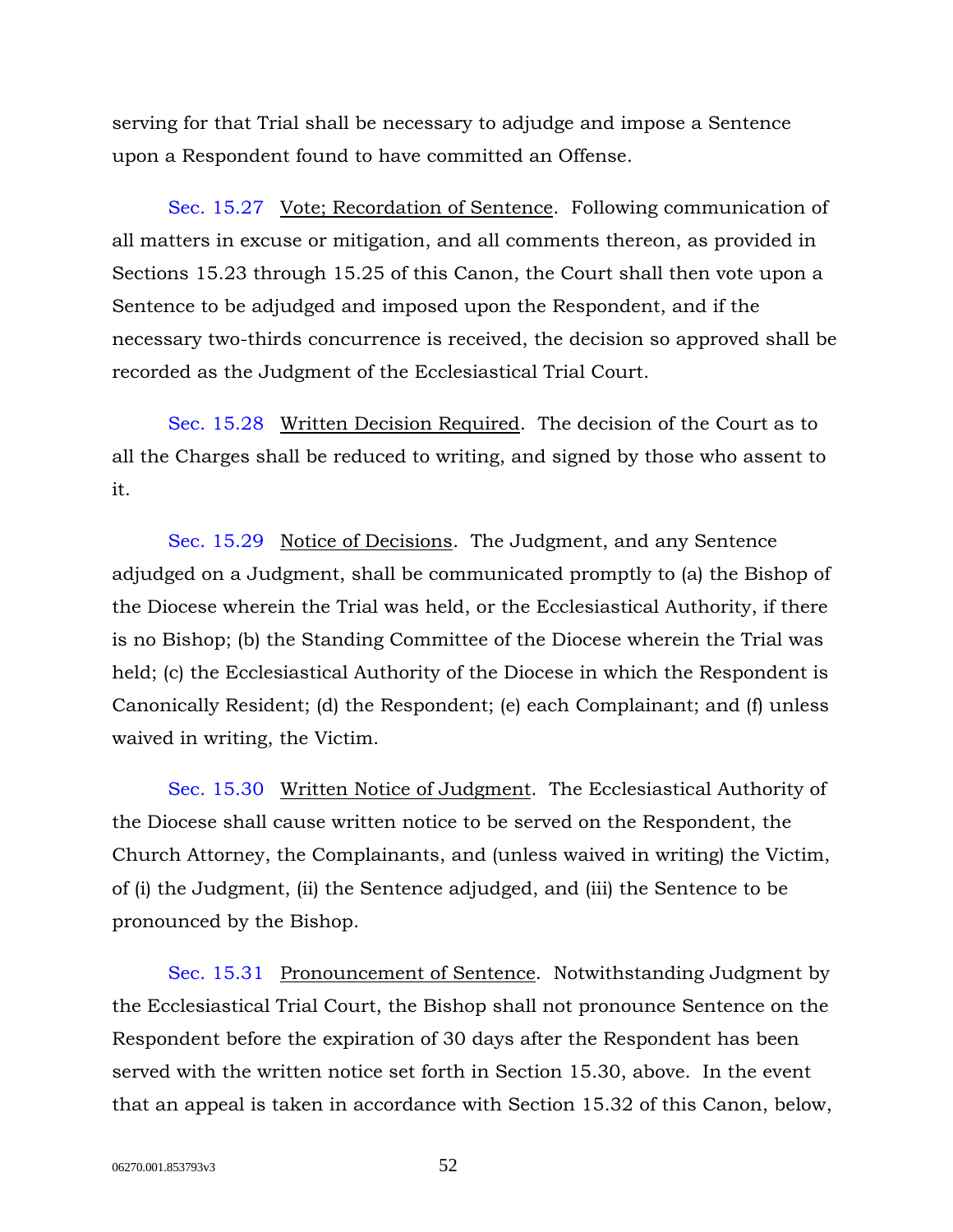the Bishop shall not pronounce the Sentence pending the hearing and final determination of the appeal.

Sec. 15.32 Right of Appeal to Court of Review. Within 30 days after the service of the foregoing notice, the Respondent may appeal to the Court of Review of the Eighth Province, by serving a written notice of appeal on the Ecclesiastical Authority of the Diocese, and a copy on the Presiding Judge of the Ecclesiastical Trial Court and the Presiding Judge of the Court of Review. The notice of appeal shall be signed by the Respondent or the Respondent's counsel, and shall briefly set forth the decision from which the appeal is taken and the grounds of the appeal. A copy of the decision of the Ecclesiastical Trial Court shall be attached to the notice of appeal.

#### CANON XVI

#### **DIOCESAN ORGANIZATIONS AND REPRESENTATIVES**

Sec. 16.01 Standing Committee. The Standing Committee, which shall be comprised of four (4) Clerics and four (4) lay persons, shall (i) be the council of advice to the Bishop, (ii) perform such duties as are required by and in conformance with the Constitution and Canons of The Episcopal Church and the Constitution and Canons of this Diocese, and (iii) have the authority to direct the Diocesan Corporation with respect to the duties and obligations assigned to it pursuant to this Canon.

(a) The term of office of members of the Standing Committee shall be four (4) years. At each Annual Convention one Cleric and one lay person shall be elected for such term. No person who has served for a full term of four years, or for more than two years in an unexpired term, shall be eligible for-election until after the expiration of one full year. Vacancies may be filled by the Standing Committee to serve until the next Annual Convention, which shall elect a member for the unexpired term. The Secretary shall promptly notify the Bishop of any vacancies, and of the names of persons appointed to fill such vacancies.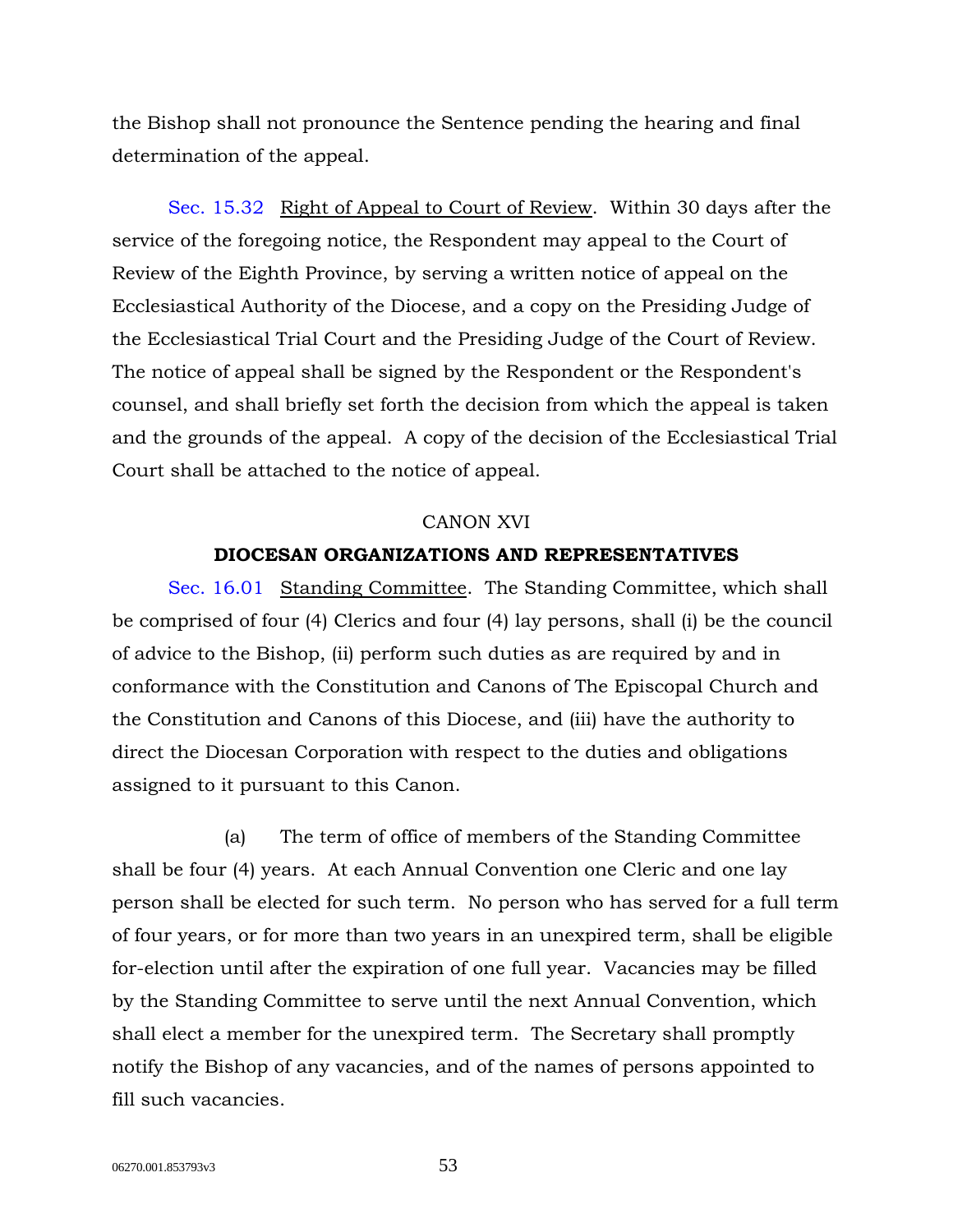(b) The officers of the Standing Committee shall be a President, a Vice President and a Secretary, to be elected from and by the members thereof at the first meeting during the Annual Convention of the Diocese.

(c) The Standing Committee shall make a full report of its activities to each Annual Convention.

(d) In conjunction with its responsibilities for the election and consecration of any person elected to the episcopate of the Diocese, the Standing Committee shall be solely responsible for negotiating and contracting with the Bishop and any Bishop-elect concerning his or her compensation, including but not limited to his or her salary, housing allowance, benefits, retirement, and any other remunerative benefits, notwithstanding the provisions of Section 8.02.

(e) An annual allocation for Clergy housing which includes both funds to meet current obligations and funds for investment in equity sharing arrangements shall be contained in the operating budget approved at the Annual Convention. The Standing Committee shall determine the criteria generally applicable to all such equity sharing arrangements and, with respect to each individual award, the qualifications of the applicant, the terms and conditions of the specific contractual arrangements between the Cleric and the Diocese, and the amount awarded. The aggregate amount of all such allocations shall not exceed the budget therefor approved by the Annual Convention.

(f) Committee on Governance. The Standing Committee shall organize and supervise a Committee on Governance, which shall regularly monitor the process of governance in the Diocese to ensure that (i) the existing governance process is functioning as described in these Canons and is transparent to the wider Diocesan community, (ii) best practices are being employed based on the specific needs of the Diocese, and (iii) the existing Diocesan structures are providing adequate responses to emerging challenges. The committee shall consist of three (3) members appointed by the Standing Committee and three (3) members appointed by the Executive Council. The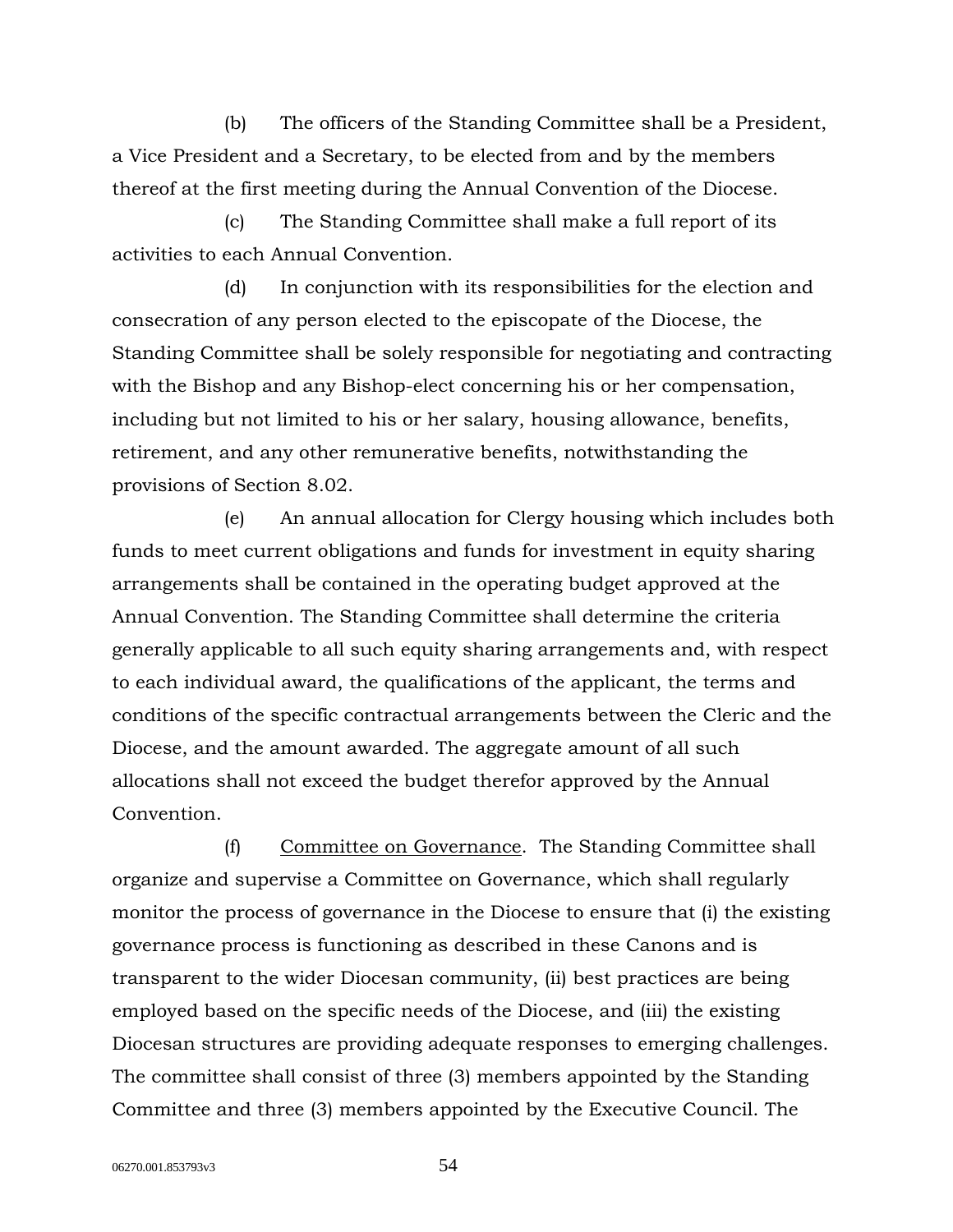Standing Committee shall designate the Chair of the Governance Committee from among its members. Members of the committee shall serve a maximum term of three (3) consecutive years, subject to reappointment annually by the entity that appointed them. No person who has served a term of three (3) consecutive years as a member of the Governance Committee shall be eligible for appointment to a new term until at least one (1) year after the expiration of the term served.

(g) Committee on Nominations. The Standing Committee shall organize and supervise the Committee on Nominations, which will present nominations for all elective offices and appointed positions in the Diocese, including Diocesan Institutions (but excepting the offices of Bishop, Bishop Coadjutor, Bishop Suffragan, and congregational Rector or Vicar). The Committee on Nominations shall identify qualified and interested Clerics and laity throughout the Diocese willing to serve in such offices and positions.

(i) Membership. The Vice President of the Standing Committee shall chair the Committee and serve with two members appointed by Standing Committee, two members appointed by the Executive Council, and two members elected at the Annual Convention. The appointed and elected members shall serve a single two year term and shall not be eligible for reappointment or reelection until the lapse of one year. In the event of a vacancy by the Standing Committee or Executive Council members, the body responsible for that member will appoint a person of the same order to fulfill the remainder of the term and, if less than one year, the service shall not be counted as a term for purposes of reappointment. In the event of a vacancy among the members elected at the Annual Convention, the Executive Council will appoint a person of the same order to fulfill the seat until the next Annual Convention. No appointee or elected representative may serve another term until after the lapse of one year.

(ii) Position and Skills Registry. The Committee will establish and maintain a registry of the charge and mission of each elected or appointed office and position in the Diocese. Additionally, the Committee shall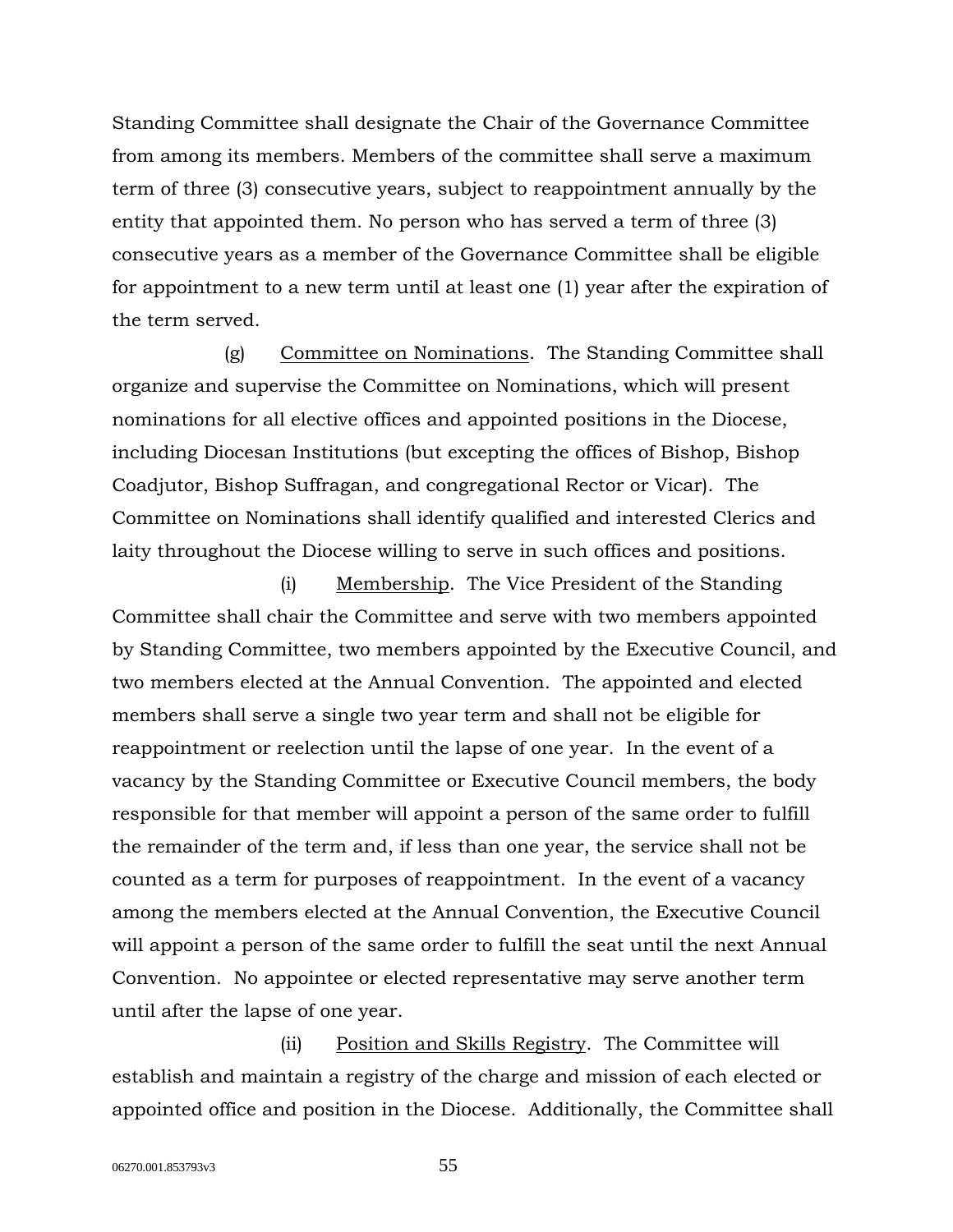create and maintain a roster of interested candidates, cross referenced with their particular gifts and skills for use by the Committee and the Bishop. In its registry, the Committee will also identify qualified Clerics and laity throughout the Diocese willing to serve on the governing board of each Diocesan Institution.

(iii) Convention Elections. The Committee shall make its best efforts to assure that at least two qualified nominees are proposed to Convention for each elected office or position, and, in the event of a multi member committee, that at least one seat will be contested.

(iv) Bishop's Appointment. At the request of the Bishop, the Committee will consult with the Bishop concerning qualified and interested Clerics and laity identified as potential appointees to committees, commissions, and other organizations within the Diocese.

Sec. 16.02 Deputies to the Provincial Synod. The deputies and alternate deputies representing the Diocese at the Synod of the Eighth Province shall be elected at least six (6) months prior to the scheduled date of the Provincial Synod. Eligibility for such offices shall be in accordance with the Canons of The Episcopal Church and the Ordinances of the Eighth Province. Deputies and alternates so elected shall serve at all meetings of the Provincial Synod for which elected during the two (2) years subsequent to the date of the Synod, and until their successors are elected. Any vacancy in such deputation shall be filled by the Bishop with the concurrence of Executive Council.

Sec. 16.03 Corporation Sole.

(a) Until January 1, 2011, or such earlier or later time as may be determined by the Executive Council with the consent of the Bishop, the Bishop is authorized to maintain a corporation sole, entitled "The Episcopal Bishop of California" (the "Corporation Sole"), under California law for the administration of the real property of missions, and of such other real or personal property and funds as may have been, or may be, granted or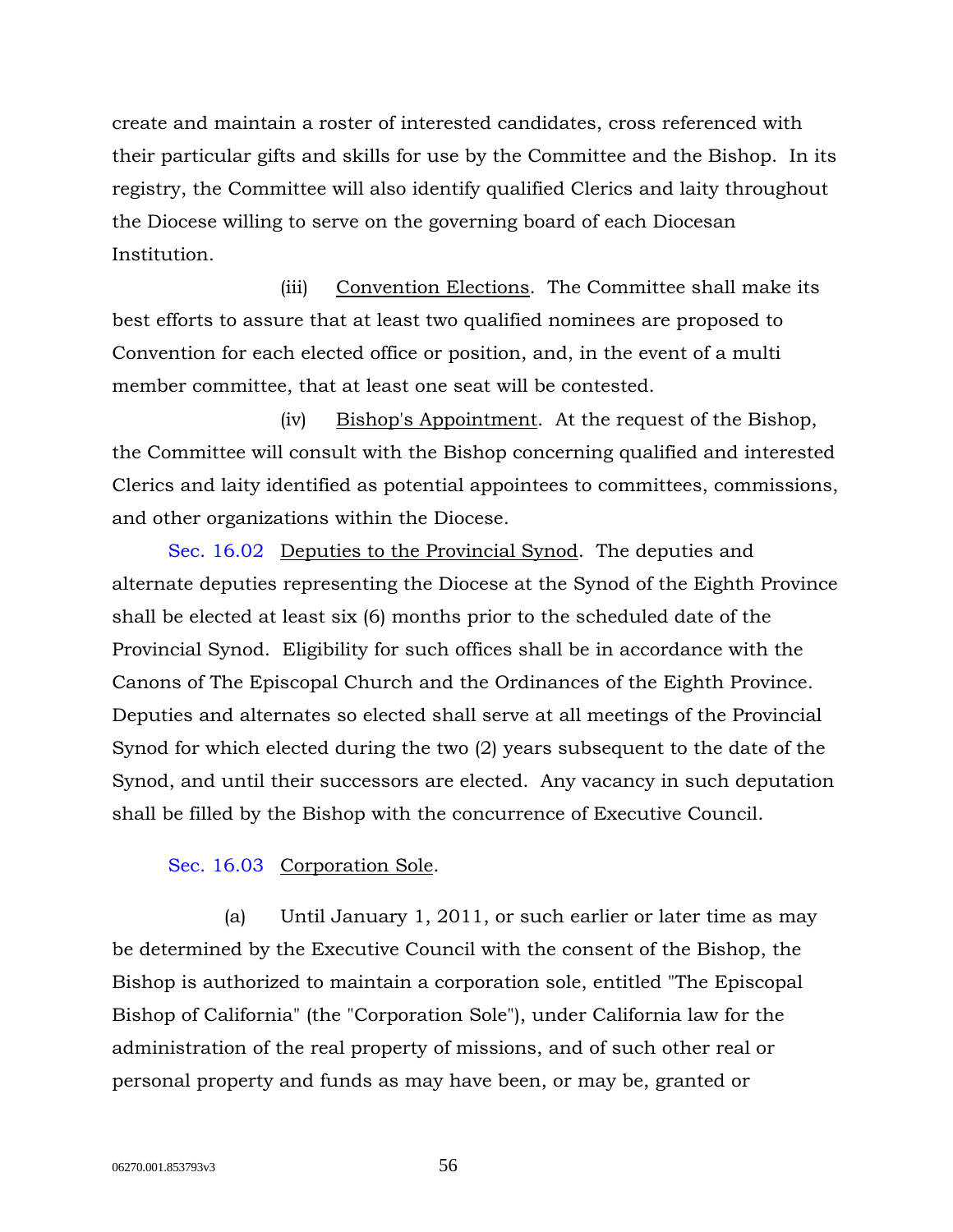committed to the Bishop for the use of The Episcopal Church in this Diocese, or of any of its related, constituent or subordinate units or institutions, or for any religious, benevolent or educational objects connected with any of the foregoing.

(b) The Corporation Sole shall report to the Annual Convention in detail concerning its activities. Its financial condition shall be reported to the Annual Convention in accordance with generally accepted accounting principles either individually, on a consolidated basis, or both, with the Diocese, as shall be determined by the Treasurer.

(c) At such time as shall be established by the Executive Council, the Corporation Sole shall be merged or otherwise incorporated into the Diocesan Corporation to the greatest extent feasible; *provided, however,* in the event that such a merger or other incorporation would result in the loss of assets to the combined entity, by reversion or otherwise under the terms of restricted gifts, the Corporation Sole shall continue to survive as and to the extent necessary to preserve such gifts. The Executive Council shall investigate, determine, and implement the form of merger, asset transfer, or other corporate action as shall best serve the interests of the Diocese in combining the assets and liabilities of the Diocesan Corporation and the Corporation Sole.

Sec. 16.04 Commission on Church Architecture and Furnishings. The Commission on Church Architecture and Furnishings shall include two Clerics and four lay members, three of whom shall be architects or engineers skilled in church design. These members shall be appointed by the Bishop at each Annual Convention. In addition, the Bishop and any Bishops Coadjutor or Suffragan, the Controller, and the Chancellor shall be, *ex officio*, members of the Commission on Church Architecture and Furnishings. The Commission on Church Architecture and Furnishings shall have the following functions:

(a) At the request of the Bishop, it shall advise about site selection for mission buildings.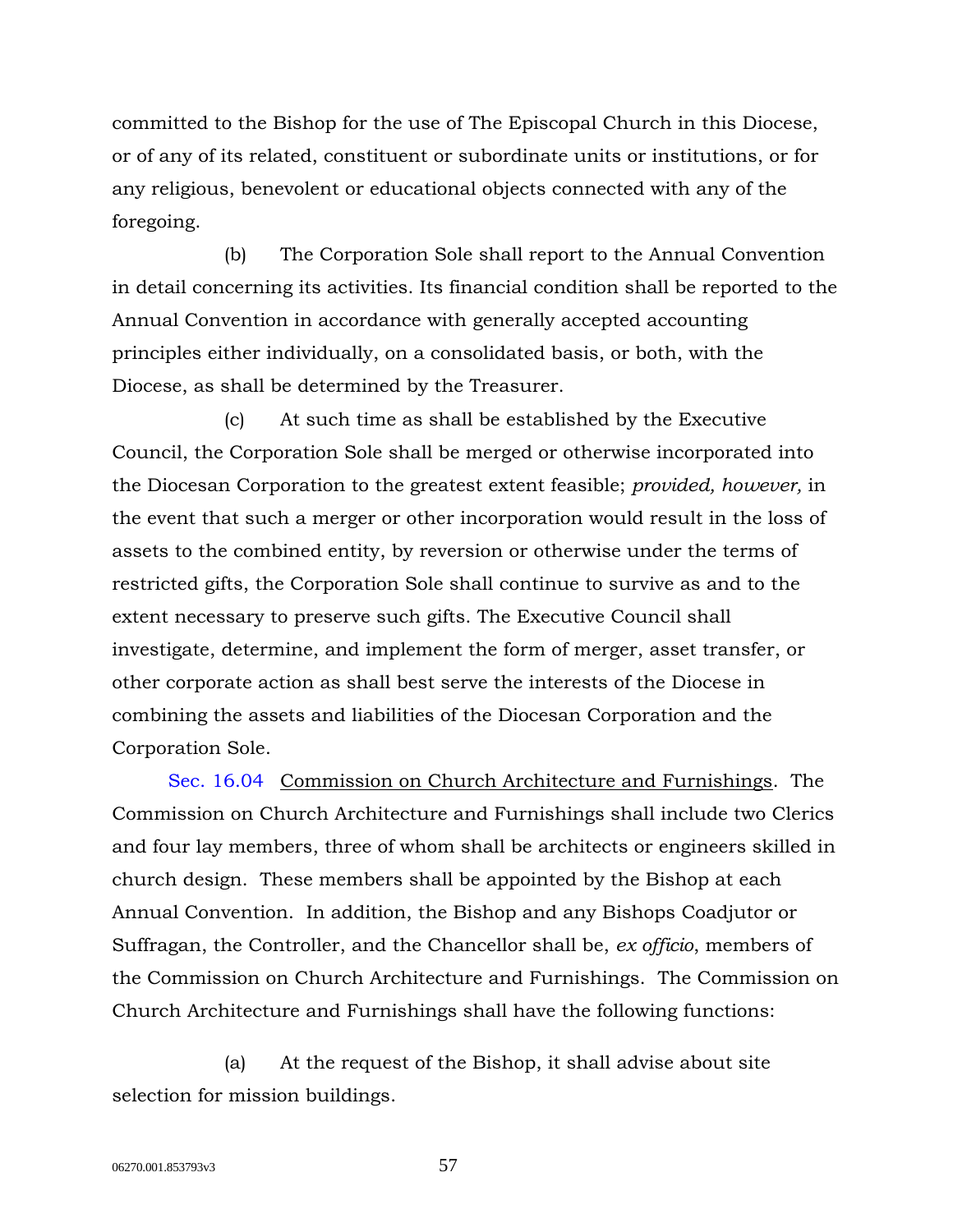(b) It shall review and approve the plans of any mission or Aided Parish for any work of improvement, repair or remodeling. No mission or Aided Parish shall commence the work to build, remodel, furnish or decorate a church, chapel or other parish or mission structure until the plans for such work have been so reviewed and approved.

(c) At the request of any parish, it shall review and give its advice about site selection, or any building, remodeling, furnishing or decorating project contemplated by the parish.

### CANON XVII

#### **DIOCESAN INSTITUTIONS**

Sec. 17.01 Eligibility. No group or entity within this Diocese shall represent that it is sponsored by or connected with The Episcopal Church or the Diocese unless it has met the provisions of this Canon and only so long as it continues to be so qualified.

Sec. 17.02 Purposes. A Diocesan Institution may be created for any charitable or educational purpose.

Sec. 17.03 Qualification. A group or entity may be recognized as a Diocesan Institution by Convention if the Bishop and Standing Committee have first recommended such action and the Chancellor has certified that its articles of incorporation and bylaws meet the requirements of this Canon.

Sec. 17.04 Corporate Requirements. Each Diocesan Institution shall be a corporation in good standing under the Nonprofit Corporation Law of California. Except as otherwise provided herein, the articles of incorporation or bylaws of each Diocesan Institution shall provide that:

(a) The Bishop, or some other person appointed by the Bishop, shall be a member of the governing board;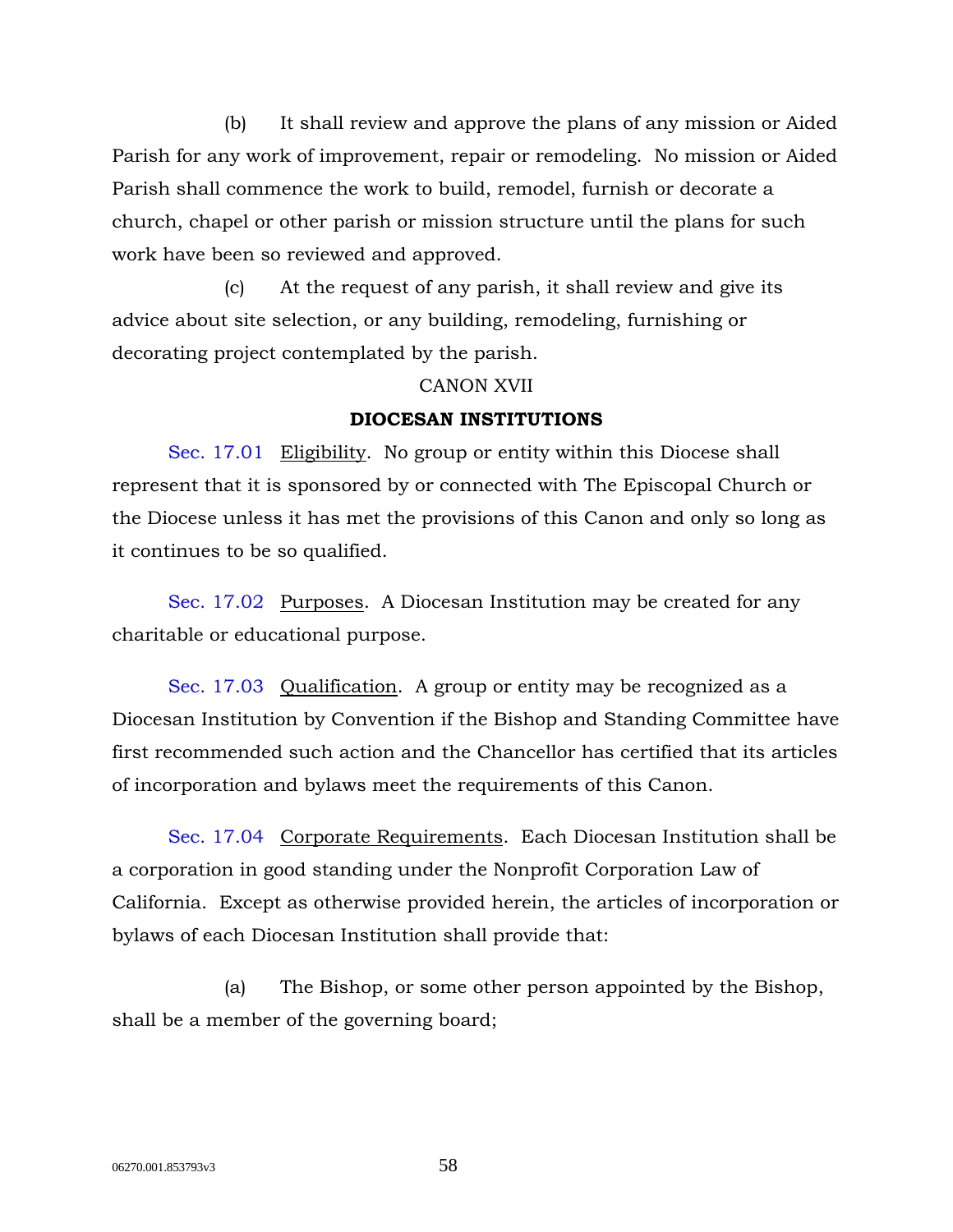(b) The election of any person to the governing board shall be subject to the written consent of the Bishop and of the Standing Committee; and

(c) At least a majority of the members of the governing board shall be Clerics Canonically Resident in the Diocese or persons eligible, under Article VI, Section 6.4, of the Constitution of the Diocese, for election as Delegates to the Convention.

Sec. 17.05 Exceptions.

(a) Section 17.04(b) and Section 17.04(c) shall not apply to any Diocesan Institution owning or operating facilities in more than one diocese, provided that a majority of the members of the governing board are members in good standing of The Episcopal Church in one or another of those dioceses.

(b) Upon written petition of an institution, the Bishop and Standing Committee may waive the requirements of Section 17.04 for institutions in which the Church participates with other denominations on an ecumenical basis, or in which community or other considerations justify such exception.

Sec. 17.06 Reports. The Bishop may require annual or special reports from any Diocesan Institution.

Sec. 17.07 Termination. After consideration of a report from the Bishop and the Standing Committee that a Diocesan Institution does not conform to the requirements of this Canon XVII or that its standards of performance do not warrant continued recognition, the Convention may revoke the status of any group or entity as a Diocesan Institution, or take other action as it deems appropriate. The report of the Bishop and Standing Committee, which shall be prepared after notice and opportunity for hearing, shall set forth the facts and conclusions upon which the recommendation is based.

Sec. 17.08 List of Institutions. The Secretary of Convention shall certify the names of all Diocesan Institutions in the Journal of Convention.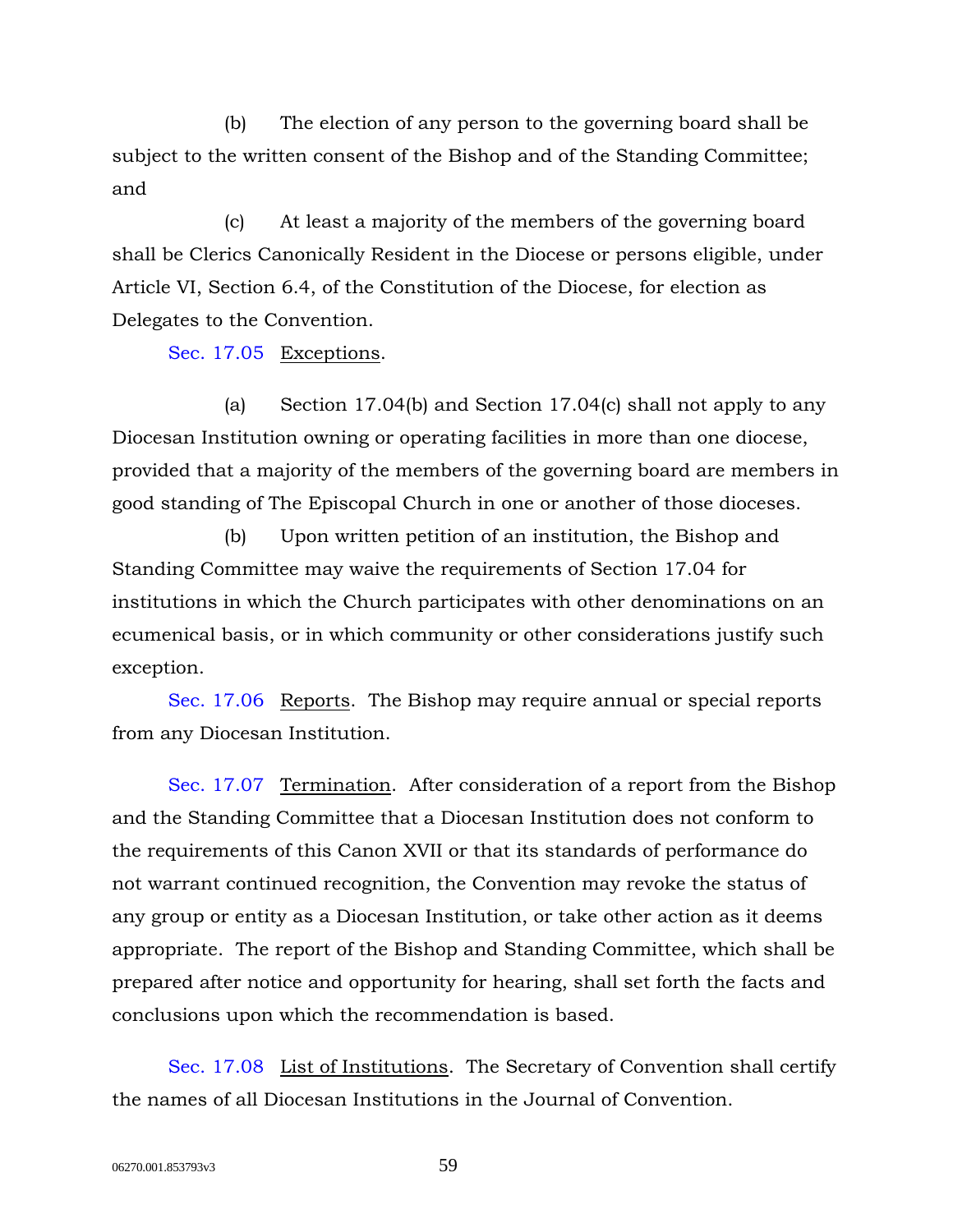Sec. 17.09 Disclaimer. The acceptance, under the provisions of this Canon, of any group or entity as a Diocesan Institution, or the continued recognition of any such Diocesan Institution heretofore accepted, is made without any warranty, representation or assurance of any kind of any responsibility whatever on the part of the Bishop, the Diocese, or any committee, department, constituent part of the Diocese or any of its employees, agents or representative for any financial, contractual or legal obligation now existing, or which may hereafter be incurred, by or on behalf of any such Diocesan Institution, except as may be expressly undertaken in a written agreement duly executed pursuant to appropriate corporate action authorized by the Diocesan Corporation or by the Corporation Sole, as the case may be, and specifically approved by the Bishop.

Sec. 17.10 Exceptions. This Canon XVII shall not apply to organizations authorized by religious communities, to organizations chartered by the Diocesan Corporation, or to a parish, a mission, the Cathedral, The Episcopal Church, or the Eighth Province of The Episcopal Church.

# CANON XVIII

# **FUNDS AND FINANCIAL MATTERS**

Sec. 18.01 Diocesan Operating Fund. There shall be a Diocesan Operating Fund from which shall be paid all expenses incurred for functions required by the Constitution and Canons of The Episcopal Church and of the Diocese and for such programs and activities as are approved by Diocesan Convention.

### Sec. 18.02 Support of Diocesan Operating Fund.

(a) It is the unqualified obligation of each parish and organized mission in union with the Convention of this Diocese to provide its proportionate share of the expenses of the Diocese as set forth in the budget for the Diocesan Operating Fund adopted by the Diocesan Convention.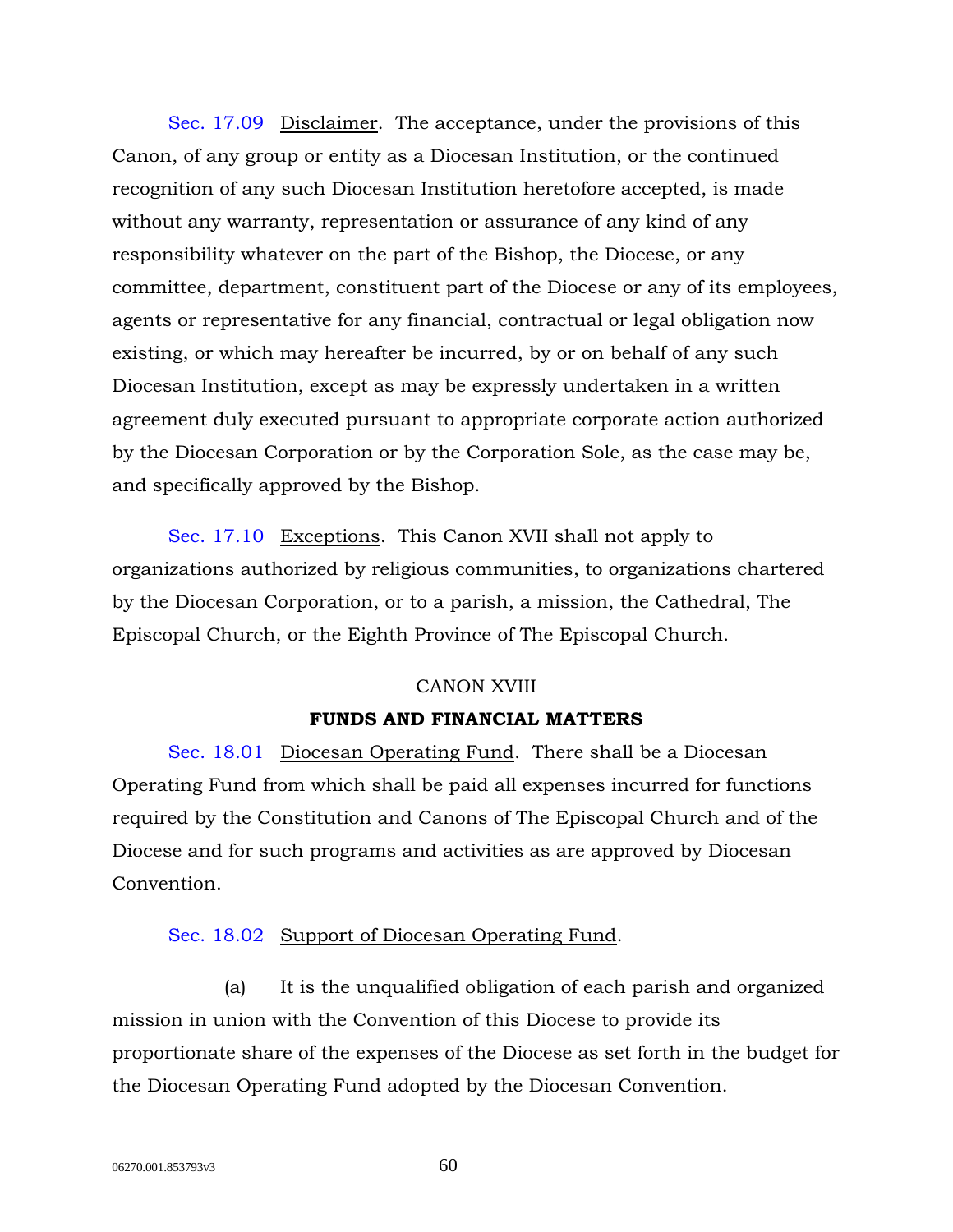(b) Such proportionate share of expenses not otherwise provided by endowment income, grants and other sources shall be assessed upon each parish and organized mission in proportion to its total annual operating income as recorded in the financial section of the annual parochial report of each such parish and organized mission, except as modified below:

(i) Excluding any amounts received by an organized mission from the Diocesan budget through the Department of Congregational Development;

(ii) In the case of the Cathedral, "total annual operating income" shall be all amounts received through pledges by the Cathedral congregation; and

(iii) In the event that a parish, or an organized mission (with the approval of the Department of Congregational Development and the Bishop), create a new full or part time position which has a scope of responsibilities solely devoted to the professional, programmatic life of said parish or mission (as opposed to clerical, janitorial, or non-programmatic responsibilities), the calculation of income of said parish or mission for purposes of the Diocesan assessment shall not include the total compensation plus related employee benefits for said employee in the first two years of his or her employment, 50% of said cost in the third year, and 25% of the cost in the fourth year. This subsection shall be limited to the equivalent of one full-time employee per congregation; it shall not apply to the Cathedral.

(c) Assessments under this section shall be assigned to each parish and organized mission on a graduated basis, so that units having a lower total operating income will be assessed a lesser percentage of their total operating income. The Department of Finance shall recommend to Diocesan Convention each year a schedule of two or more levels of total operating income and corresponding percentages of such income as the basis for assigning assessments to each parish and organized mission. Such schedule shall be effective for assessments for the ensuing year, unless modified by resolution of Diocesan Convention.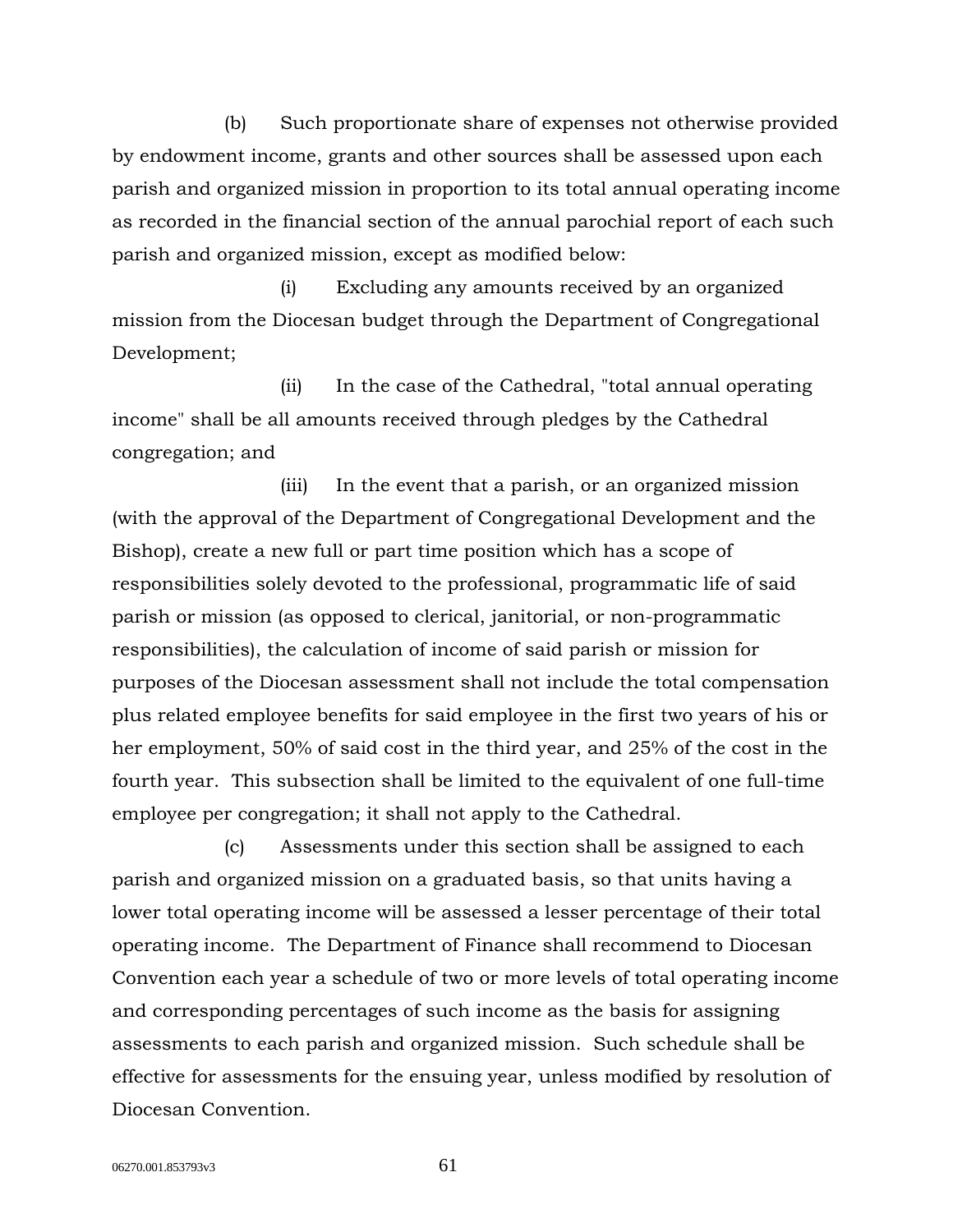(d) If a parish or organized mission fails to pay its full assessment for the twelve full months immediately preceding Convention, the voting privileges of its Delegates to the Diocesan Convention may, at the discretion of the Bishop, be suspended in proportion to the unfilled obligation, provided that no such suspension shall result in reducing the voting representation of any such parish or organized mission below one Delegate.

(e) Any proposed amendment to the Canons concerning support of the Diocesan Operating Fund or the methodology for Diocesan assessments shall be submitted to the Department of Finance on or before the first day of April. The Department of Finance shall consider the potential effect of the proposed amendment on the Diocesan Operating Fund and the operations of the Diocese, and report its conclusions to the Diocesan Convention, prior to any vote on the proposed amendment.

Sec. 18.03 Appeal of Assessment.

(a) Within 30 days following the close of the Diocesan Convention, the Treasurer of the Diocese shall send to the vestry of each parish and to the Bishop's Committee of each organized mission a statement of its assessment for the forthcoming year, and each vestry and Bishop's committee shall, within 60 days following such close, return to the office of the Treasurer of the Diocese its written commitment for payment of the amount assessed or a notice of appeal of the amount of the assessment.

(b) The Treasurer shall report to Executive Council at its January meeting all notices of appeal and the amounts involved, together with the recommendation of the Department of Finance for any adjustments in the total budget required by reason of the pendency of such appeals.

(c) With the concurrence of the Bishop, Executive Council may adjust the budget in such manner as it deems proper.

Sec. 18.04 Committee on Appeals.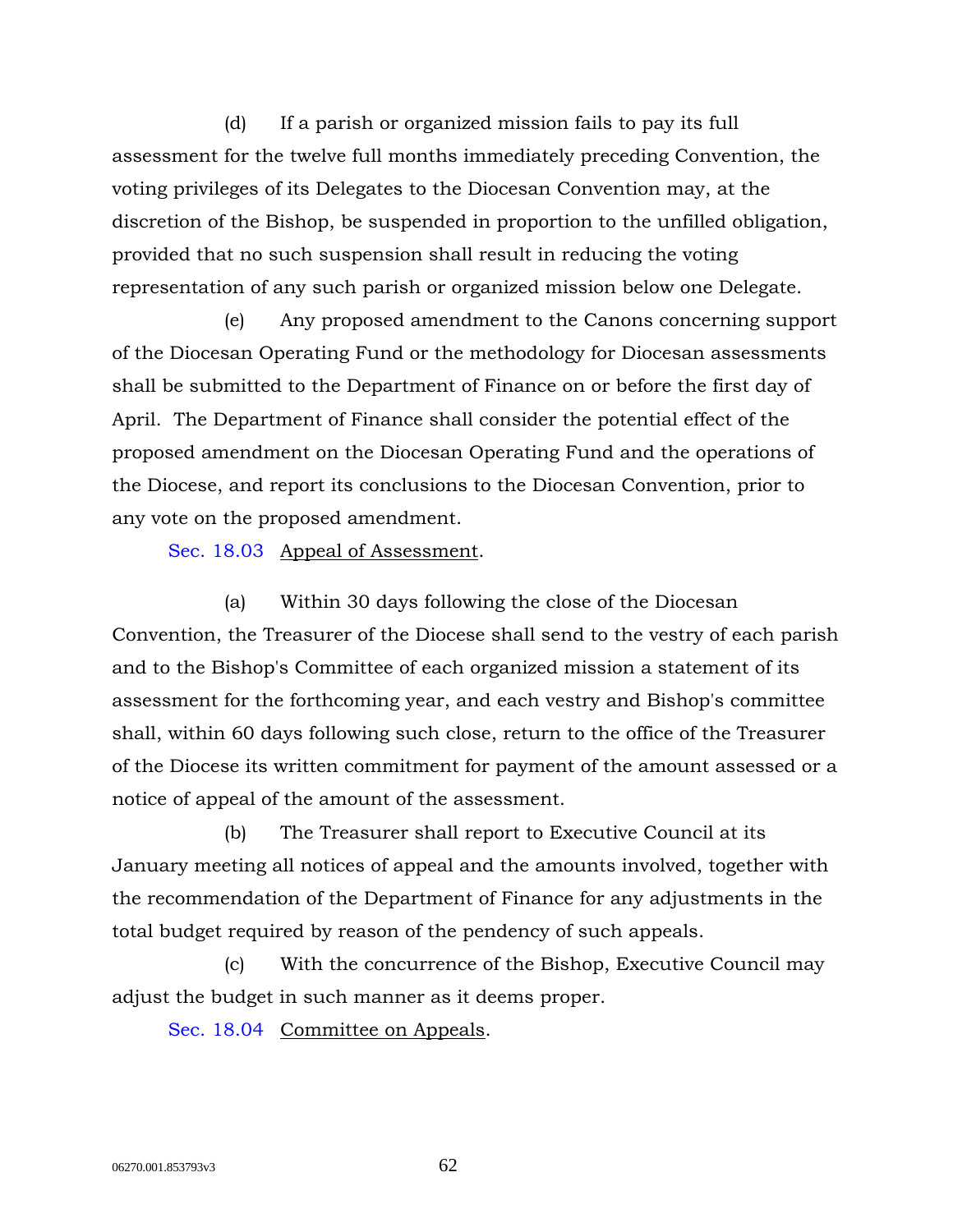(a) Any appeal of an assessment shall be referred to the Committee on Appeals, except clerical or computational errors which may be corrected by the Treasurer's office. Promptly following each Annual Convention, the Committee on Appeals shall be established as follows: a Chair, appointed by the Bishop and confirmed by the Executive Council, one person appointed by the President of Executive Council, one person appointed by the Department of Finance, and six persons appointed by the Bishop and confirmed by Executive Council, two of whom shall be members of parishes or organized missions whose total operating income for the prior year was less than the average total operating income of all parishes on which the assessment was based, and two of whom shall be members of parishes organized missions whose total operating income for the prior year was equal to or greater than the average total operating income of all parishes on which the assessment was based. At least three of such six shall be lay persons.

(b) A parish or organized mission, having given notice of appeal within the period specified in Section 18.03, shall perfect such appeal by providing the Chair of the Committee on Appeals, not later than March 1 of the year considered, with a written statement of grounds for appeal and copies of its current budget and financial statements for the two previous years. The Committee on Appeals is not empowered to consider an appeal not noticed in accordance with Section 18.03 and not perfected in accordance with this subsection.

(c) The Committee on Appeals shall take such action as it deems appropriate to investigate, hear and determine each appeal, including but not limited to informal conferences by one or more Committee members with an officer or officers, or the vestry or Bishop's committee of the parish or organized mission appealing, or a formal hearing before the Committee. After such consideration as the Committee on Appeals deems appropriate, with or without a formal hearing, the committee may by vote of a majority of its members dismiss the appeal or recommend to the Executive Council an adjustment of the assessment.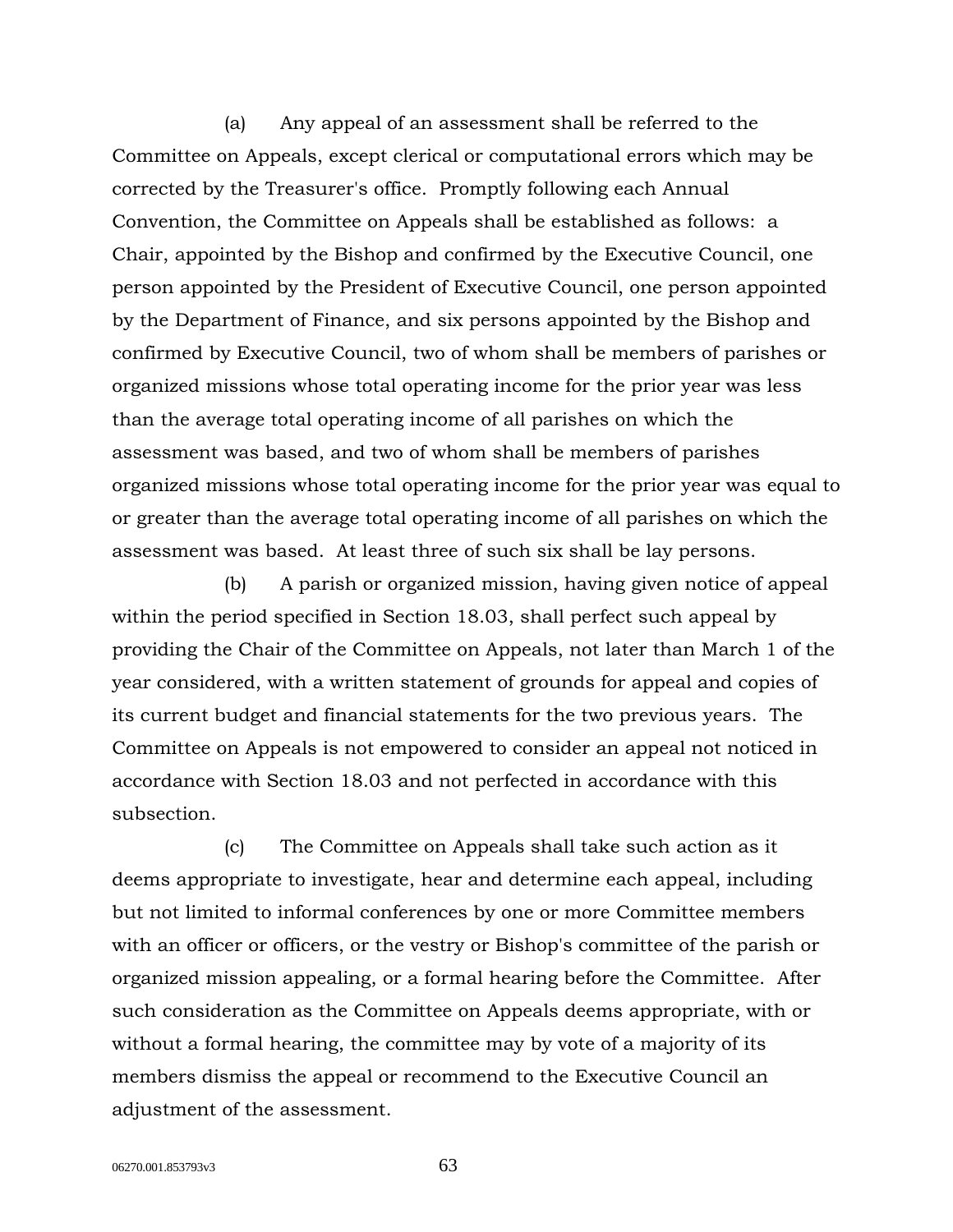(d) The Executive Council may accept or reject the recommendation of the Committee on Appeals, or it may return the matter to the said Committee for further consideration. The action of the Executive Council under this subsection shall be subject to the concurrence of the Bishop.

# Sec. 18.05 Monthly Payments.

(a) Each parish and mission of the Diocese shall pay to the Treasurer of the Diocese, each month, one-twelfth of its assessment for the Diocesan Operating Fund. The payments between the beginning of the fiscal year and the publishing of the assessments for that year shall be on the basis of the assessment for the preceding year, and adjustments shall be made the following month.

(b) Each month, the Treasurer of the Diocese shall provide the Treasurer of each parish and mission with a statement of the balance then due on, and each parish and mission shall pay to the Treasurer of the Diocese onetwelfth of, their respective assessments. The Treasurer of the Diocese shall provide a final statement to each parish and mission not later than the tenth day of-December and shall indicate the balance due as of December 31.

Sec. 18.06 The Episcopate Fund. There shall be an Episcopate Fund consisting of such donations and contributions as shall be made thereto from private and public sources which shall be paid to and held in trust by the Diocesan Corporation. The interest on such fund shall be appropriated to the support of the Bishop of this Diocese, and of the Bishop Coadjutor and the Suffragan Bishops, if there be any.

# Sec. 18.07 Clergy Emergency Fund.

(a) The Clergy Emergency Fund shall be derived from donations, contributions and collections, which may be taken for that purpose, in any parish or mission in this Diocese.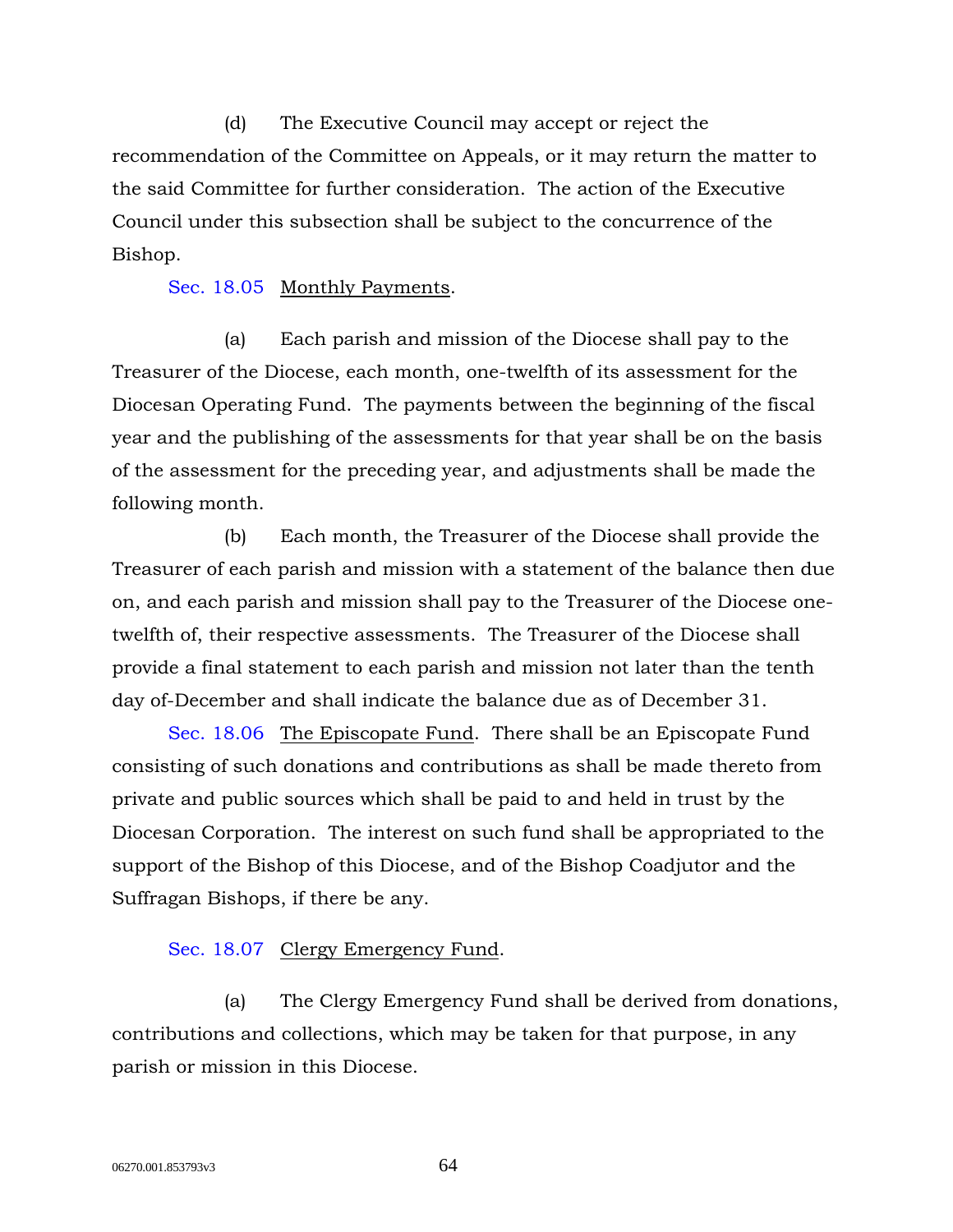(b) The principal of the Clergy Emergency Fund shall be invested in the name of and remain under the control of the Diocesan Corporation, and only the revenue from the fund and any special contributions expressly designated may be used for current relief. The Bishop shall have charge of all disbursements from the Fund and shall report at least annually to Executive Council concerning it.

(c) Except as described in the following paragraph, the income of the Clergy Emergency Fund shall be used only for the relief of those Clerics in good standing in the Diocese who are Canonically Resident therein, and of their surviving spouses and dependent children. Such relief may include the payment of premiums for Diocesan group health insurance coverage for retired, unemployed or disabled Clerics, and dependents of such Clerics including surviving spouses or dependent children.

(d) In the discretion of the Bishop, any such income not required for the foregoing purpose may be used for the relief of lay persons who are members of the Church and who are or have been regularly employed by the Diocese, the Cathedral or a parish or an organized mission of the Diocese.

Sec. 18.08 Other Funds. The Diocesan Corporation is authorized to establish and maintain such other separate or consolidated funds as may be appropriate properly to manage and invest trust funds of the Diocese, including any such funds given or bequeathed to Diocese in any manner and any funds held by the Diocesan Corporation for the use and benefit of any parish, mission, institution or other organization affiliated with the Diocese in accordance with the terms and conditions of any such trust or endowment.

#### CANON XIX

### **BUSINESS PRACTICES IN CHURCH AFFAIRS**

Sec. 19.01 Transfer or Encumbrance.

(a) Except as provided in Section 19.02 of this Canon, no vestry, trustee or other body authorized by civil or canon law to hold, manage or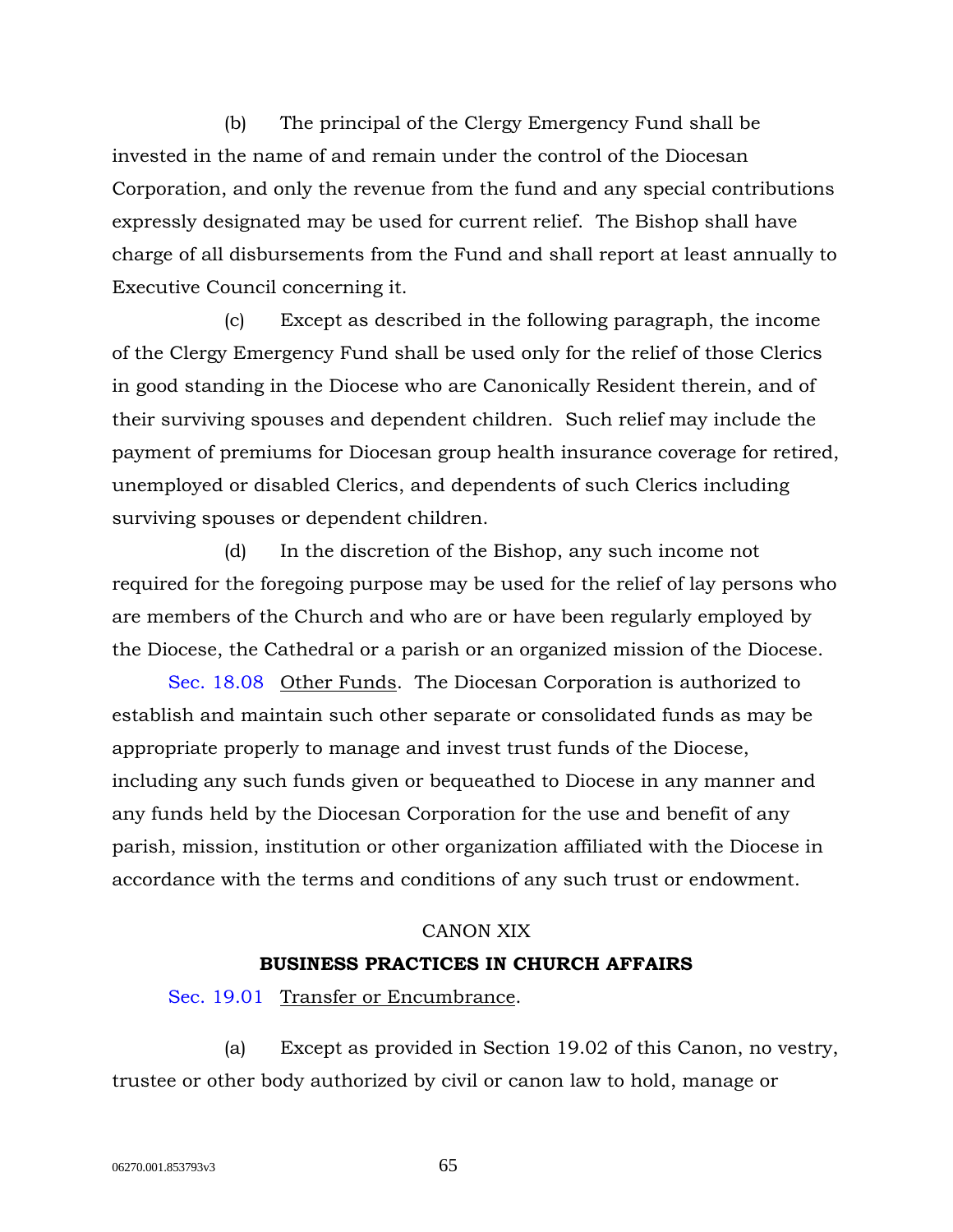administer real property for any parish, Diocesan Institution or other organization connected or affiliated with the Diocese, shall transfer, lease for a term exceeding one year, or encumber such real property, or any part thereof, without first obtaining the written consent of the Bishop and the Standing Committee. In the case of real property held by the Corporation Sole for a mission over which the Executive Council has general supervision, the prior consent and authorization of the Bishop and Executive Council shall be required for any transfer, lease for a term exceeding one year, or encumbrance, except that when the property contains a consecrated church or chapel, or a church or chapel which has been used solely for divine services, the prior consent of the Bishop and Standing Committee shall be required.

Sec. 19.02 Exceptions. The prior consent of the Bishop and Standing Committee to an encumbrance, as described in Section 19.01 of this Canon, is not required in the following cases:

(a) An encumbrance of property of a parish other than a consecrated church or chapel to secure indebtedness incurred for permanent improvements, replacements, additions, fixtures or equipment of a capital nature when the amount of such indebtedness, plus all other indebtedness then existing, does not exceed 150 percent of the average annual receipts of the parish during the three preceding calendar years;

(b) Indebtedness incurred by the Corporation Sole which has been authorized by Executive Council for the use or benefit of a mission;

(c) Indebtedness, guaranty obligations, or other similar commitments secured by any lien, deed of trust, pledge, security interest or other encumbrance on real property or any part thereof, incurred or assumed on a facility in which healthcare and residential services are provided to patient and/or residents, where such indebtedness, guaranty obligations or commitments are incurred or assumed in furtherance of the mission of the organization, or any other indebtedness, guaranty, obligation, transfer or transaction as otherwise agreed to by the Bishop and Standing Committee.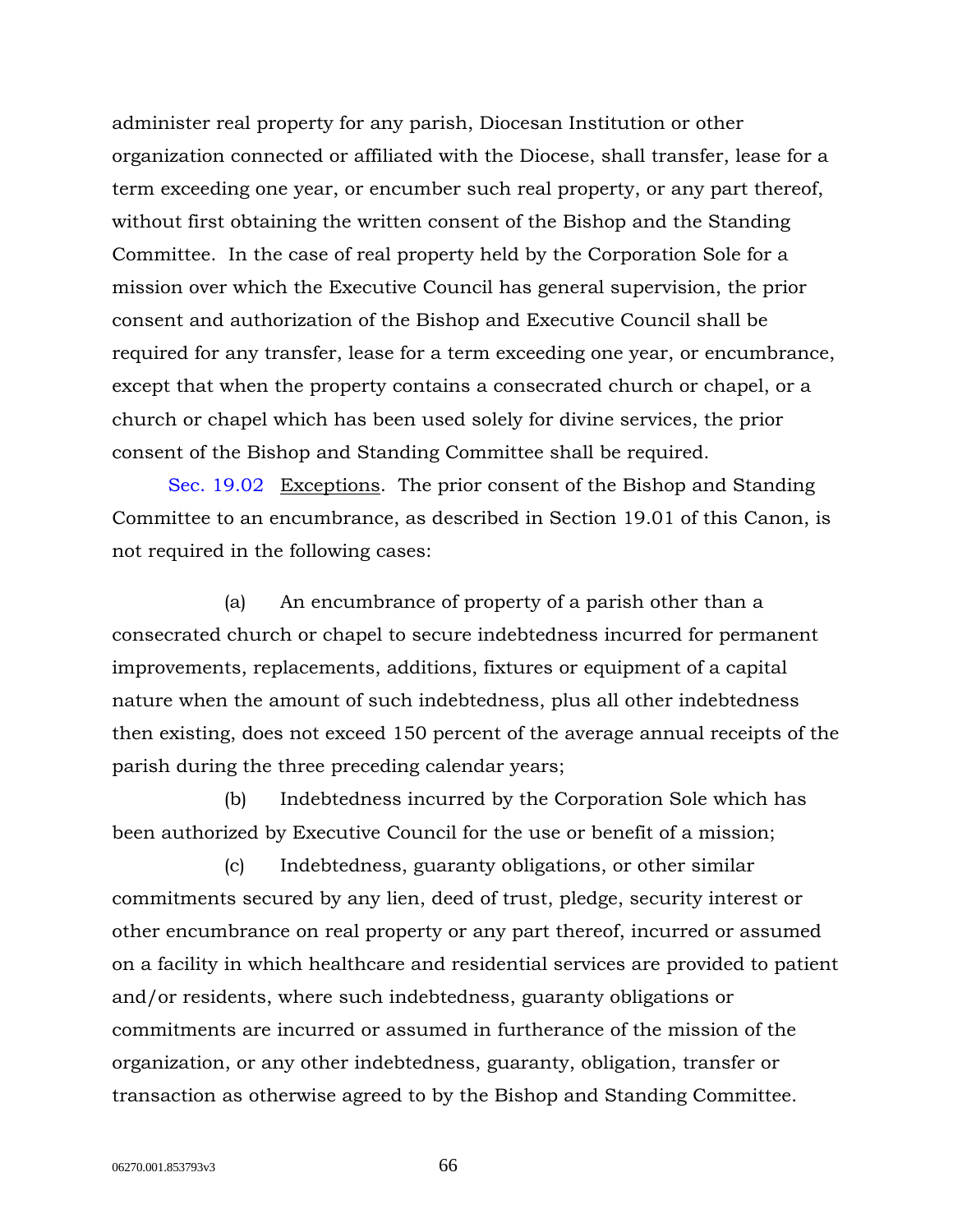Sec. 19.03 Trust. All real and personal property held by or for the benefit of any parish, mission or other congregation is held in trust for the Episcopal Church and the Diocese of California. The existence of this trust, however, shall not limit the authority of the parish, mission or other congregation otherwise existing over such property, except as may be specified in these Canons, so long as the particular parish, mission or congregation remains a part of The Episcopal Church and the Diocese of California, and subject to their respective Constitutions and Canons.

### Sec. 19.04 Permanent Funds.

(a) Permanent funds, endowments, and trust funds and securities of a parish or mission shall be deposited with a national or state bank, savings and loan association, mutual fund, professional investment advisor, the Diocesan Corporation or other agency approved by the Department of Finance, and shall be held under agreements providing for at least two signatures for withdrawal of such funds or securities. This section shall not apply to funds and securities refused by depositories as too small for acceptance; such small funds shall be under the care of the persons or corporations responsible for them.

(b) Records shall be kept of all permanent and trust funds showing source and date and terms governing the use of principal and income. The fiduciary responsible shall report the condition of such funds at each annual meeting of the parish or mission.

Sec. 19.05 Accounting Records. Books of account shall be so kept as to provide the basis for satisfactory accounting, including appropriate records of all sub-groups of a parish or mission authorized by the vestry or Bishop's committee to solicit, receive or disburse funds.

Sec. 19.06 Annual Audits. All accounts, including discretionary accounts, of parishes, missions or other Diocesan Institutions or bodies carrying out Diocesan programs shall be audited annually by a certified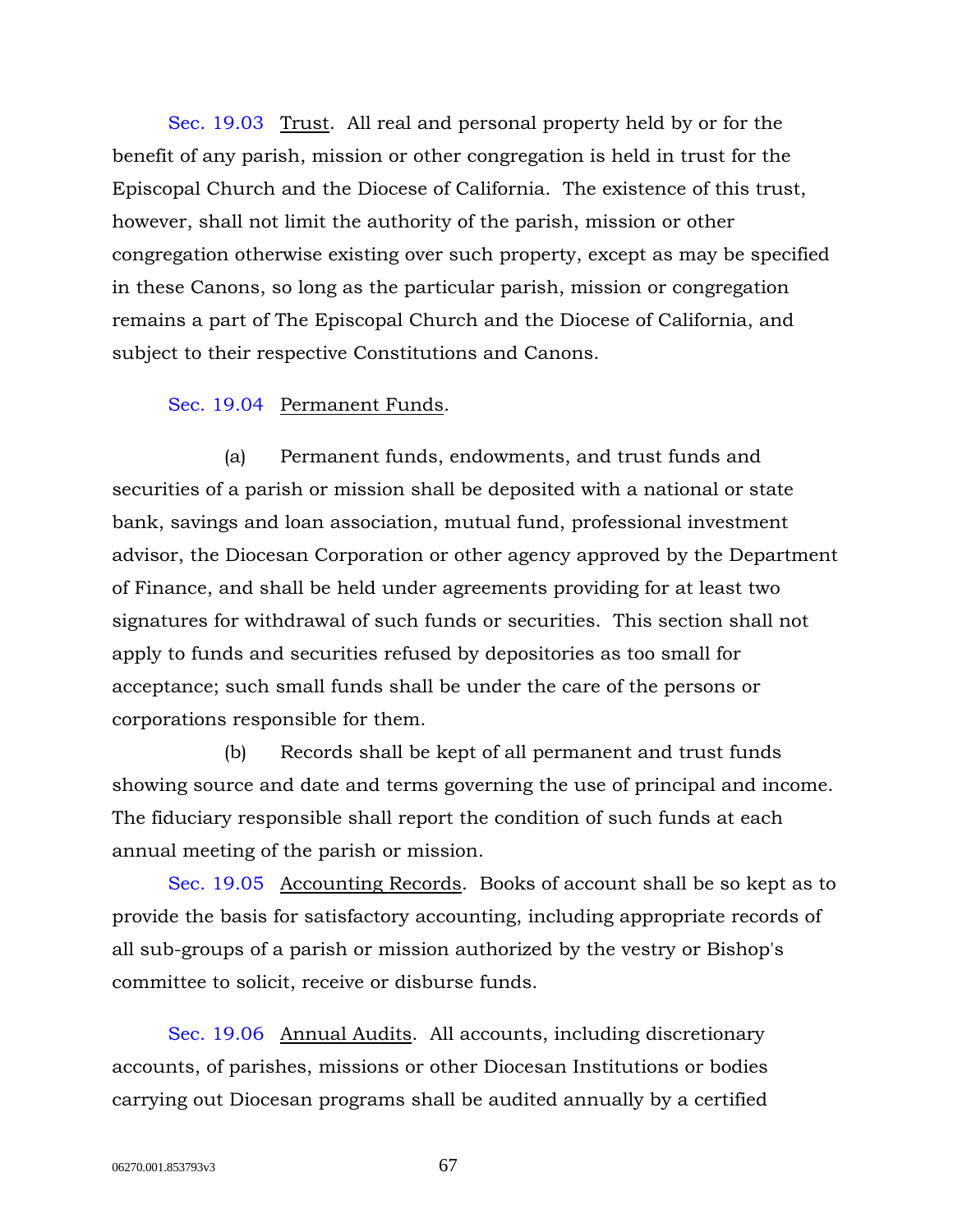independent public accountant or by such accounting agency or audit committee as shall be approved by the Department of Finance (provided that in auditing discretionary funds, appropriate procedures may be implemented to safeguard the confidential nature of pastorally sensitive expenditures from such funds). The Department of Finance may direct any parish, mission or other congregation to provide copies, when asked, of any and all audit reports and of any memoranda relating to internal controls, together with a summary of action taken correct deficiencies or implement recommendations.

Sec. 19.07 Property Insurance. All buildings belonging to or used by parishes, missions, and other Diocesan Institutions, and their contents, shall be kept adequately insured.

Sec. 19.08 Reports. The Department of Finance shall report to each Annual Convention upon its administration of its duties under this Canon.

Sec. 19.09 Personnel Practices Committee. Subject to confirmation by the Annual Convention, the Bishop shall appoint a personnel practices committee which shall review existing minimum stipends and allowances and shall recommend, not less than 60 days prior to Convention, appropriate changes. In addition, the committee is charged with the ongoing education of members and organizations of the Diocese in responsible personnel practices and with recommending to Convention programs to implement such practices for both Clerics and lay employees.

Sec. 19.10 Diocesan Archives. There shall be an Archive of the Diocese of California, the purpose of which shall be to preserve by safekeeping, arrange and have available necessary legal documents and items, and useful historical papers and materials of the Diocese of California, its bishops, officials and agencies.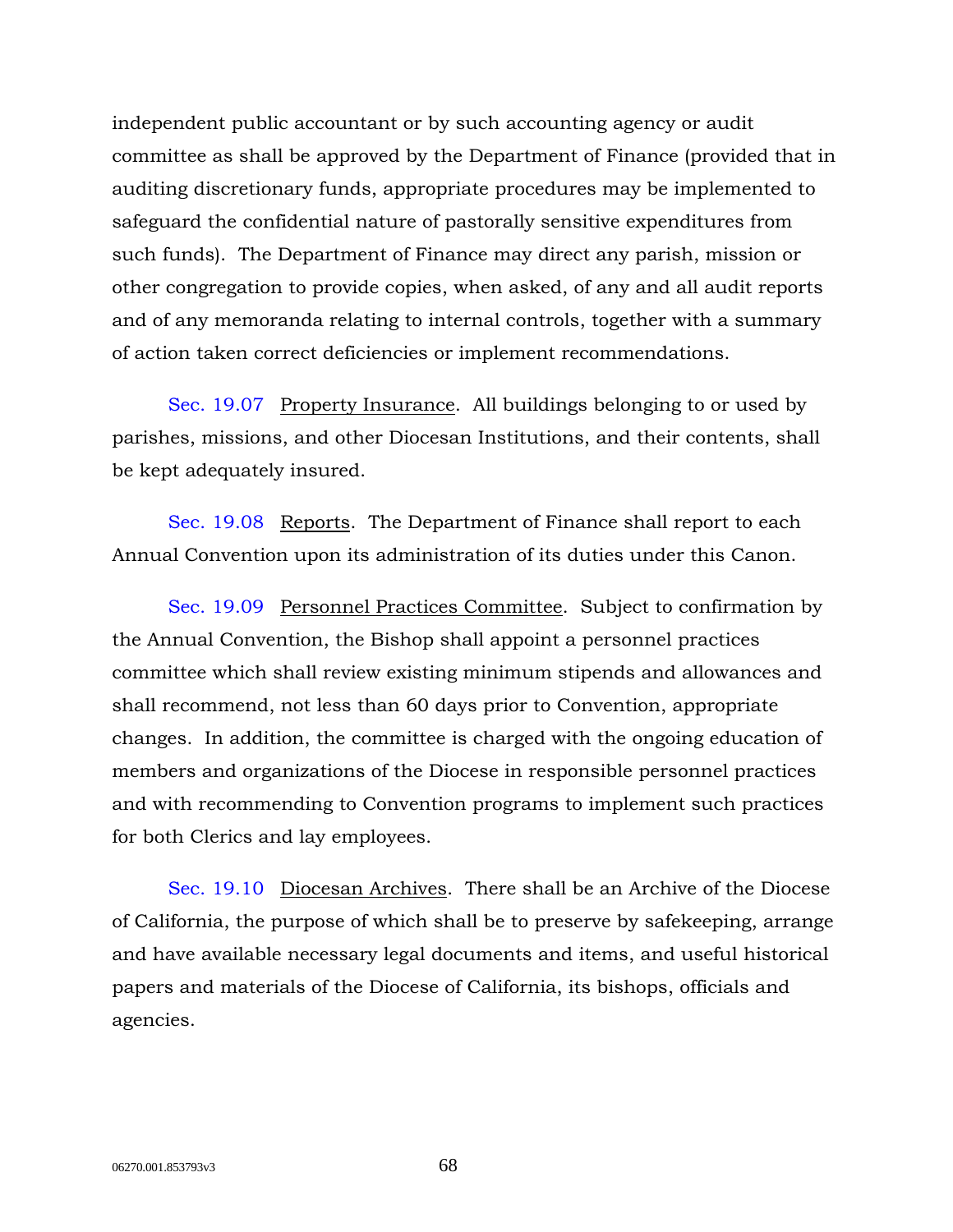(a) The day-to-day activities and work of the Archive shall be conducted by an Archivist who shall be selected by the Bishop and confirmed by Executive Council. The Archivist shall serve at the pleasure of the Bishop.

(b) The work of the Archivist shall include, but not be limited to, the following: securing, organizing, safeguarding and controlling access to the material in the collection; preparing and proposing operating policies for approval by the Bishop and Executive Council; reporting on the condition and work of the Archives; and advising congregations and Diocesan Institutions and other organizations as to records retention and archive policies regarding their documents and materials.

(c) The general records retention policies of the Diocese shall be as follows:

(i) Records and materials of the Diocese and its departments, commissions, committees and other organizations designed to represent and/or interact with the whole Diocese shall be retained by the Diocesan Archives.

(ii) Records and materials of defunct Diocesan organizations, including congregations, shall be retained by the Diocesan Archive, subject to applicable policies.

(iii) Active separate organizations, such as congregations and institutions, are expected to retain their own papers and materials.

(d) When papers and materials are transferred to the Archives, the originator shall indicate any materials which are to be considered confidential and they shall be subject to applicable policies.

(e) Access to materials is left to the discretion of the Archivist, the Bishop and the Executive Officer of the Diocese, and subject to applicable policies.

# CANON XX

#### **HEALTH AND LIFE INSURANCE, LAY PENSIONS**

Sec. 20.01 Group Coverage. The Diocese shall provide group coverage of the following plans of insurance: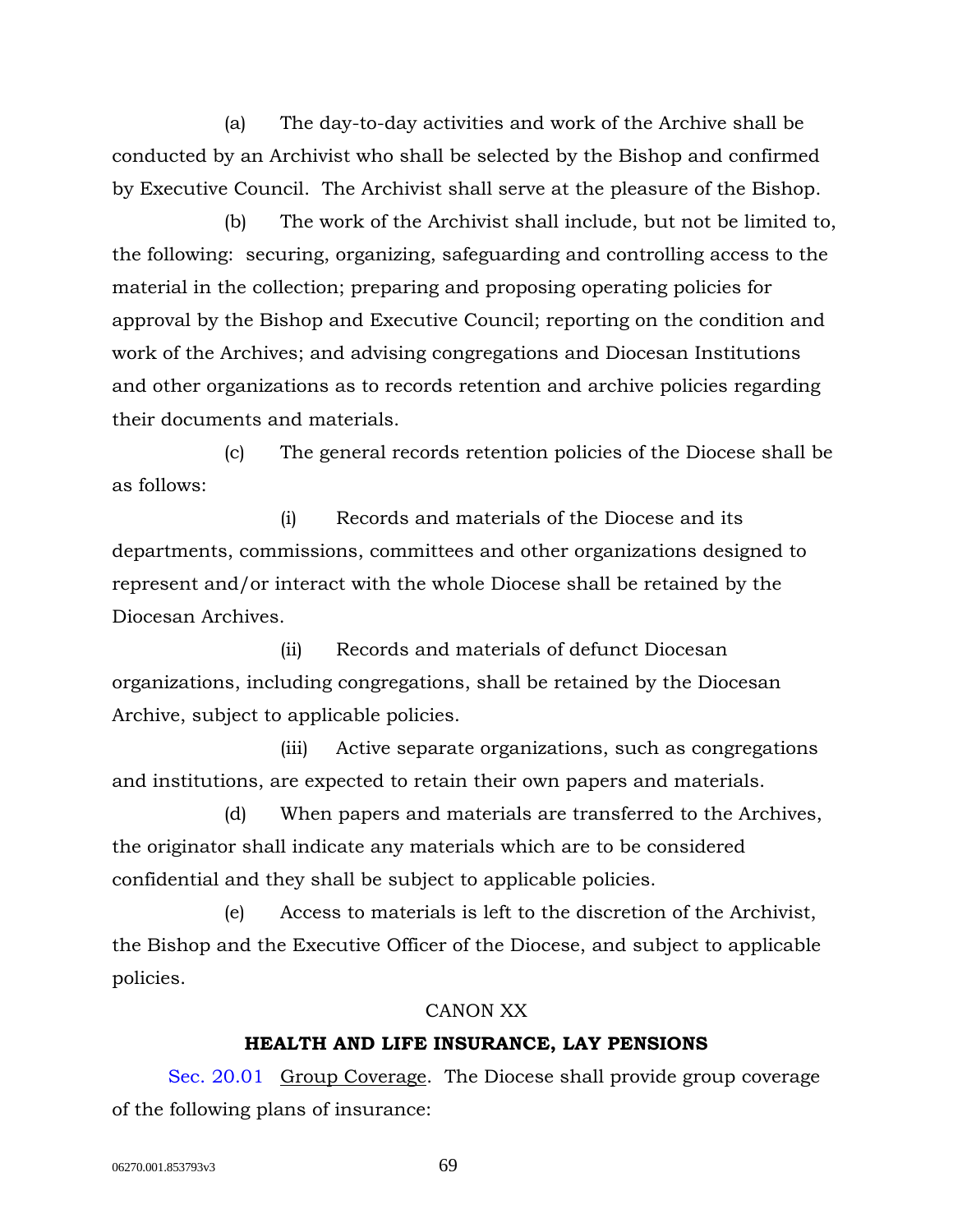- (a) Hospital and medical;
- (b) Dental;
- (c) Long-term disability; and
- (d) Life.

Sec. 20.02 Eligibility. The following persons, and their immediate family dependents, are eligible for coverage, and premiums shall be paid as specified:

(a) Every active Cleric who is personally resident within the Diocese, and regularly employed 30 hours or more per week on a permanent basis, in the general work of The Episcopal Church in this Diocese; premiums for such insurance to be paid by the source of the Cleric's salary;

(b) Members of religious orders and Clerics on leave of absence authorized by the Bishop for a specific period of time; premiums to be paid by the source of ecclesiastical salary, or as directed by the Bishop;

(c) Every retired Cleric who shall have attained age 65 and who shall have been Canonically Resident in this Diocese and regularly employed full time in the general work of the Diocese for the five years immediately preceding retirement, and who has ten years of credited service with the Church Pension Fund; premiums to be paid by the Diocese;

(d) All regular, lay employees of the Diocese, of the Cathedral, parishes and missions working and paid for 30 hours or more per week on a permanent basis: premiums to be paid by the source of salary or the employing entity;

(e) Other employees of parish and Diocesan Institutions that elect to participate upon such terms as may be approved by the insurer as to the employees covered and the source of the premium payments.

Sec. 20.03 Mandatory Participation. Each of the persons described in Section 20.02 shall be covered for all coverages available under the group plans listed in Section 20.01 of this Canon to the extent required by each such plan. The source of salary shall not be required to pay that portion, if any, of the premium specified for voluntary life insurance under the group life plan.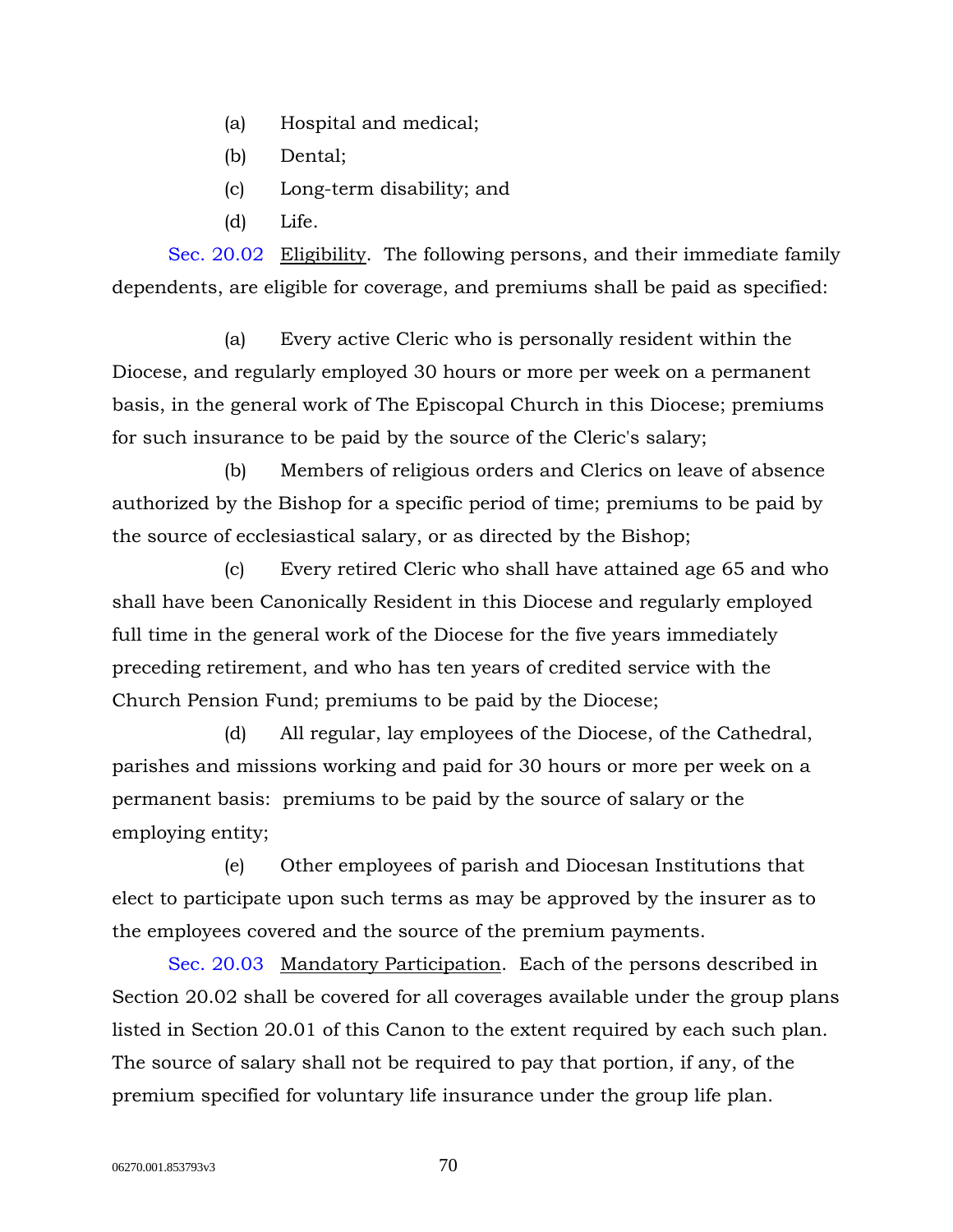#### Sec. 20.04 Voluntary Participation.

(a) Upon individual application, any Cleric and his or her immediate family dependents may participate effective as of the date of Canonical Residence in the Diocese, and upon payment of the applicable premium. Any Cleric and immediate family dependent eligible may, in the event of change of classification, continue coverage upon payment of applicable premiums so long as canonical residence is maintained.

(b) For purposes of this Canon, immediate family dependents shall include domestic partners, provided that an eligible Cleric or employee complies with the requirements of the Personnel Manual.

Sec. 20.05 Administration. The group health and life insurance plans shall be administered under the supervision of the Department of Finance, which shall have authority to grant exceptions for good cause when the terms of a particular plan so permit. The Department of Finance shall review and update plans and recommend to Executive Council such modifications of coverage, terms and benefits as may be appropriate.

Sec. 20.06 Personnel Practices. The Diocese shall provide, to lay and Clerical employees working 20 hours or more per week and continuously employed for a minimum of 90 days, a salary continuation benefits program similar to the State Unemployment Insurance Program for the benefit of those employees whose employment within the Diocese of California is discontinued for reasons beyond the control of such employee. The terms and conditions of eligibility for such coverage and the benefits provided shall be determined and administered by the Personnel Practices Committee under such rules and regulations as they may from time to time adopt, amend or modify, consistent with sound actuarial practice. The Personnel Practices Committee is authorized to determine and to recommend to Convention not less than 60 days prior to Convention the level of benefits and the assessment upon employers necessary to fund such benefits on a sound actuarial basis.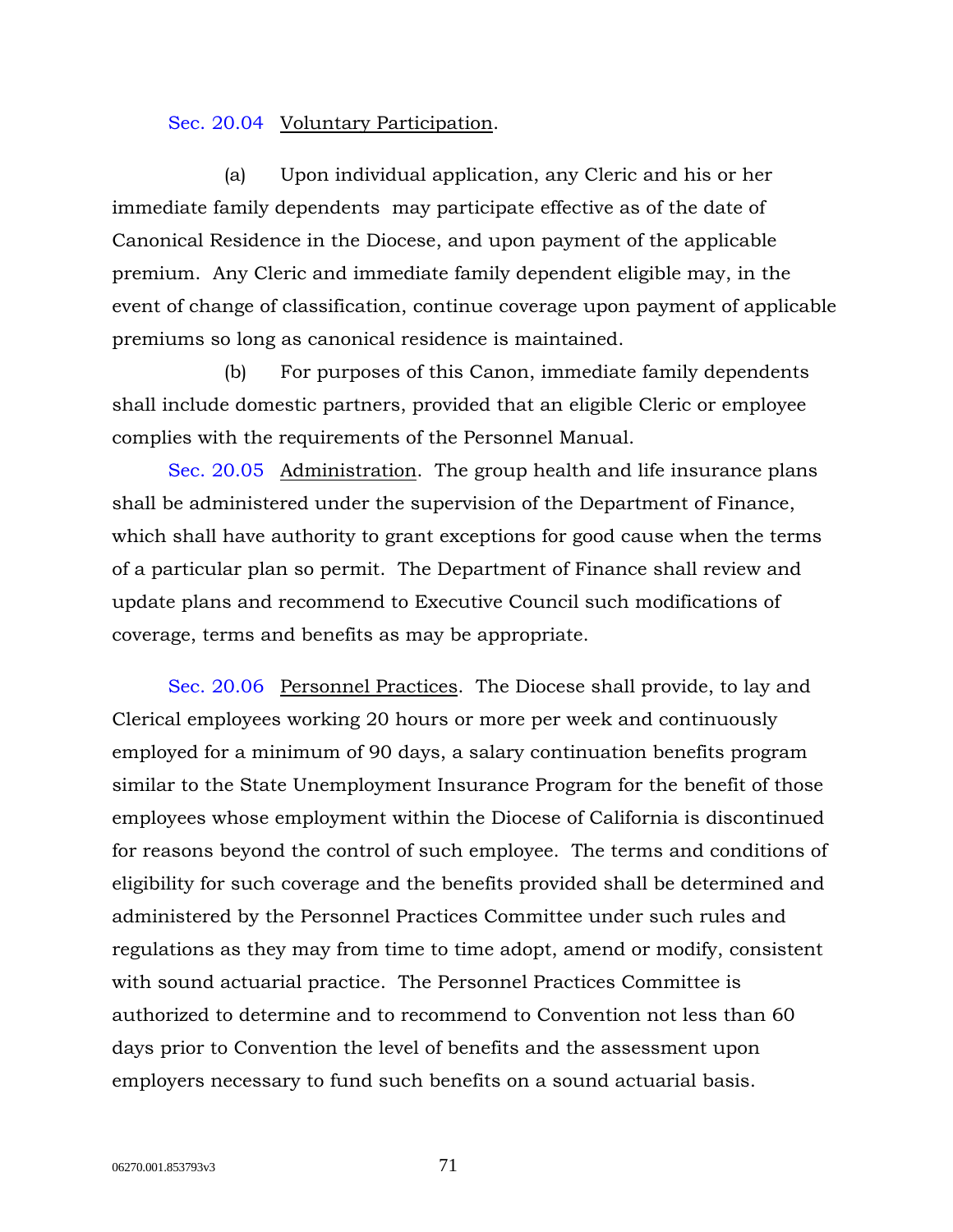Sec. 20.07 Lay Pensions. All regular lay employees of the Diocese, the Cathedral, parishes, and missions working and paid for 20 hours or more per week on a permanent basis shall be entitled to a pension benefit equal to not less than five percent (5%) of cash salary, plus up to an additional four percent (40) of such cash salary to the extent matched by employee contributions, such benefit to be paid by the source of salary. The source of salary may impose a minimum employment period, not to exceed one (1) year, before this benefit shall commence.

### CANON XXI

# **AMENDMENTS**

Sec. 21.01 Filing Proposed Amendments. These Canons may be amended at any Annual or Special Convention by the vote of a majority of those Clerics and Delegates who are entitled to vote as set forth in Canons II and III, above and are present and voting at such Convention; *provided, however,* that except as provided in Section 21.04, below, no proposed amendment shall be considered or affirmatively acted upon by any Convention (other than by reference to the Committee on Canons or to a special committee to report to a succeeding Convention) unless duplicate copies of such proposed amendment shall have been filed with the Secretary of Convention at least 60 days before the meeting of the Convention.

Sec. 21.02 Reference to Committee. The Secretary shall deliver copies of all proposed amendments which have been filed in accordance with Section 21.01, above, to the Chair of the Committee on Canons. The Committee shall report thereon on the first day of the Convention. The Committee shall have the proposed amendments printed and distributed among the parishes and missions prior to the meeting of Convention.

Sec. 21.03 Committee Report. The Committee to which any amendment may have been referred may, in its judgment, report a substitute for, or change, any proposed amendment, and shall report such other amendments to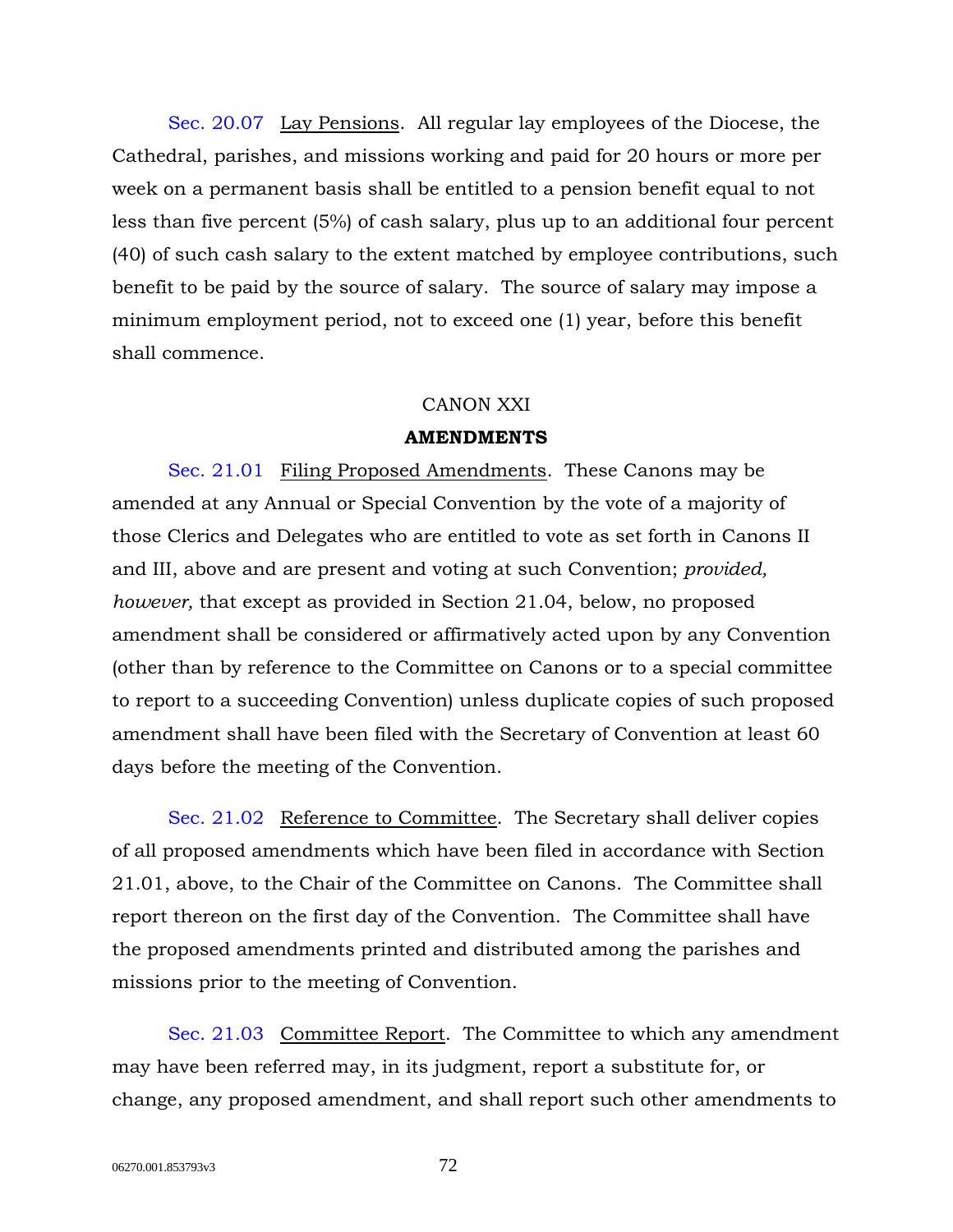other sections of the Canons as may be required to make the Canons consistent, in the event the proposed amendment or addition should be adopted.

Sec. 21.04 Emergency Amendments. Notwithstanding the notice and other requirements set forth in Sections 21.01 and 21.02 of this Canon, upon recommendation of the Committee on Canons by its unanimous vote, a new Canon, or an amendment to an existing Canon, may be adopted by the Convention upon the following conditions: first, the adoption of a resolution by the Convention on the first day by a two-thirds affirmative vote declaring that an emergency exists for the proposed action; second, fixing an hour for voting upon the proposed amendment or new Canon; and third, its adoption without an opposing vote.

Sec. 21.05 Effective Date of Amendments. All Canons hereafter enacted, and all amendments to these Canons, unless otherwise determined by the vote of the Convention, shall take effect upon the close of the Convention at which they are enacted.

# CANON XXII

#### **GENDER**

Sec. 22.01 Gender. Whenever the masculine gender of any term is used herein, it shall also be deemed to include the feminine gender, and vice versa.

#### CANON XXIII

#### **REPEAL**

Sec. 23.01 Repeal. Upon the concurrence of the Bishop following approval and adoption of these Canons by the Convention, the Canons previously in effect shall be repealed.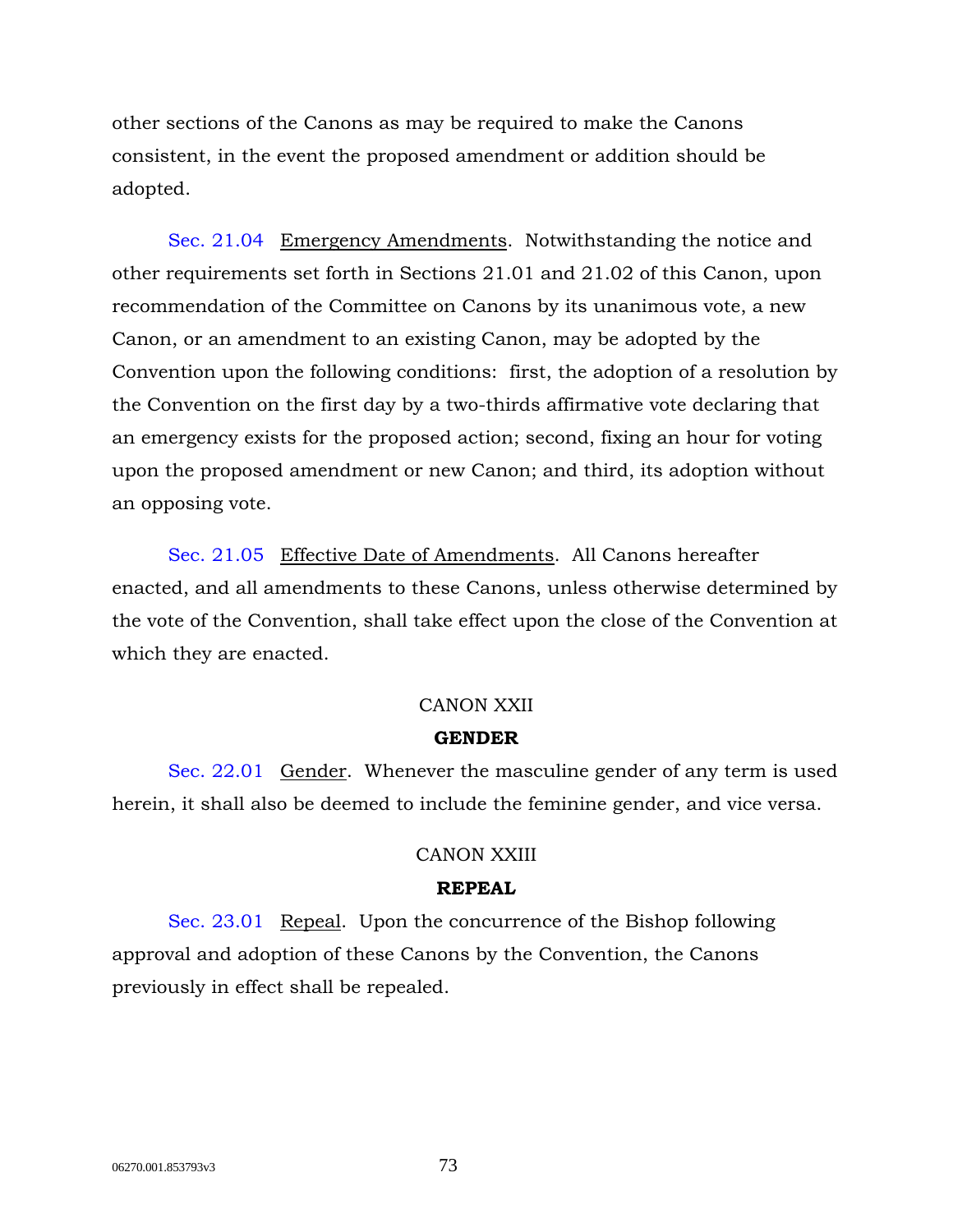# **BISHOP'S CONCURRENCE**

I hereby concur in the action of the Special Convention of the Diocese of California taken on May 10, 2008, amending the Canons of the Diocese of California in the form dated May 10, 2008 to which this concurrence is attached.

Dated as of: May 26, 2008

Marc Handley Andrus Bishop of California

# **CERTIFICATE**

We hereby certify that the foregoing is a true and correct copy of the Canons of the Diocese of California as the same were amended through the 156th Convention of the Diocese of California held on May 10, 2008.

Dated as of: May 26, 2008

Marc Handley Andrus Bishop and Ordinary President of the Convention David A. Frangquist Secretary of the Convention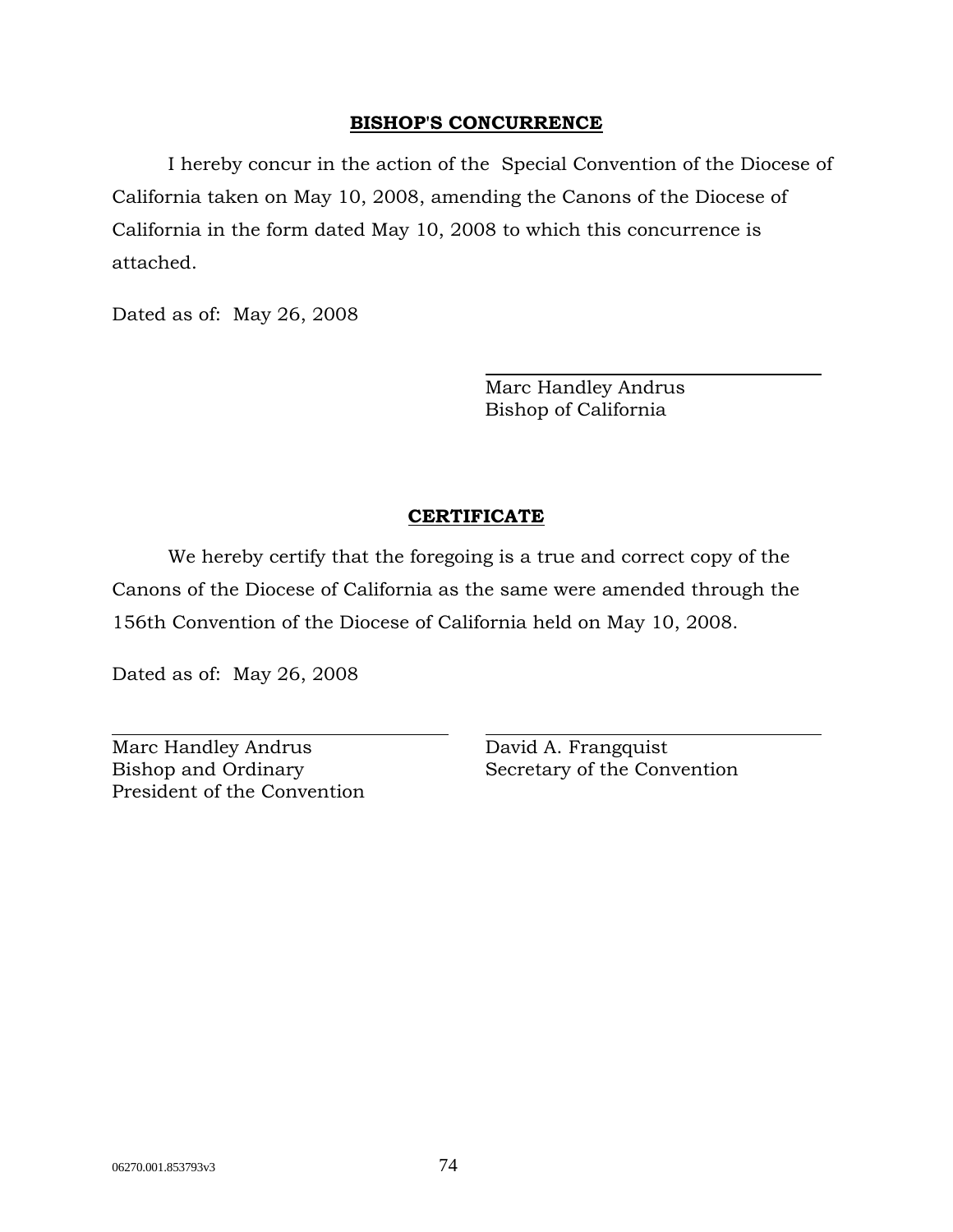### **APPENDIX A**

*NOTE: Appendix A is based on Appendix A to Title IV of the 2000 version of the* "*Constitution & Canons for the Government of the Protestant Episcopal Church in the United States of America,*" *pages 166 to 168.*

# **RULES OF PROCEDURE OF THE ECCLESIASTICAL TRIAL COURTS RULE 1**

These Rules of Procedure (the "Rules"), to the extent they are not inconsistent with provisions of Title IV of the Canons of The Episcopal Church, shall govern proceedings held in the Ecclesiastical Trial Courts. Such Courts may adopt further rules of procedure not inconsistent with the Constitution and Canons of The Episcopal Church, with the power to alter or rescind the same from time to time, provided the same shall not cause material and substantial injustice to be done or seriously prejudice the rights of the parties. Capitalized terms used in this Appendix have the meanings given to such terms (a) first, in Title IV of the Canons of The Episcopal Church, and (b) second, if not so defined, in Appendix B to the Canons of the Diocese. Unless otherwise indicated, the Title referred to in this Appendix is Title IV of the Canons of The Episcopal Church, as adopted in General Conventions from 1785 through 2000 and as revised by the 2000 General Convention, and all referenced Canons are the Canons which comprise that Title.

# **RULE 2: Summons.**

(a) **Form**. The summons shall be signed by the Presiding Judge of the Ecclesiastical Trial Court, identify the Court and the parties, be directed to the Respondent, and state the name and address of the Church Attorney. It shall state the time within which the Respondent must file an Answer to the Presentment with the Court, and notify the Respondent that failure to do so will result in a Judgment that an Offense was committed by he Respondent and place the Respondent at risk for Sentence to be pronounced at a later date. The Court may allow the Summons to be amended.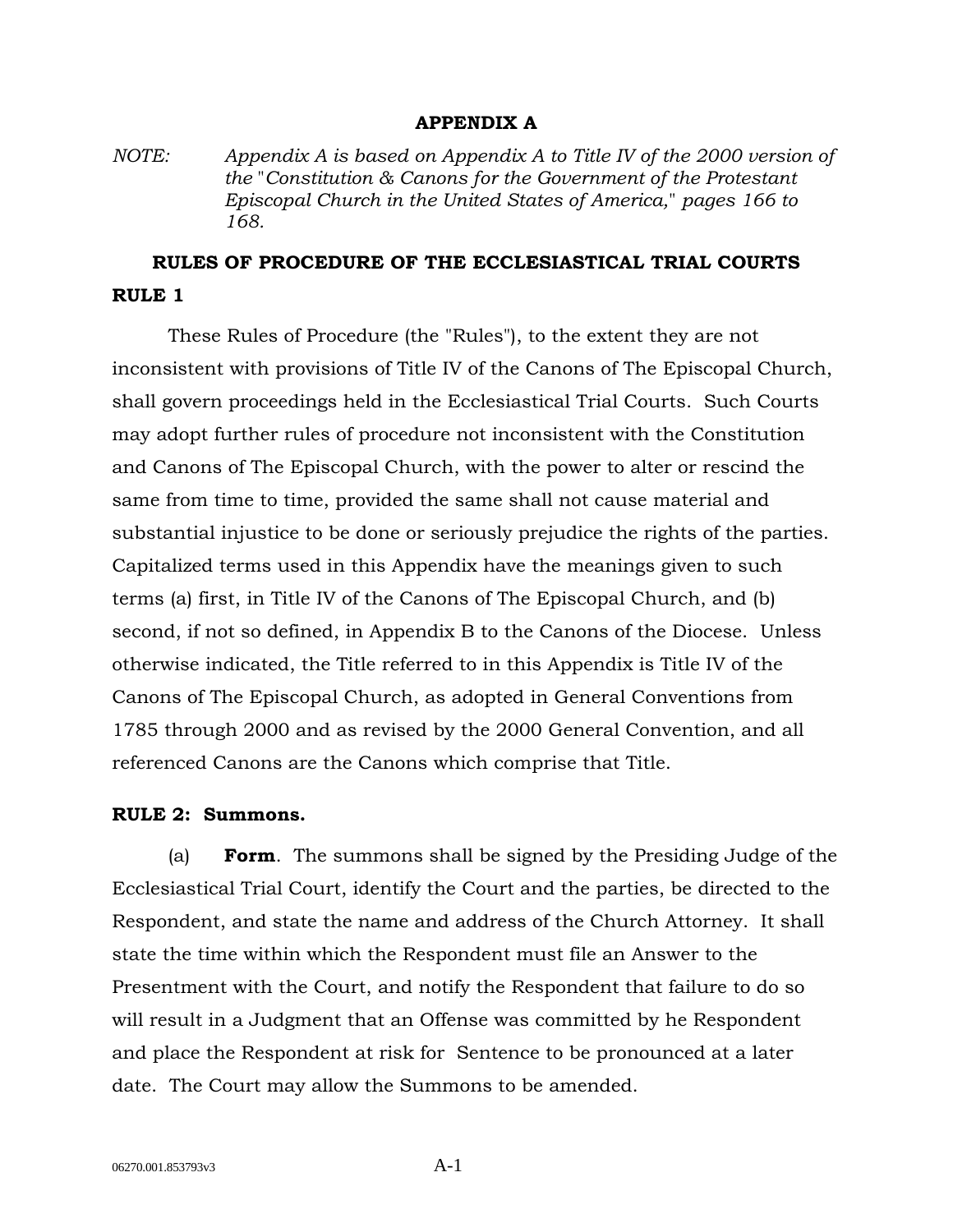(b) **Service**. The service of the Summons and a copy of the Presentment shall be made in accordance with Title IV. The Respondent may waive personal service in writing.

(c) **Proof of Service**. The person effecting service shall make proof of service by affidavit or sworn statement to the Court. If service is waived, the written waiver of service shall be filed with the Court.

# **RULE 3: Service and Filing of Pleadings and Other Papers.**

Except as otherwise provided in these Rules, every pleading, paper, motion, and notice required to be served on a party shall be served upon the attorney for the party unless otherwise ordered by the Court. Service upon the attorney or upon a party shall be made by delivering a copy to the attorney or party or by mailing it to the attorney or party at the attorney's or party's last known address. Service by mail is complete upon mailing. The filing of papers with the Court shall be made by filing them with the clerk of the Court unless otherwise directed by the Court.

# **RULE 4: General Rules of Pleading.**

(a) **Presentment**. The content of the Presentment shall conform to the applicable provisions of Title IV. It shall contain a short plain statement of the allegation of each Offense with reference to applicable provisions of Canon 1 of Title IV, and a plain and concise statement of the facts upon which each allegation is made.

(b) **Answer**. The Answer shall state in short and plain terms the Respondent's defenses to each allegation of the Presentment, and shall admit or deny the factual allegations of the Presentment. If the Respondent is without knowledge or information sufficient to form a belief as to the truth of an allegation, the Respondent shall so state and this has the effect of a denial. Denials may also be made in part or with qualification.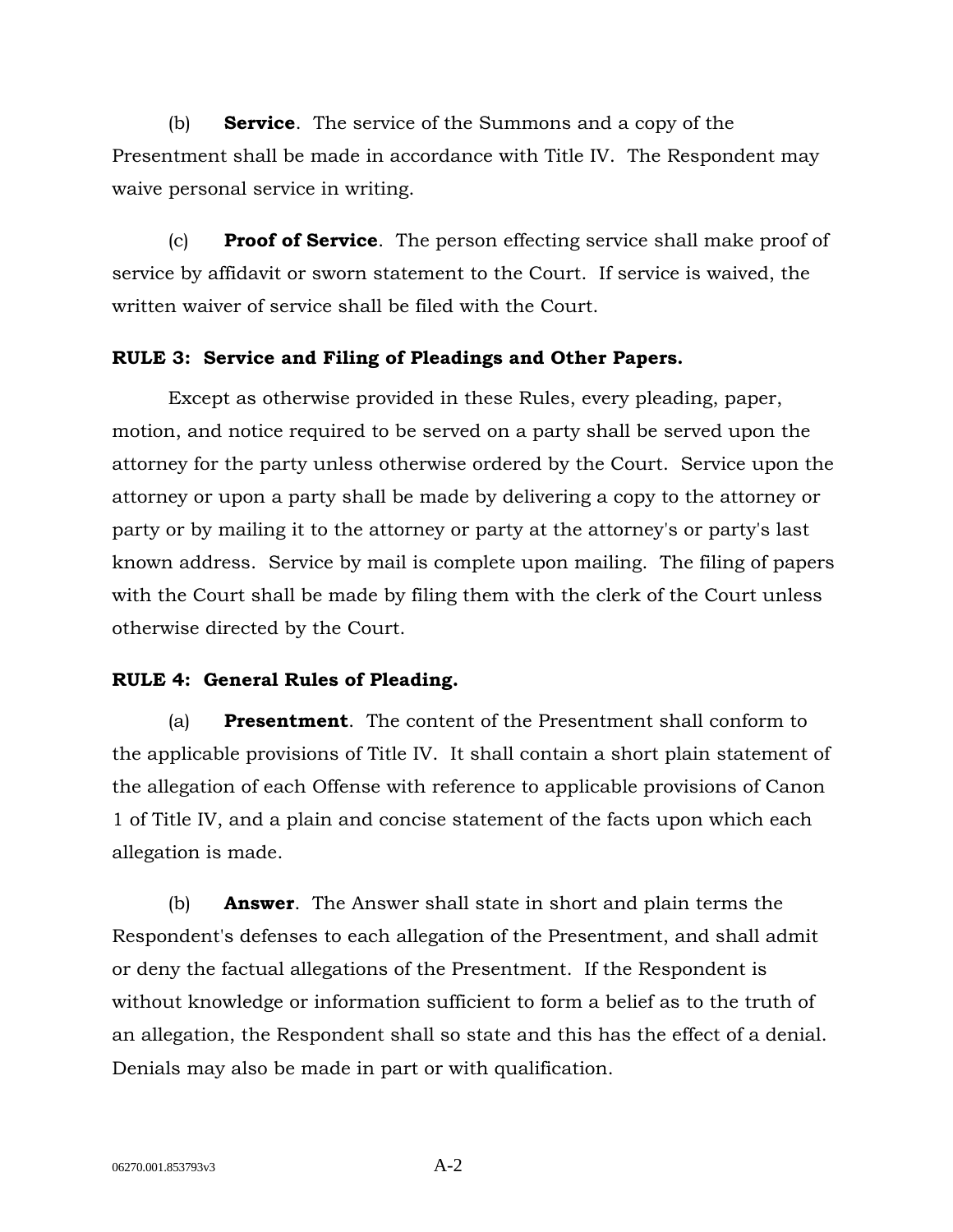(c) **Style**. Pleadings are to be direct and concise. No technical forms of pleadings or motions are required.

(d) **Construction**. All pleadings shall be so construed as to do substantial justice.

(e) **Forms of Pleadings**. Every pleading shall identify the name of the Court, name of the Respondent, and file number, if any. All allegations of factor defense shall be made in separately numbered paragraphs. Exhibits may be attached and identified by reference within the pleading.

(f) **Signature**. All pleadings shall be signed by the attorney for the party on whose behalf it has been prepared, or the party if not represented by an attorney. Each paper shall state the signer's address and telephone number.

# **RULE 5: Defenses and Objections.**

(a) **When Presented**. Unless a different time period is prescribed, a Respondent shall serve an Answer to the Presentment upon the Church Attorney and the Court within 30 days after being served a Summons and Presentment.

(b) **How Presented**. The following defenses may be asserted by motion: (1) Insufficiency of service or process, (2) lack of jurisdiction (3) failure to state the factual basis of an Offense; and (4) expiration of the applicable period of limitations as stated in Title IV. The Respondent may also move for a more definite statement before filing an Answer if the Presentment is so vague or ambiguous that Respondent cannot reasonably be required to frame a responsive pleading.

# **RULE 6: Amended and Supplemental Pleadings.**

The Court may, in the interest of justice, permit the filing of amended and supplemental pleadings.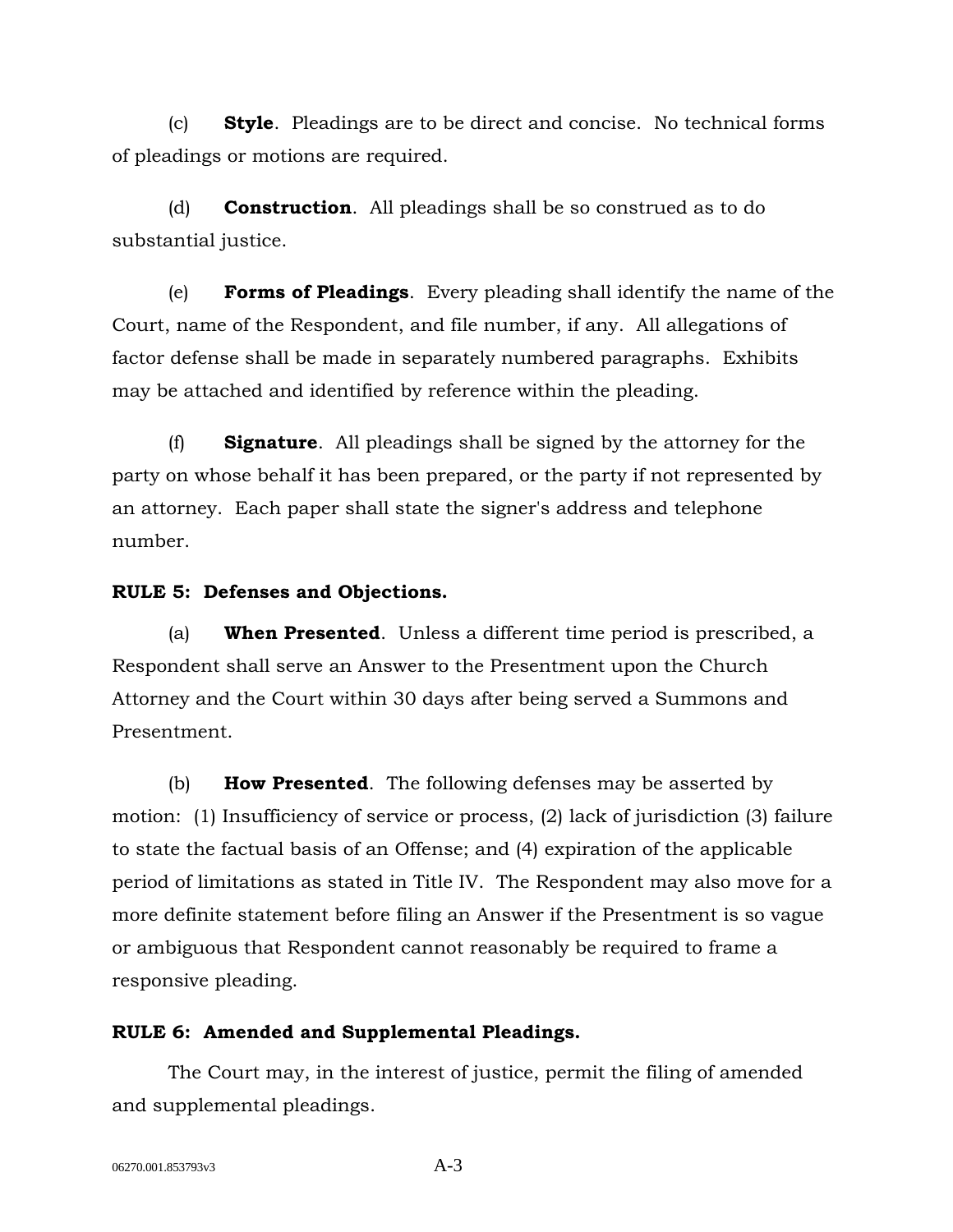# **RULE 7: Voluntary Disclosures, Discovery.**

(a) **Voluntary Disclosures**. The Parties shall provide to each other and the Court not later than 60 days prior to trial a list of all the witnesses expected to testify at trial, including the name and address of each witness; and copies of all documents and exhibits intended for use at trial.

(b) The Parties may conduct discovery through written or oral depositions or written interrogatories. The Ecclesiastical Trial Court may limit the number, length and scope of depositions or interrogatories. The Respondent shall not be required to make any statement or admission against himself or herself in any discovery procedure.

# **RULE 8: Taking of Testimony.**

In all trials, the testimony of witnesses shall be taken orally in open Court, unless otherwise provided by the Federal Rules of Evidence or other rules adopted by the Court. Such testimony shall be given under oath or solemn affirmation.

# **RULE 9: Summary Judgment of Offense.**

(a) **How Made**. If the Respondent fails or refuses to Answer the Presentment or otherwise respond by motion, except for reasonable cause to be allowed by the Court, the Church Attorney may, no sooner than 30 days after, the Answer is due, move with or without supporting affidavits for Summary Judgment of Offense. The Church Attorney shall file the motion with any supporting affidavits with the Court, serve a copy of the same on the Respondent, and provide copies to each Complainant and, unless waived in writing, the alleged Victim. The motion shall be served upon the Respondent at least 20 days before the time fixed by the Court for a hearing on the motion.

(b) **Opposing Affidavits**. Respondent may, prior to the day of hearing, serve opposing affidavits upon the Court and Church Attorney, and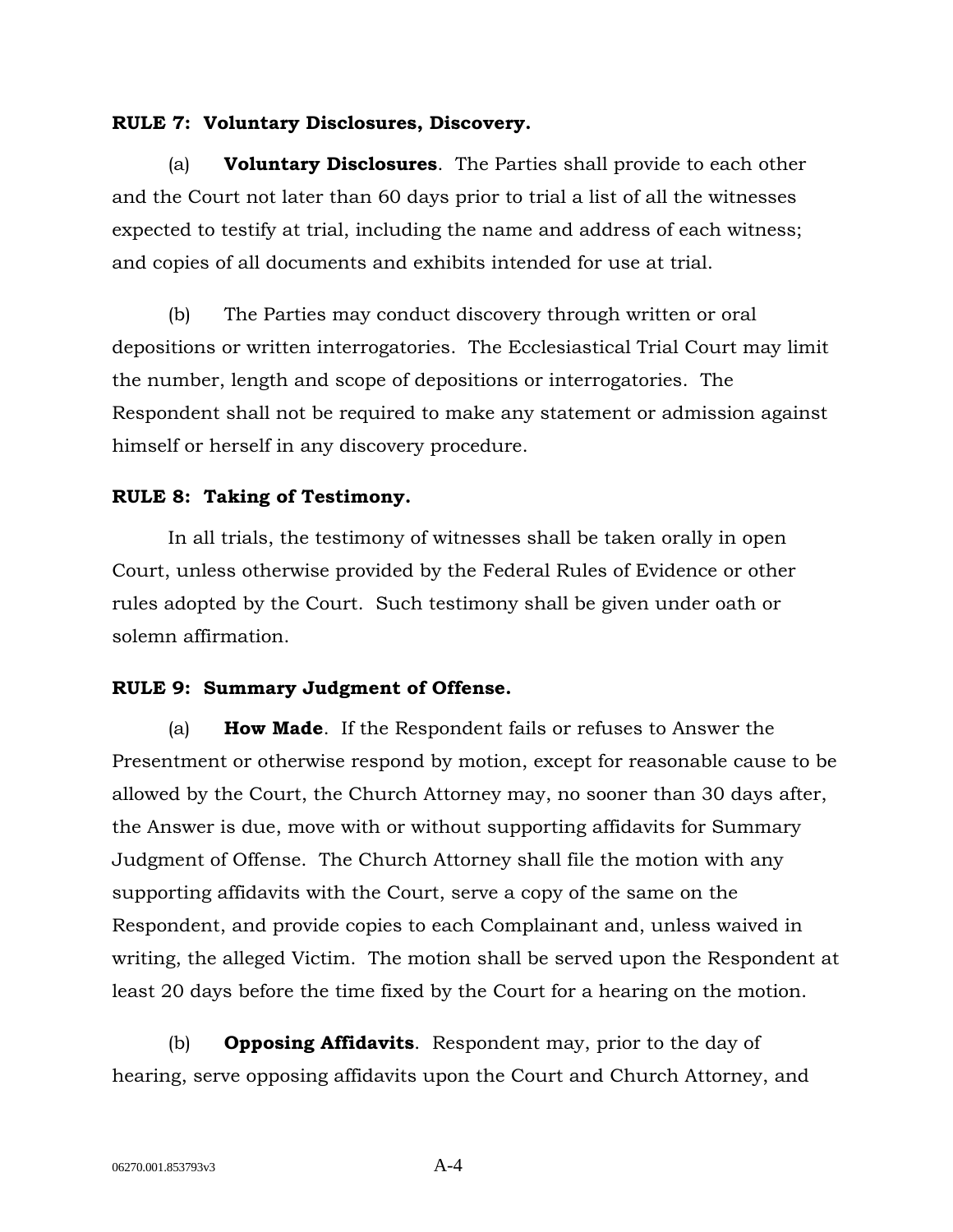shall provide copies of such affidavits to each Complainant and, unless waived in writing, the alleged Victim.

(c) **Proceedings Thereon**. The court shall convene a hearing to consider the motion and may, in the Court's discretion, receive oral testimony. If the Presentment, together with affidavits, if any, and any oral testimony or other admissible evidence presented to the Court show that there is no genuine issue as to any fact material to a determination that the Respondent committed an Offense, the Court shall render Judgment on the matter of the Offense or Offenses described in the Presentment.

(d) **Form of Affidavits**. Supporting and opposing affidavits shall be made on personal knowledge, shall set forth such facts as would be admissible in evidence, and shall show affirmatively that the affiant is competent to testify as to the matters stated in the affidavit. Copies of papers referred to in an affidavit shall be attached to and served with the affidavit.

(e) **Defense Required**. When a motion is made and supported as provided in these Rules, the opposing party may not rest upon mere allegations or denials of the adverse party's pleading but must, by affidavits or otherwise provided in this rule, set forth specific facts to show that there is a genuine issue for Trial.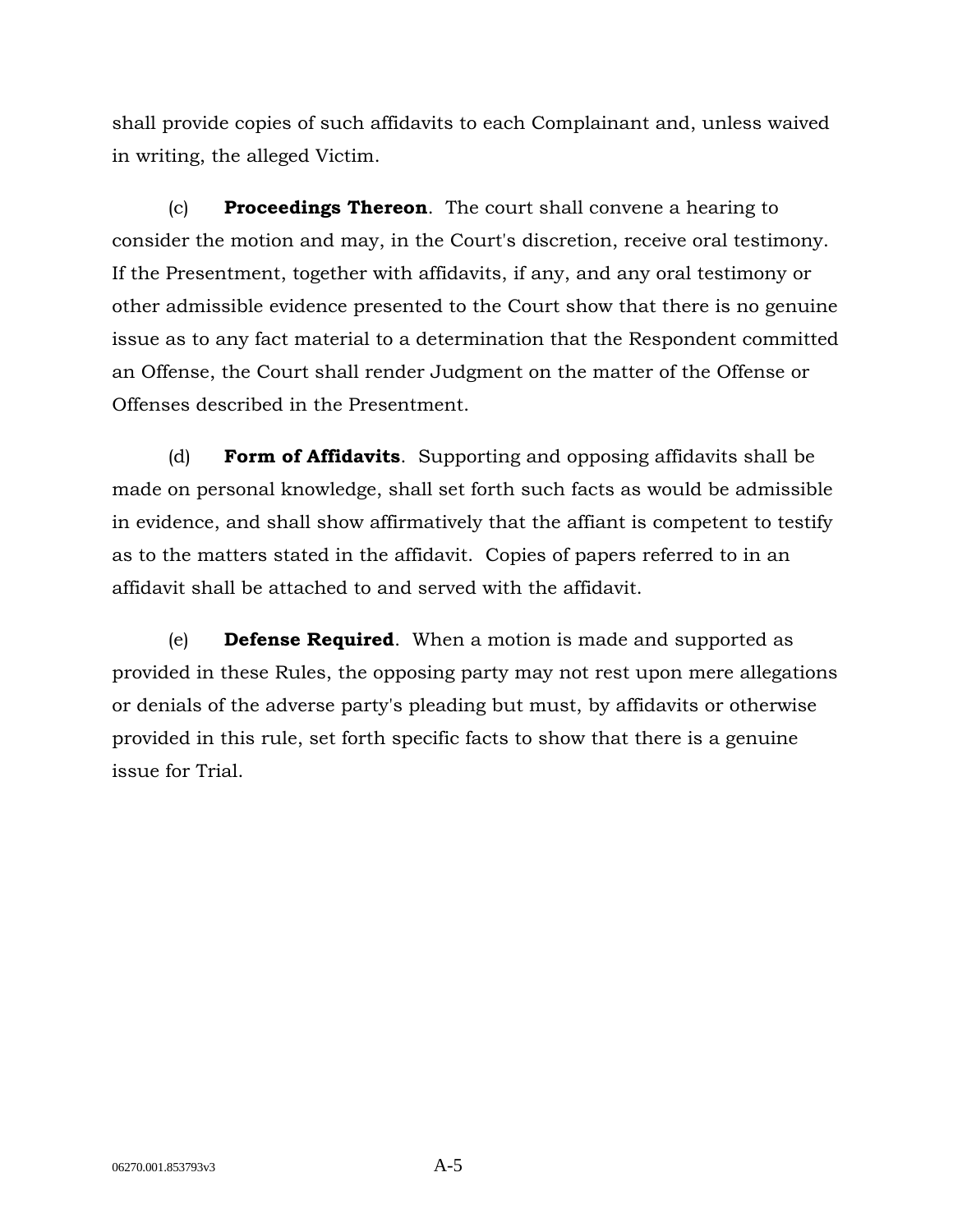### **APPENDIX B**

**NOTE:** *Appendix B is based on Appendix B to Title IV of the 2000 version of the* "*Constitution & Canons for the Government of the Protestant Episcopal Church in the United States of America,*" *pages 169 to 171. References herein to* "*FRAP*" *refer to the Federal Rules of Civil Appellate Procedure.*

# **FEDERAL RULES OF CIVIL APPELLATE PROCEDURE**

*(as modified and adopted for use in the administration of Title IV,* 

*The Canons of the Protestant Episcopal Church in the United States)*

**Rule 1. Scope of Rules.** These rules govern procedure in appeals to

Courts of Review as provided in Title IV, Canon 4.46 and Title IV, Canon 6.12.

Courts of Review shall, in addition to these rules, be guided by the Federal

Rules of Appellate Procedure.

**Rule 2. Suspension of Rules.** [FRAP 2 as written.]

# **Rule 10. The Record of Appeal**.

**(d)** Agreed Statement as the Record on Appeal. In lieu of the Record on Appeal as defined in subdivision (a) of this rule, the parties may prepare and sign a statement of the case showing how the issues presented by the appeal arose and were decided by the Trial Court and setting forth only so many of the facts averred and proved or sought to be proved as are essential to a decision of the issues presented. If the statement conforms to the truth, it, together with such additions as the Court may consider necessary fully to present the issues raised by the appeal, shall be approved by the Trial Court and shall be transmitted to the Court of Review as the Record on Appeal.

**(e) Correction or Modification of the Record on Appeal.** Any dispute as to whether the Record on Appeal truly discloses what occurred in the Trial Court shall be addressed to and resolved by the Trial Court.

# **Rule 25. Filing and Service.**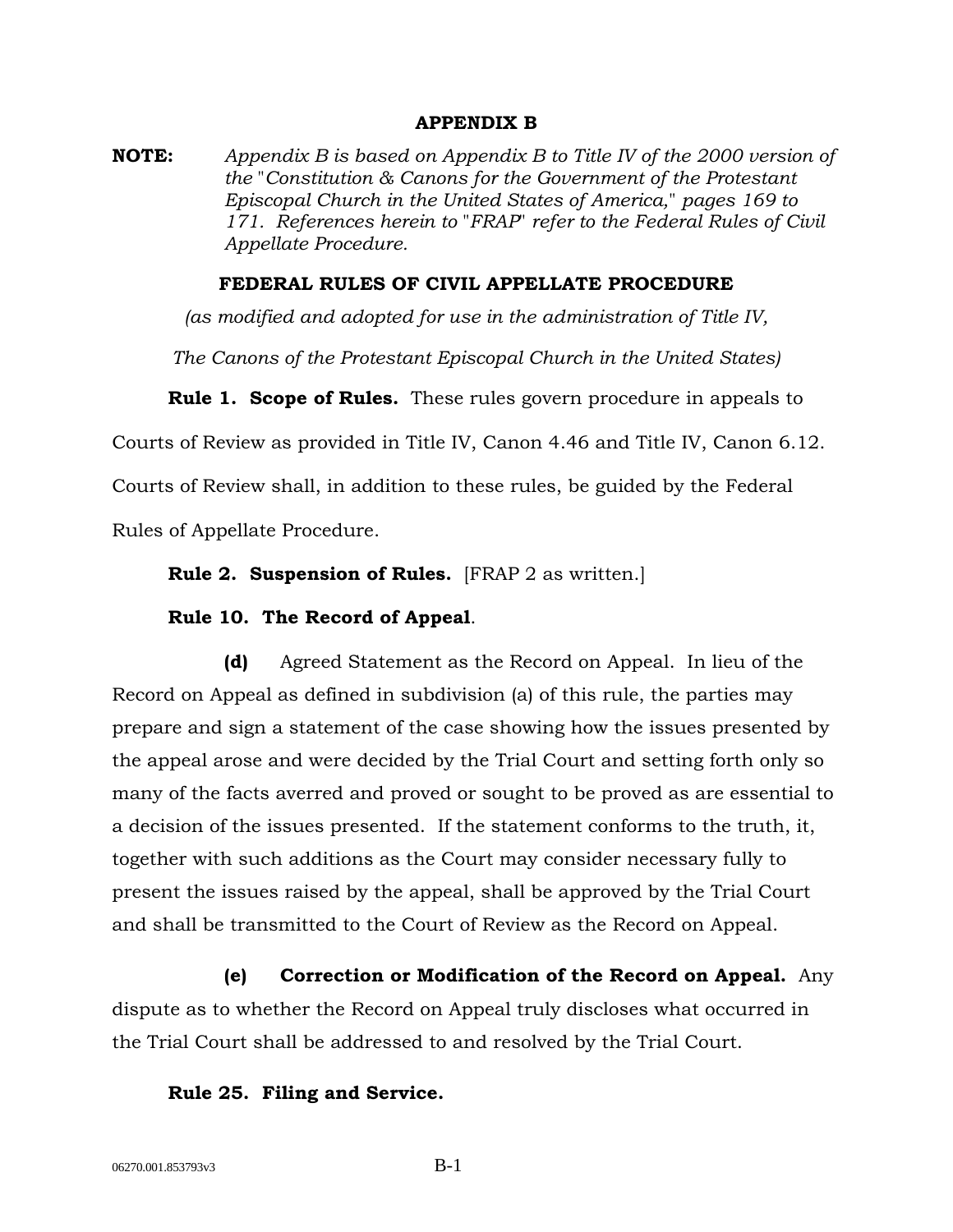**(a) Filing**. A paper required or permitted to be filed in the Court of Review must be filed with the Clerk of the Court of Review. Filing may be accomplished by mail addressed to the Clerk. Filing is not timely unless the Clerk receives the papers within the time fixed for filing, except that briefs and appendices are treated as filed when mailed. A Court of Review may permit filing by facsimile or other electronic means.

- **(b) Service of All Papers Required**. [FRAP 25(b) as written.]
- **(c) Manner of Service**. [FRAP 25(c) as written.]

**(d) Proof of Service**. [FRAP 25(c) as written, substituting "Rule 25(a)" for "Rule 25(a)(2)(B)"]

**Rule 26. Computation and Extension of Time**. [FRAP 26 as written, substituting "Court of Review" for "Court of Appeals" and deleting the second sentence of subdivision (b) ]

# **Rule 28. Briefs.**

**(a) Appellant's Brief**. The brief of the appellant must contain, under appropriate headings and in the order here indicated:

- (1) A table of contents with page references, and a table of cases, canons or authorities with page references.
- (2) A statement of the issues presented for review.
- (3) A statement of the case, including a description of the course of proceedings and a statement of the facts relevant to the issues presented for review, with appropriate references to the record.
- (4) A brief summary of the argument.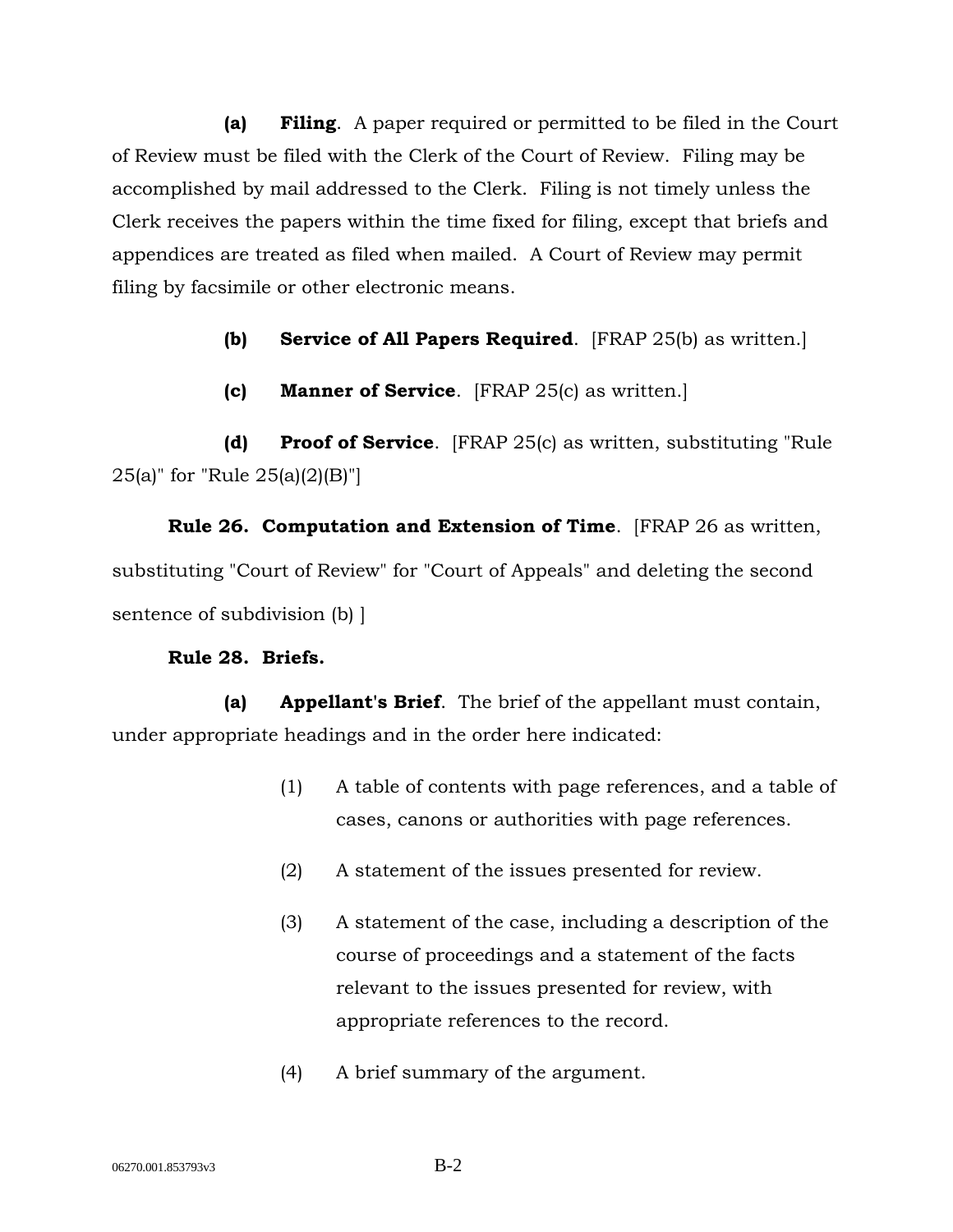- (5) An argument. The argument must contain the contentions of the appellant on the issues presented and the reasons therefor, with citations to the authorities and parts of the record relied on.
- (6) A short conclusion stating the precise relief sought.

**(b) Appellee's Brief**. The brief of appellee must conform to the requirements of paragraphs  $(a)(1)$ ,  $(4)$ ,  $(5)$ , and  $(6)$ 

**(c) Reply Brief**. Appellant may file a brief in reply to the brief of appellee, and if the appellee has cross-appealed, the appellee may file a brief in reply to the response of the appellant to the issues presented in the crossappeal. All reply briefs shall contain a table of contents and a table of authorities cited with page references.

**(g) Length of Briefs**. Except by permission of the Court of Review, principal briefs shall not exceed fifty (50) pages and reply briefs must not exceed twenty-five (25) pages exclusive of pages containing the table of contents, table of authorities, proof of service and any addendum.

**Rule 29. Brief of an Amicus Curiae**. A brief of an amicus curiae may be filed only by leave of the Court of Review granted on motion or at the request of the Court. A motion of an amicus curiae to participate in the oral argument will be granted only for extraordinary reasons.

**Rule 30. Appendix to the Briefs**. The appellant must prepare and file an appendix to the briefs containing (1) any relevant portions of the pleadings or presentment; (2) the decision or opinion in question; and (3) any other parts of the record to which the parties wish to direct the particular attention of the Court of Review. The appendix must be filed with the brief, unless an extension is granted by the Court of Review.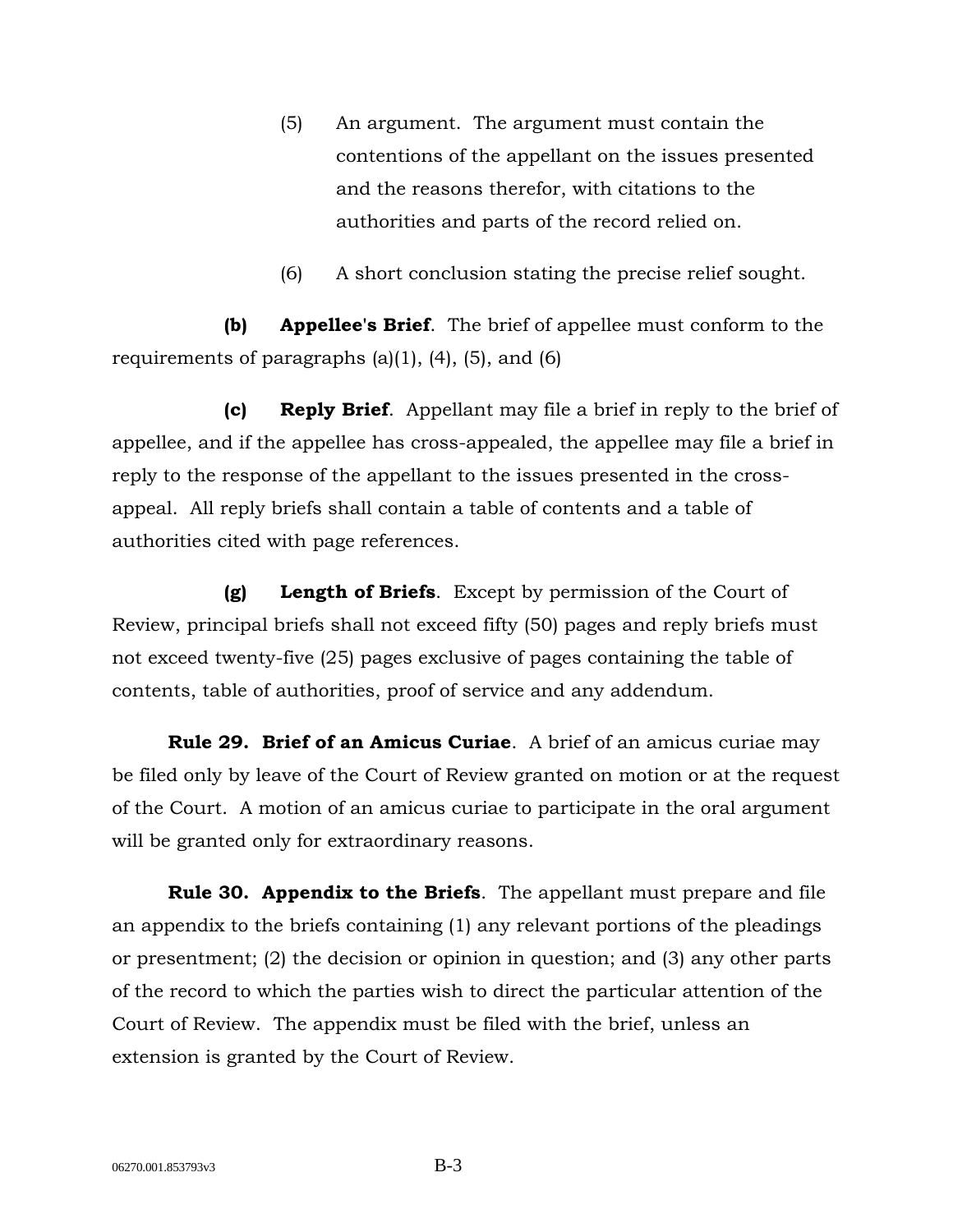**Rule 32. Forms of Briefs, the Appendix and Other Papers**. Briefs, appendices and other papers filed with the Court of Review may be produced by standard typographic printing or by any duplicating or copying process which produces a clear black image on white paper. All printed matter must appear in at least 11 point type on unglazed, white paper, and shall be bound in volumes having pages not exceeding 8 1/2 by 11 inches, typed matter must be double spaced, with numbered pages. The front cover shall contain (1) the name of the court; (2) caption of the case; (3) nature of the proceedings in the court; (4) title of the document; and (5) the names and addresses of counsel representing the party on whose behalf the document is filed.

# **Rule 34. Oral Argument**.

**(a) In General**. Oral argument, if requested, shall be allowed in all appeals.

**(b) Notice of Argument**. The Presiding Judge of the Court of Review shall provide at least thirty (30) day's written notice of the time and place of oral argument to all parties to the appeal.

**(c) Order and Content of Argument**. The hearing of oral argument shall proceed with the argument of appellant, argument of appellee, and rebuttal by appellant. Additional opportunities to present argument may be afforded by the Court so long as the appellant receives the final opportunity to speak. During the oral argument , the Court may address questions to any participant in the oral argument, but shall not receive any evidence not contained in the Record of Appeal.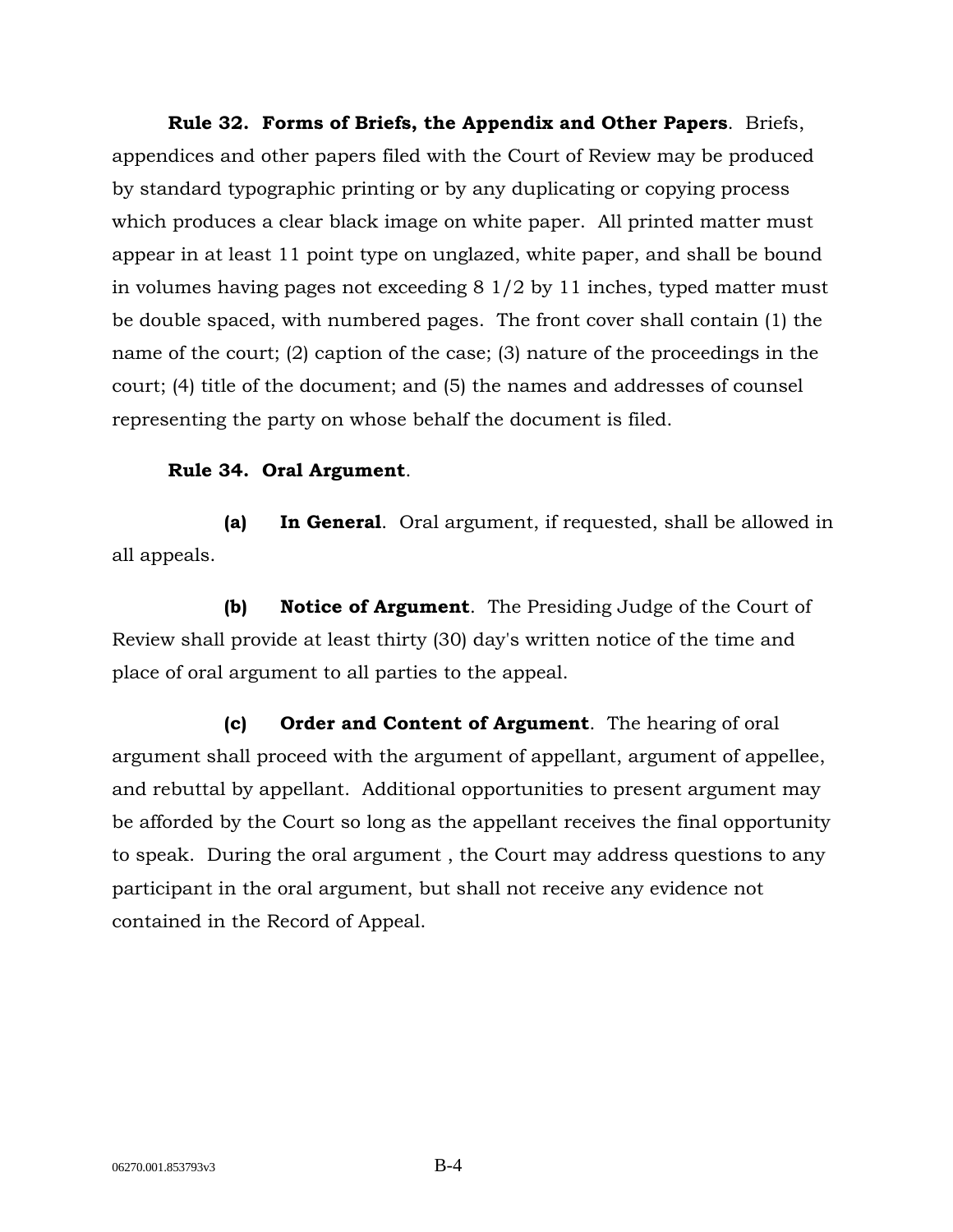## **APPENDIX C CERTAIN DEFINED TERMS**

*This Appendix is intended to assist in the understanding and interpretation of certain terms which appear in the Constitution or the Canons of the Diocese of California. Unless otherwise indicated, references in this Appendix to the Constitution or Canons are intended as references to the Constitution and Canons of the Diocese of California.*

"Aided Parish" has the meaning set forth in Canon XI, Section 11.09.

"Annual Convention" means the annual Convention of the Diocese of California as described in Article V of the Constitution.

"Bishop" means the Bishop of the Diocese of California.

"Bishop Coadjutor" has the meaning set forth in Title III, Canon 25, of the Canons of The Episcopal Church.

"Bishop Suffragan" has the meaning set forth in Title III, Canon 26 of the Canons of The Episcopal Church.

"Bishop's Committee" means the committee described in Canon XII, Section 12.02(c).

"Canons of The Episcopal Church" means such Canons as adopted in 1785 and as amended from time to time through the date of the most recent General Convention of The Episcopal Church.

"Canonically Resident" means resident in a specified diocese for the purposes of the Canons of The Episcopal Church, as established by ordination to that diocese or letters dimissory accepted by that diocese.

"Cathedral" and "Cathedral Church of the Diocese" mean Grace Cathedral.

1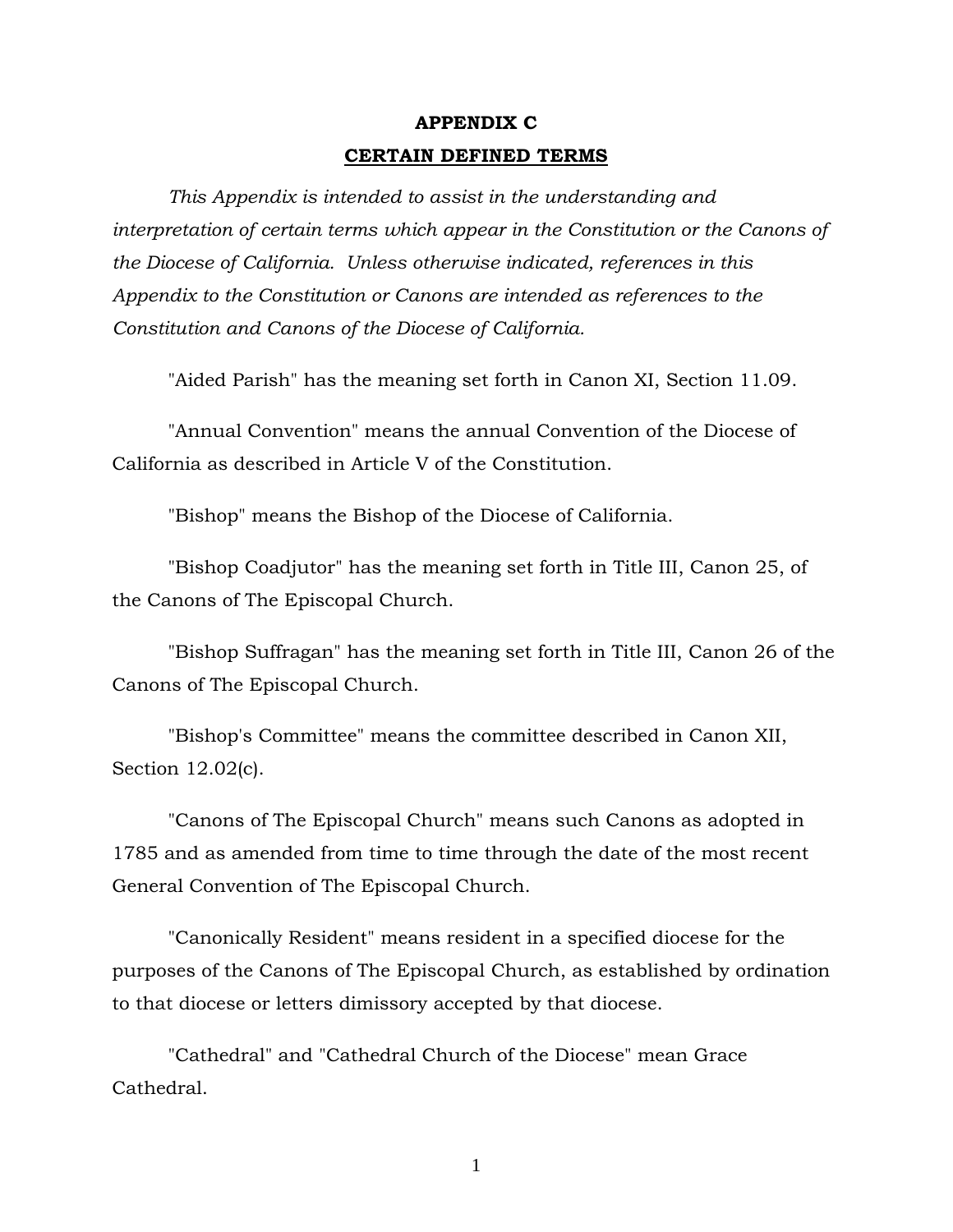"Cleric" means a Bishop, Priest, or Deacon ordained by The Episcopal Church, unless the context shall exclude a Bishop.

"Commission" means the Commission on Ministry, as described in Canon XIV, above.

"Constitution of the Diocese" means such Constitution as adopted by the 134th Diocesan Convention and as revised to date.

"Constitution of The Episcopal Church" means such Constitution as adopted in General Conventions from 1785 through 2000 and as revised to date.

"Convention" means an Annual or Special Convention of the Diocese of California.

"Corporation Sole" means the corporation described in Canon XVI, Section 16.02, above.

"Court of Review" means the court described in Title IV, Canon 3(B), of the Canons of The Episcopal Church.

"Deacon" means any person who has been ordained as a Deacon pursuant to Title III of the Canons of The Episcopal Church.

"Delegate" means a lay person delegated to represent at a Convention the congregation of the Cathedral, any Parish. or any Mission.

"Delegation" means a group of Delegates representing a particular congregation.

"Diocese" means the Diocese of California, as defined in Article I of the Constitution.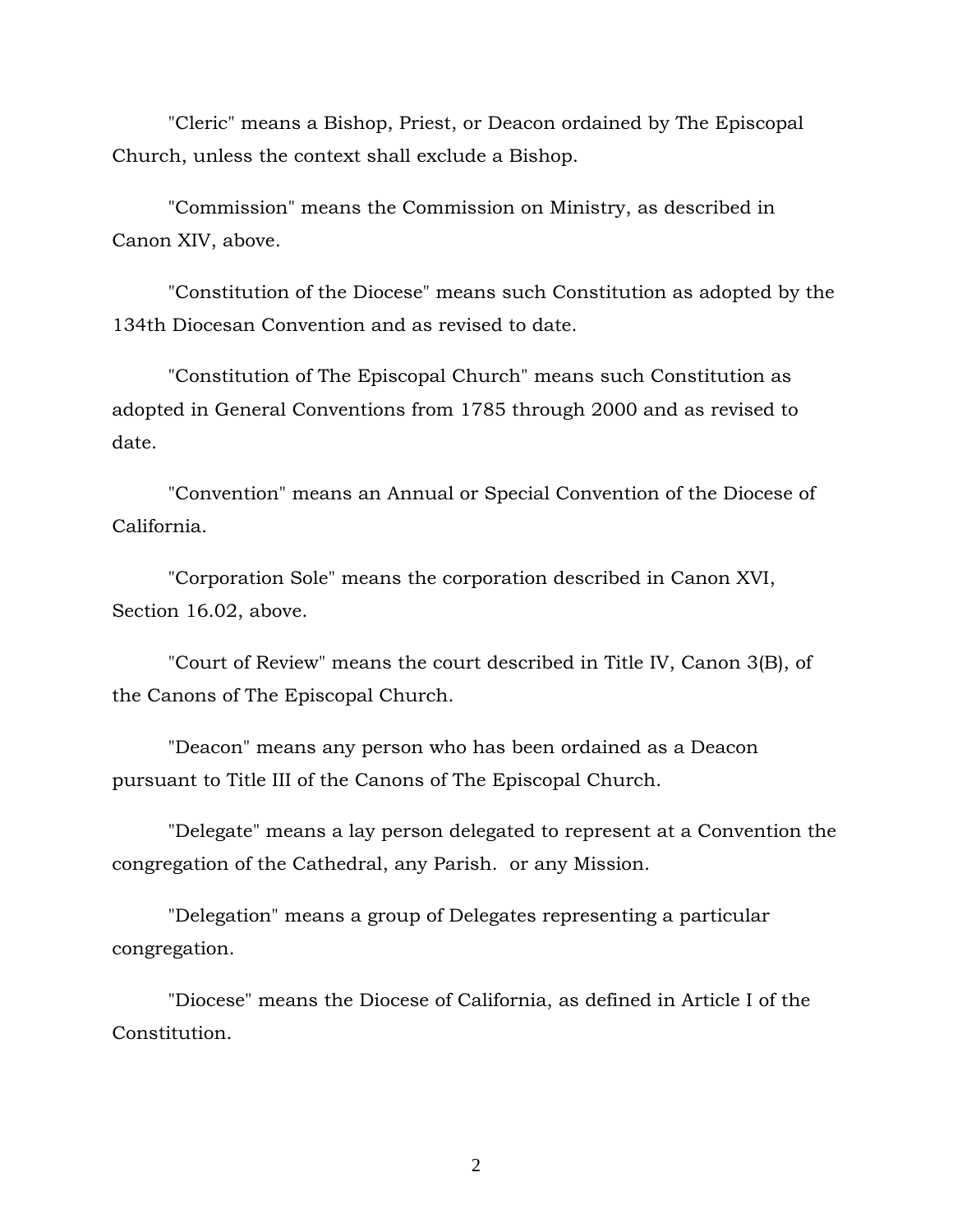"Diocesan Corporation" means the corporation organized under California law as "The Episcopal Church in the Diocese of California", as described in Canon VIII, Section 6.01 of the Canons of the Diocese.

"Diocesan Institution" means an institution meeting the conditions specified in Canon XVII of the Canons of the Diocese.

"The Episcopal Church" means the Protestant Episcopal Church in the United States of America.

"Episcopate" means the office of the Bishop of the Diocese of California.

"Executive Council" means the Board of Directors of the Diocesan Corporation.

"General Convention" means the General Convention of The Episcopal Church, as described in Article I, Section 1, of the Constitution of The Episcopal Church.

"Members" means those Clerics and Delegates to a Convention who are entitled, in accordance with Canon II or Canon III of the Canons of the Diocese, to a seat and vote at the Convention.

"Mission" means a congregation of the Diocese which has not been accepted as a Parish and is led by a Vicar under the direction of the Bishop.

"Parish" means a parish within the Diocese which has been admitted into union with the Convention pursuant to Article X of the Constitution of the Diocese.

"Presbyter" means a priest ordained under the Constitution and Canons of The Episcopal Church and Canonically Resident in the Diocese.

"Rules of Order" means the Rules of Order for the Convention of the Diocese of California, as described in Section 6.07 of Canon VI.

3